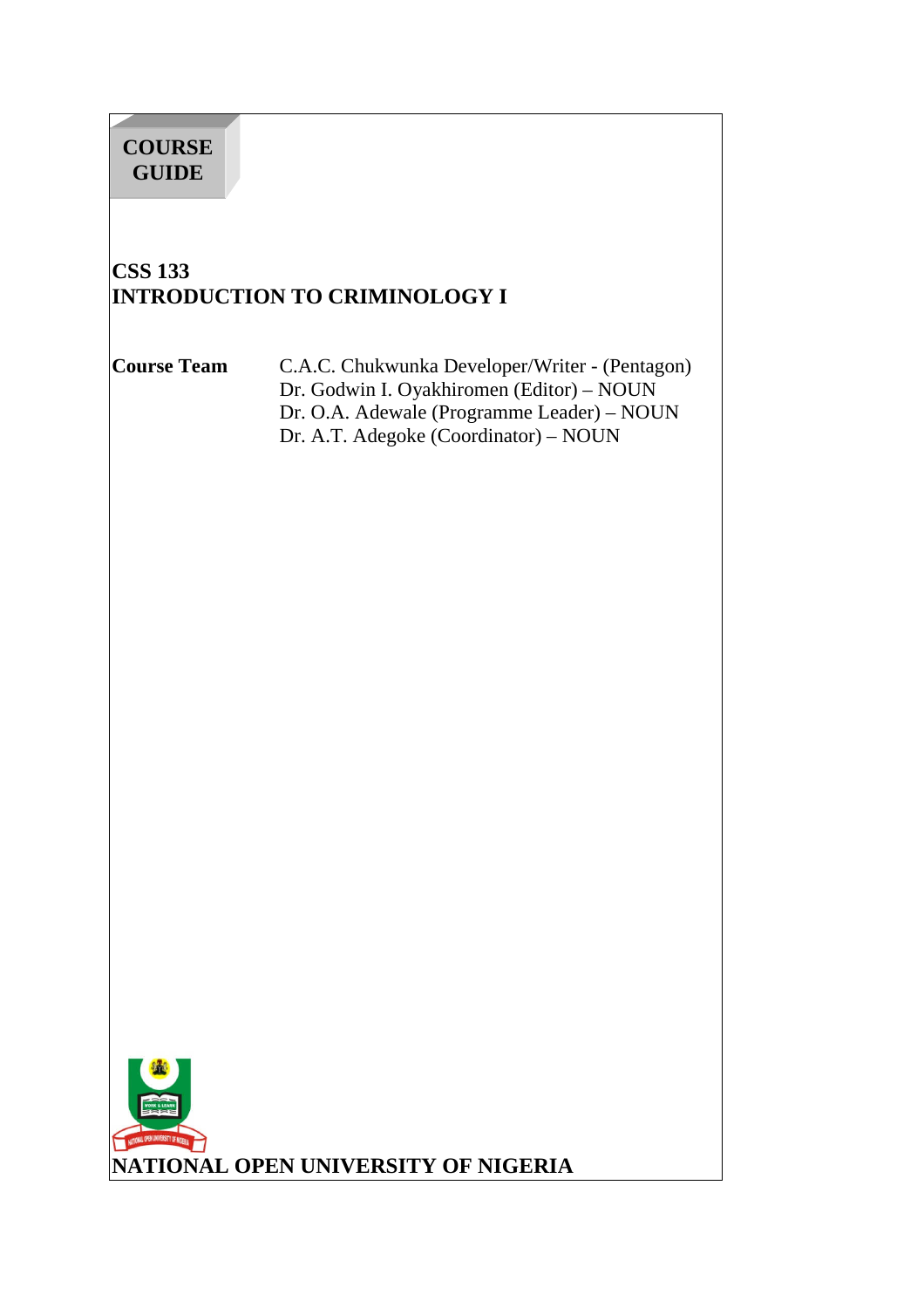National Open University of Nigeria **Headquarters** 14/16 Ahmadu Bello Way Victoria Island, Lagos

Abuja Office No. 5 Dar es Salaam Street Off Aminu Kano Crescent Wuse II, Abuja

e-mail: centralinfo@nou.edu.ng URL: www.nou.edu.ng

Published by National Open University of Nigeria

First Printed 2010

Reprinted 2013

ISBN: 978-058-739-X

All Rights Reserved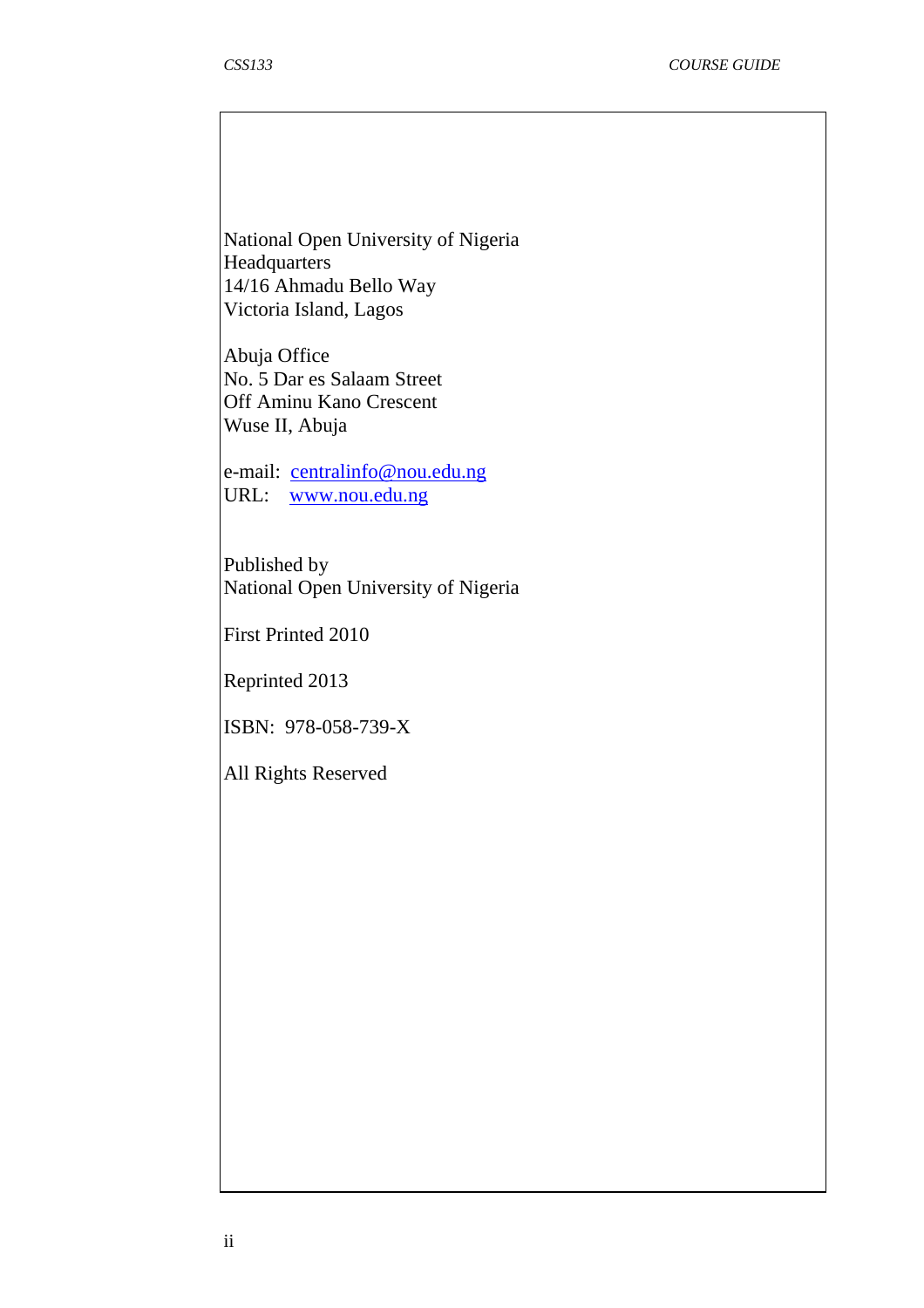# **CONTENTS PAGE**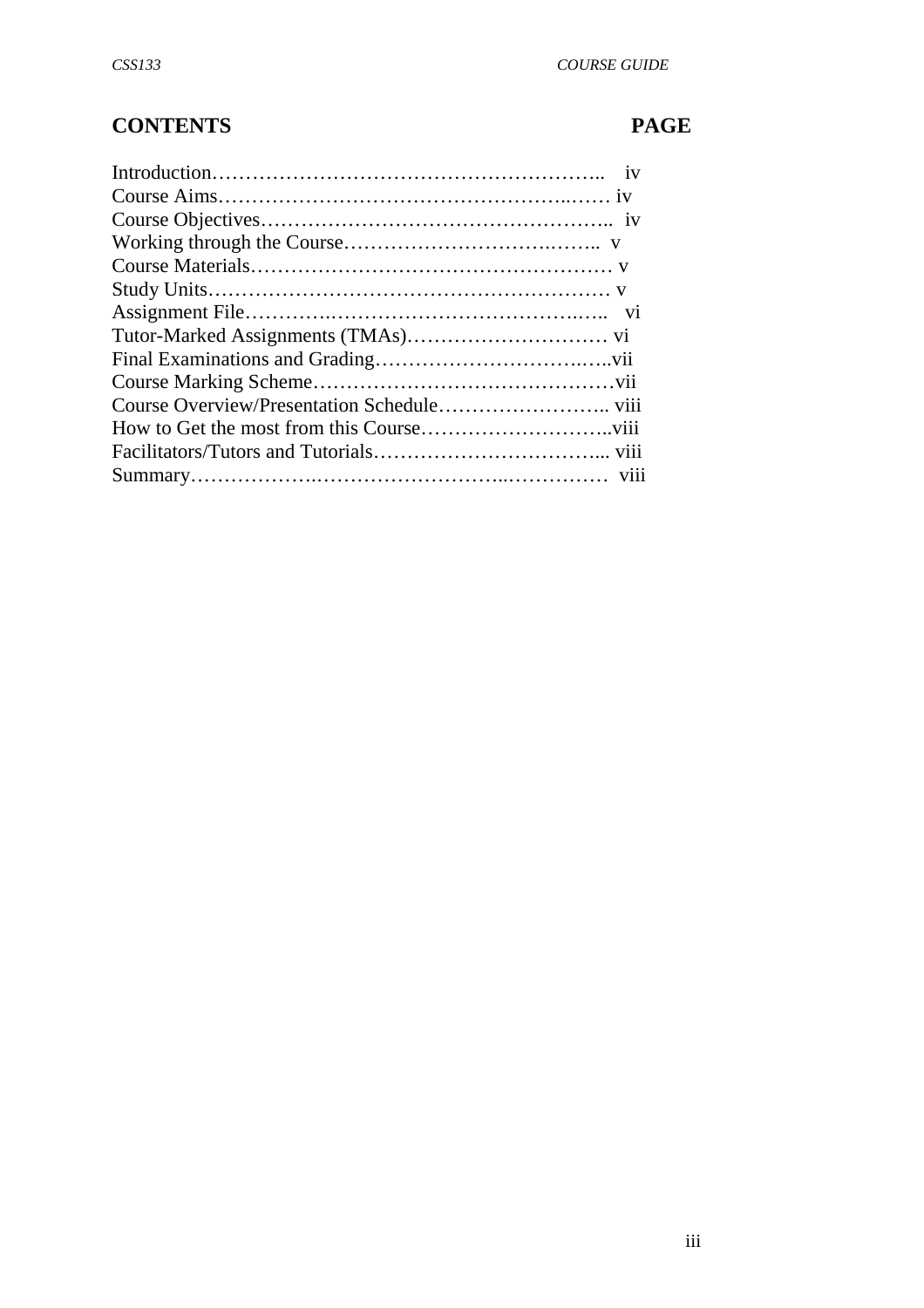# **INTRODUCTION**

Welcome to CSS133: Introduction to Criminology 1.

This course is a two-credit unit course for all students of Criminology and Security Studies. The course is suitable for beginners as a foundation course on the subject matter of knowing the relationship between crime and society; treatment of offenders and prevention and control of crimes.

This course guide gives you an overview of the course. It also provides you with information on the organisation and requirements of the course. In other words, it enables you to know what the course is all about, what you ought to know in each unit, what course material one needs to use and how you can work your way through this course.

## **COURSE AIM**

The basic aim of CSS133: Introduction to Criminology 1 is to expose the learner to the rudiments of criminal explanations. This broad aim will be consummated through the:

- (i) dimensions of criminology
- (ii) classical and contemporary theories of criminology
- (iii) constitutional factors that cause crimes
- (iv) reason some people commit crime and others do not
- (v) treatment of offenders and victims of crime and measurement of crimes.

## **COURSE OBJECTIVES**

In each of the units, we have specific objectives. It is advisable for students to go through these objectives before reading through the unit. In doing this, you are sure that you have covered the prerequisites of that unit.

To achieve the aims set out in CSS 133: Introduction to Criminology 1, the objectives for the course as a whole would be emphasised. On successful completion of the course, the learner should be able to:

- a. define criminology
- b. establish the dimensions of criminology
- c. distinguish the different schools of thought
- discuss the classical schools
- explain the positivist ideology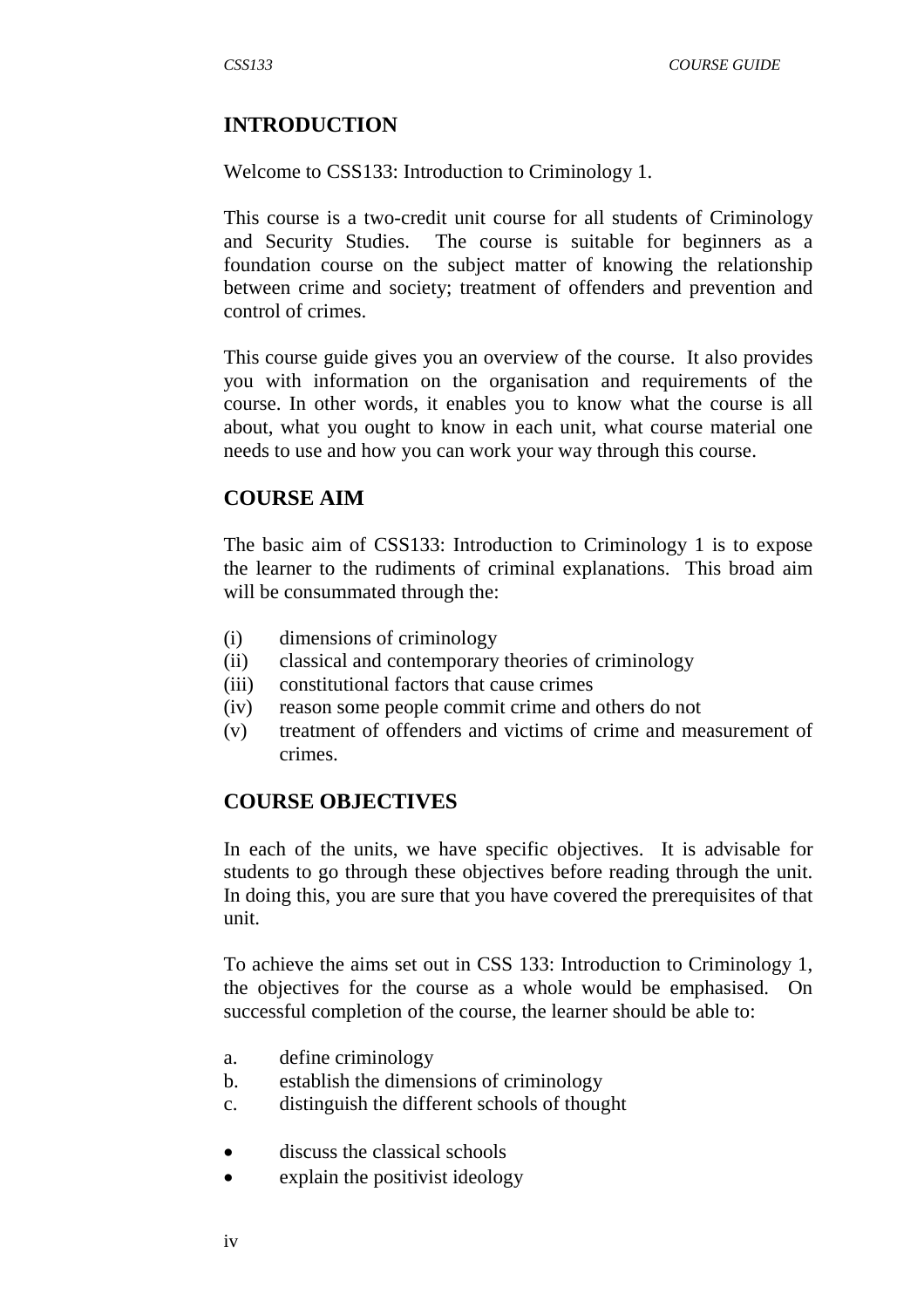- explain the critical school of thought
- discuss the sociological model of reasoning and
- explain the new criminology
- (d) state the theoretical explanation of crimes
- (e) define the relevant terms
- (f) identify the etiology of crimes
- (g) outline the elements and classifications of crime
- (h) discuss crime as a societal phenomenon
- (i) distinguish between conformity and deviance; and the impact of labeling
- (j) evaluate the measurement of crimes
- (k) critique the juridical approach to crimes, and the treatment of offenders and victims.

# **WORKING THROUGH THE COURSE**

To complete the course, you are required to read the study units and related materials. Each unit contains Self Assessment Exercises (SAEs) and Tutor-Marked Assignments (TMAs). These exercises are to aid you in understanding the concepts of the course and it is advisable that you attempt each of them. You are required to submit the Tutor-Marked Assignments for assessment purposes. At the end of the course, you will be required to write the final examination. Below are the components of the course and what you are expected to do.

# **COURSE MATERIALS**

- Course Guide
- Study Units
- Assignment File
- Relevant textbooks including the ones listed under each unit

# **STUDY UNITS**

There are twelve units (of three modules) in this course. They are listed below:

## **Module 1 Definitions of Terms**

- Unit 1 Definition of Criminology
- Unit 2 Conceptual Definitions
- Unit 3 Types of Crimes
- Unit 4 Etiology of Crimes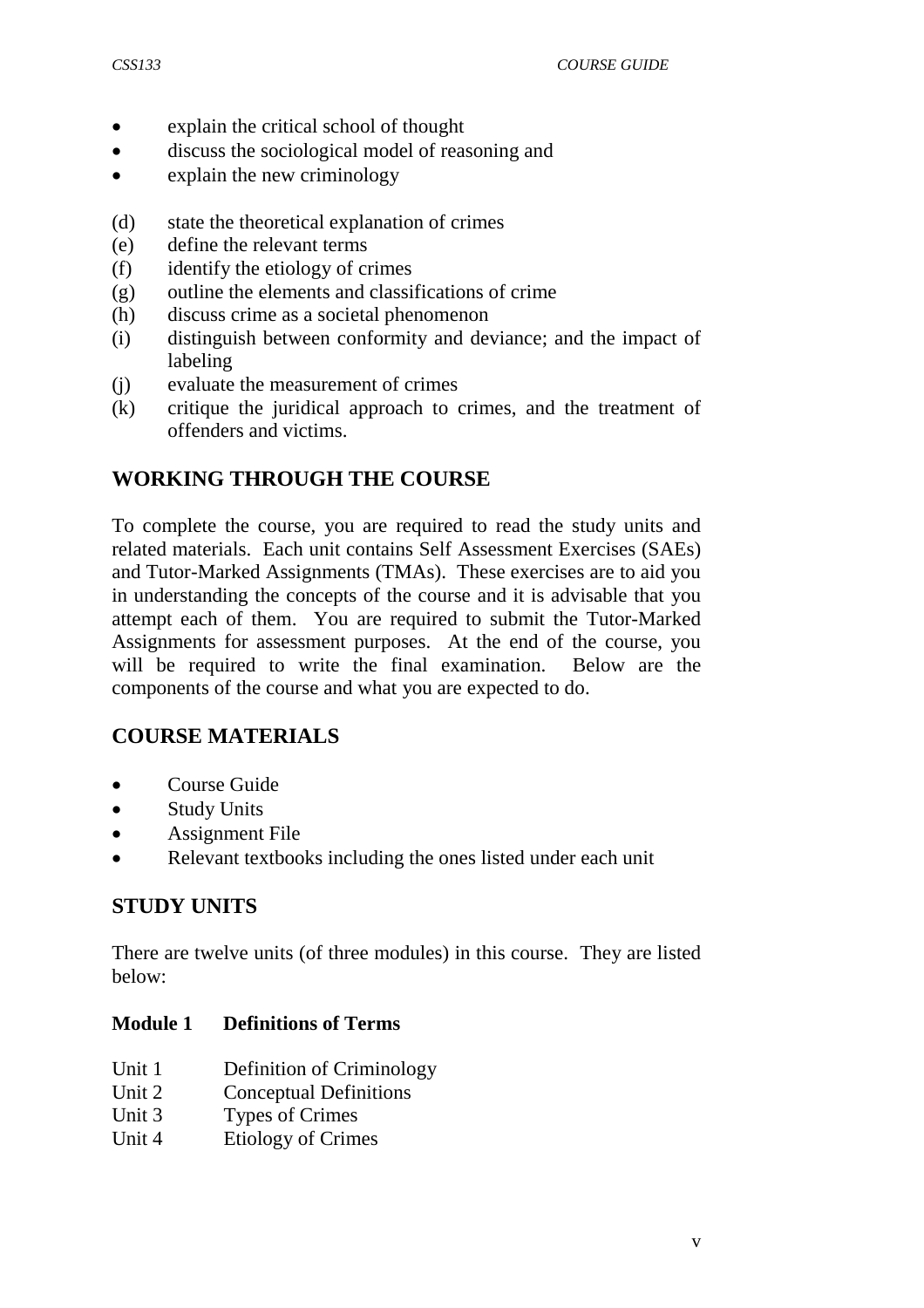#### **Module 2 Criminological Schools of Thought**

| Unit 1          | The Classical Criminology                                                                  |
|-----------------|--------------------------------------------------------------------------------------------|
| Unit 2          | <b>Positivist Criminology</b>                                                              |
| Unit 3          | <b>Critical Criminology</b>                                                                |
| Unit 4          | The Sociological School                                                                    |
| TT . <i>. .</i> | $\mathbf{m}$ $\mathbf{v}$ $\mathbf{v}$ $\mathbf{v}$ $\mathbf{v}$ $\mathbf{v}$ $\mathbf{v}$ |

Unit 5 The New Criminology

#### **Module 3 Crimes, Offenders and Crime Victims**

- Unit 1 Classification of Crimes
- Unit 2 Offenders
- Unit 3 Victims of Crimes

#### **ASSIGNMENT FILE**

In this file, you will find all the details of the work you must submit to your tutor for marking. The marks you obtain in these assignments will count towards the final marks you obtain for the course. The assignments must be submitted to your tutor for formal assessment in accordance with the deadline stated in the presentation schedule and the assignments file. You are required to do four Tutor-Marked Assignments, out of which the best three will be selected and recorded for you.

Assignments submitted to your tutor carry 30% of your total score. The second one is the written examination. This will be discussed in details under Final Examination and Grading.

#### **TUTOR-MARKED ASSIGNMENTS (TMAS)**

There are fifteen tutor-marked assignments in this course. Every unit has a tutor-marked assignment. You will be assessed on four of them but the best three performances from the (TMA) will be used for your 30% grading. The assignments for these units in the course are contained in the assignments file. When each assignment is completed, send it together with a TMA form to your tutor. Ensure that each assignment reaches your tutor on or before the deadline given in the assignment file. If, for any reason you cannot complete your work on time, contact your tutor before the Assignment is due to discuss the possibility of an extension. Extensions will not be granted after the due date unless there are exceptional circumstances warranting such.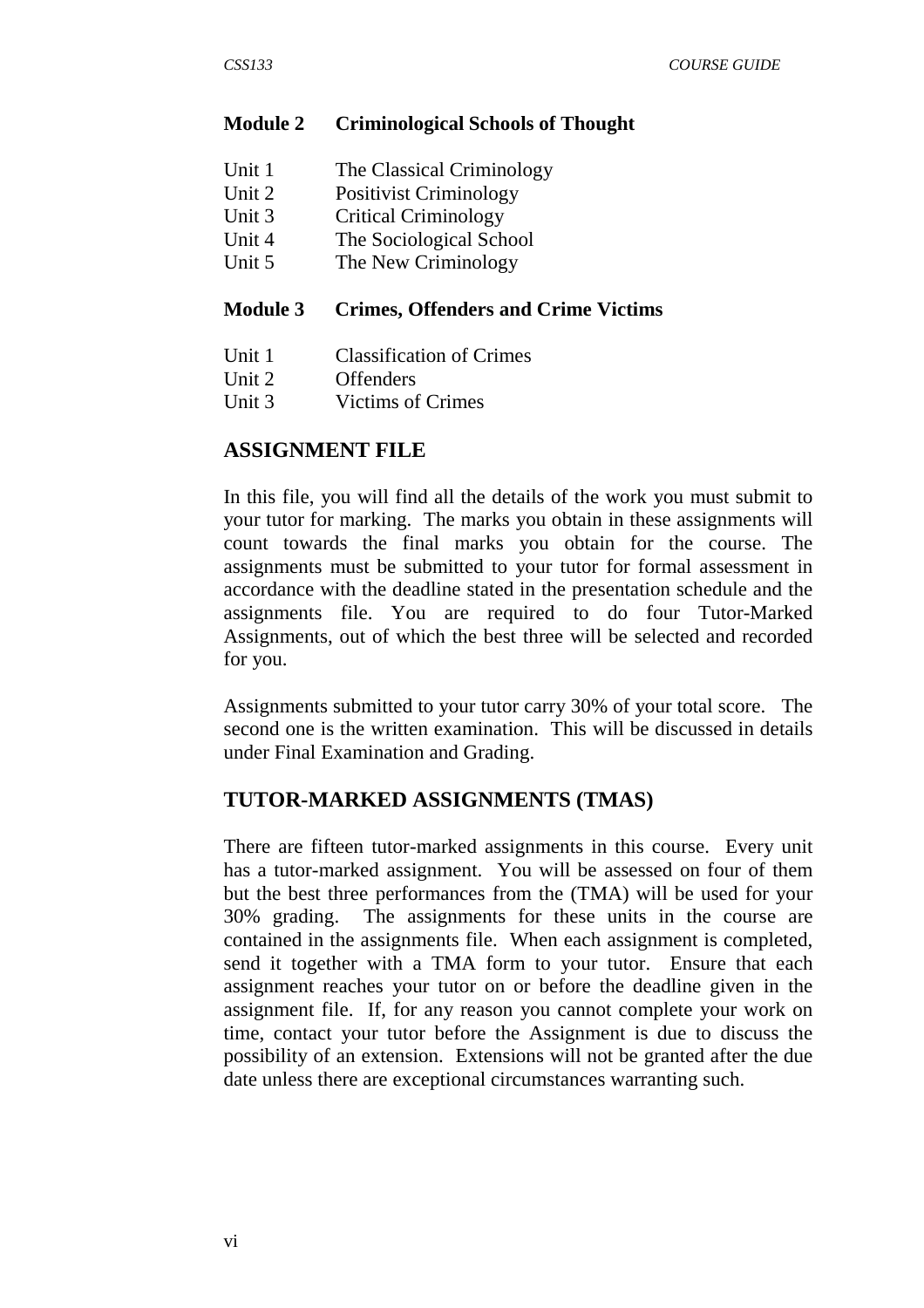# **FINAL EXAMINATION AND GRADING**

The final examination for CSS133: Introduction to Criminology I will be of two hours duration and a value of 70% of the total course grade. All areas of the course may be examined. Find time to read the unit all over before your examination. The examination will consist of questions which reflect the kind of the self assessment exercises and TMAs you have previously encountered. All areas of the course will be assessed.

# **COURSE MARKING SCHEME**

The following table lays out how the actual course mark allocation is broken down.

| <b>Assessments</b>                                       | <b>Marks</b> |
|----------------------------------------------------------|--------------|
| Assignments (Best three assignments out of four marked). | 30%          |
| <b>Final Examination</b>                                 | 70%          |
| <b>Total</b>                                             | 100%         |

# **PRESENTATION SCHEDULE**

The dates for submission of all assignments will be communicated to you. You will also be told the date of completing the study units and dates for examinations.

# **COURSE OVERVIEW**

| Unit            | <b>Title of Work</b>                        | Weeks<br><b>Activity</b> | <b>Assignment</b> |
|-----------------|---------------------------------------------|--------------------------|-------------------|
|                 | Course Guide                                |                          |                   |
| <b>Module 1</b> | <b>Definition of Terms</b>                  |                          |                   |
|                 | Definitions of Criminology                  | Week 1                   | Assignment 1      |
| $\overline{2}$  | <b>Conceptual Definition</b>                | Week 2                   | Assignment 2      |
| 3               | <b>Types of Crimes</b>                      | Week 3                   | Assignment 3      |
| $\overline{4}$  | <b>Etiology of Crimes</b>                   | Week 3                   | Assignment 4      |
| <b>Module 2</b> | <b>Criminology schools of Thought</b>       |                          |                   |
| I.              | The Classical School                        | Week 4                   | Assignment 1      |
| $\overline{2}$  | The Positivist Movement                     | Week 5                   | Assignment 2      |
| 3               | <b>Critical Movement</b>                    | Week 6                   | Assignment 3      |
| $\overline{4}$  | Sociological School                         | Week 7                   | Assignment 4      |
| 5               | New Criminology                             | Week 8                   | Assignment 5      |
| <b>Module 3</b> | <b>Crimes, Offenders, and Crime Victims</b> |                          |                   |
|                 | <b>Classifications of Crime</b>             | Week 9                   | Assignment 1      |
| $\overline{2}$  | <b>Offenders</b>                            | Weeks 10                 | Assignment 2      |
| 3               | <b>Victims of Crimes</b>                    | Week 11                  | Assignment 3      |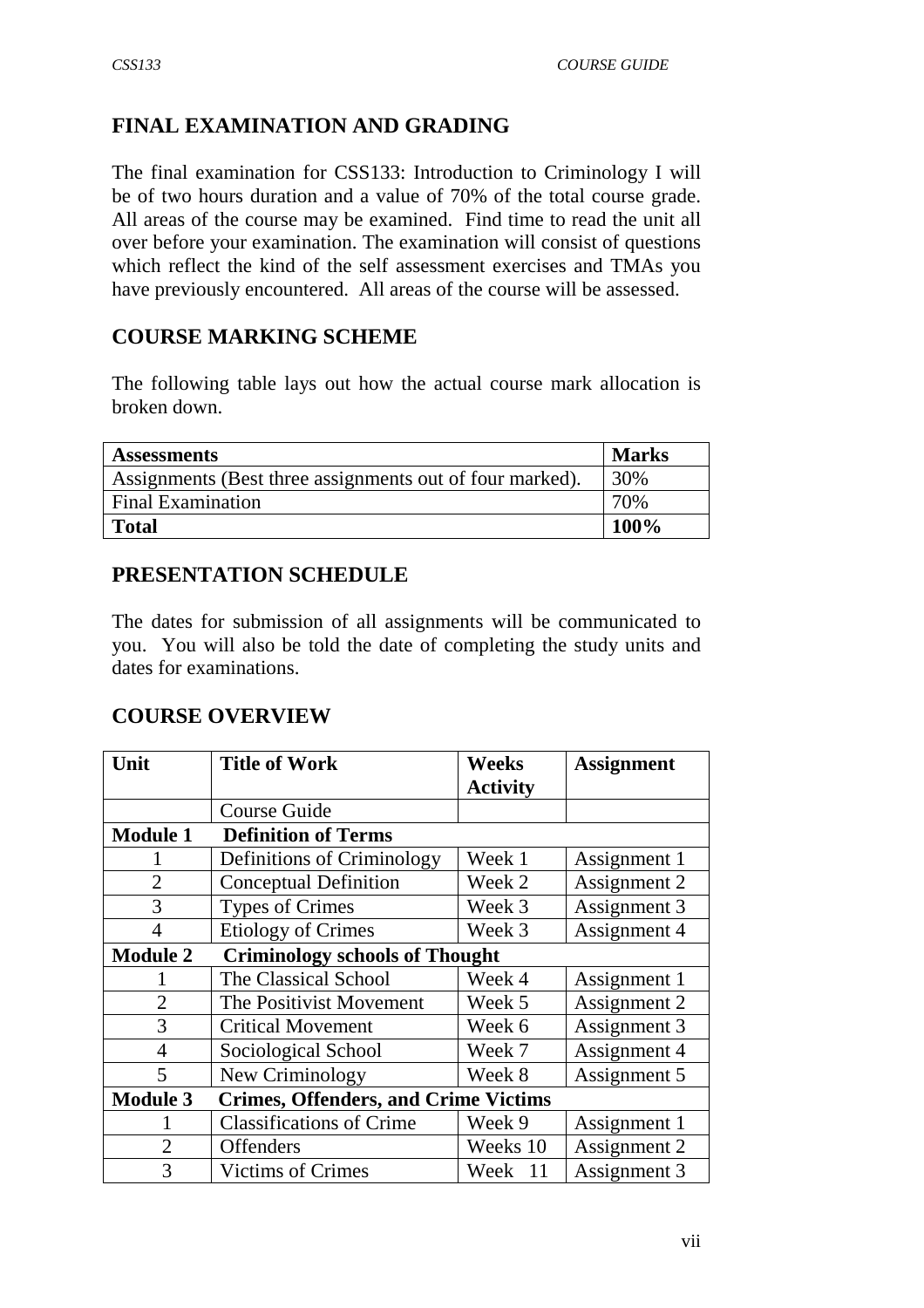| Revision     |    |  |
|--------------|----|--|
| Examination  |    |  |
| <b>Total</b> | 14 |  |

## **HOW TO GET THE MOST FROM THIS COURSE**

In Distance Learning, the study units replace the university lecture. This is one of the great advantages of distance learning. You can read and work through the specially designed study materials at your own pace, and at a time and place that suit you best. Think of it as reading the lecture instead of listening to the lecturer. In the same way, a lecturer might give you some readings to do, the study units tell you when to read, and which are your text materials or reference books. You are provided with exercises to do at appropriate points, just as a lecturer might give you an in-class exercise.

Each of the study units follows a common format. The first item is an introduction to the subject matter of the unit, and how a particular unit is integrated with other units and the course as a whole. Next to this, is a set of learning objectives. These objectives allow you to know what you should be able to do by the time you have completed the unit. The learning objectives are meant to guide your study. The moment a unit is finished, you must go back and check whether you have achieved the objectives. If this is made a habit, then you will significantly improve your chances of passing the course.

The main body of the unit guides you through the required reading from other sources. This will usually be either from the reference books or from a Reading Section. The following is a practical strategy for working through the course. If you run into any trouble, telephone your tutor. Remember that your tutor's job is to help you when you need assistance, do not hesitate to call and ask your tutor to provide it.

- Read this course guide thoroughly, it is your first assignment.
- Organise a study schedule. Design "Course Overview" to guide you through the course. Note the time you are expected to spend on each unit and how the assignments relate to the units. Whatever method you choose to adopt, you should decide on, and write in your own dates and schedule of work for each unit.
- Once you have created your own study schedule, do everything to stay faithful to it. The major reason that students fail is that they get behind with their course work. If you get into difficulties with your schedule please, let your tutor know before it is too late to get help.
- Turn to the unit, and read the introduction and objectives for the unit.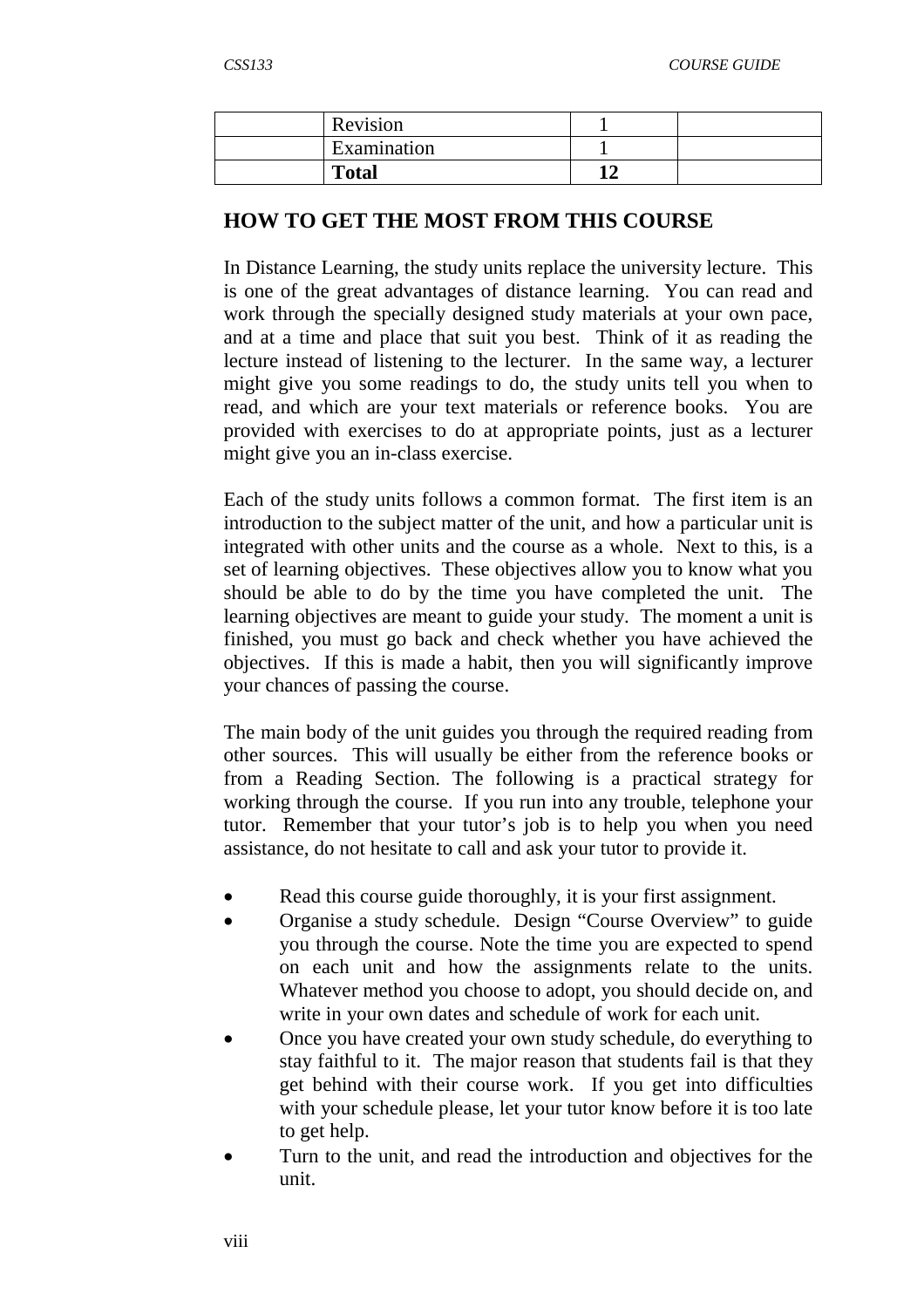- Assemble the study materials. You will need your set books and the unit you are studying at any point in time.
- Work through the unit. As you work through the unit, you will know other sources to consult for further information.
- Up-to-date course information will be continuously available there.
- Well before the relevant due dates (about 4 weeks before due dates) access the assignments file on the NOUN website and download your next required assignment. Keep in mind that you will learn a lot by doing the assignments carefully. They have been designed to help you pass the examination. Submit all assignments not later than the due time.
- Review the objectives for each study unit to confirm that you have achieved them. If you feel unsure about any of the objectives, review the study materials or consult your tutor.
- When you are confident that you have achieved a unit's objectives, you can start on the next unit. Proceed unit by unit through the course and try to pace your study so that you keep yourself on schedule.
- When you have submitted an assignment to your tutor for marking, do not wait for its return before starting on the next unit, keep to your schedule.
- When the assignment is returned, pay particular attention to your tutor's comments, both on the Tutor-Marked Assignment form and also the written comments on the ordinary assignments.
- After completing the last unit, review the course and prepare yourself for the final examination. Check that you have achieved the unit objectives (listed at the beginning of each unit) and the course objectives (listed in the Course Guide).

# **FACILITATORS/TUTORS AND TUTORIALS**

You will be notified of the dates, times and location of these tutorials, together with the name and phone number of your tutor. Your tutor will mark and comment on your assignments. Keep a close watch on your progress and on any difficulties you might encounter and provide assistance to you during the course. You must take your tutor-marked assignments to the study centre well before the due time and date (at least two working days are required). They will be marked by your tutor and returned to you as soon as possible. Do not hesitate to contact your tutor by telephone or e-mail for help. Contact your tutor if:

- You do not understand any part of the study units or the assigned readings.
- You have difficulty with the Exercises.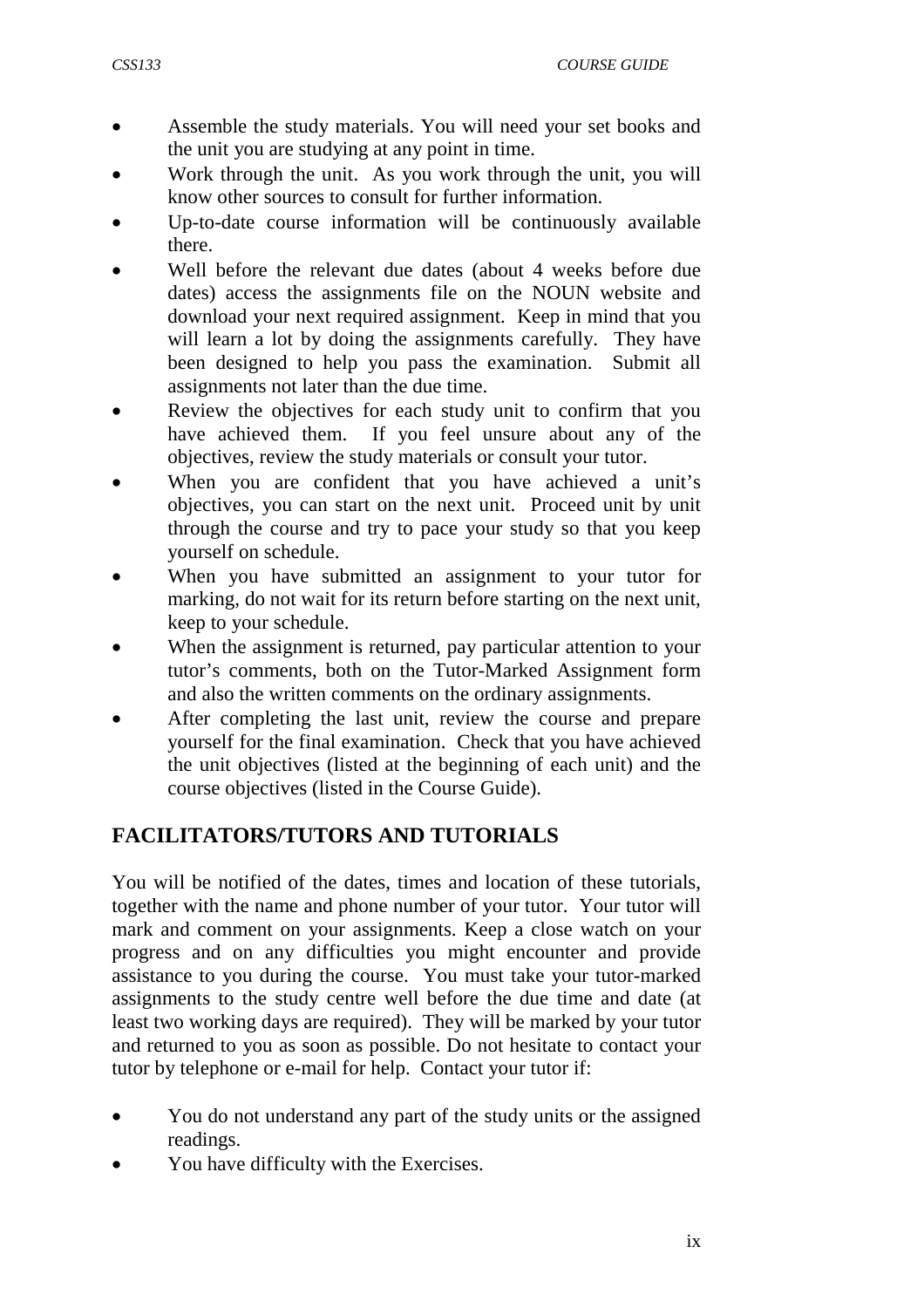• You have a question or problem with an assignment or with your tutorials comments on an assignment or with the grading of an assignment.

You should try your best to attend the tutorials. This is the only chance to have face-to-face contact with your tutor and ask questions which are answered instantly. You can raise any problem encountered in the course of your study.

To gain the maximum benefit from course tutorials, prepare a questions list before attending them. You will learn a lot from participating in discussion actively.

#### **SUMMARY**

This course guide gives you an overview of what you expect in the course of this study.

The course teaches you the basic principles underlying the manifestation of criminological activities. It also establishes the physical, biological, social and psychological constitutions of crime as the guiding factors of criminology.

We wish you success with the course and hope that you will find it both interesting and useful.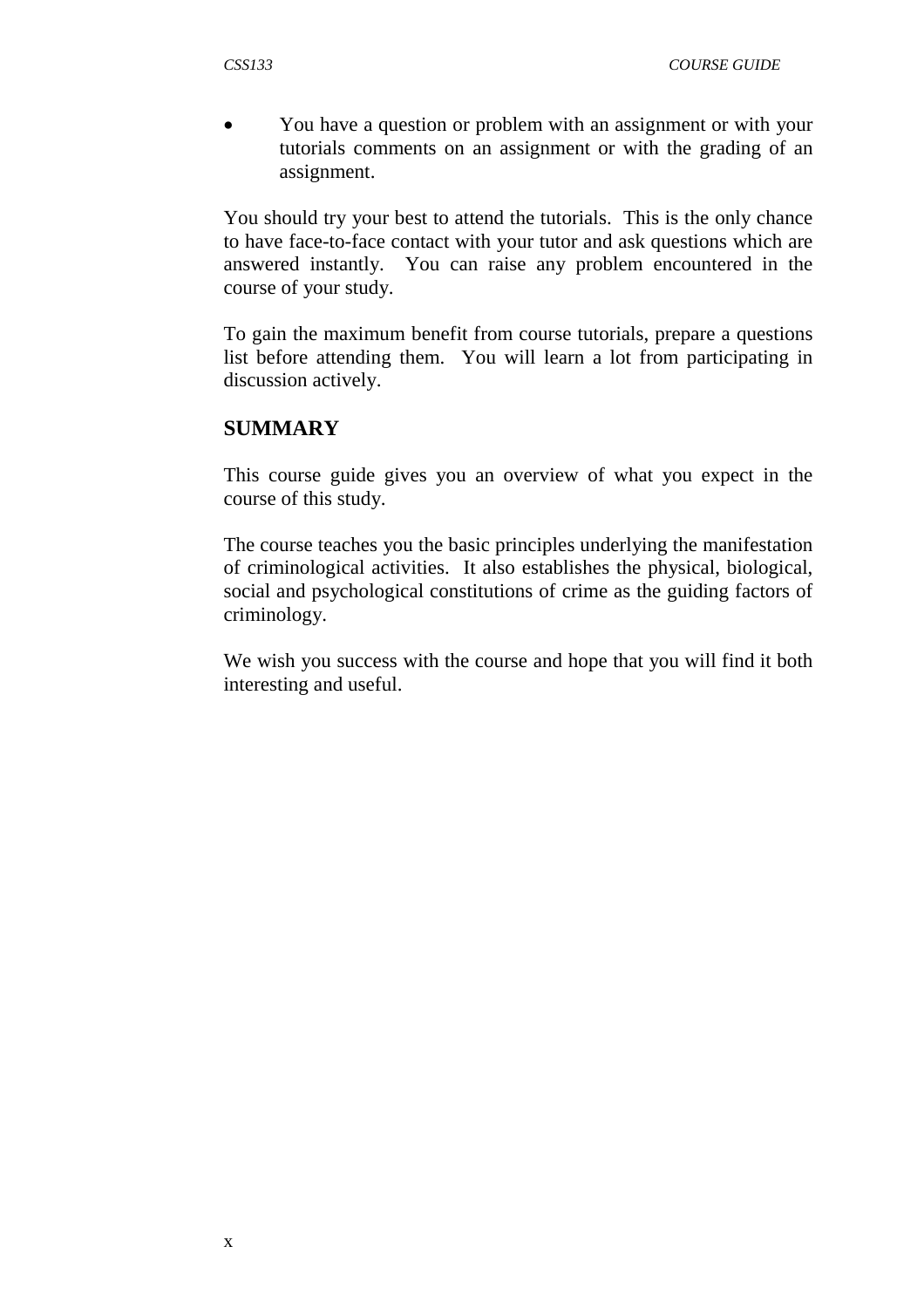# **MAIN COURSE**

# **CONTENTS PAGE**

| <b>Module 1</b> |                                       |  |
|-----------------|---------------------------------------|--|
| Unit 1          |                                       |  |
| Unit 2          | 13                                    |  |
| Unit 3          |                                       |  |
| Unit 4          |                                       |  |
| <b>Module 2</b> | Criminological Schools of Thought  37 |  |
| Unit 1          |                                       |  |
| Unit 2          |                                       |  |
| Unit 3          |                                       |  |
| Unit 4          |                                       |  |
| Unit 5          |                                       |  |
| <b>Module 3</b> |                                       |  |
| Unit 1          |                                       |  |
| Unit 2          |                                       |  |
| Unit 3          |                                       |  |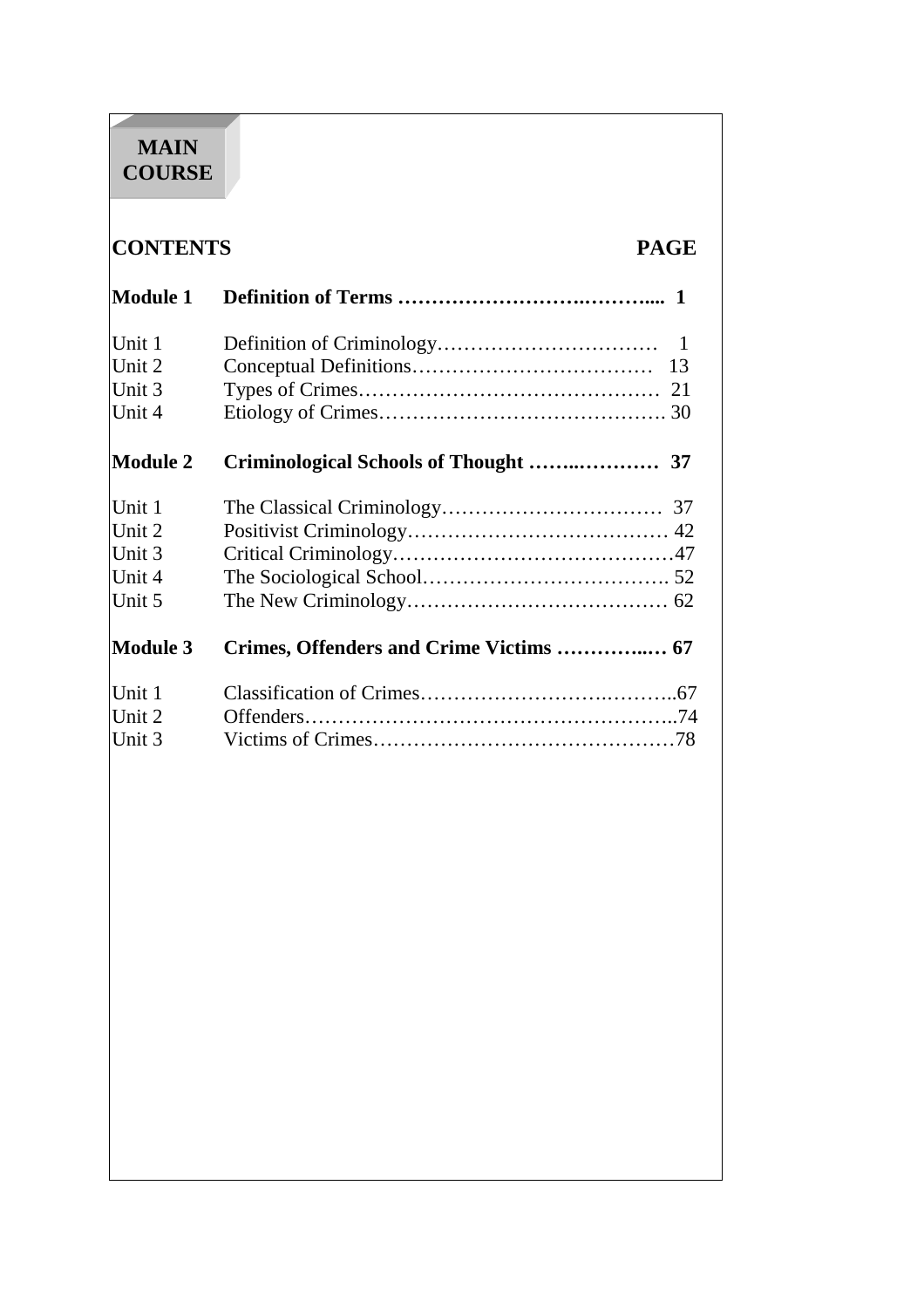# **MODULE 1 DEFINITION OF TERMS**

- Unit 1 Definition of Criminology
- Unit 2 Conceptual Definitions
- Unit 3 Types of Crimes
- Unit 4 Etiology of Crimes

# **UNIT 1 DEFINITION OF CRIMINOLOGY**

# **CONTENTS**

- 1.0 Introduction
- 2.0 Objectives
- 3.0 Main Content
	- 3.1 What is Criminology?
		- 3.1.1 Social Norms and Values
- 4.0 Conclusion
- 5.0 Summary
- 6.0 Tutor-Marked Assignment
- 7.0 References/Further Reading

# **1.0 INTRODUCTION**

Criminology is best seen as a social science, which is concerned with the aspects of human behaviour. Criminology has many meanings but the most commonly accepted is the specific scientific understanding of crime and criminals. It is a multidisciplinary or interdisciplinary subject. This is because criminology draws from the works of legal scholars, philosophers, biologists, psychiatrists, psychologists and sociologists. Basically, crime appears to be a sociological concept and does not exist as an autonomous entity but is socially constructed.

# **2.0 OBJECTIVES**

At the end of this unit, you should be able to:

- define extensively what criminology is
- state the extent and nature of criminology
- understand the societal norms and values
- explain the different categories of values and how it effects crime.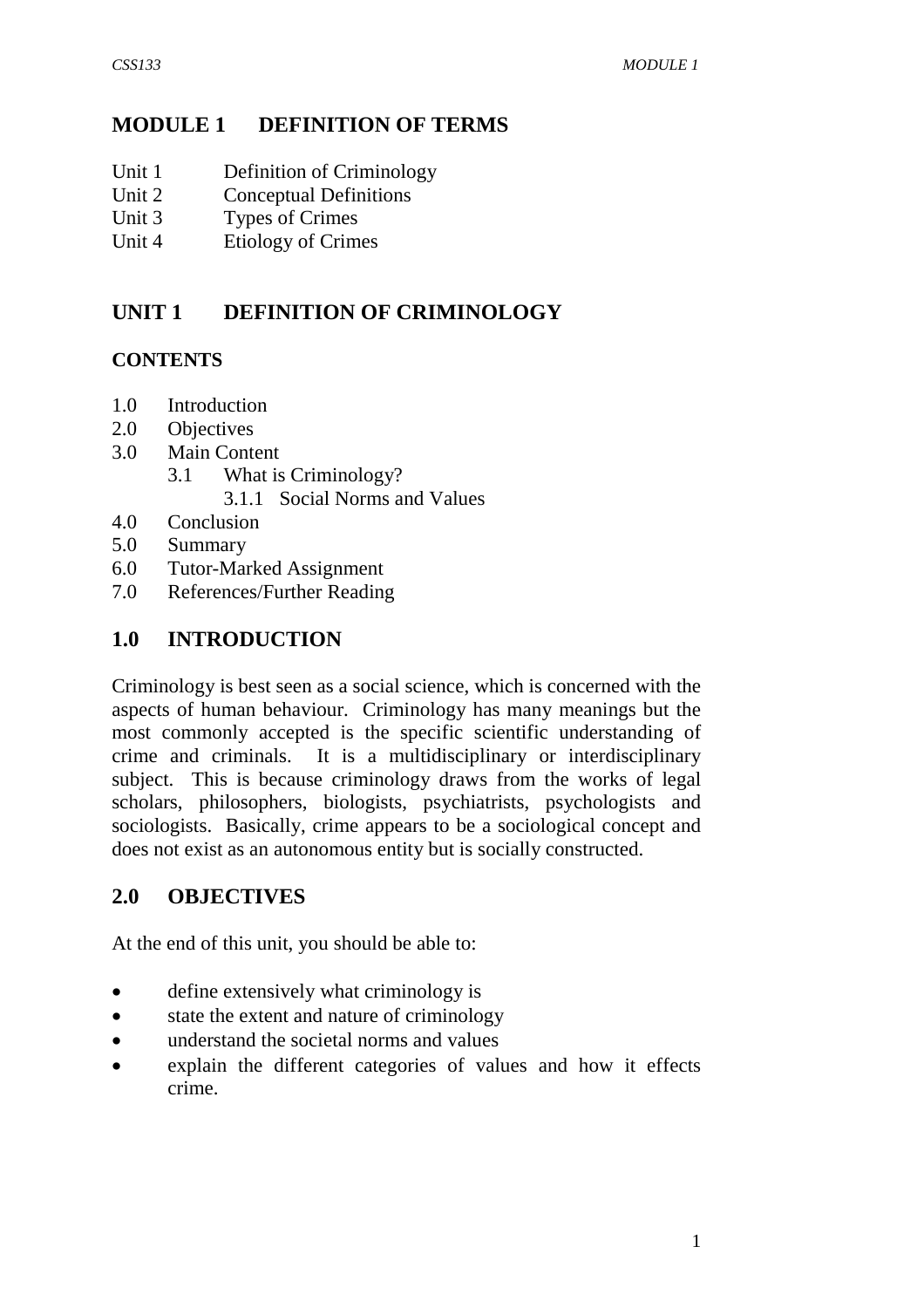## **3.0 MAIN CONTENT**

#### **3.1 What is Criminology?**

The term 'criminology' is essentially concerned with the scientific study of crime. It should not be confused with the science of criminal detection or forensic science and forensic pathology. There is no direct linkage between the detection of crime by the enforcement agents and the study of crimes and criminal behaviour carried out by the criminologists. Sometimes, however, there may be an indirect connection. The criminologist usually focuses more on 'how' and 'why' crimes are committed rather than 'who' did it, and providing proof of guilt. "Criminology is best seen as a social science concerned with those aspects of human behaviour regarded as criminal because they are prohibited by the criminal law, together with such aspects of socially deviant behaviour as are closely related to crime and may usefully be studied in this connection" (Hall Williams, 1984). Simply put, criminology is the study of crime and criminal behaviour. It is an interdisciplinary field of study which analysis the aspects of a particular human behaviour. This entails the examination of the particular aspects of the behaviour that predispose him to be referred to as criminal. The study recognises what determines and why individuals commit crime and juvenile delinquency; and as well as the steps necessary in controlling crime.

The major branches of criminology are: Penology, the study of penal sanctions or punishment; Victimology, the study and rehabilitation of the victims of crime; Criminalistics, the methods of investigation and detection of crime, especially the job of law enforcement agencies and forensic experts; Administration of Criminal Justice involving the courts and prisons; and Empirical Research, for analysing crime data with regard to arrests, convictions and sentencing. As an academic field of study, criminology includes other disciplines such as law, sociology, psychology, psychiatry, medicine, economics, political science, geography, biology, chemistry, history, public administration and anthropology. To study crime, the criminologist tries to identify the individual and the society. Therefore, the psychological, physiological, social as well as environmental factors are important in determining why an individual exerts criminal behaviour.

 In defining criminology as an independent discipline the seventeenth and eighteenth century understanding of crime was regarded as an omnipresent temptation to which all human kind was vulnerable. But the question was, "why some succumbed and others resisted". The explanation was trailed off into the unknowable resort to fate, or the will of God, or providence. That is, the Christian tradition discusses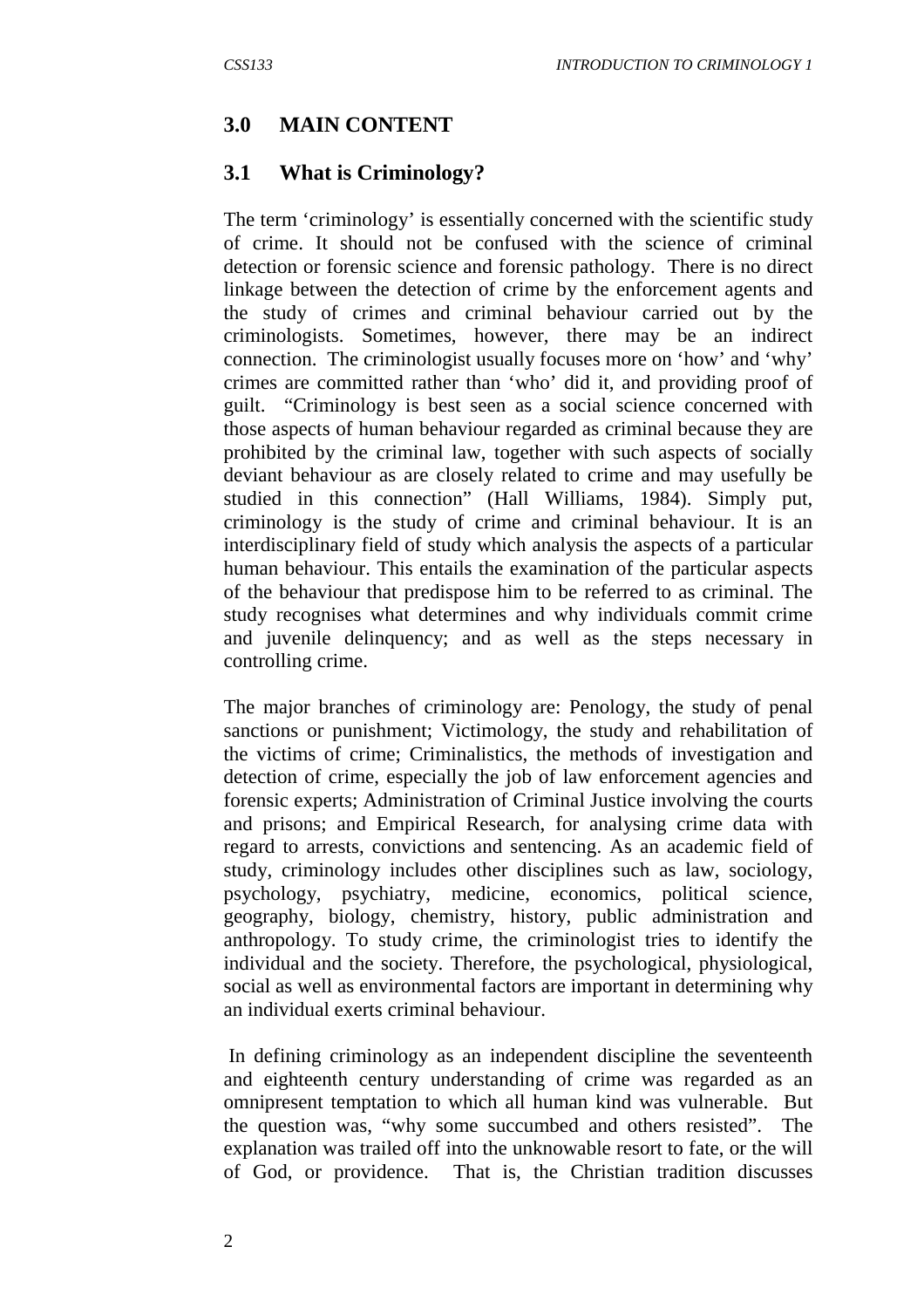individual wrongdoing in explicitly moral and spiritual terms which contradict the systematically controlled empirical evidence. They believed that the invocation of the Devil or divine intervention is a spiritual account for human action. For instance, the story tells us how a woman fell in with bad company and sorely tried by temptation, became too fond of drink, lost her reputation and was driven to crime by lust. Nevertheless this puritan's tale of sin and repentance is rich in the features with the contemporary criminological theories. Other discourses on crime and criminals are the various writing of ancient and medieval philosophers. These include criminal biographies and broadsheets, accounts of the Renaissance underworld, Tudor vogue pamphlets, Elizabethan dramas and Jacobean city comedies that made rudimentary versions of an understanding of how one becomes deviant. Others are the utopia of Thomas More and the Famous novels of Daniel Defoe especially "Moll Flanders" published in 1722. In fact, what we need to recognise was that there were a variety of ways of thinking about crime, and that criminology is only one version among others. The important connection between the literature of the reformers and the criminology that followed was that the reformers of the late eighteenth and early nineteenth centuries were writings about a set of legal institutions about the systematic arrangement of social policy goals and order. The Enlightenment writers wrote secular analyses, emphasising the importance of reason and experience rather than the theological forms of reasoning which are dominated by irrational, superstitious beliefs and prejudices. This is based on "unscientific" reliance upon speculative reasoning rather than observed facts.

By the middle years of the nineteenth century the "scientific" style of reasoning about crime had become a distinctive feature of the emergent culture of amateur social science.

The scientific style of reasoning was the Enlightenment thinking about crime. What we saw was a paradigm shift from non-rational thinking to that which is based on the principles of Enlightenment of crime. The cornerstones of such thinking were the French philosophers' ideologies highlight the importance of rationality. They made a distinctive move away from the systems that were by irrational to a more rational and predictable factors. Reason became a key way of organising knowledge. There was universalism for general laws and the idea of the uniformity of human nature against the view that beliefs of other nations and groups are not inherently inferior to European Christianity. Secularism became opposed to the church. The thinkers include Voltaire, montesquieu, and Rousseau.

In defining criminology as a legal subject, Sykes defines criminology as the study of the social origins of criminal law, the administration of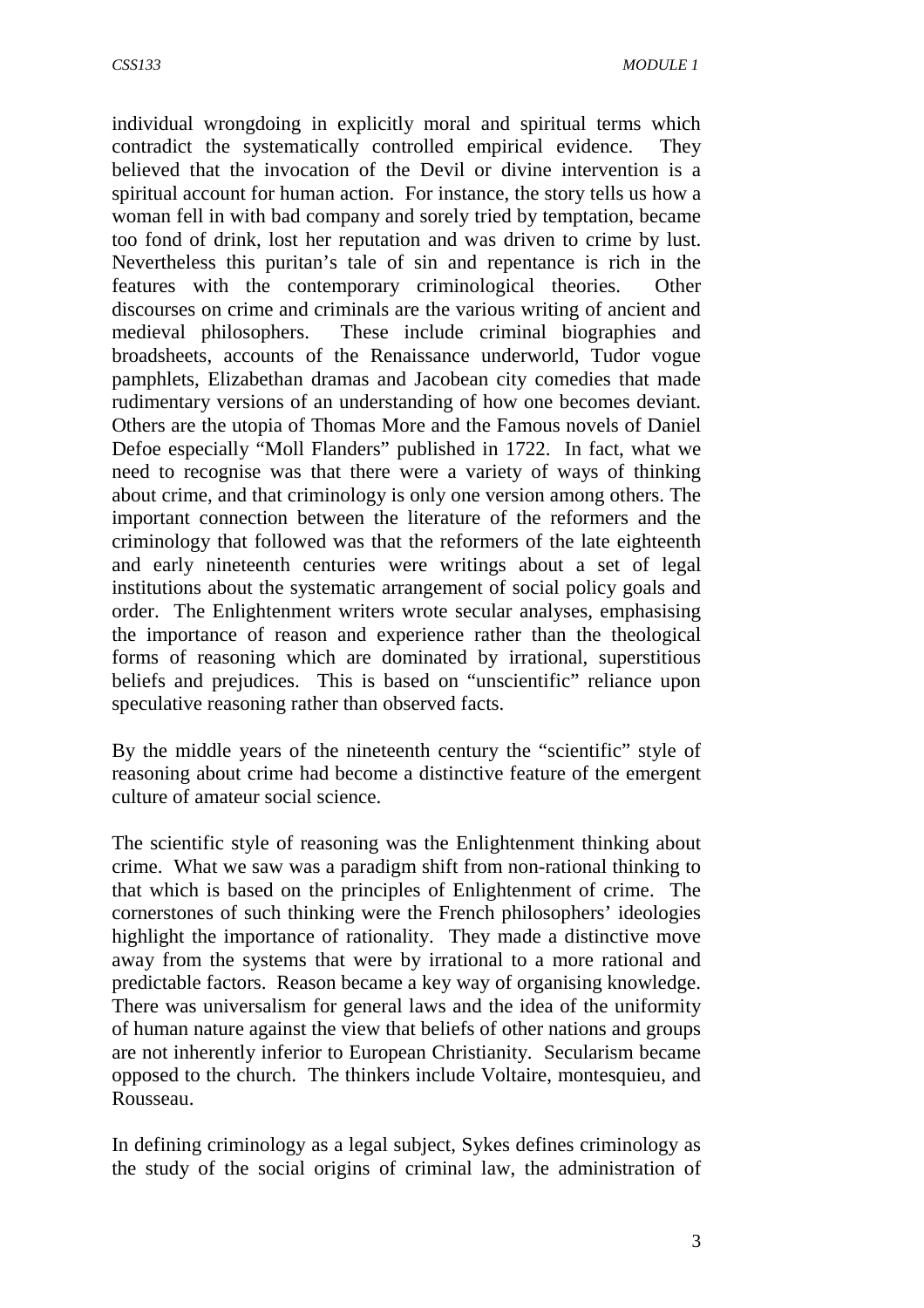criminal justice, the causes of criminal behaviour, and the prevention and control of crime. In this definition, the emphasis is on the function of law and the efficacy of the administration of justice in the prevention and control of crime. Sutherland and Cressey define criminology as the body of knowledge regarding delinquency and crime as social phenomena. According to them, criminology includes within its scope, the process of making laws, of breaking laws, and the reacting to the breaking of law. They conclude that criminology consists of the sociology of law, criminal etiology and penology. This is the aspect of the subject of criminology in sociology.

On the discussion of criminology as an inter- or intra-disciplinary subject: the modern criminological ideology is composite, eclectic and multidisciplinary. It is a body of systematically transmitted forms of knowledge. The list of its central topics is long and diverse, and each topic breaks down further into numerous sub-topics. The substantive areas have adopted a variety of qualitative and quantitative methods, drawing upon the whole gamut of theoretical perspectives psychoanalysis; functionalism, internationalism ethno methodology, Marxism, feminism, critical ethnic theory, system theory, postmodernism, etc.

# **Psychoanalysis**

Psychoanalysis criminology is the basis of Sigmund Freud' analysis of crime. According to Freud, crime and delinquency are a consequence of an imbalance between the three factors of the subconscious mind: the id, the ego, and the superego. The id (instinct gratification) is the component of the subconscious mind that is self-serving, egocentric, and concerned with self-gratification. Conversely, the superego is the component of the mind that represents morality and conscience. The ego mediates between the contrasting needs of the id and superego, and attempts to fulfill the desires of the id within the boundaries of social conventions. If the id or superego overpowers the mediating force of the ego, crime, delinquency, and other forms of irrational behaviour may occur.

## **Functionalism**

The functionalism criminology is the structural - functionalism paradigm of Robert k. Merton and Talcott Parsons. They coined this sociological terminology "functionalism" from a type of crime which is characterised as a consequence of societal requirements, customs and institutions. It is a fact that no society exists without crime. Crime is both functional and dysfunctional. It is functional when its society has a normal characteristics and proper actions of a social organisation, but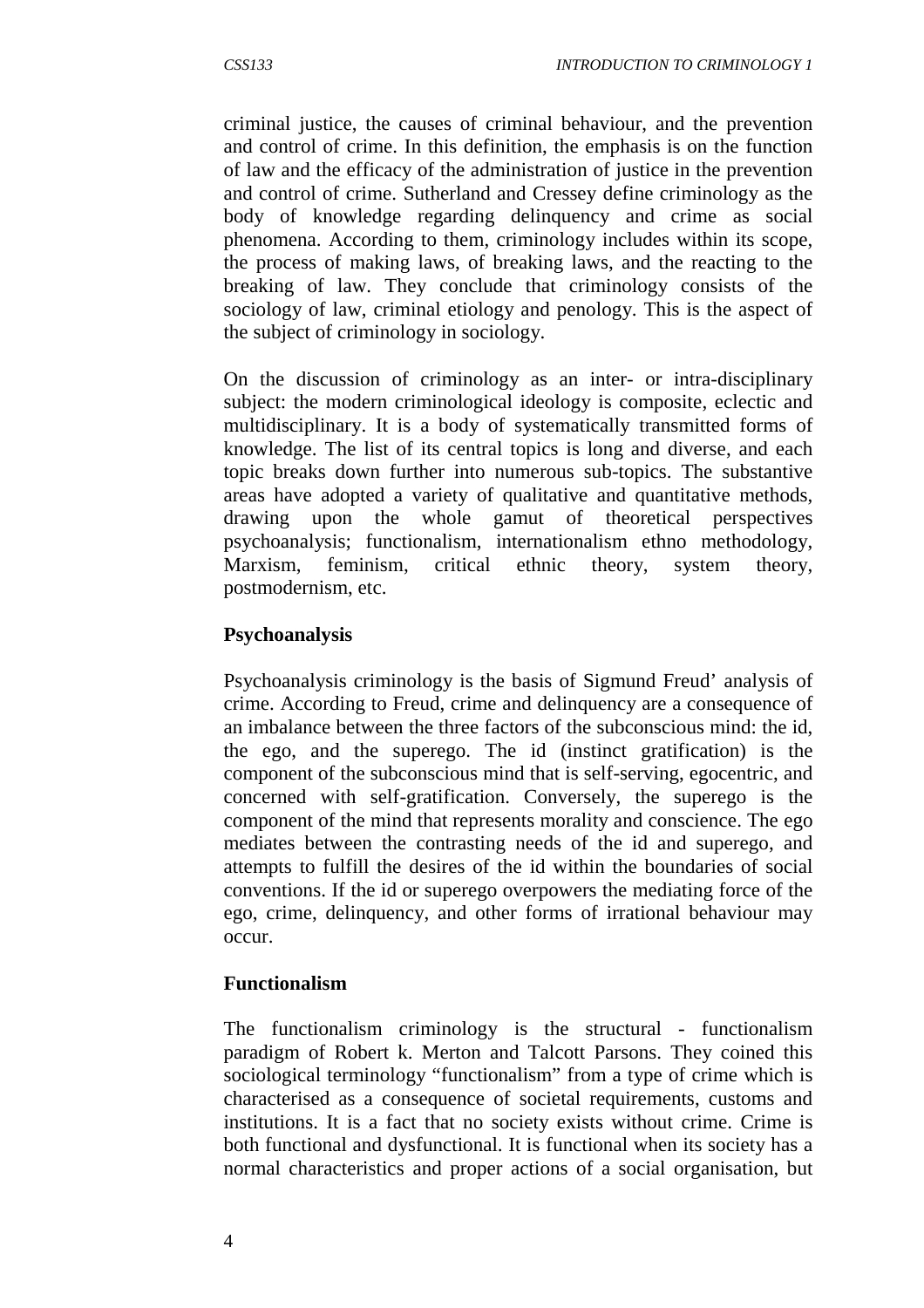dysfunctional when it undermines and impairs society's capacity to provide for the well-being and safety of its members and to maintain their trust.

## **Interactionalism**

Interactionalism criminology is the basis of Erving Goffman' analysis of crime. The central point of the symbolic-integrationist theory is that behaviour should be regarded not so much in terms of what it means to others and society in general but what it means to you, the actors. Also, the way other people react or respond to your behaviour powerfully influences your own perception of reality, response and reaction. It examines the new ways of looking at behaviour, and what the language used symbolises for the actor, as well as how other people's behaviour is described and interpreted.

# **Marxism**

The Marxism criminology is the basis of Marxist' approach to crime. Its thesis is that criminal behaviour arises from the wider social conditions or social structure of political economy. Marx observed that the economic base or the infrastructure determines the precise nature of the super structure.

## **Feminism**

The feminist perspective is the radical tradition of the feminist criminology by a British sociologist, Carol Smart. Its main focus is that economic disadvantage is the primary cause of crime. She claims that social, economic and cultural liberation of women will lead to an increase in traditional "masculine" behaviour. The feminist crime according to her arises out of frustrations, sub-service and dependency.

Therefore, the main focus of the criminologist is in the main criminal behaviour as an aspect of social behaviour including the way people are perceived and dealt with as offenders. The offenders are the acts or conducts that violate the criminal law of the society. Examples are murder or culpable homicide, robbing or brigandage, stealing and theft. In the same vein, if the act or conduct does not violate the criminal law of society then that act or conduct does not constitute a crime. Example: telling falsehood; gluttony, greed.

## **SELF-ASSESSMENT EXERCISE 1**

- 1. Discuss the inter or intra disciplinary ideology of criminology, pointing out its salient features in the Nigerian context
- 2. Examine the main focus of a criminologist in its investigation.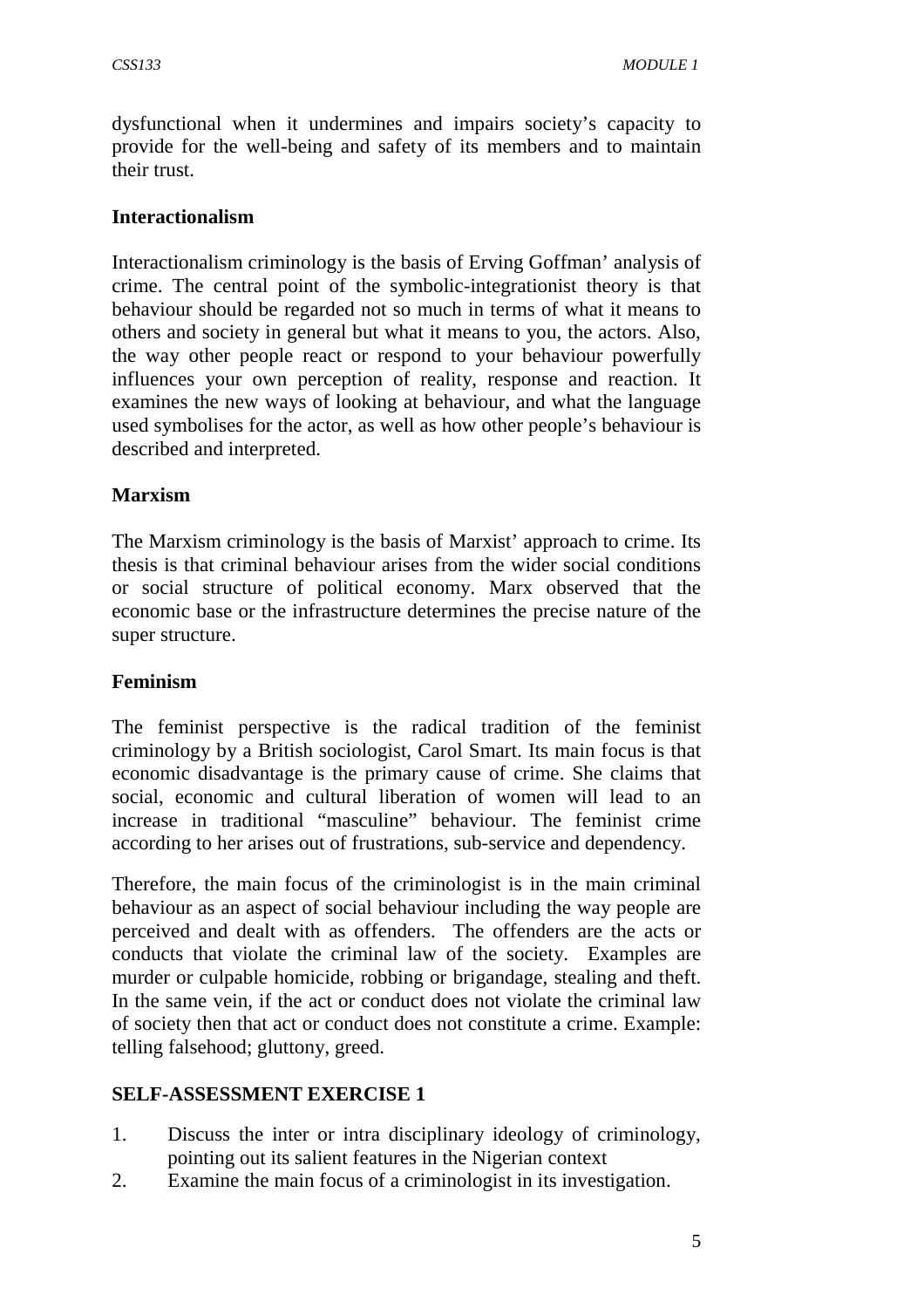# **Crime**

Crime is a particular form of deviance. It is a violation of a law. Laws are the most formal of norms. Deviance relates to the violations of folkways and mores, whereas the term 'crime' specifically refers to those behaviours that violate norms encoded in the penal code or criminal laws. Punishment for crime is therefore commonly harsher and more formalised than those for breakers of the folkways and mores. But the punishments are not necessarily uniformly applied and the patterns of inequality are quite common.

Crime must be distinguished from sin (immorality) and other acts of wickedness. 'Sin' may or may not be regarded as a crime. For example, it is a sin for a Christian to consult "juju", engage in idolatry or fornication. These acts cannot be considered as crimes because they are not prohibited under purview of punishment in the criminal law or penal code. It must be pointed out that crime is relative in time and place. What is a lawful behaviour in the past may constitute a criminal behaviour due to changing social, economic and political factors. For example, before the advent of the colonial rule in Nigeria, the Ibos, indulged in human sacrifices and killing of twins to appease their gods. But this practice is now a crime. In the same vein, what was criminal behaviour in the past may be viewed as a lawful behaviour today. For two decades ago, wandering was a crime, it's the Babangida administration decriminalised it. Driving by the right was an often as independence and sometime there after it is the norm today. If we say that crime is relative; it then means that what constitutes a crime in one society may not necessarily be a crime in another society. This is as a result of cultural variability. For example, polygamy (one man marrying more than one wife at a time) is a crime among Christians in Nigeria, whereas it is legitimate for a Muslim to marry one, two, three or four wives. It is an accepted pattern of honoured practice, among traditionalists of no Christian belief.

According to Emile Durkheim (1893); a sociologist, crime is as a result of a necessary consequence of the existence of a collectively supported morality. Crime can be seen as a necessary part of every social order because any social order needs a collectively supported morality. He uses laws as an indicator of moral norms. He divided laws into two kinds:

(a) Criminal Laws and (b) Civil Administrative Laws

A violation of criminal laws constitutes a violation of the collective conscience, since it is understood that a person who violates a society's law invites society's anger and must be disciplined. Durkheim asserts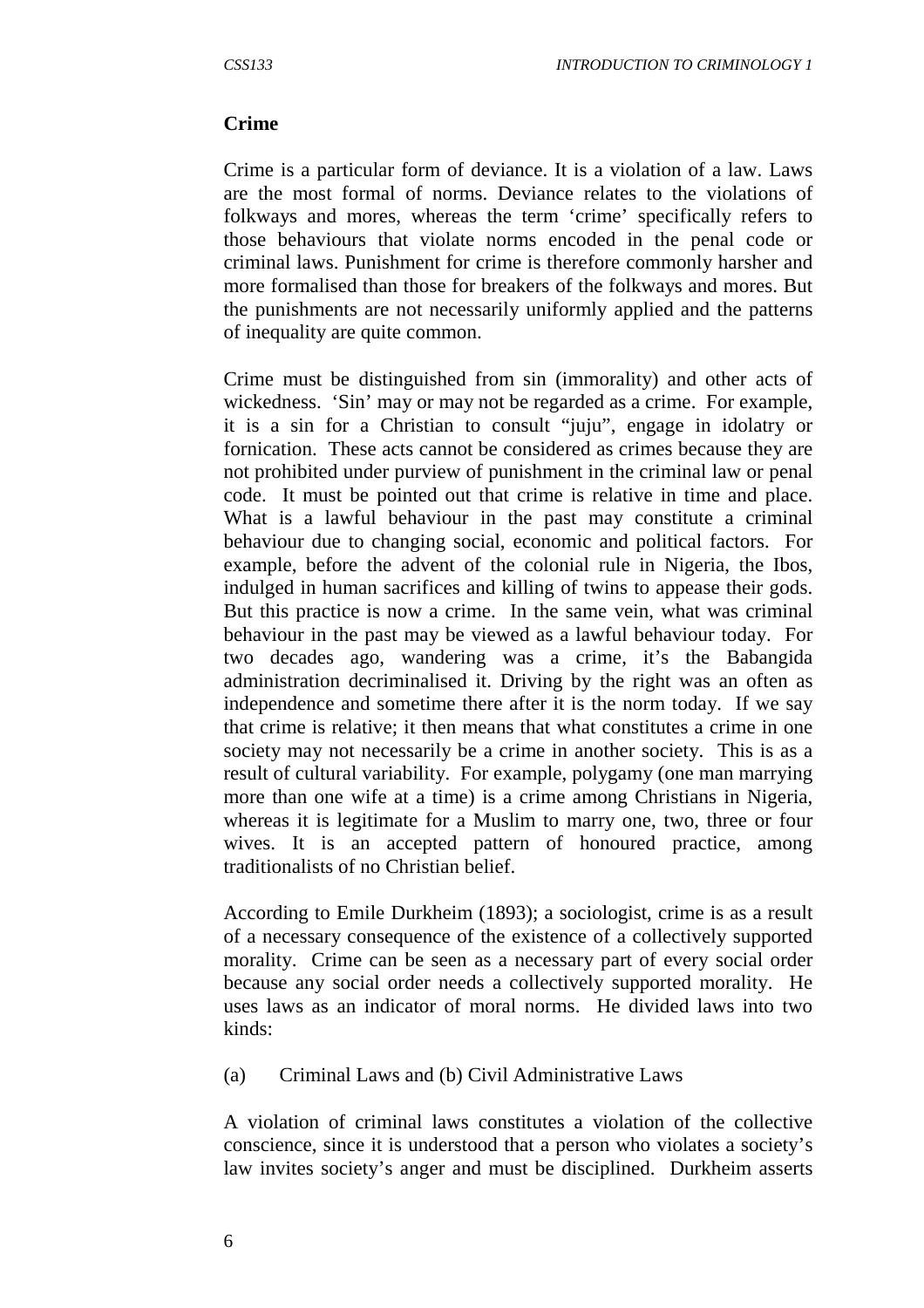that "an action does not shock the common conscience because it is criminal; rather it is criminal because it shocks the common conscience. We do not reprove it as a crime, but it is a crime because we reprove it".

On the other hand, civil and administrative laws represent a lesser expression of collective conscience in view of the nature of the consequences that flow from them. A violation of criminal law calls for punishment, but a violation of a civil law requires compensation of the victim by the offender. For example, if a person fails to pay a debt, he is called upon to pay it, and may be required to compensate his creditor. Criminal laws call for retribution whereas civil laws seek to restore parties to their status quo ante.

Durkheim found that the proportion of the two types of law changes as societies move from mechanical to organic solidarity. Societies with mechanical solidarity – with the solidarity of alikeness – are noted for higher proportion of penal or retributive laws, which stipulate rules of correct behaviour and are backed up by "repressive sanctions". But as the Division of Labour increases and as society becomes integrated by organic solidarity, civil, commercial, procedural, and administrative laws become prevalent, the enforcement of which is "restitutive sanctions". Thus, mechanical solidarity is associated with a society with little Division of Labour while societies with high Division of Labour are bound by organic solidarity. Here people are engaged in a variety of occupations; relations are in the form of exchanges of services with each other through an intricate economic market.

Paul Tappan, lawyer and sociologist defined law as an intentional act or omission in violation of criminal law (statutory and case law) committed without defence or justification and sanctioned by the state as a felony or misdemeanor. A person may not be punished for his or her thoughts. There must be a prescribed act or omission proven to be committed. Words may tantamount to an act as in treason, aiding or abetting. But to think about community a crime is not punishable. Failure to act is not a crime unless there is a duty to act; a mere moral duty to act would not suffice. An act or omission, in order to be criminals, must be voluntary; and that presupposes that the actor considers his or her actions. Hence, a crime is an act or omission defined by law and unless the elements specified by statutory or case law are present and proven beyond a reasonable doubt there may be no finding of a "crime" and a person may not be convicted of a crime.

## **SELF-ASSESSMENT EXERCISE 2**

What is crime?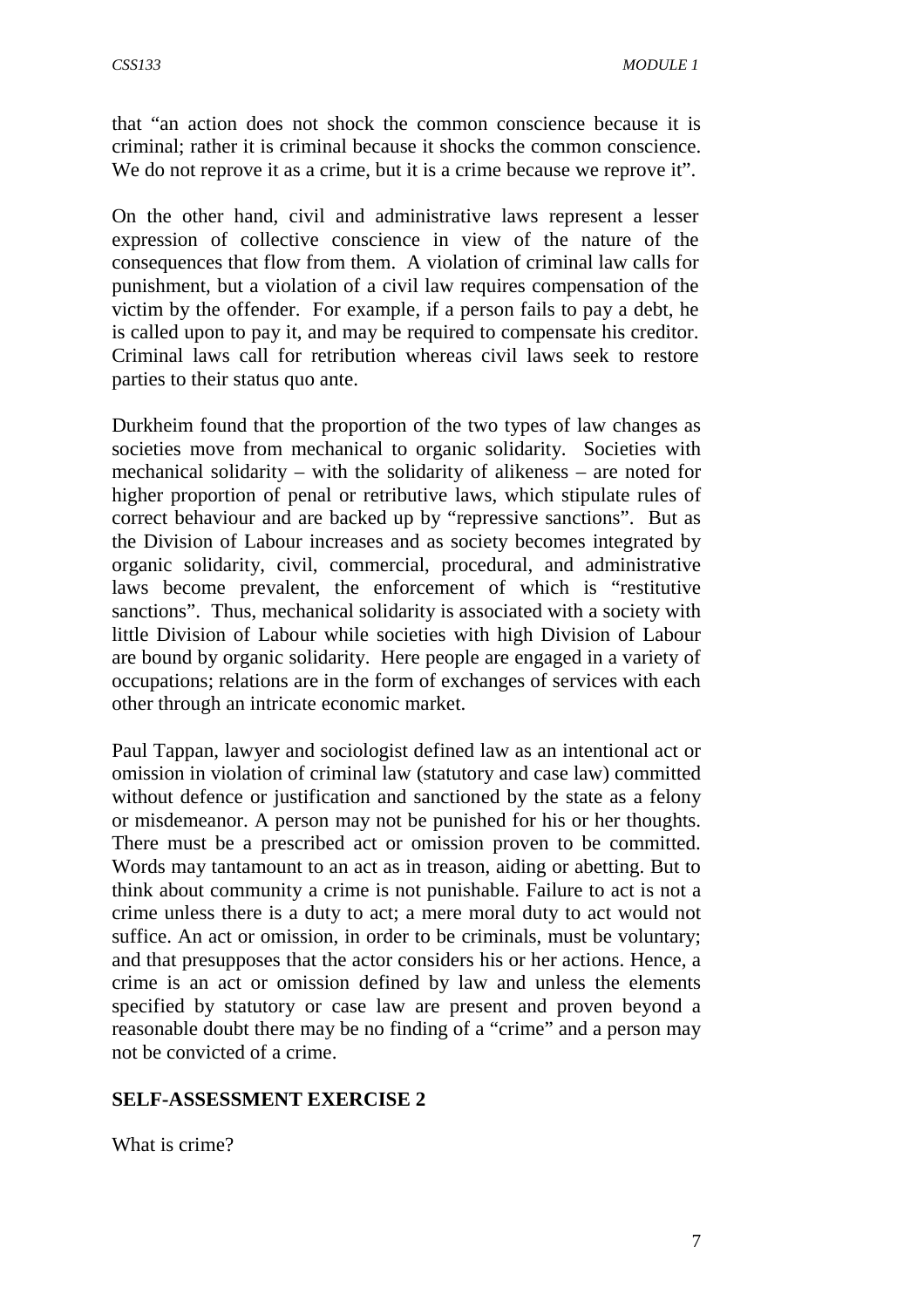## **3.1.1 Social Norms and Values**

#### **Norms**

Social norms are concrete behavioural rules or guidelines that specify appropriate and inappropriate behaviour. They tell us what we should, ought to, and must do as well as what we should not, ought not, and must not do. In other words, they not only tell us the "thou shalts" but also "thou shalt nots". They are expectations shared by the members of the society-at-large or by the members of the particular groups within the same society. Values are the abstract, general concepts, central beliefs or ideas that provide a standard by which norms are judged. Values are thus widely held beliefs for the maintenance of social order. They tell us about what is good, desirable, and important. They are expressions of preference, with some distinct moral overtones. For example, marriage institution remains a value for every young man in Nigeria. Others are values in education, morality, generousity, etc. If values operate as general principles, norms are specific rules which govern human behaviours in particular situations. Once again, these differ from one society to another and from community to community. Examples include appropriate behaviour while eating. In Africa, talking while eating is a bad habit.

Sociologists see the breakdown of social norms as the underlying cause of social problems. This social disorganisation approach has the assumption that the society is a relatively persistent, stable structure, well integrated, with every element having a function that helps maintain the system. But if people deviate from the social norms and values, they create disharmony to the social structure, and definitely, they should be labeled "criminals". This is because they are certain ways and standards of behaviour expected of people in the society.

There are three elements of social norms, namely:

- 1. folkways
- 2. mores
- 3. law

#### **(i) Folkways**

Folkways are approved ways of behaviour which are passed from one generation to another. They are norms that are looked upon by the members of a society or a group within the same society as not being extremely important and that may be violated without severe punishment from the society or group. That is, folkways are the least important norms which involve in everyday conventional routines. They belong to the category of behaviours that "should" and "should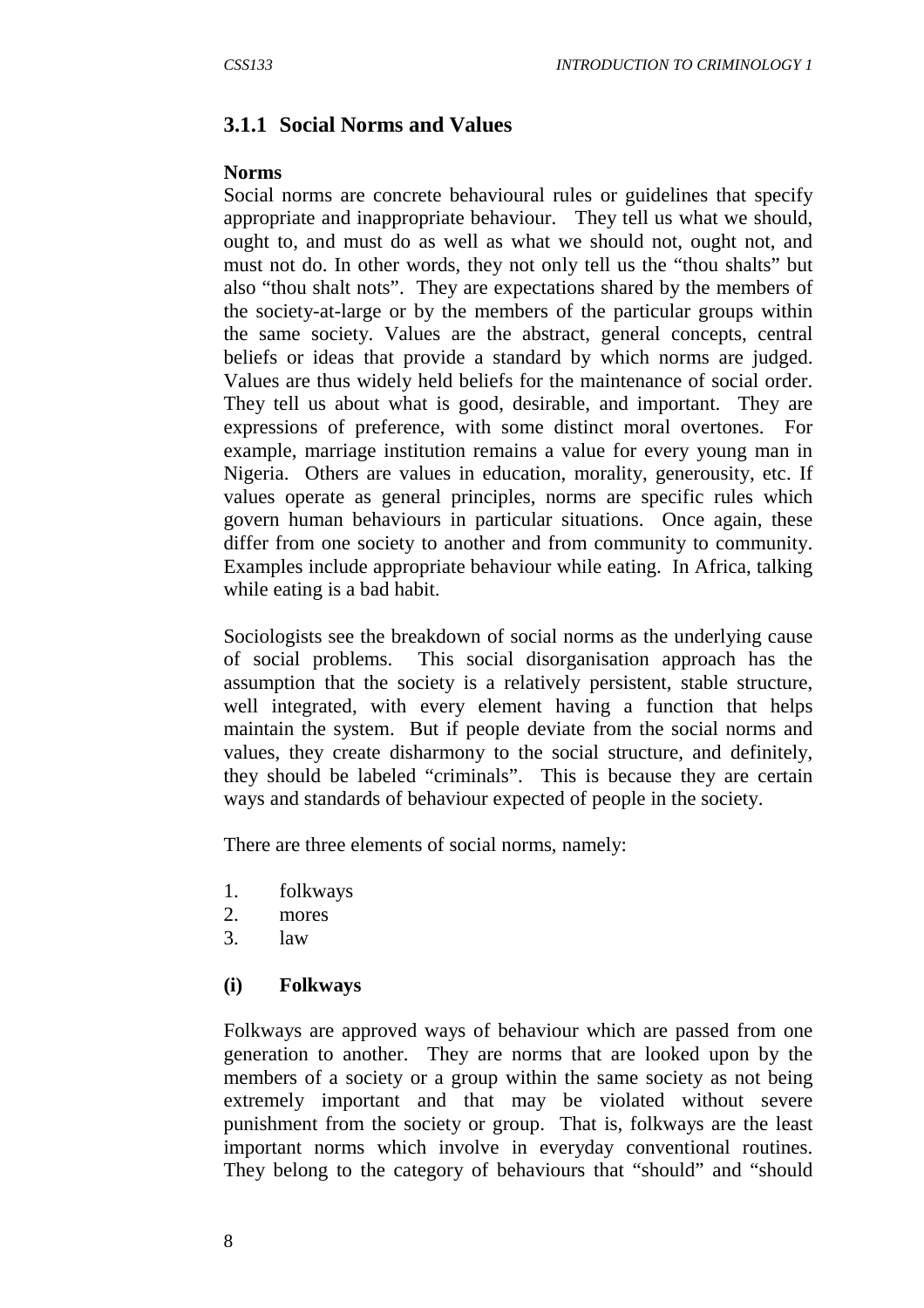not" occur, as specified by the society or a social group. An example of folkway is the rule that forbids eating without having a mouth wash particularly in the morning. Amongst the Yorubas where you are not to have a handshake with the Oba but should instead prostrate before him.

Sanctions imposed on the violation of folkways are often relatively mild expressions of reprimand, such as, frowns, throat- clearing or tongueclucking. Sanctions are reactions that convey approval or disapproval of behaviour. The violator undergoes a "culture shock" where he violates the expected social behaviours of defined roles. It could be alternatively interpreted that the violator's behaviour is rude, curious, eccentric, deranged, aggressive or hostile.

The principal characteristics are that folkways are fairly weak norms sometimes called "conventions" which are passed down from the past. The violation of folkways is generally not considered as serious within a particular culture. For instance, despite public expectation, that university student should be reasonably dressed in the campus; it is common to find some students in cut-off T-shirts. Even in Lagos roads, one usually sees bus-conductors going without proper dressing on hot periods of the day. These are examples of Nigerian folkways. An early U.S. sociologist, William Graham Summer (1959), used the term folkways to designate a society's customs for routine or causal interactions.

He sees folkway as drawing a line of relationship between right and wrong.

The moral significance is observed in the notions about proper dressing appropriate greetings, and common courtesy.

## **(ii) Mores**

These are norms that are looked upon by the members of a society or a group within the same society as being extremely important and the violation of which will normally result in severe punishment from the society or group. They are norms which reflect moral and ethical behaviours. They generally include behaviours defined as those that absolutely "must" or "must not" occur.

Transgressors face the imposition of shame, ostracism, and sometimes exile. Mores may include rules governing marriage partner selection. For example, many societies require that mates must not be selected from the same parents or family. Such marriage may be subjected to a range of sanctions, including ex-communications from a church, and a refusal to acknowledge the marriage as legitimate. To William G.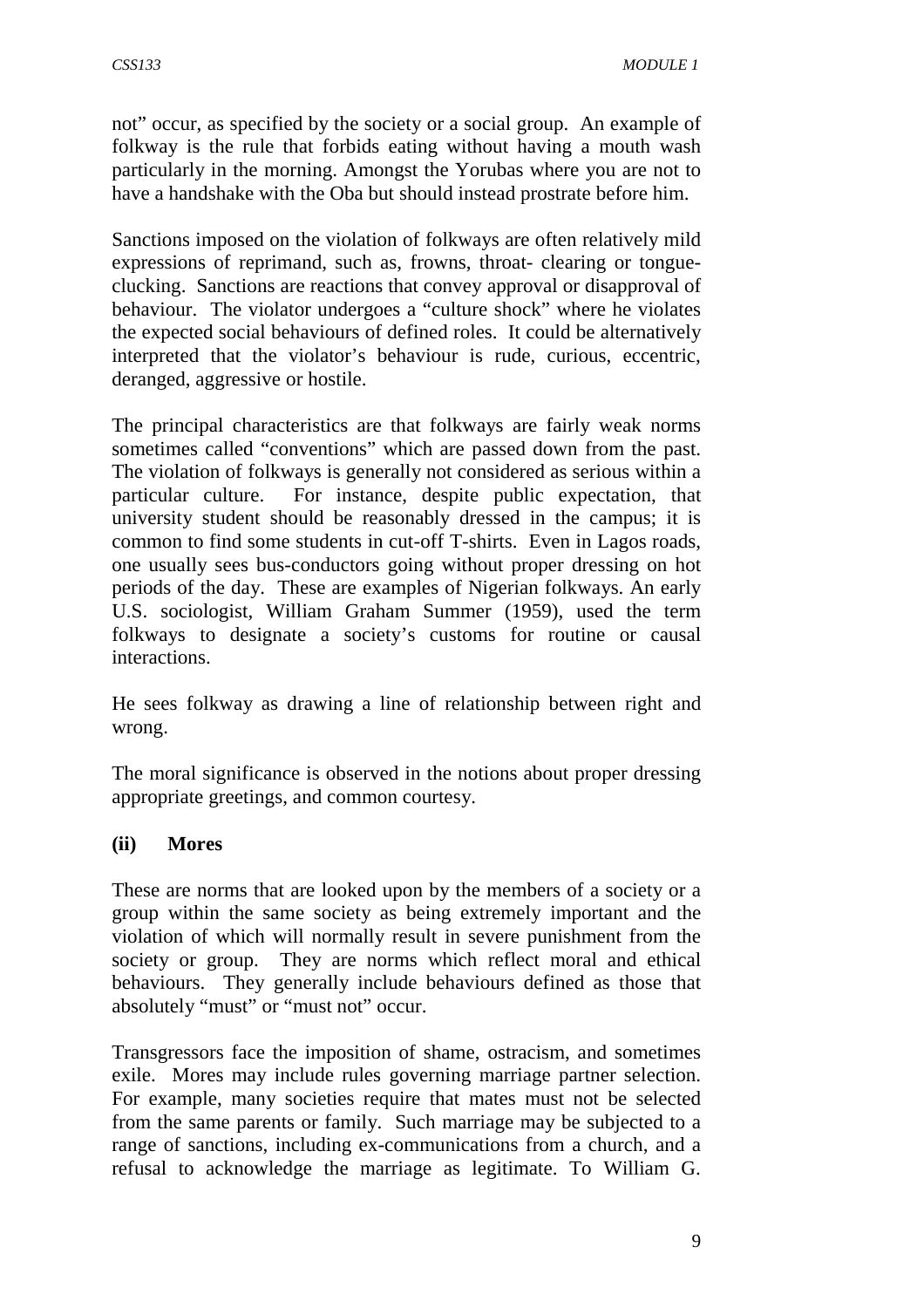Summer, mores are society's standard of proper moral conduct. He observed that mores essentially maintain a way of life. This is related to the emotional attachment which they build themselves upon. It could be an unacceptable conduct in a particular culture, an example, is a student from the National Open University of Nigeria attending the tutorial class in tatters. Summer sees mores as drawing a line of relationship between right and wrong. For example, a banker who does not wear a coat and a tie at the counter of the office is guilty of a breach of banking etiquette. Take another instance, the former Chairman of Economic and Financial Crime Commission (EFCC) Mr. Nuhu Ribadu was summoned to a disciplinary panel of the Nigeria Police Force on December 2008. The reason was that he went to Aso Rock to see President – Musa Yar'Adua in mufti rather than putting on the Nigerian Police uniform. This is a challenge of social mores which attempts some serious sanctions. In the same token, some police constables were sanctioned because they attended the Court of Appeal during the Governorship ruling between Comrade Adams Oshiomhole of the Action Congress (AC) and Prof. Oserheimen Osunbor of the People's Democratic Party (PDP) on November, 2008 in Benin for improper dressing. They were not in official police uniforms. So, mores are strongly held norms whose violation would seriously offend the standards of acceptable conduct.

#### **(iii) Law**

Laws represent formalised norms that may derive from folkways or mores and are enacted by lawmaking bodies in response to new or newly recognised developments or needs. That is, laws are the folkways and mores deemed so vital to dominant interests that they become translated into written, legal formalisations that even non-members of the society are required to obey. Sanctions are formally enforced and are carried out by special officers who are charged with the purpose of maintenance of social order in the society. In Nigeria, there are customary laws backed with formal sanctions. They include the proscription of nudity in public places. These are derived from the basic ideas about what is good or bad. These formalised principles of law are normally enforced through the formal agencies of social control. Others remain as general organising principles for life and are fostered through the agencies of socialisation. So, when laws are not firmly based on norms shared by the majority, they are difficult to enforce. An example is the proscription of smoking of cigarette in the Federal Capital Territory (FCT), Abuja. The enforcement of such a ban remains a mirage. Yet in many Northern states of Nigeria, the sales and consumption of alcoholic beverages is a crime in the states. These laws are difficult to enforce because of the private nature of the act and because the laws are so commonly violated (Neubeck, 2005). The law criminalising the possession and use of marijuana is another. There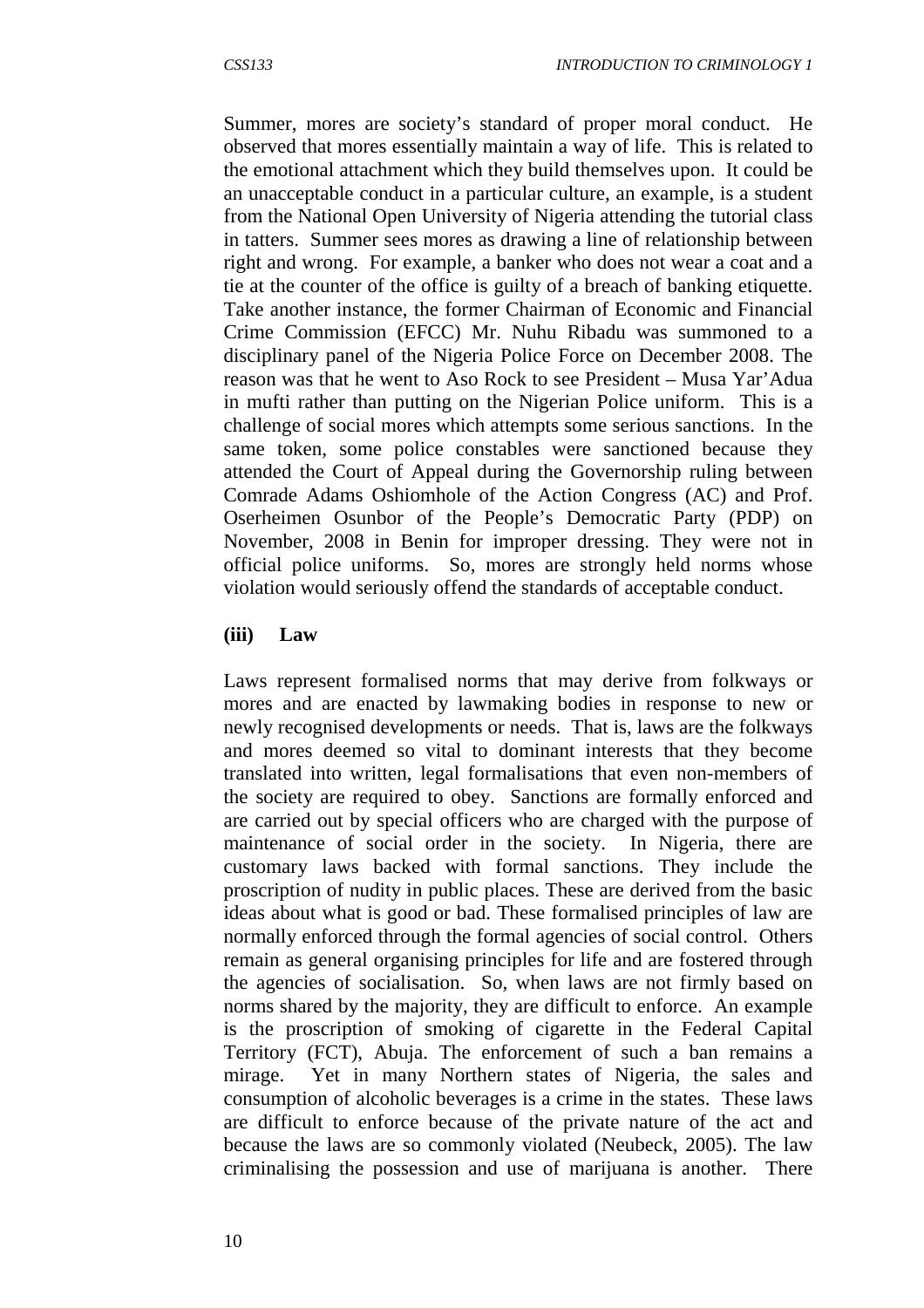remains a schism in the social cohesion underlying the law and it is continually challenged. Marijuna, a type of the *Cannabis sativa* is locally called *eegbo, wee-wee, kaya* or *stone*. It is consumed everyday in the streets as though were not proscribed. But one latent consequence of these sanctions is the reproduction of class and racial inequality (Neubeck, 2005).

# **SELF-ASSESSMENT EXERCISE 3**

Explain the three elements of social norms

# **4.0 CONCLUSION**

In this unit, we have examined that, crime depends on the norms that people develop and use to judge others. It is an established fact that what constitutes a crime in one society may not be regarded as a crime in another. Nevertheless, crime is used as a tool for the maintenance of social order in the society and as such every society experiences crime and at the same time has criminals.

# **5.0 SUMMARY**

In this unit, we have discussed what criminology is and what constitutes a crime. We also studied social norms as a phenomenon of criminology.

# **6.0 TUTOR-MARKED ASSIGNMENT**

- 1. Criminology is the scientific study of crime and criminal behaviour, including the ways it occurs, the causes of crime, legal aspects and control as well as possible solution to the crime problem (Schmallleger) .Do you agree with this definition?
- 2. Explain the functions of cultural variability in the study of crime? Give 3 examples.

# **7.0 REFERENCES/FURTHER READING**

- Carrabine, Eamonn *et al.* (2004). Criminology: *A Sociological Introduction*. London: Routledge.
- Ferdinand, Theodore N. (1966). *Typologies of Delinquency: A Critical Analysis*. New York: Random House.
- McGuire, Mike; *et al*, eds. (2002). *The Oxford Handbook of Criminology* (3rd edition). Oxford: Oxford University Press.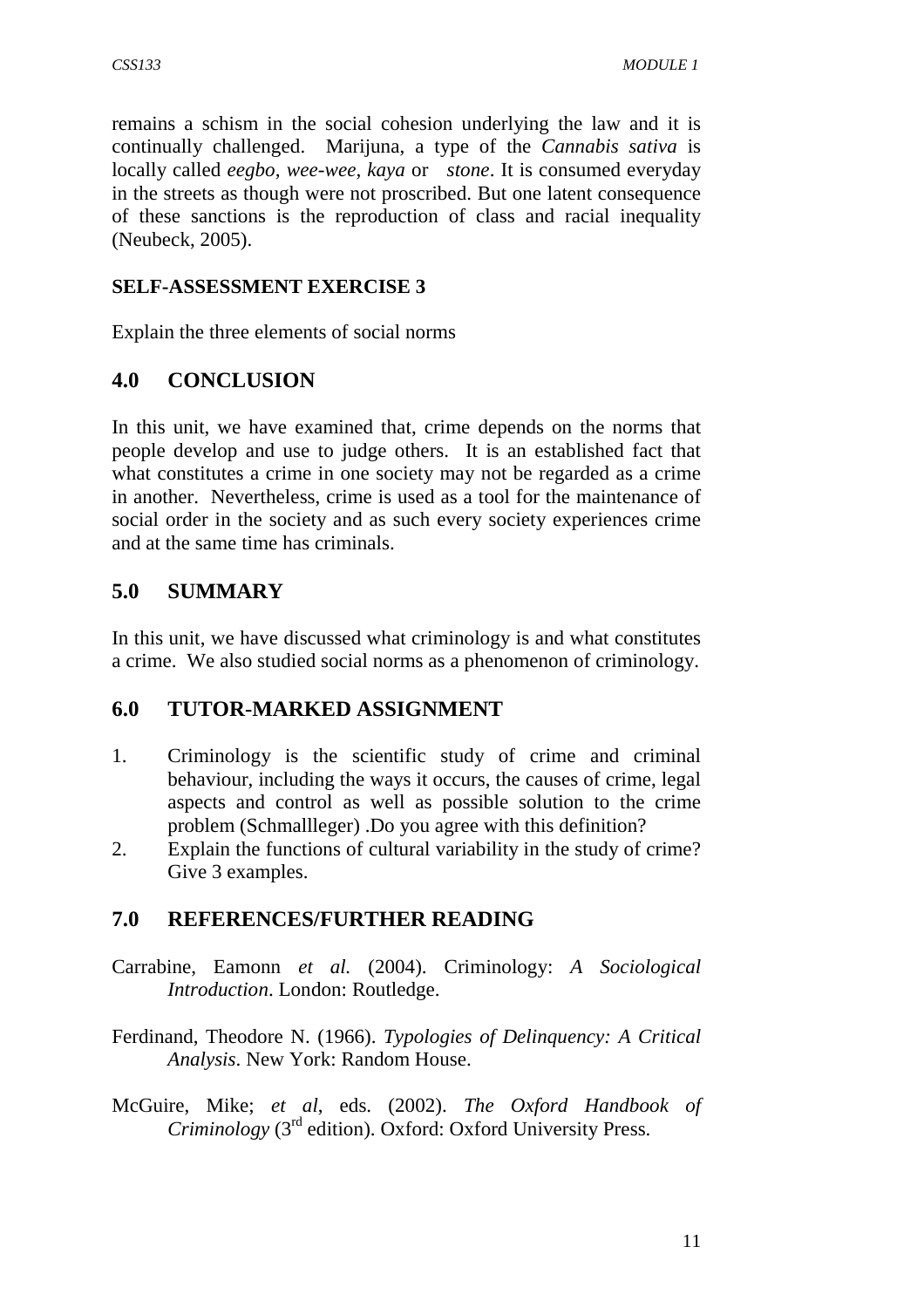- Neubeck, Kenneth J. and Davita S. Glasberg (2005). *Sociology: Diversity, Conflict, and Change*. (McGraw Hill, Boston).
- Williams, Hall J. E. (1984). *Criminology and Criminal Justice.* London: Butterworth.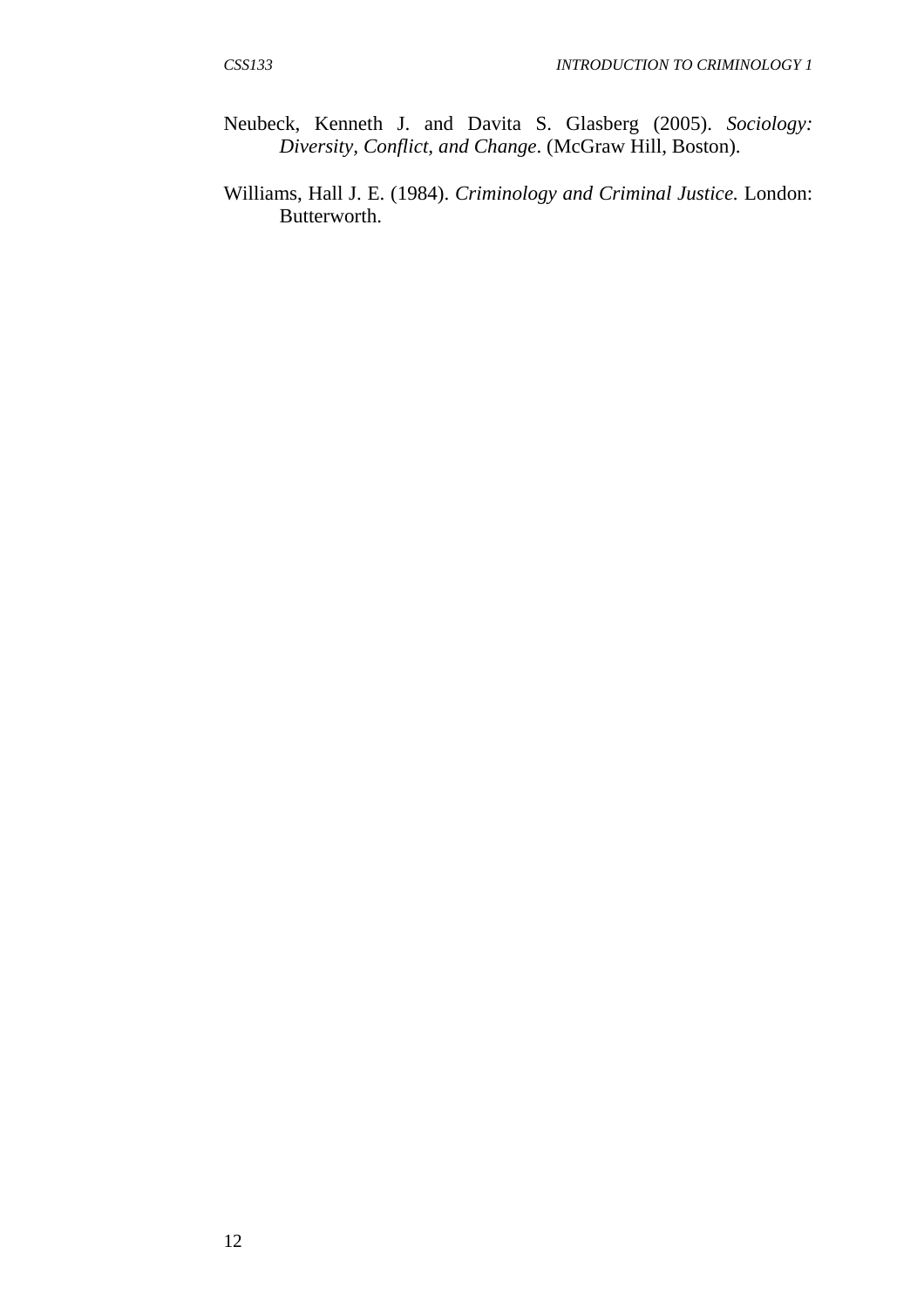# **UNIT 2 CONCEPTUAL DEFINITIONS**

## **CONTENTS**

- 1.0 Introduction
- 2.0 Objective
- 3.0 Main Content
	- 3.1 Definition of Concepts
- 4.0 Conclusion
- 5.0 Summary
- 6.0 Tutor-Marked Assignment
- 7.0 References/Further Reading

# **1.0 INTRODUCTION**

An attempt to de-mystify some technical words for a better understanding will be a useful basis for beginners of the subject-matter of criminology. There are certain terms that feature in this unit which require explanation; it is to this that we now turn:

# **2.0 OBJECTIVE**

At the end of this unit, you should be able to:

state the different concepts of criminology.

# **3.0 MAIN CONTENT**

# **3.1 Definition of Concepts**

## **Crime**

Crime is defined as any act that violates the law. Hence, it is defined relative to laws, and varies from society to society or omission, from state to state, from time to time, and from strict enforcement to none. According to Curzon (1973) "Crime is any act or omission resulting from human conduct which is considered in itself or in its outcome to be harmful and which the state wishes to prevent, which renders the person responsible liable to some kind of punishment; the result of the proceedings which are usually initiated on behalf of the state and which are designed to ascertain the nature, extent and the legal consequence of that person's responsibility".

To Emile Durkheim, crime is a category which can be defined only by reference to the specific social norms and values of the society in which it occurs. Durkheim does not regard some actions as crime absolutely –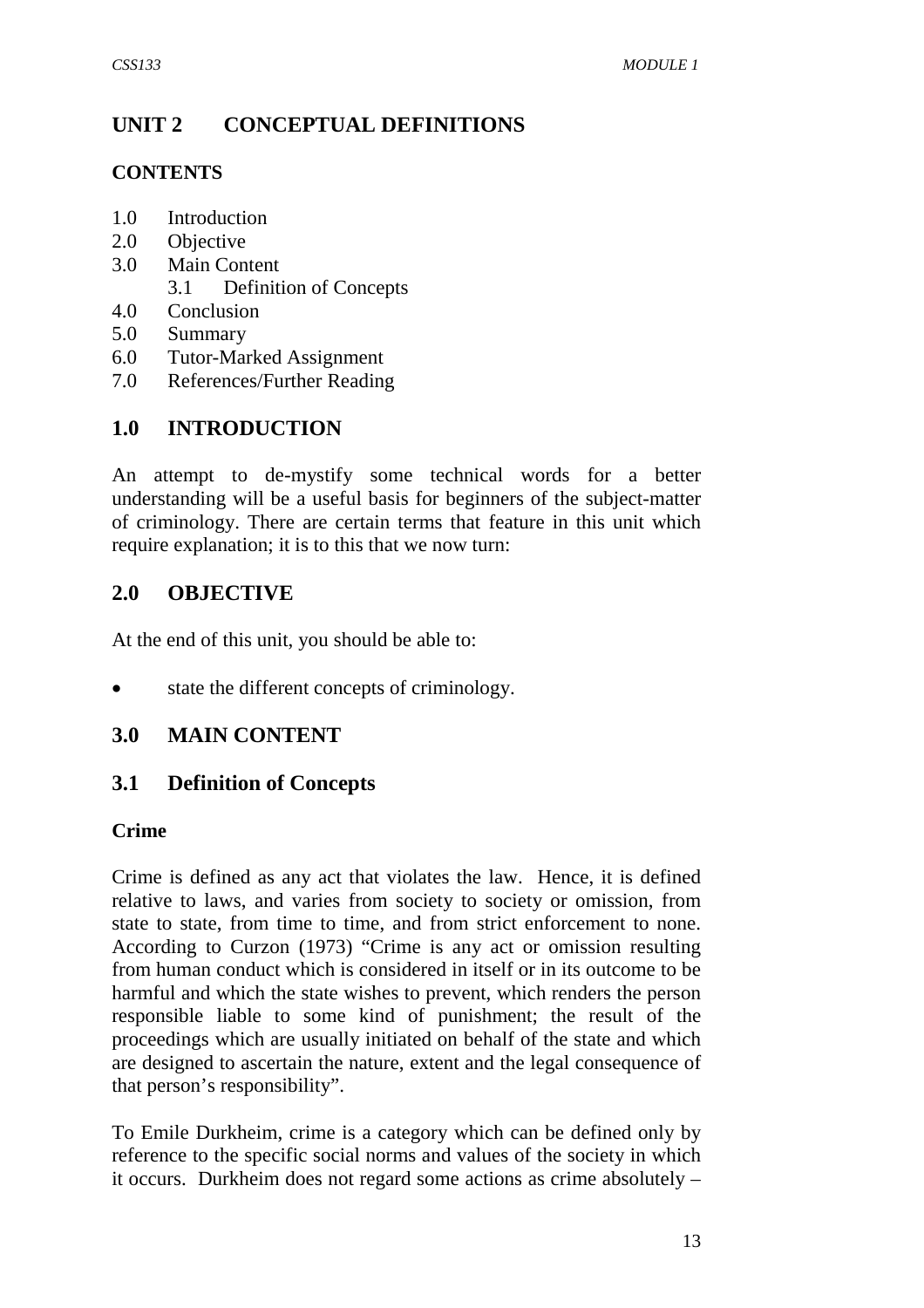he recognises that given the whole total of human social experience, crime should be that which contradicts the collective sentiments of the social group.

There are categories of terms. Among them are (1) moral order (victimless crimes) – violation of law in which there are no readily apparent victim such as prostitution, gambling, vagrancy, purchasing illegal drugs like cannabis or marijuana; (2) property crimes – common crimes committed in industrial societies, including robbery, burglary and larceny, and (3) violent crimes – involve threat of violence, include murder, manslaughter, infanticide, Assault, sexual Assault, Abduction and robbery.

## **The Components of Crime**

Technically, crime is composed of two elements: (1) the act itself (or, in some cases, the failure to do what the law requires) and (2) criminal intent (in legal terminology, mens rea, or" guilty mind") intent is a matter of degree, ranging from willful conduct to negligence in which a person does not deliberately set out to hurt anyone but acts (or fails to) in a manner that may reasonably be expected to cause harm. Juries weigh the degree of intent in determining the seriousness of a crime and may find the person who kills another guilty of first-degree murder, second-degree murder, or manslaughter.

## **Criminal Law**

According to Curzon (1973), criminal law is a branch of public law which deals with the relationship between members of the public and the state. It spells out clearly the trial and punishment of offenders.

Sutherland and Cressey (1974) define criminal law as "a list of specific forms of human conduct which has been outlawed by political authority, which applies uniformity to all persons living under the political authority, and which is enforced by punishment administered by the state". From this definition Sutherland and Cressey brought out some fundamental characteristics of criminal law such as polity, specificity, uniformity and penal sanction.

## **Polity**

The criminal laws are usually enacted by the political authority, e.g. the national or state assembly.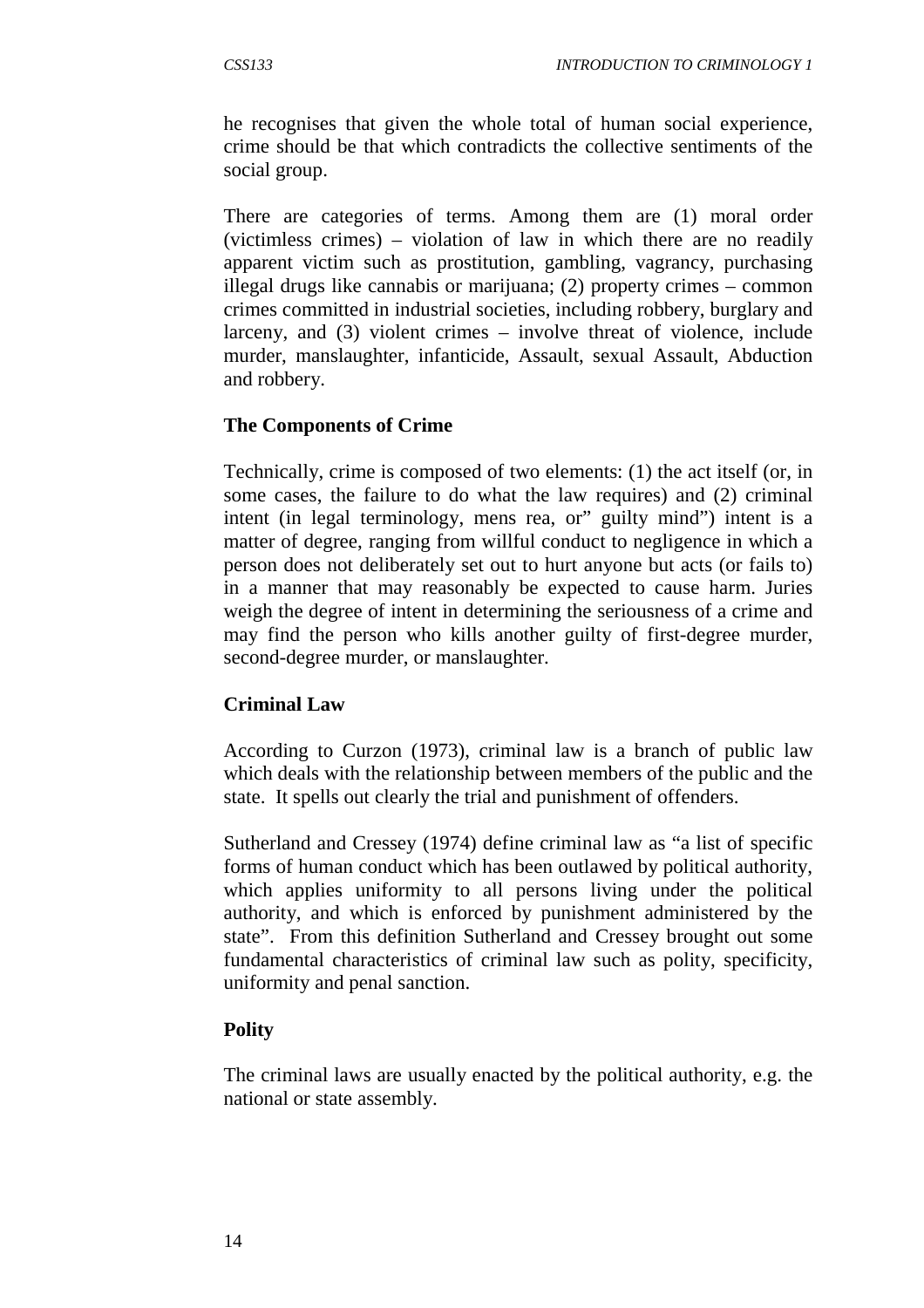# **Specificity**

Criminal laws are usually specific in regard to those behaviours that are termed as deviant and at the same time in which conditions such behaviour may not be regarded as crime.

# **Uniformity**

Criminal law as an instrument of rule of law, it is expected to apply to all persons irrespective of class, sex, ethnicity and religious or political affiliation.

## **Penal Sanction**

Criminal law usually prescribes a specific punishment for a particular deviance. Any law that does not prescribe a punishment for its violation should not be regarded as a criminal law.

The definition of criminal law has a historical antecedent. The historical roots came from two early sources: first is (a) the Babylonian code of Hammurabi (b) the mosaic code and (c) the Roman twelve tablesjustinian corpus Juris Civilis (body of civil law). The second source was the English common law, the source of the present-day legal system. The common law developed in England after the introduction of feudalism (the monarch was the supreme land lord; All title to real property was ultimately traced to the crown) following the Norman Conquest in 1066. It was in the law that crime was not seen as an act against the whole society, therefore compensation was paid to the victim rather than the state. Criminal law deals with criminal behaviour, it is that branch of law, which lists the various criminal offences, identifying the elements or ingredients, which make up the offences, and specifying the punishment for each or group of offences accordingly. A major objective of criminal law is the prevention and control of crime. Crime, as we have explained, is considered a public wrong, or wrongs against the society.

## **Norms**

Norms are standards that define the obligatory and expected behaviours of people in various situations. They reflect a society's beliefs about correct and incorrect behaviours. Norms help society control appropriate or harmful behaviours. For example, driving under the influence of alcohol and drugs is now normatively defined as unacceptable, as are other harmful behaviours such as rape, murder, and drug trafficking. And smoking in public places is increasingly frowned upon, if not defined as illegal in some setting.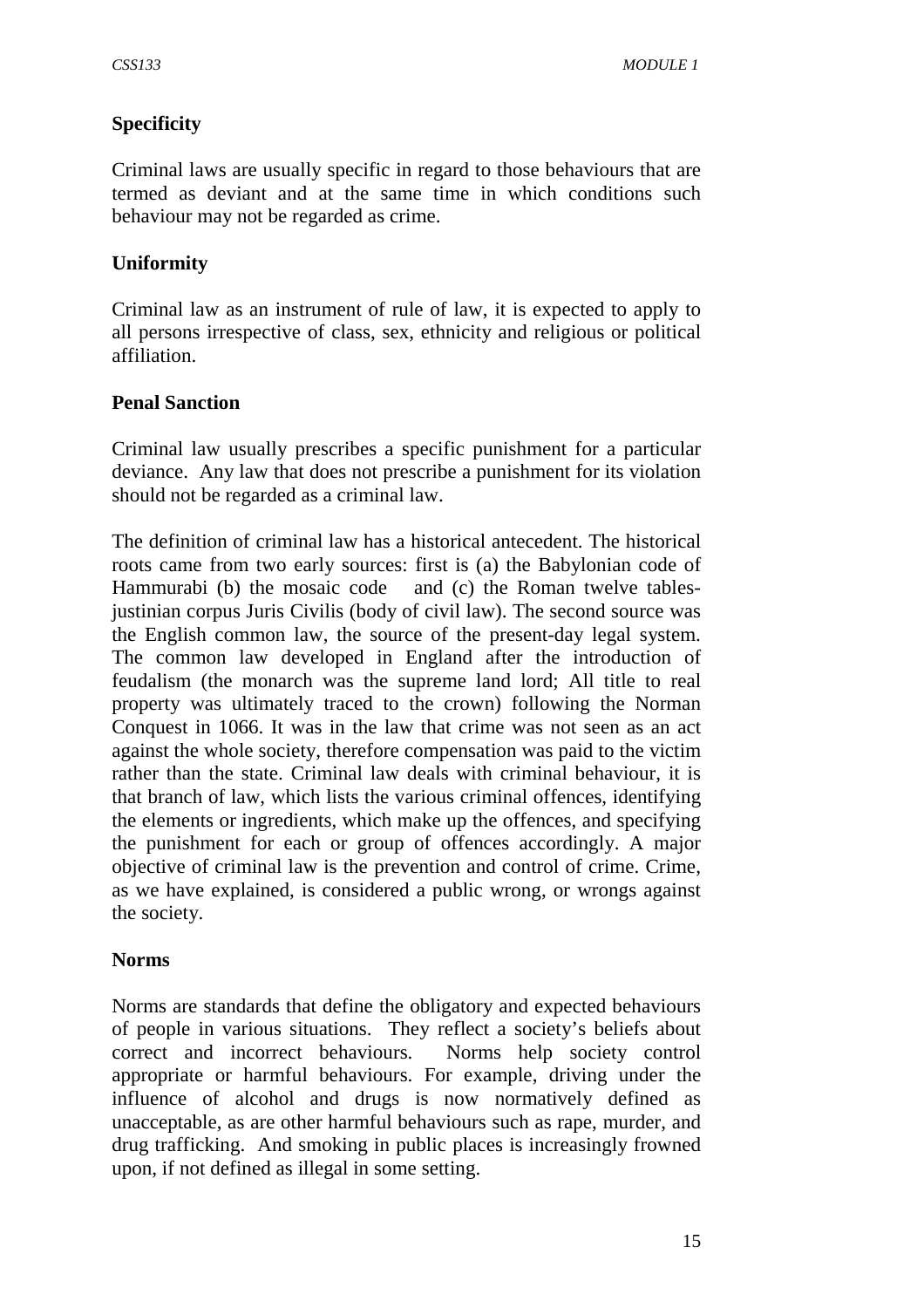At the same time, a norm defining appropriate behaviour of a student in a classroom situation looks on him to sit down, open a notebook, have a pen or pencil ready to take notes. He should not chat on a cell phone during class; he should raise his hand to speak. He ought to know all these without receiving a written list of rules from individual teacher. These are the standards that define the obligatory and expected behaviours of people. When people's expectations of behaviour are suddenly violated, they experience culture shock (Neubeck, 2005).

Broadly speaking, norms are obeyed for two reasons: First, members of all cultures develop mechanisms for internalisation – the social processes by which norms and values become thoroughly ingrained and are largely unquestioned as ways of thinking and acting "normally".

Second, when socialisation fails to produce the desired behaviour mechanisms/traits, "social control" comes in to enforce conformity. These range from such informal punishments as gossip and ostracism, to official forms of sanctions such as imprisonment.

There are three types of norms, based on their level of importance to the dominant members of the society. They are (1) Folkways, (2) Mores and (3) Laws. The negative sanctions, or punishments, meted out to violators of norms vary in severity depending on the type of norm being transgressed.

## **Law**

In its simplest meaning, law is a body of rules of conduct prescribed by an authority with binding legal force, the violation of which may attract punishment. Law is a term derived from the Anglo- Saxon word 'lagu', meaning to determine. There are, however, some variations in the definition of law. Salmond, for example, defined law as 'the body of principles recognised and applied by the state for the administration of justice'. Vinogradoff defined law as 'a set of rules imposed and enforced by a society with regard to the attribution and exercise of power over persons and things'.

According to him, it is important for the society to recognise and respect the rules. Pound defined law as a means of 'social control through the systematic application of the forces of politically organised society, while Austin defined it as 'a rule laid down for the guidance of individuals by the individuals with power over them.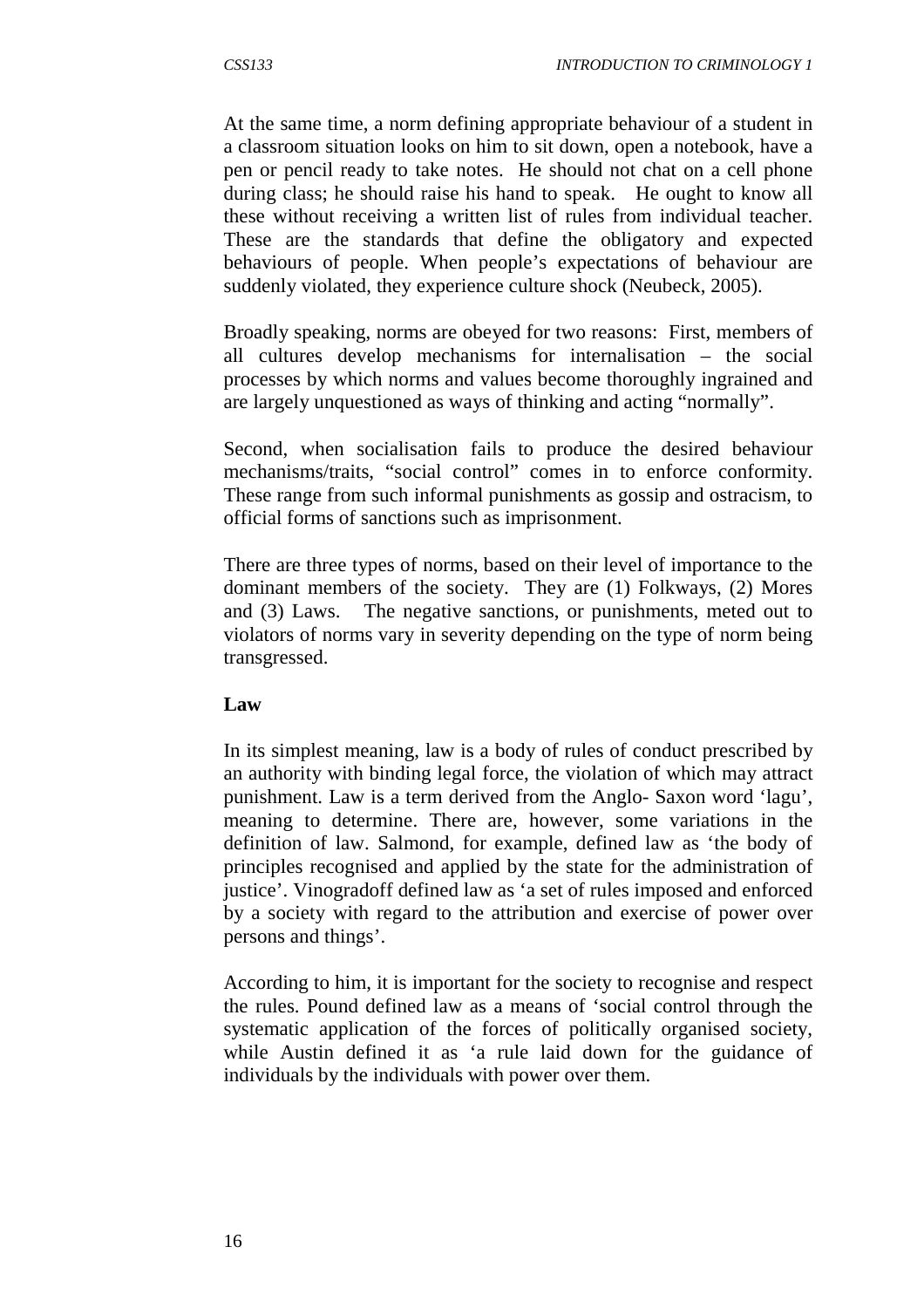# **Criminal**

A criminal should be understood as a person who has violated the criminal law of the land and has been found guilty by a court of law and punished accordingly. This is the legal phenomenon of the definition of criminal.

Another perspective, however, argues that anyone who violates the criminal law should be deemed a criminal ,regardless of whether or not they are apprehended ,tried ,and punished by a court of law .This argument is based on the fact that many acts defined by the criminal law as crimes e .g .murder ,robbery ,arson ,and car-theft are committed daily .A good number of these criminals are not known or reported to the police .Those who are reported may escape police prosecution or conviction by the courts on account of corruption or incompetence on the part of the police and court officials .Those who are prosecuted may escape conviction as a result of procedural and other legal technicalities .yet , such persons have violated the criminal law by engaging in murder ,robbery ,arson or car- theft ,as the case may be .These are what Kora and McCorkle have referred to as 'offenders –infacts' as differs from 'criminals by adjudication'. The latter are persons who have been tried and convicted for particular offences by courts of competent jurisdiction, whether or not they committed the offences alleged .It must be noted that some persons may be convicted in error just as many people who should be convicted escape the long arms of the law for whatever reason.

# **Types of Criminals**

As Clinard notes, criminal offenders are often classified, from a legal point of view, by the type of the crime, such as murder, burglary, arson, rape or embezzlement. In these instances , such criminals will be classified as murders , burglars , arsonists , rapists or embezzlers respectively .At other times ,criminals may be classified according to sex or age .But a good number of offenders belong to career types , in which group or cultural influences play a major role in the development of this offender-type ;e.g. property offenders.

# **Deviance**

Deviance is a violation of norms of the land,-a deviation from or failure to conform to the norms. Deviance ranges from the trivial to the acute – from sleeping in class to committing murder. How others react to a deviant act indicates how serious the violation is or whether or not people ignore or disapprove of it. Some actions are regarded as deviant in some societies, and not in others, while other actions are regarded as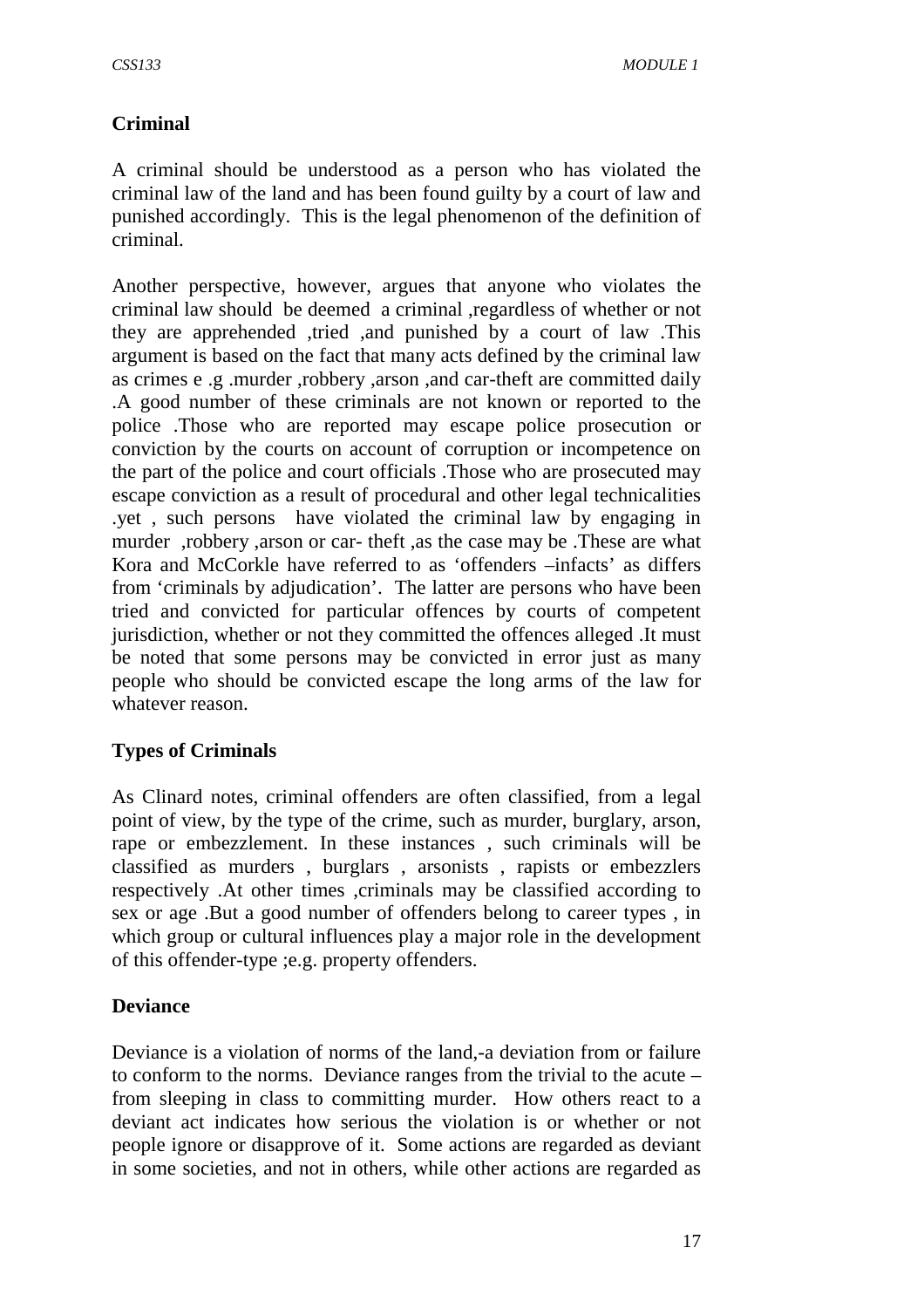deviant in all societies. For example, drinking of alcohol is a serious deviance in some states of Northern Nigeria.

# **Distinction between Deviance and Crime**

Deviance is a violation of the norms held by the society's members while crime is a particular form of deviance. That is, crime is a violation of a law. Law is the most formal of norms. Norms are the defined obligatory and expected behaviours of people in a given situation. That is, they are rules. They include the folkways, the mores, and the laws which are translated into a written legal code and enforced by the state.

Therefore, the term 'deviance' refers to the violations of folkways and mores while 'crime' refers to those behaviours that violate norms in the criminal and penal codes.

The punishments for crime are commonly harsh and more formalised. But not everyone who engages in the same behaviours is sanctioned, and not everyone who is sanctioned receives the same kind of punishment.

# **Criminology**

Criminology is simply a science of crime. Criminology is best seen as a social science which deals so much on the aspects of human behaviour. Such study deals in conjunction with criminal law which prohibits such behaviour, together with aspects of socially deviant behaviours which is much closely related to crime. The fundamental focus of criminology is to ascertain the criminal behaviour. This includes the ways the criminologist perceives the offender.

The criminologists have in addition, gone outside the strict legal definition of criminology to include a study of a particular type of behaviour such as robbery, violence, incest, and serious heterosexual offences. To them, the study of such conduct in the society brings social control. They view them as anti-social, immoral and contrary to the public interest. So as criminologists, they condemn such behaviours publicly.

It would be misleading to conclude that criminology can easily be laid out as an appraisal of individually distinct clumps of theory .But in the other side; it has been a borrowed idea from other academic disciplines.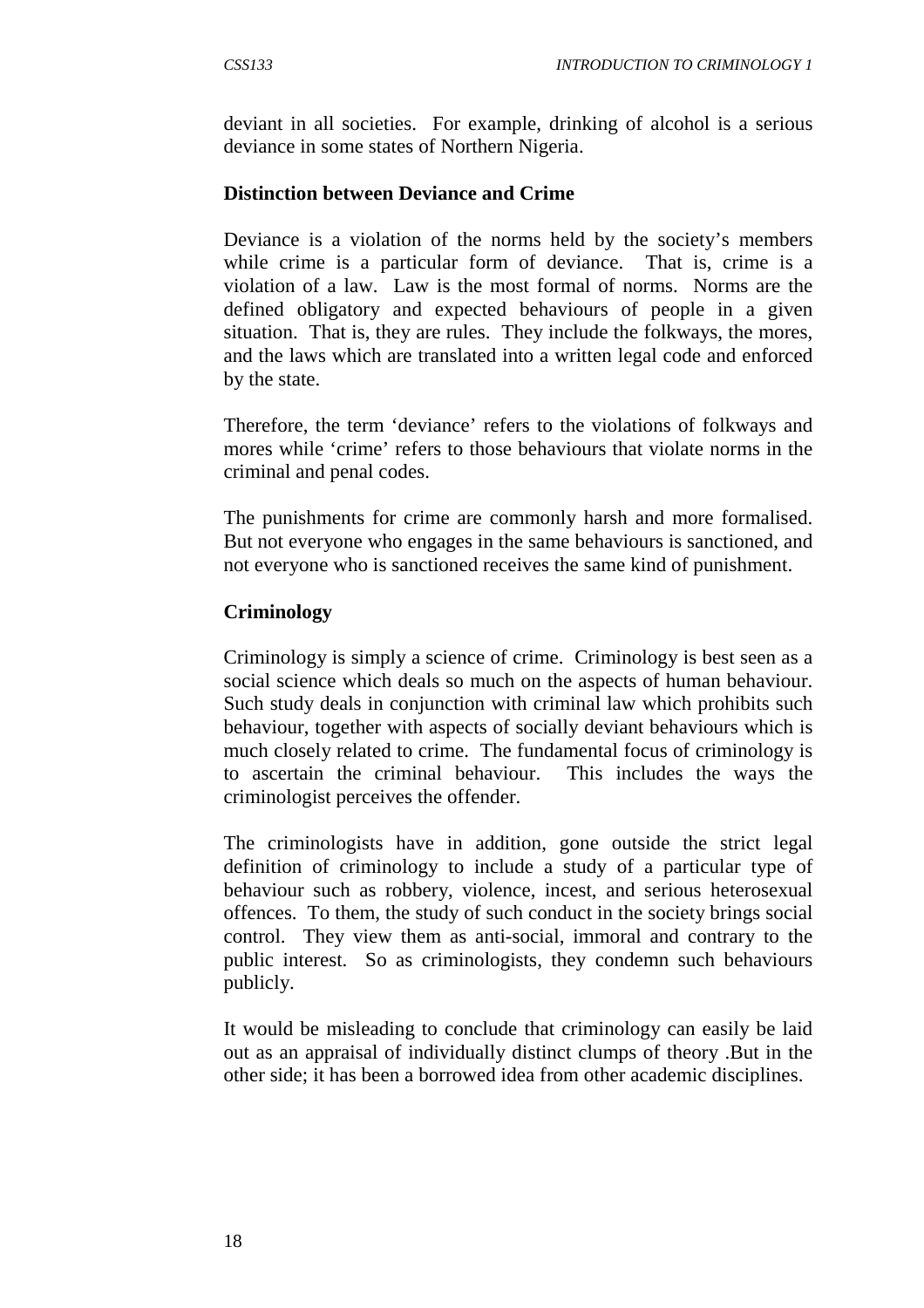# **Penology**

Penology, as a major branch of criminology, deals with an important aspect of the criminal justice process, that is, punishment, correction, prevention and control of crime. In the new concept, penology must also consider "the causes of crime, the criminal in his physical and mental aspects as product of such causes, and punishment as a means to an end". Law itself is defined on the basis of the punishment attached to its violation, therefore there is no punishment without law as depicted by the latin words – *maxim nulla poena sine lege*, there is hardly any law without punishment.

Punishment can be defined legally as simply the infliction of pain or suffering or deprivation of something of value in relation to someone who has committed crime, violated a rule, societal norms or regulations. For Emile Durkheim, punishment is the society's responsibility to punish wrongdoers and it does so through a recognised body which exercises the authority to punish on behalf of the society.

# **4.0 CONCLUSION**

This unit has inundated us with some concepts in criminology. Such concepts as crime, criminology, deviance, norms, criminal law, criminal, etc were discussed. The above discussions have de-mystified the understanding of the concepts to a beginner of criminology.

# **5.0 SUMMARY**

We have discussed the different terminologies used in criminology. You need to be familiar with them.

# **6.0 TUTOR-MARKED ASSIGNMENT**

Choose 4 concepts of the subject-matter of criminology and discuss the main focus of the criminologists in their investigations.

# **7.0 REFERENCES/FURTHER READING**

- Carrabine, Eamoan, *et al* (2004). *Criminology: A Sociological Introduction*. London: Routledge.
- McGuire, Mike ; *et al* eds. (2002). *The Oxford Handbook of Criminology* (3rd ed). Oxford: Oxford Press.
- Neubeck, Kenneth J. and Davita, S. Glassberg (2005). *Sociology: Diversity, Conflict, and Change*. Boston: McGraw Hill.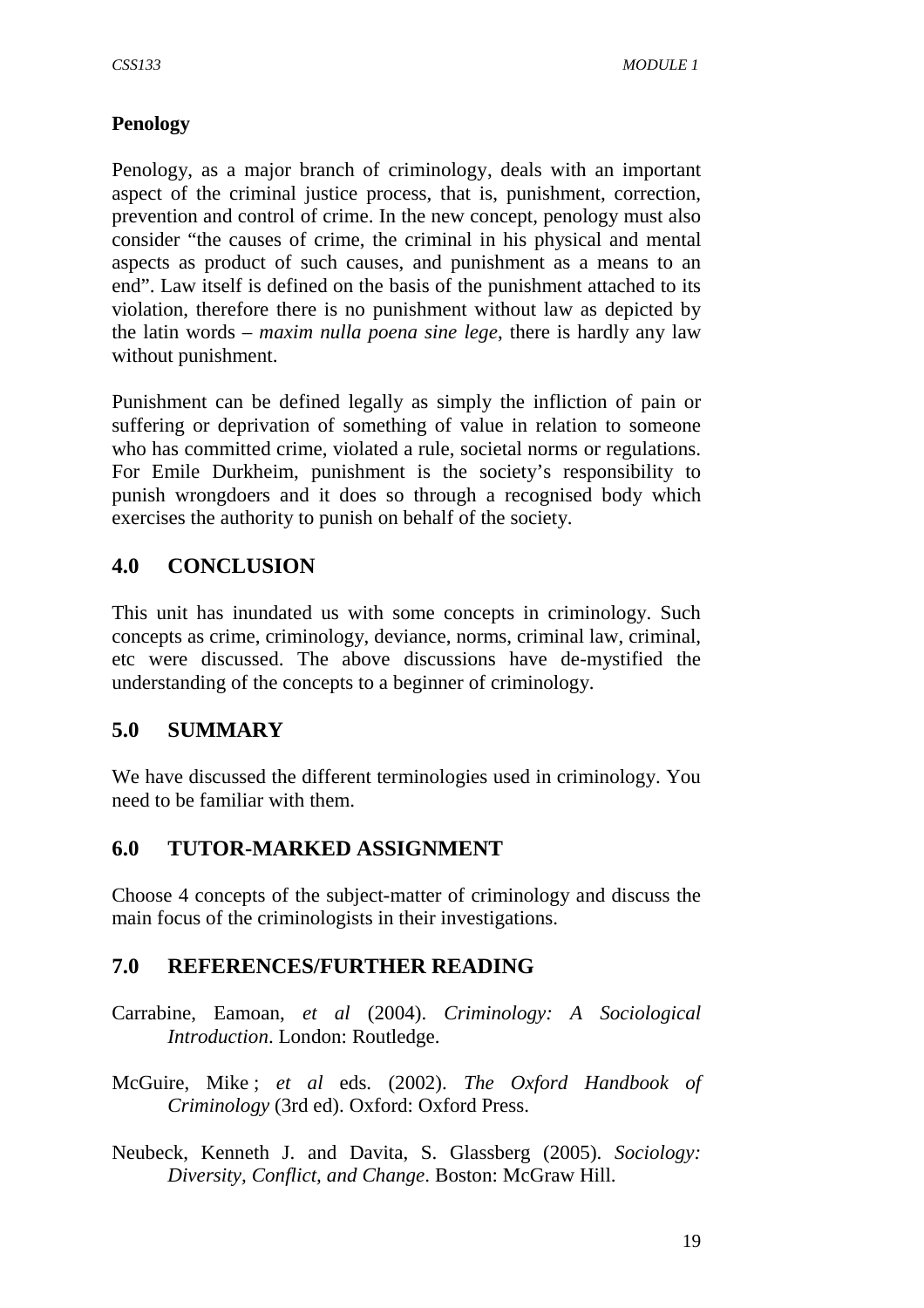- Williams, Hall J.E. (1984). *Criminology and Criminal Justice*. London: Butterworths.
- Wolfgang, Marvin E. (ed.) (1968). *Crime and Culture*. New York: John Wiley.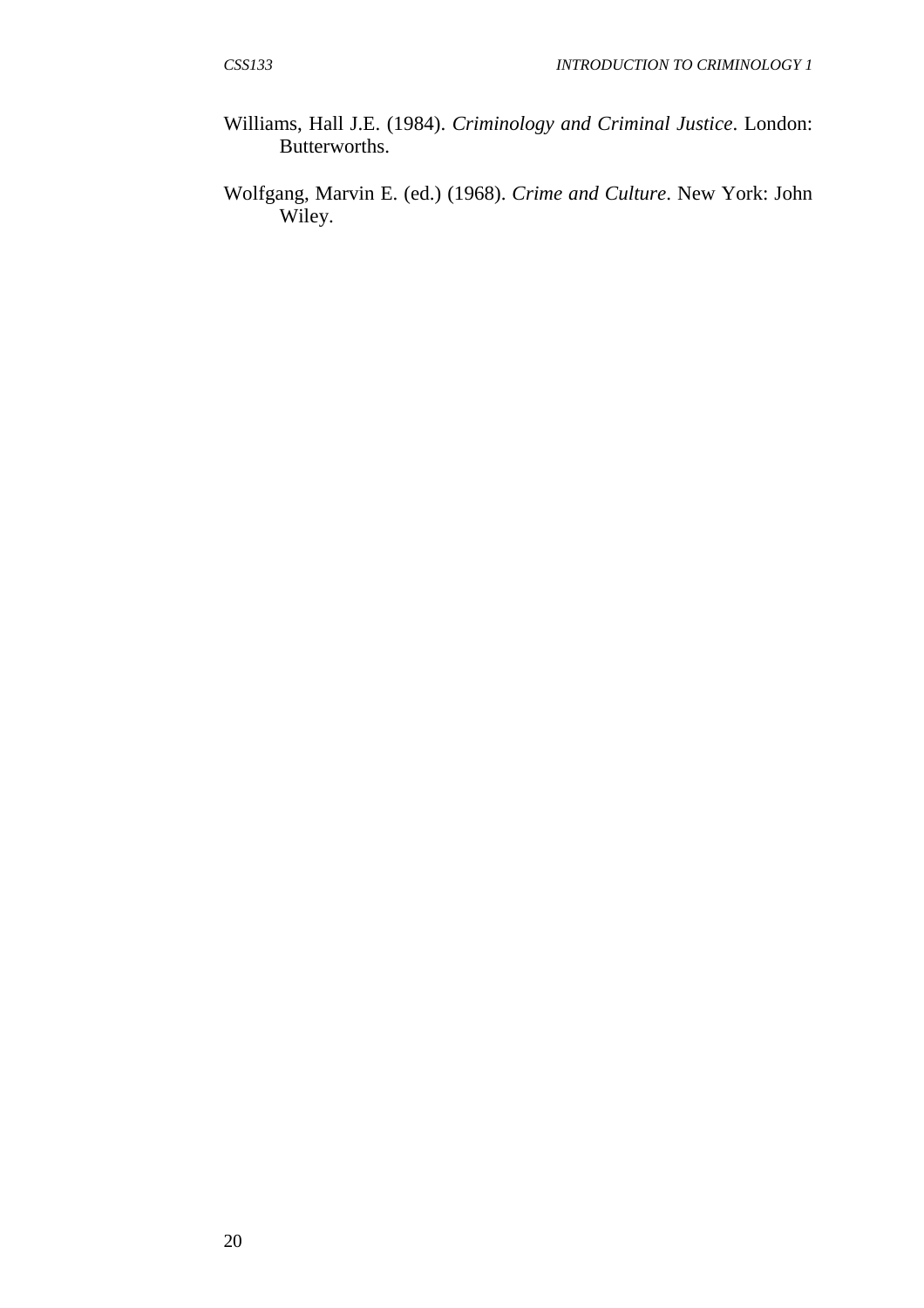# **UNIT 3 TYPES OF CRIMES**

# **CONTENTS**

- 1.0 Introduction
- 2.0 Objectives
- 3.0 Main Content
	- 3.1 Types of Crimes
		- 3.1.1 Legal Classification of Crimes
		- 3.1.2 Organised Crimes
		- 3.1.3 White-Collar and Blue-Collar Crimes
		- 3.1.4 Professional and Non-Professional Crimes
		- 3.1.5 Juvenile Delinquencies
- 4.0 Conclusion
- 5.0 Summary
- 6.0 Tutor-Marked Assignment
- 7.0 References/Further Reading

# **1.0 INTRODUCTION**

Several attempts have been made by criminologists to construct typologies of crimes and criminals without universal acceptance. One thing that is certain is that there are different types of crimes and criminals in every society. In this unit, we would discuss the legal classification of crimes, the organised and the unorganised crimes, the white-collar and the blue-collar crimes, juvenile delinquencies as well as the professional and non-professional crimes.

# **2.0 OBJECTIVES**

At the end of this unit, you should be able to:

- state the different types of crimes
- state the dimensions of the crimes
- examine the classification of criminals

# **3.0 MAIN CONTENT**

# **3.1 Types of Crimes**

According to criminologists, crime is 'normal' in all societies. It serves certain functions and may even help to keep a society orderly. They also established that there are different types of criminals in every society. With this in mind, attempt will be made to diagnose and classified crime in the society in various categories. A working vocabulary of the types of criminals is a necessary part of sociological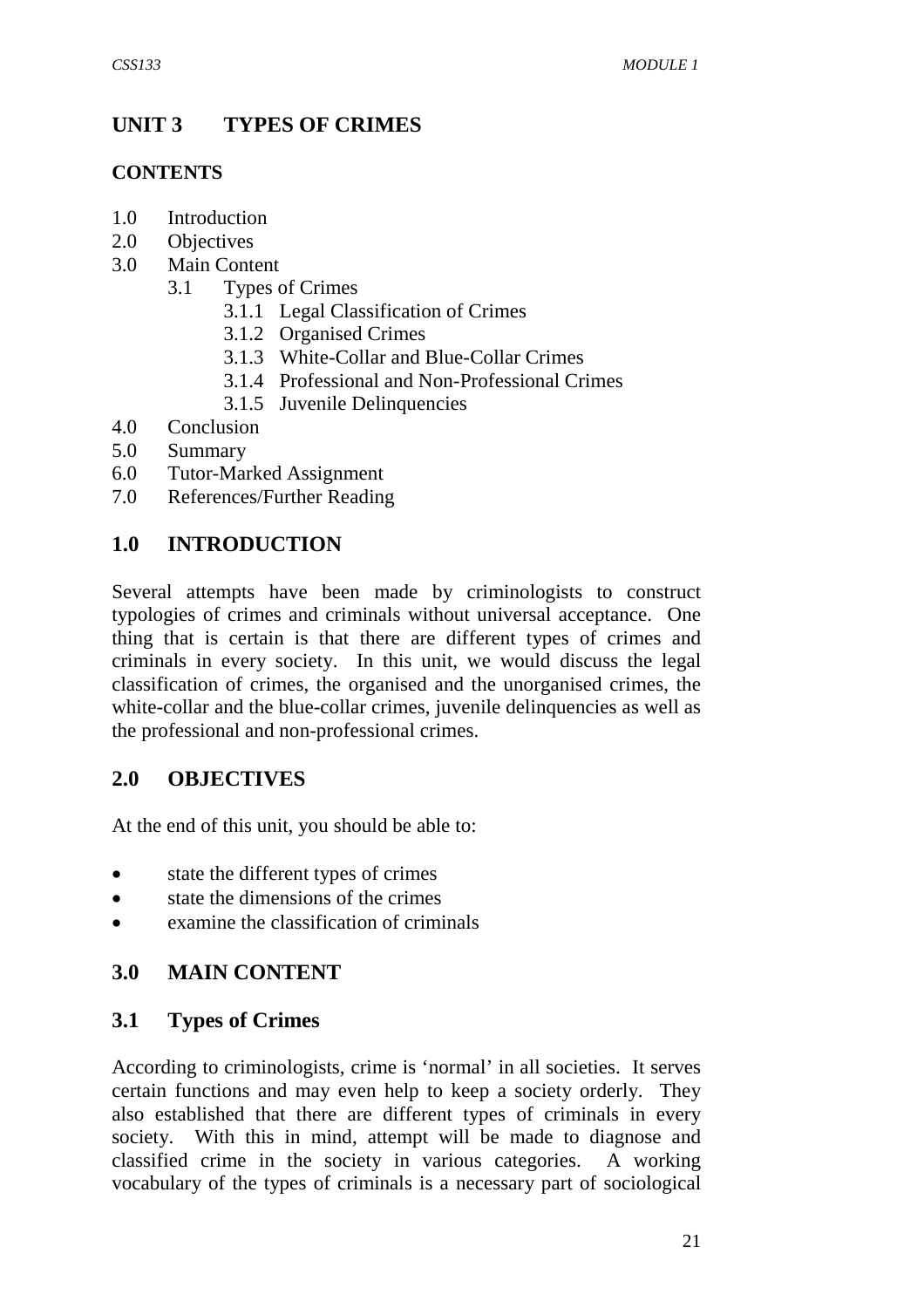intellectual equipment and it is of paramount importance when discussing the issues of crime problems. The dimension of the typologies would be examined through (i) the legal classifications of crimes, (ii) the organised and unorganised crimes, (iii) white-collar and blue-collar crimes (iv) professional and non-professional crimes and (v) Juvenile delinquencies.

# **3.1.1 Legal Classification of Crimes**

The legal classifications of crimes vary from nation to nation, society to society, as does the definition of crime. Even with a legal system, crimes may be classified in different ways. However, this unit focuses on three main categories of crimes namely:

- (a) crimes against a person
- (b) crimes against property
- (c) crimes against public order
- (d) miscellaneous crimes

The crimes against a person include such deviant acts as murder, assault, and rape. The crimes against property are forgery, burglary, arson, vandalism and violent stealing. Drug addicts and narcotics are interpreted as crime against the public order. Crimes may also be divided into two large groups based on the severity of the punishment meted out, i.e. (1) felony and (2) misdemeanour. At other times, writers adopt a three-fold classification into felony, misdemeanour and simple offences.

- (1) A felony is a crime that may be punishable by death or imprisonment for three years or more. Examples of felony are treason, murder.
- (2) A misdemeanor is any crime punishable with imprisonment for less than three years but more than six months; example is cheating. A simple offence attracts imprisonment for six months or less e.g. common assault

## **SELF-ASSESSMENT EXERCISE 1**

Discuss the legal classifications of crimes.

## **3.1.2 Organised Crimes and Unorganised Crimes**

Criminologists make a distinction between a crime that is organised and a crime that is carried out on an individual or small group bases even though committed by professional criminals. Unorganised crimes include much of the type of deviant acts, as does organised crime; i.e.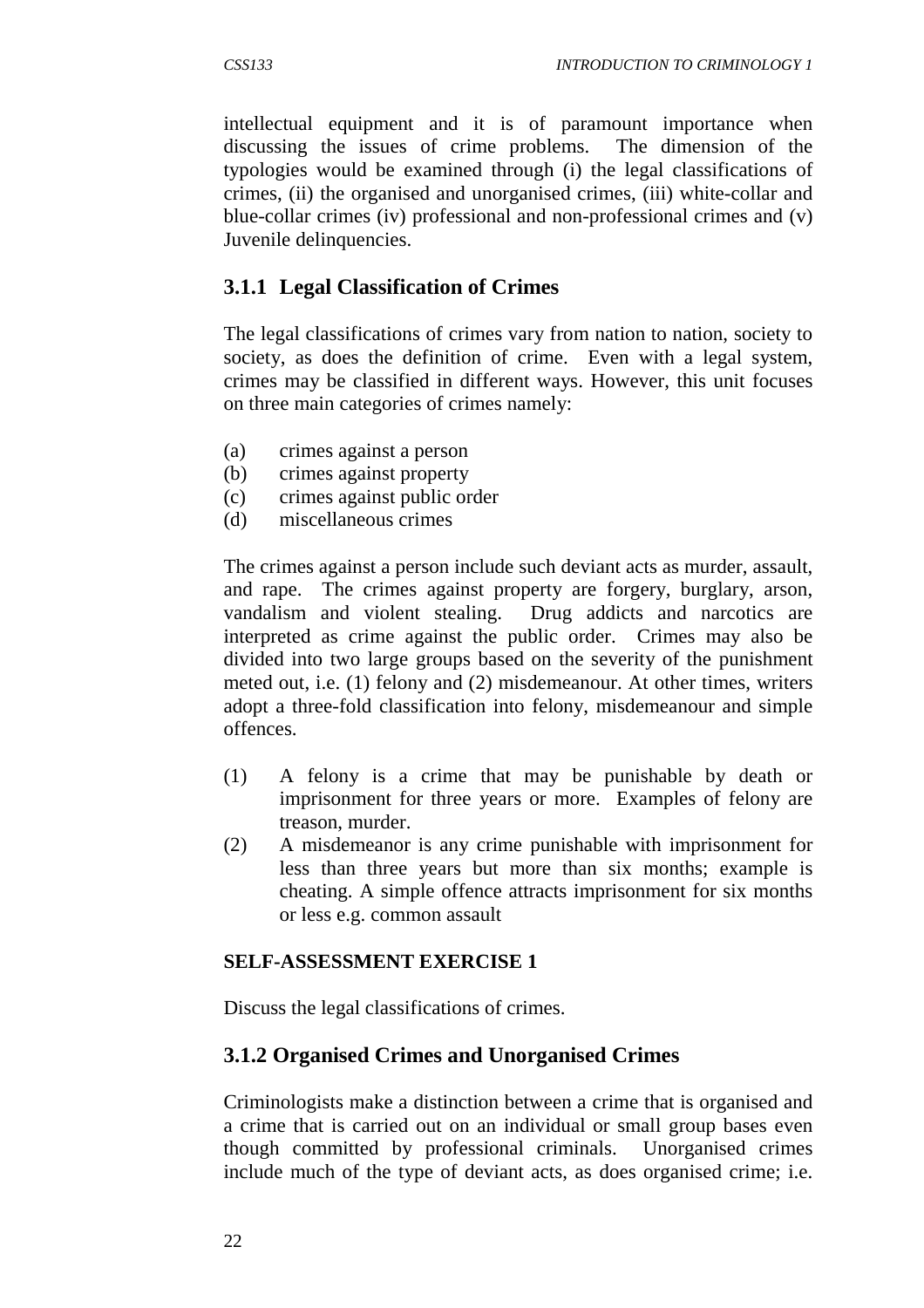both organised and unorganised crimes activities seem to operate in the same level. The differences emanate from the fact that the unorganised crime is done by individual or group of members who do not work together for prolong criminal activities. Examples are some activities like pick pockets and theft which cannot be organised on an elaborate scale and they remain largely on the province or domain of unorganised crimes. The types of crime which are most common in carrying in an organised scale include gambling, doping, trafficking, racketeering, etc.

An organised crime is so important as to deserve some elaboration at this point. The most important feature of organised crime is the Feudal pattern of organisation. This type of organisation is characterised by a clear-cut hierarchy of power. Each person in a lower level gives undivided loyalty and service to the person in the immediate power position above him. The organisation is held together by powerful leaders who use coercive techniques including physical violence to enforce an under-world code of conducts. Individuals who engage in an organised crime bind themselves together in distinct type of social groups.

(1) An Organised Criminal Gang is an association of youths or Adult who are bound together by intimate types of friendship and loyalty. Youth Gangs differ from Criminal Gangs in the important respect that the latter is organised especially for crime. The youth gangs may indulge in violence and other types of criminal activities but sometimes they are motivated by adventure and thrills rather than profits. All gangs are characterised by strict discipline with each member having to subordinate his personal interest to the group's interest. Those who threaten the success and safety of the groups are violently treated.

Examples of gang activities are: (a) highjacking, (b) armed robbery on a large scale, such as banks and armoured-trucks, Auto mobile theft including the systematic stealing and disposal of auto-parts, and (c) kidnapping (holding someone for ransom).

(2) A second type of group which engages in an organised crime is the criminal syndicate. The operation in a syndicate is a sharp contrast to that of the gangs. The latter is mobile, violent and engages in sensational crimes (forgery on a large scale). But the syndicate is best characterised as the stable business organisation whose only violence is likely to be directed from or against the competitors, e.g. mafia group, smugglers, etc. Syndicate still controls gambling and narcotics.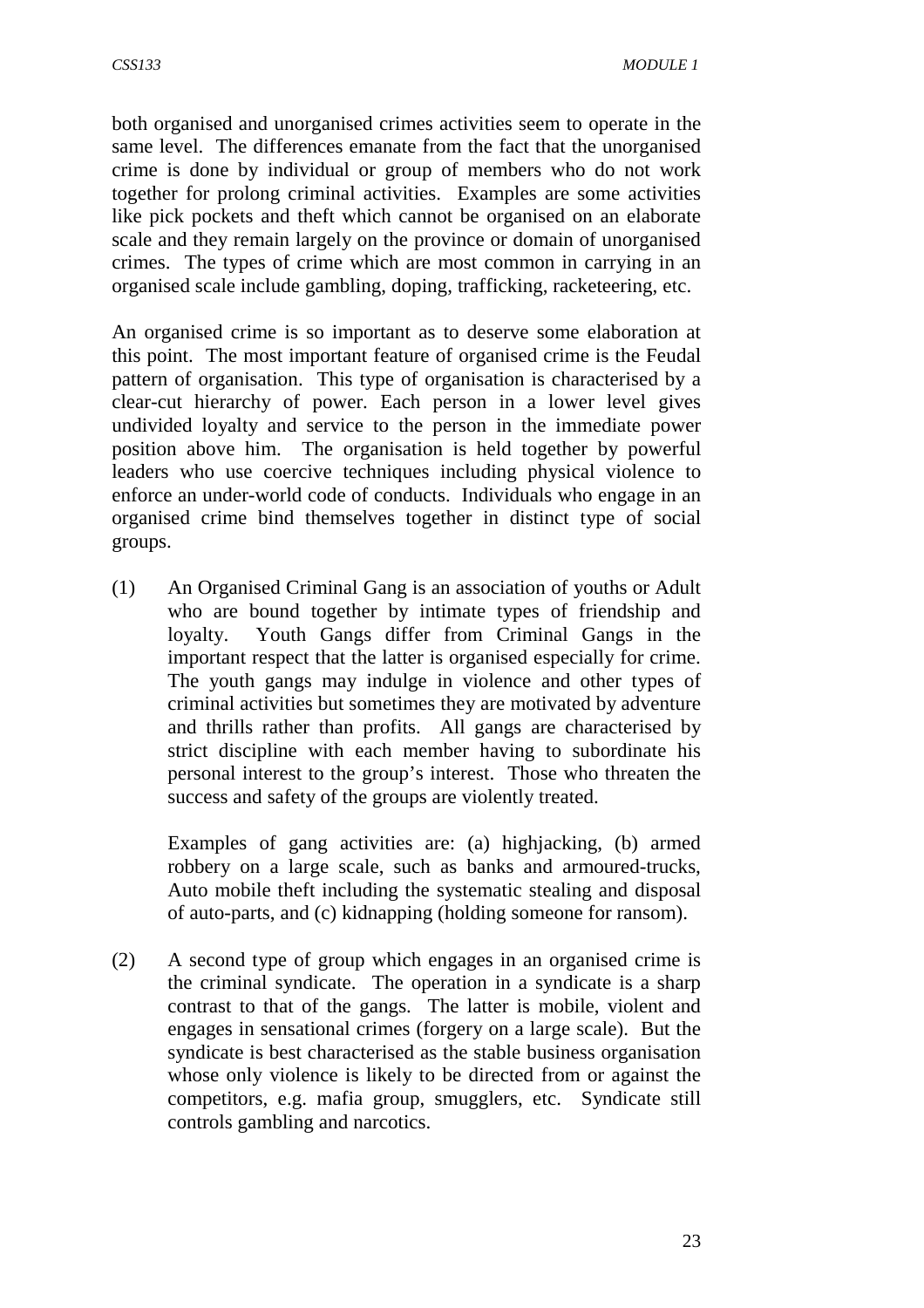Certain characteristics distinguish the syndicate from other groups in organised crime. First, a criminal syndicate is definitely and primarily a business organisation. Second, it depends on an apathetic public which not only permit the deviant behaviour but implicitly demand the services. Thus, the syndicate developed through ruthless competition which may involve the destruction of other competitors. For instance, in 2006, it was alleged that a syndicate paid some amount of money to the press to publish false news that the "INDOMIE INSTANT NOODLES" (a fast food) – is poisonous and had killed many people. In a swift reaction, the NAFDAC (National Agency for Food,Drug Administration and Control) shut down the company and its products. Though, after thorough investigations, it was found to be false.

The third type of organised crime is known as racketeering. This indicates an organised scheme whose aim is to extort money illegally by (a) threats or (b) intimidation. In contrast to gangs and syndicates, the racketeers neither steal nor offer a service, rather they induce individuals to make periodic payment for nothing tangible than an alleged protection. Although legitimate businesses are by no means exempted; racketeering frequently takes the form of control in Labour Union. The Labour Union operates as those in control rather than the membership. The more powerful among the racketeer organisations, may control a whole industry or several industries in the city.

The fourth type of organised crimes is the political graft or corruption. Many elective and appointive officers of various levels of government are associated with the expenditure of large sums of money and with various degree of authoritative power. Political corruption takes many forms, e.g. rigging of election, misuse of public fund, the performance of free-services for fees, contract kick-backs, etc.

It is extremely difficult to control this type of organised crime because "the hands of the law are the hands of the corrupt" (Ferdinand, 1966). In other words, it means that the makers and the executors of the law are themselves corrupt.

## **SELF-ASSESSMENT EXERCISE 2**

Mention the main types of crimes that occur in organised and unorganised patterns.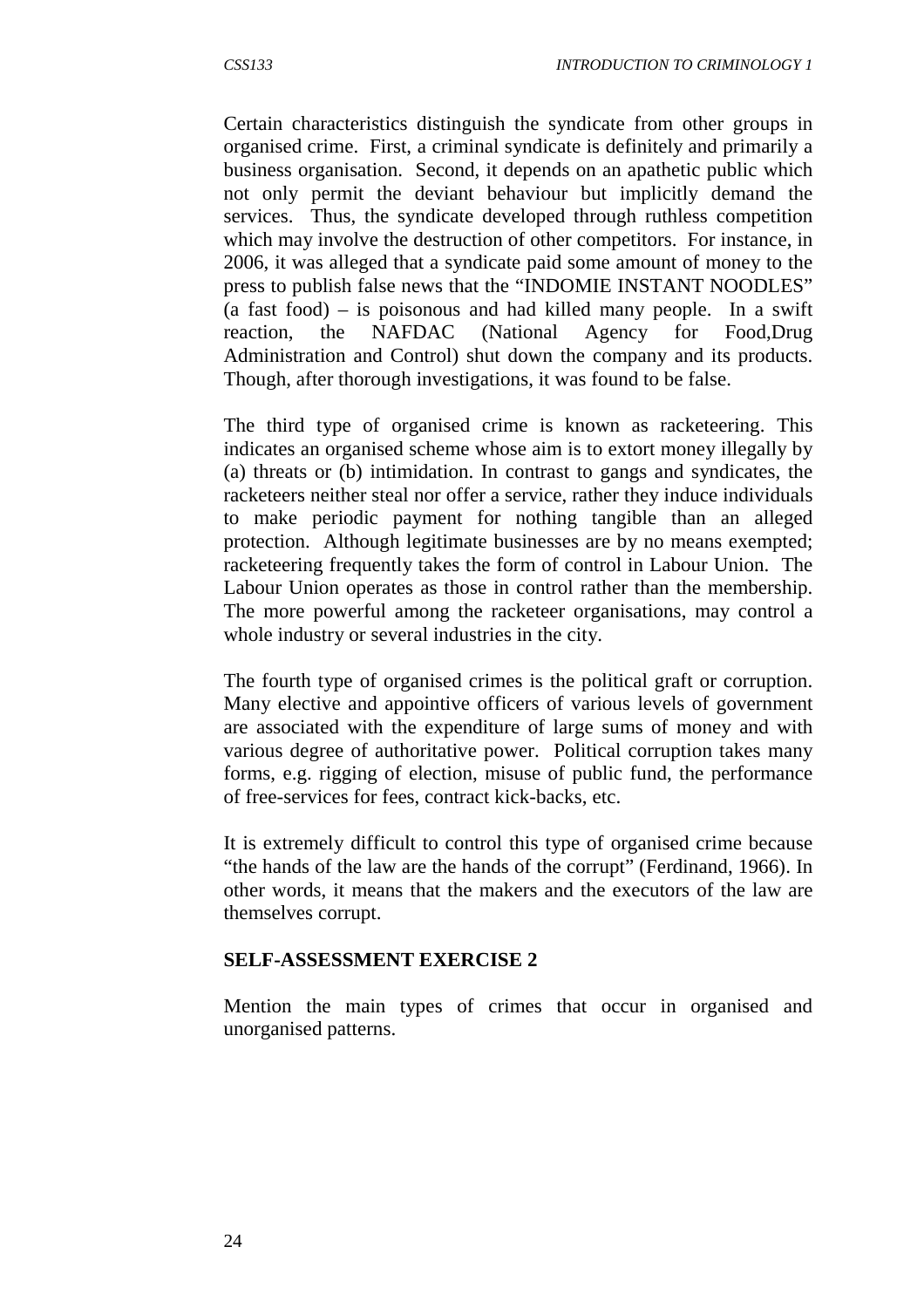# **3.1.3 White-Collar and Blue-Collar Crimes**

#### **(a) White-Collar Crime**

A white-collar crime is a non-violent crime usually involving cheating, or dishonesty in commercial matters. Examples are fraud, embezzlement, bribery and insider trading. The analysis of white-collar crime in the American culture is associated with professor Edwin A. Sutherland, who regarded white-collar crime as acts committed by persons in the upper socio-economic level; an American paradigm in accordance with their normal business practices. Bernes and Tecters help us to distinguish between crimes and white-collar crimes. If a banker shoots his wife's lover, that is culpable homicide, not a whitecollar crime. If he violates the law in connection with his business, he is liable for a white-collar crime.

If a person, who possesses some degree of good reputation, sells shoddy goods, he/she commits a white-collar crime. But if a group of persons, unknown to the victims, sell the same type of shoddy goods, the group commits a crime, not white-collar crime. This latter example is that of a bogus stock operation by criminal syndicates in get-rich schemes. White-collar crimes are unethical business practices amongst the respectable groups. Such crimes follow the social stratification pattern to a large extent; they are committed by those in the middle or upper social class. They are the groups who explore their occupation or professions for property, who occupy high-level positions and who have access to the criminal opportunities that are available to most workers. For example, among corporate executives, white-collar crimes sometimes take the form of embezzlement, fraud; the key accountants who by reason of their privileged positions keep track of and control a firm's finances may be able to transfer funds from their company into their own accounts, and to conceal these transactions for a long time.

This type of crime is not regarded as a criminal activity in the technical sense because no statute has been violated. This is why white-collar crimes committed by the more affluent members of the society are not reflected in the Crime Reports. Thus, it presents its own peculiar problems of detection, and treatment. Two important types of whitecollar crimes may be identified:

- fraudulent activities including such things as false advertisements, short-weights, inferior materials and systematic over-charging
- violation of local and federal laws such as patent infringement, illegal labour practices such as using unskilled personnel to do the work of a professionals, price-fixing during shortage period.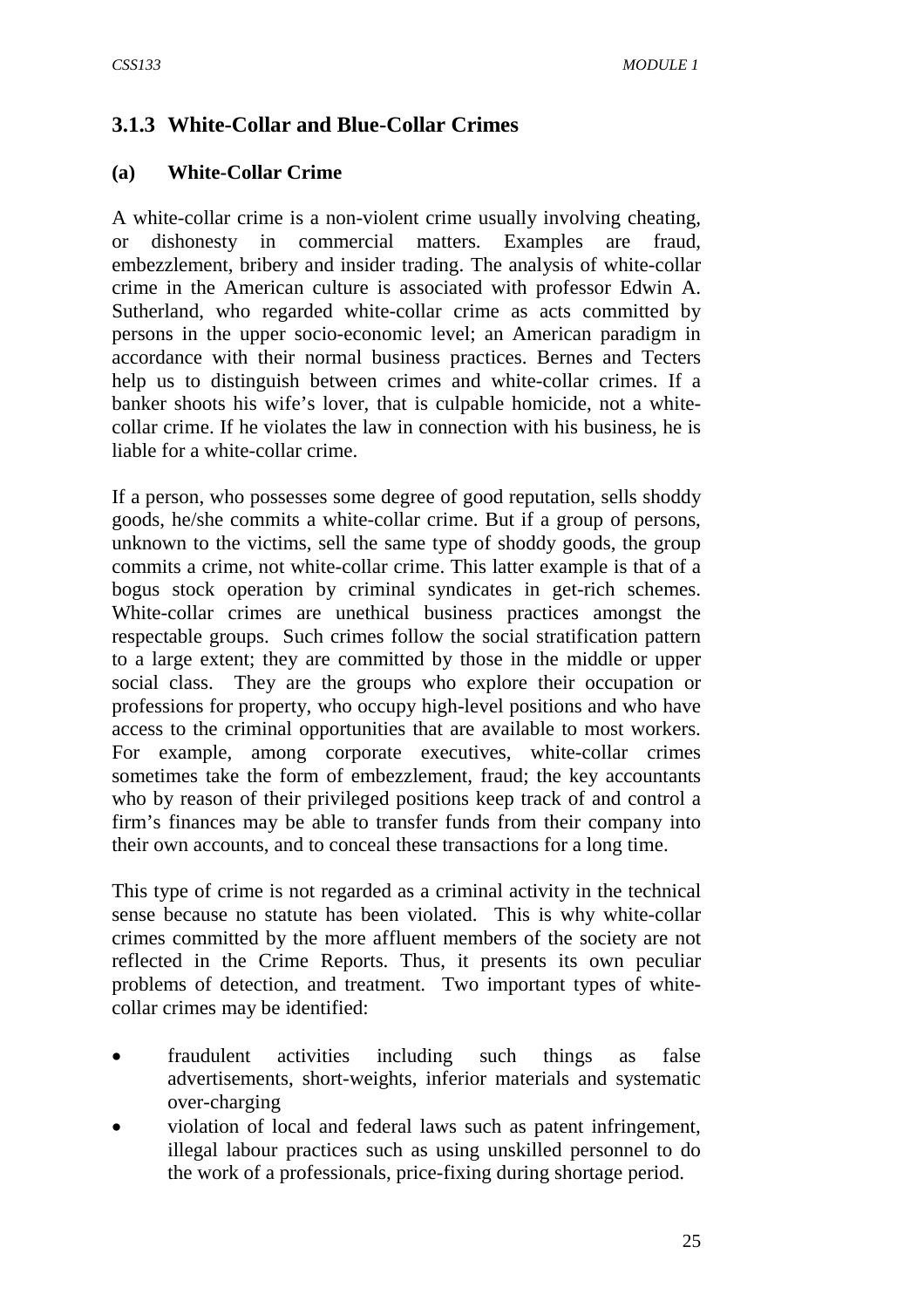### **(b) Blue-Collar Crimes**

A blue-collar crime is so designated because it also occurs in connection to occupational pursuit although at the common or lower level of the labour. Here, it is not usually the customer or client who is always the victim but the employee.

An example is the policeman who demands for a bribe at the checkpoint. In the ministry, you would be told to offer a bribe for an application form which is supposed to be free. It is a warped attitude of the society, resulting from the empirical applicability of the unstructured economy of our society, i.e. the wider social conditions or social structures of the political economy.

#### **SELF-ASSESSMENT EXERCISE 3**

Differentiate between:

- 1. White-collar,
- 2. Blue -collar crime and
- 3. Crime

### **3.1.4 Professional and Non-Professional Crimes**

There is a general agreement among criminologists that some crimes are professionals. This class is broad and includes big-time criminals as well as petty criminals, confidence men, armed robbers, pick-pockets, smugglers, car-thieves, merchandise thieves (at Seaports and Airports), and those who receive and dispose of stolen property. All professional criminals have one common characteristic.

They do not engage in crime by chance or as a result of emotional stress but as a deliberate and rational way to wealth and good life. That is, they are full-time criminals and they depend on it for their livelihood. Professional criminals are the least likely to get caught because they plan their activities very carefully. Very often, they present a false model of themselves by pretending to be engaged in one of the conventional pursuits such as buying, selling and exporting which is only an insignificant portion of their activities. Most time, they have made previous arrangement to protect themselves in such a way that they receive minimum punishment if caught. They seldomly engage in act of violence. When convicted, they are often regarded as model prisoners and usually paroled in the shortest possible time because of their connections, that they are more or less friendly with the police.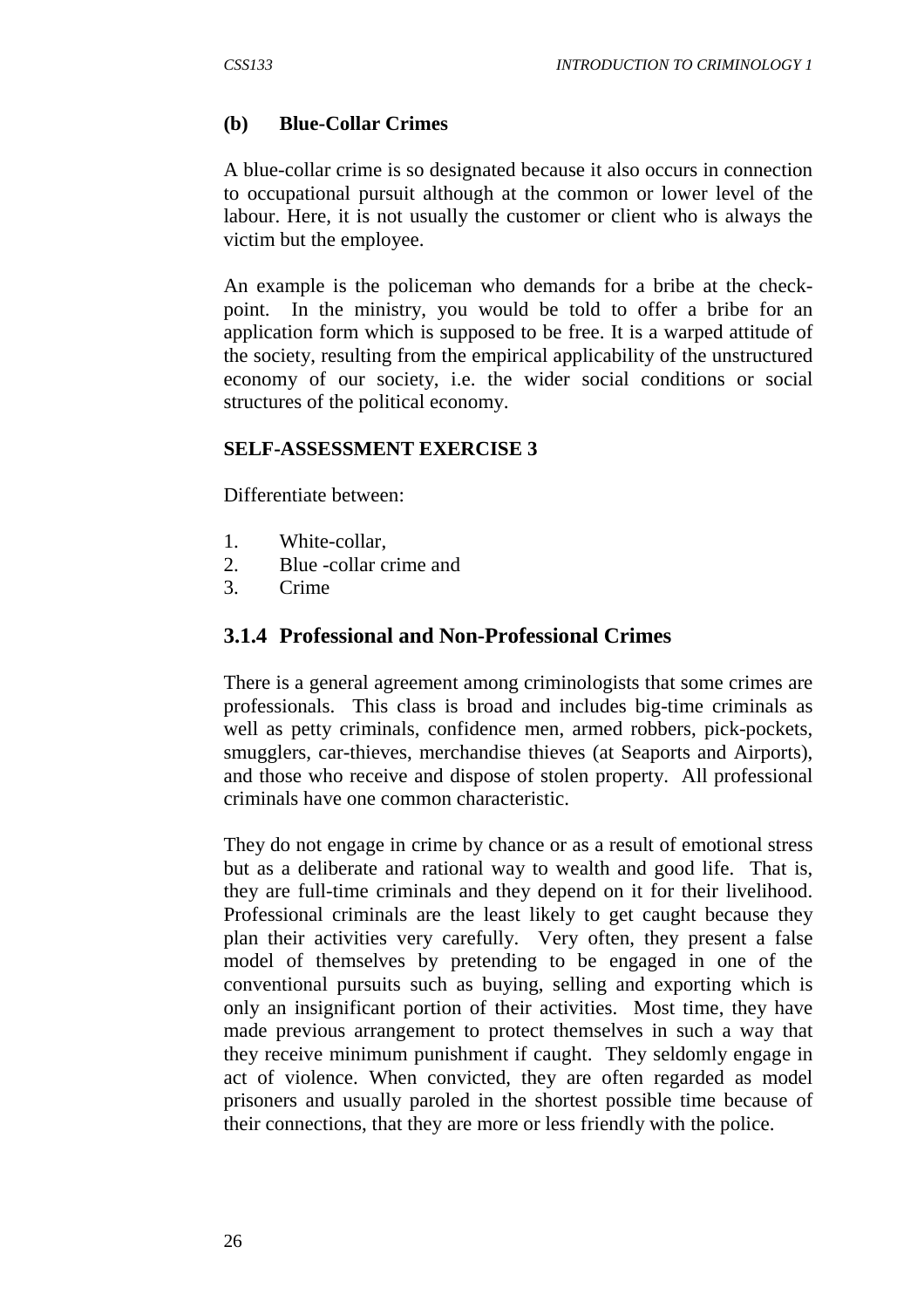The outlook of the professional criminals was likened to that of the professional soldiers, they take risks. They enjoy high-status in the criminal underworld as "tough guys" or "hard nuts" who never wanted to associate with any amateur and always very caution not to associate deeply with women and non-members of the criminal underworld for fear of betrayal and loss of the source of their livelihood. They are likely to be mobile because of their activities. Wherever location they find themselves, the first contacts are members of the criminal underworld.

The non-professional offenders are offenders who have not developed their criminal roles to high degree. Examples include (1) occasional property offenders. (2) The habitual offenders who continually commit crimes. They are predisposed to crime due to poor education, trauma from poverty, the school and the immunity at an early age. They commit such offences as driving, shop-lifting, disorderly conduct, etc. (3) The situational criminals who commit crimes under a pressure of other circumstances but who otherwise have no criminal inclination. Example is a murder committed by husband or wife who catches their respective spouses in compromising situation or nature, due to pressure on their hostile marriage and home.

## **SELF-ASSESSMENT EXERCISE 4**

Differentiate between professional and non-professional crimes. What are the characteristics of each?

# **3.1.5 Juvenile Delinquencies**

Juvenile delinquency is a type of offence committed by juveniles. They are minor offences that may or may not be regarded as crime; at least one major exception is vandalism. It was only at the nineteenth century that crimes committed by children were given the distinctive label "Juvenile delinquency". Before then, children charged with crimes were prosecuted in criminal courts, though their youth might cause judges to impose less severe punishments if they were convicted. Under English common law, children under the age of seven who committed crimes were not subject to the criminal law. Between the ages of seven and thirteen, children could be held responsible for their crimes, depending on their individual capacities.

The major offences of juvenile delinquencies apart from vandalism are as follows:

- (1) habitual truancy from school
- (2) vagrancy (running away from home)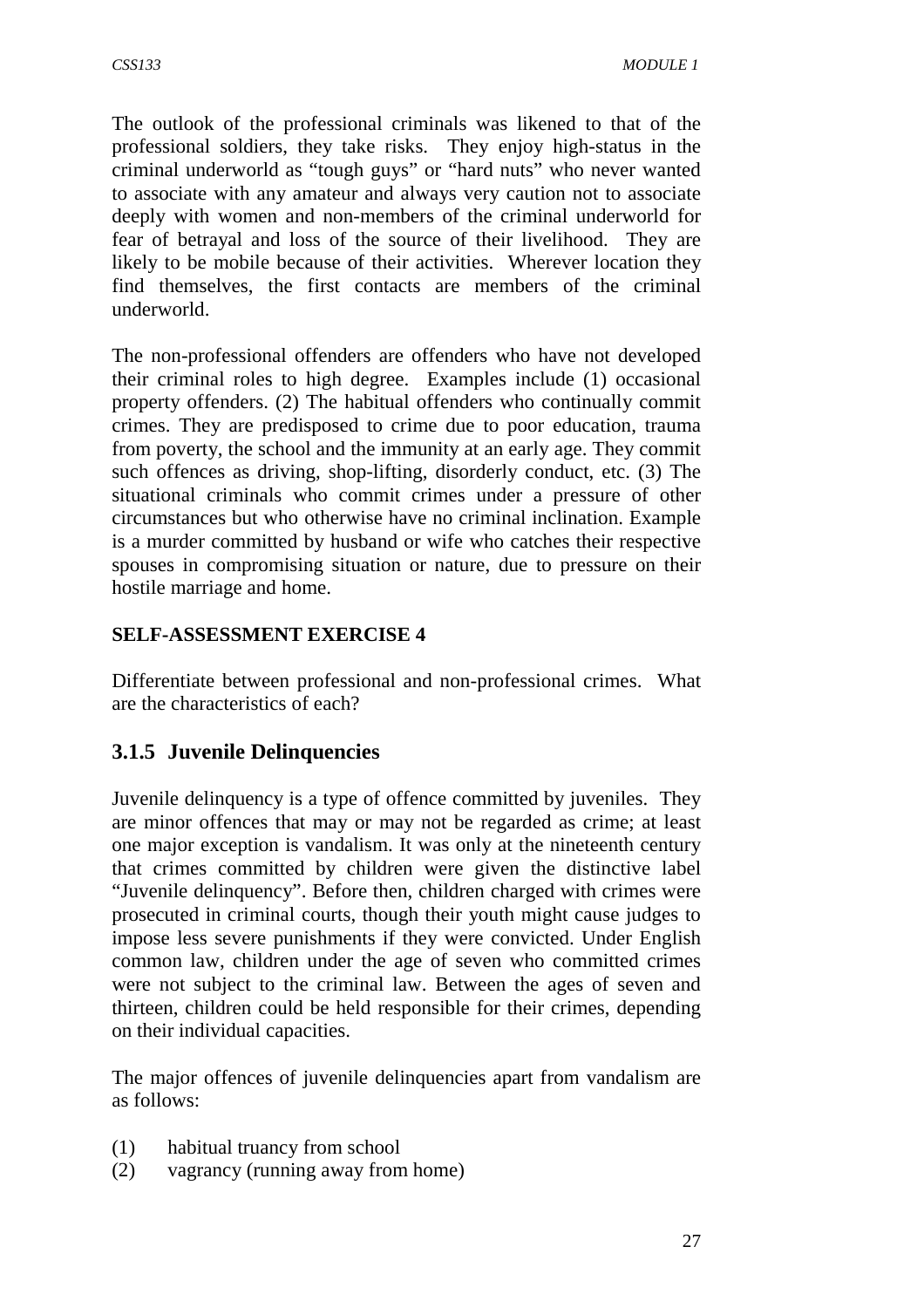- (3) incorrigibility (cannot be controlled by parents). These three offences are called "status offences ". They are illegal only when committed by children
- (4) stealing
- (5) auto-thief (car-thief usually for joy rides).

Vandalism is a deliberate destruction of private and public properties. Typically, acts of vandalism include the breaking of windows in schools, destroying school records, mutilating school property such as desks and records, removing street and high way signs, slashing tyre, destroying flowers and shrubs, Tampering with the seals and contents of Trucks and railways, etc.

## **4.0 CONCLUSION**

In this unit, we have examined the criminologist's topologies of crimes and criminals in every society. The three major kinds of crimes we emphasised are:

- (1) crimes in the street; It is a direct act against persons or properties. It includes professional and non-professional criminals whose aim is to get money, prestige, status and recognition
- (2) crimes in the suites; they are white-collar (occupational) and organised crimes committed by business persons, politicians and professionals of respectability and high social status
- (3) crimes without victims; they are committed by those who violate society's morals and mores.

### **5.0 SUMMARY**

We have discussed the typologies of crime and criminals. We also examined the characteristics of each method of operations and the dimensions of their technical involvement in carrying out their actions.

### **6.0 TUTOR-MARKED ASSIGNMENT**

- 1. What do you understand by the legal classifications of crimes?
- 2. Differentiate between organised and unorganised crimes. Give example.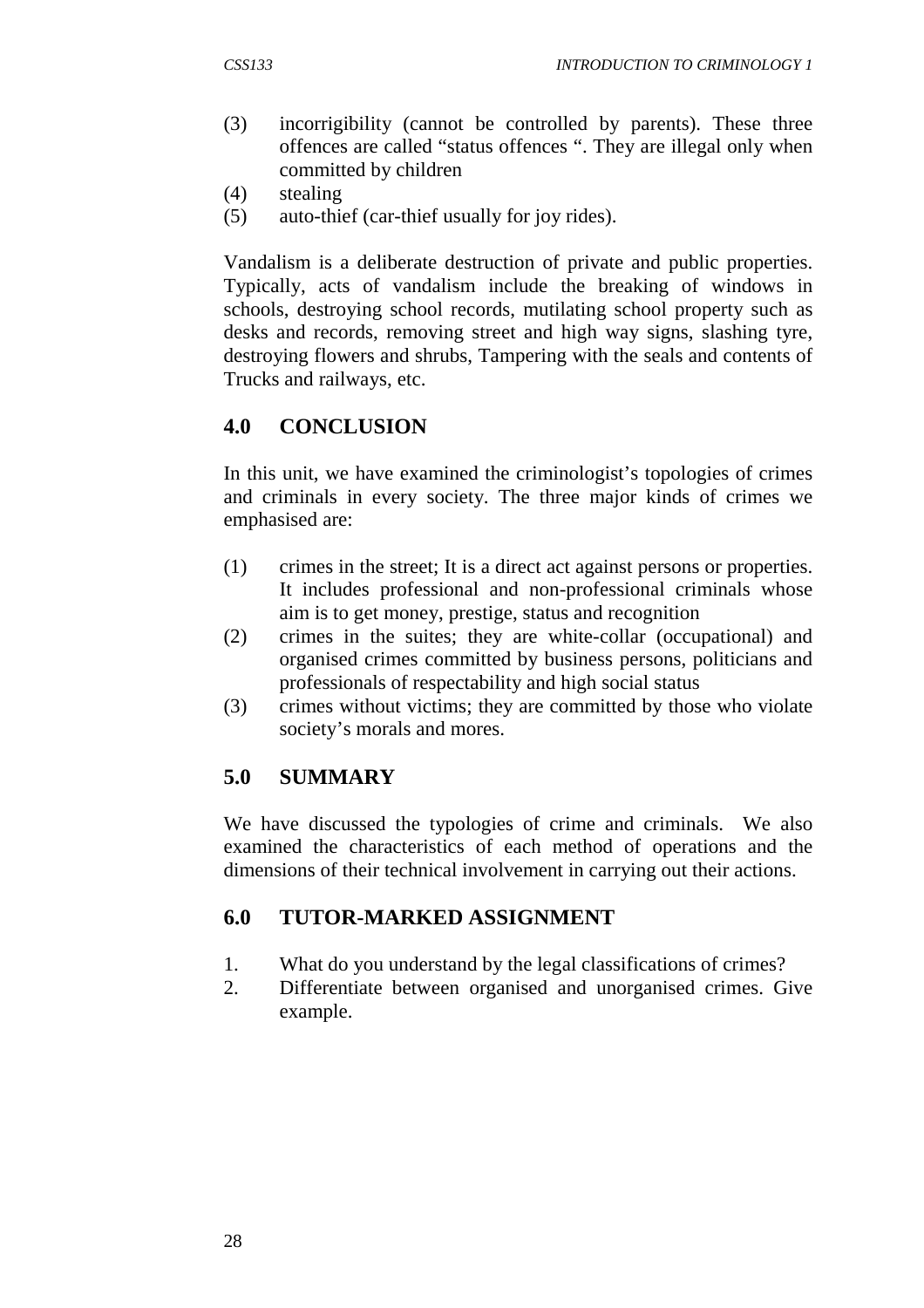### **7.0 REFERENCES/FURTHER READING**

- Carrabine, Eamoan; *et al* (2004). *Criminology: A Sociological Introduction*. London: Routledge.
- Ferdinand, Theodore N. (1966). *Typologies of Delinquency*: *A Critical Analysis*. New York: Randon House.
- Williams, Hall J. E. (1984), *Criminology and Criminal Justice*. London: Butterworths.
- Wolfgang, Marvin E. ed. (1968). *Crime and Culture*. New York: John Wiley.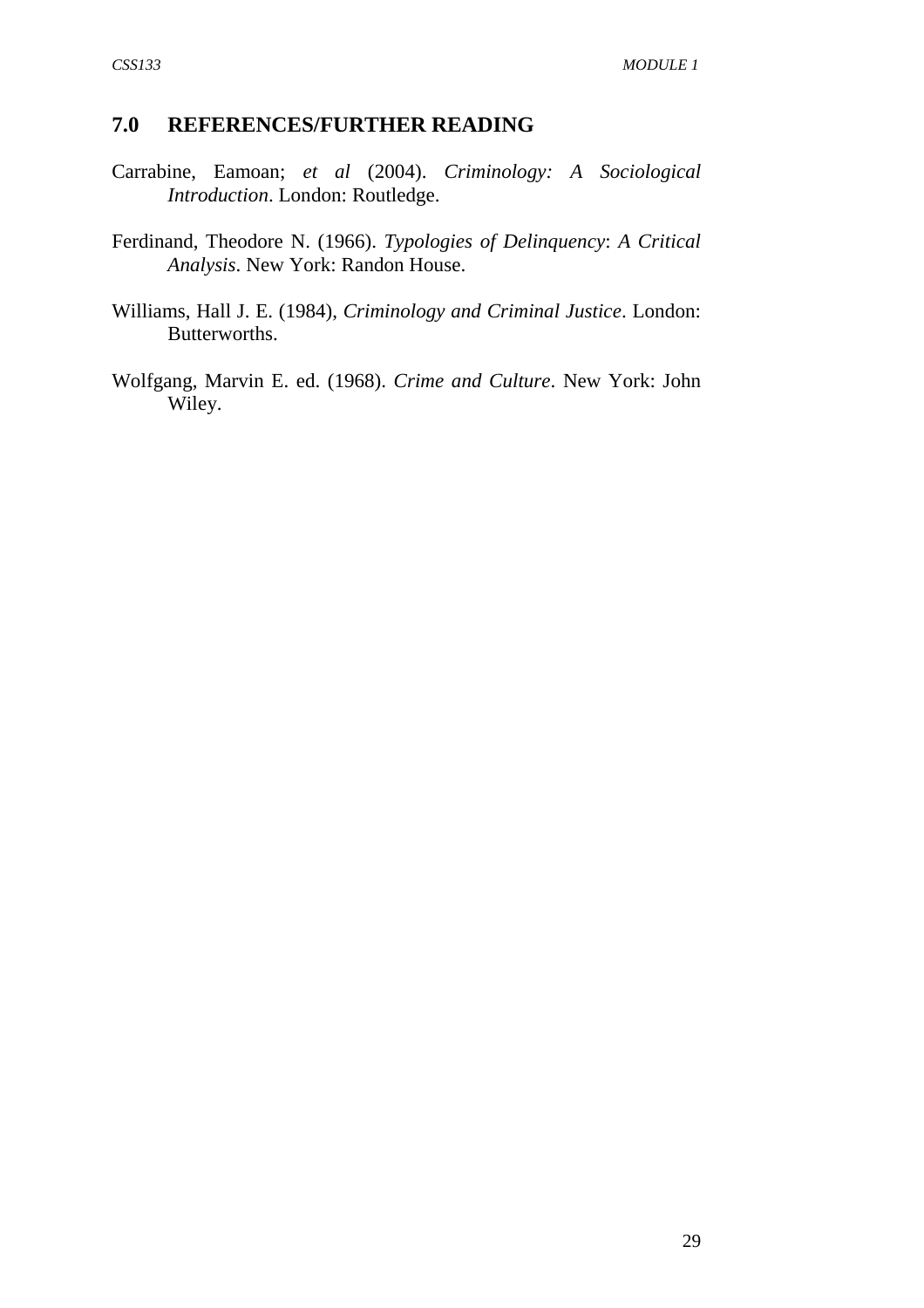# **UNIT 4 ETIOLOGY OF CRIMES**

### **CONTENTS**

- 1.0 Introduction
- 2.0 Objectives
- 3.0 Main Content
	- 3.1 Causes of Crimes
- 4.0 Conclusion
- 5.0 Summary
- 6.0 Tutor-Marked Assignment
- 7.0 References/Further Reading

# **1.0 INTRODUCTION**

The causes of crime are multiple. There is no isolated, single cause of crime and criminal behaviour. The explanation of crime in this unit will largely depend on multiple causes. Therefore, this unit will discuss the causes and dimensions of crimes as it relates to the criminological ideas in which intellectuals and criminologists fashion their subject matter of criminology.

# **2.0 OBJECTIVES**

At the end of this unit, you should be able to:

- identify the main causes of crimes in our society
- relate the eclectic nature of criminology
- define the psychological causes of crimes and their proponents
- state the sociological causes of crime and their features
- identify the biological and physiological causes of crimes and the views of the major scholars.

# **3.0 MAIN CONTENT**

### **3.1 Causes of Crimes**

The causes of crime include the psychological factors of criminal behaviour, which focus on the psychoanalytic and personality theories. Specific reference is made to the relationship between mental disorder and crime. The sociological factors examined the social and environmental conditions, with focus on the social disorganisation and alienation theories. These include poverty, unemployment, corruption, and drug abuse, e.t.c. Finally, the physiological factors examined the idea of the criminal as a product of his genetic constitution, with specific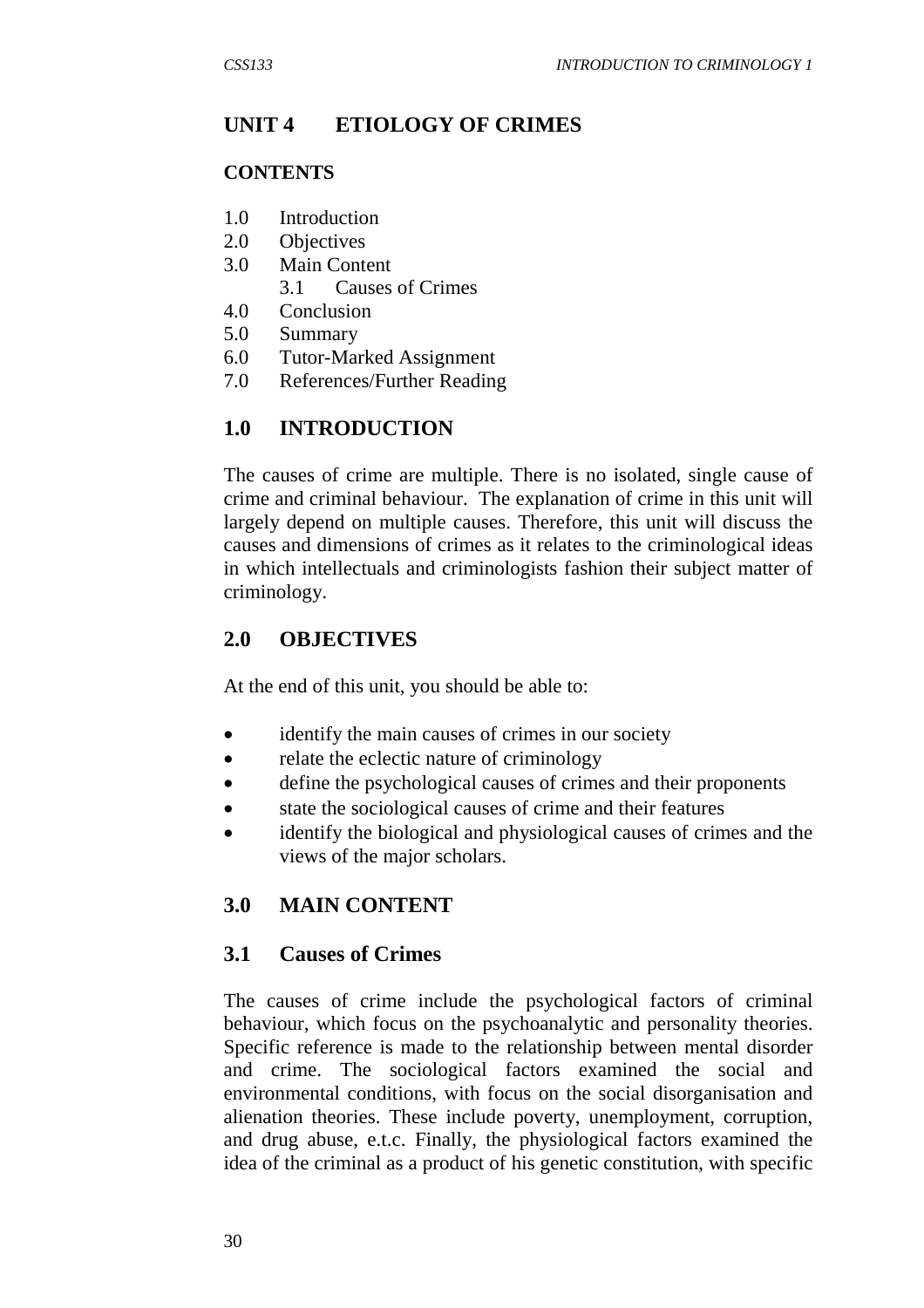example of the chromosome study. Other studies mentioned include biochemical and twin studies which influence criminal behaviour. The problems of interpreting criminal behaviours have occupied the minds of early natural philosophers and scientists. Generally speaking, one might say that the search for the causes of crime has been made either by those who believe that criminal conduct can be explained chiefly by the biological or mental characteristics of offenders, or by those who believe that environmental conditions and circumstances are the chief operative factors (Sills, 1992).

The contemporary literature on crime causation theory is closely linked with the more general literature in anthropology, psychiatry, social psychology, and sociology. It is also mostly the case that the environment plays a major role in addition of other factors that may be peculiar or unique to individual criminal.

The most popular approach to integrating explanation of crime rates underlay the principles of multiple-factor configuration. The study of the causes of crime does not adhere to any particular theory; rather it is an examination of crime by psychologists, lawyers, economists, social anthropologists, sociologists, social policy analysts and psychiatrists.

The causes of crimes involve:

- (a) multiple factor
- (b) psychological factors
- (c) sociological factors
- (d) physiological factors

#### **(a) Multiple Factors**

The multiple-factor approach sees crimes as products of various combinations of the psychological, sociological and physiological factors. This is particularly useful for purposes of understanding individual cases of crime, which may be as a result of a number of factors such as psychological, sociological and physicological.

#### **(b) Psychological Factors**

The scope of psychology emphasises the role of emotional or personality problems in criminal behaviour. The psychological interest in criminality has been logically linked to psychiatric interest in finding unusual conditions producing abnormal traits in the make-up of criminals. But in the case of psychology, the interest was basically expressed to measure objectively the extent to which criminals are psychologically different from non-criminals.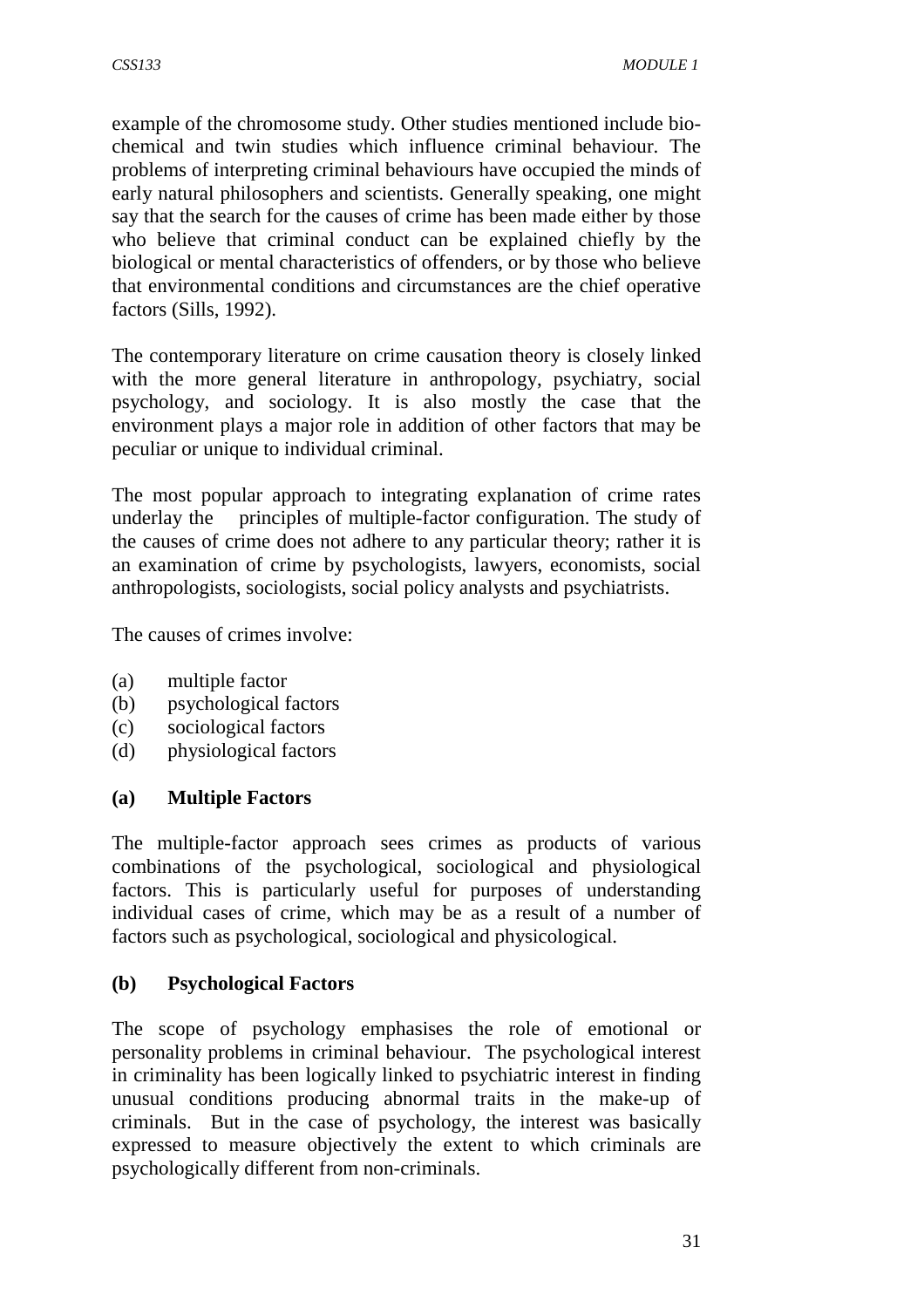One of the most influential psychological explanations for criminal behaviour is based on the work of Sigmund Freud (1856 – 1939). He advanced a psychoanalytic theory to explain criminal behaviour. He said that there are three major assumptions through which psychoanalysis influences man' abnormal behaviour: first, psychoanalytic theory predicts that human behaviour is largely a response to unconscious forces, drives or instincts which may predispose a man to commit crime.

Second, any abnormal behaviour is as a result of a conflict which is related to these basic drives; and third, the undesirable behaviour could be modified by helping the individual gain an insight into the unconscious roots of the person's responses. Sigmund Freud claims that criminality is as a result of genetic constitution. He believes that criminals were driven into crime through factors outside their controls.

In his operant learning of a behavioural tradition, B. F. Skinner (1904 – 1990) empirically established the relationship between behaviour and its environmental settings. The consequences of learning may either be rewarded or individual finds it aversive.

This cognitive behavioural theory concentrates on the relationship between environment and observable behaviour seems criminologenic in nature. Hans Eysenck, In his work, "Crime and Personality" (1970), attempts to correlate the causes of crime to the "personality type" of the individual. Eysenck claims that criminality is as a result of genetic inherited predispositions. He maintained that some individuals are more likely to become criminals given the sort of person they are.

#### **SELF-ASSESSMENT EXERCISE 1**

Explain Freud's theory of psychoanalysis, making specific reference to the causes of crimes.

#### **(c) Sociological Factors**

The sociological explanations emphasise the influence of the social environment in which individuals find themselves. Sociologists view crimes as resulting from tension, stresses and strain within the societies. These tensions affect the smooth function of the society. This phenomenon of tension, stress and strain is referred to as anomic (or normlessness i.e breakdown of norms), social pathology or social disorganisation. So, crime is well understood through the breakdown of social controls.

A French sociologist, Emile Durkheim (1858 – 1917), explained that people commit crimes because the authority in society offers few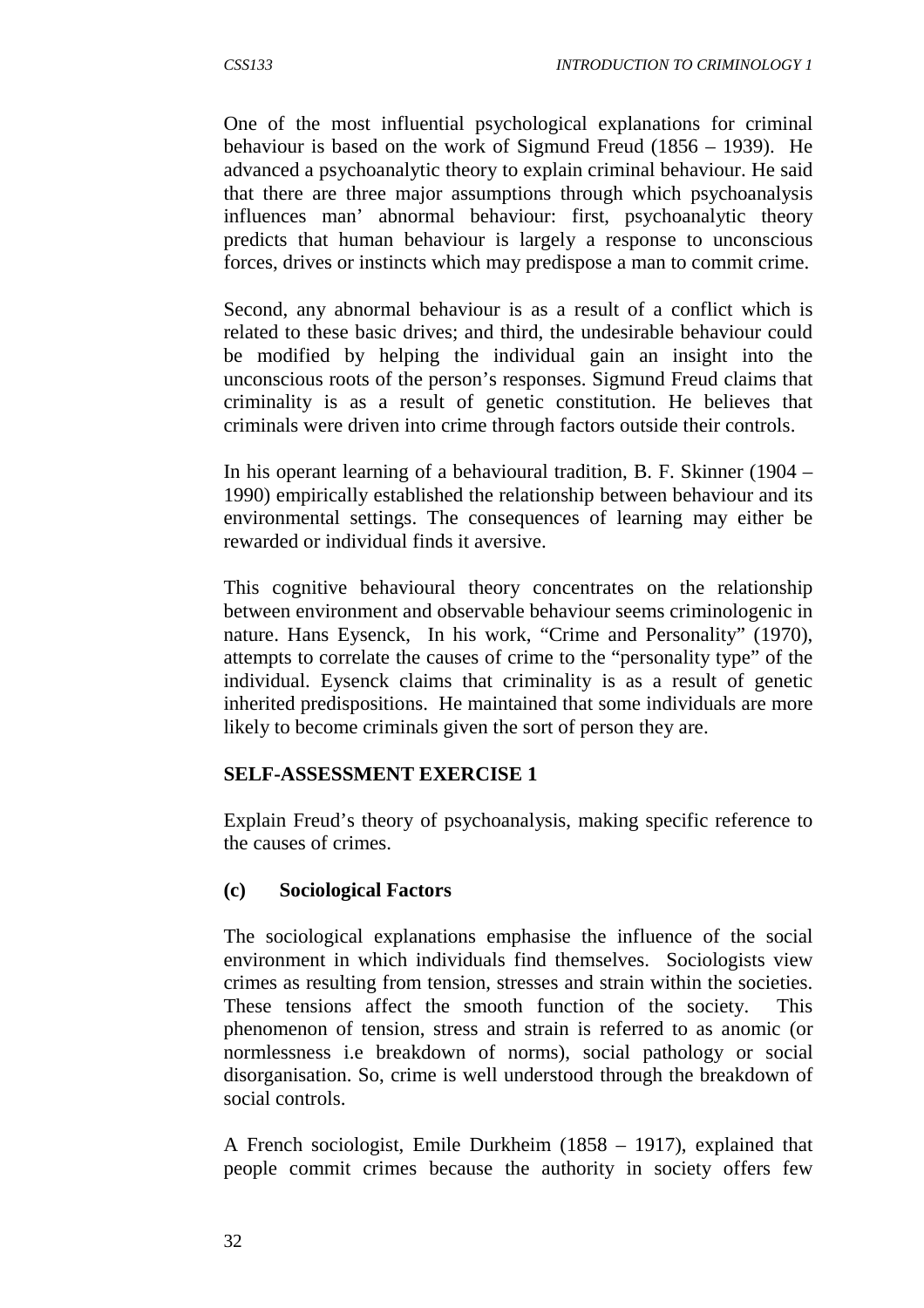restraints or moral conditions. In his 'Division of Labour in Society' published in 1893, and 'Suicide' published in 1897, he discovered that French society was in uneasy transition. He identified society without division of labour which he called "mechanical solidarity". In such a society, there was moral response and massive disapproval and repression to criminal behaviours. Conversely in an industrial society called "organic solidarity" There was a complex division of labour. People recognise the legitimacy of manner that gives rewards. Restitutive justice became a reward for loss suffered by any man.

Robert Merton explained the concept of anomie in relation to the society's social structure in which the society pressurises people to engage in illegitimate routes to success. Merton postulated that, American society was anchored on achievement of economic success, but the social structure was such that "real success" by legitimate means was denied to many. Edwin H. Sutherland (1883 – 1950) was another influential American sociologist. He based his theory of Differential Association on the postulation that all criminal behaviours are as a result of socialisation. Sutherland argued, boys are delinquents because of their too much interaction with others who engage in criminal acts.

Others who contributed to the scope of the criminological sociology were Travis Hirschi (1969), David Matza (1969) and Harriet Wilson (1980) their modern sociological thinking about crime from the basis of "The Control Theory". They believed that men yield to and commit crime as a result of weakening of moral authority in them which could not enable them to conform to the moral bonds. This could be developed through childhood influences, models of behaviour in the home and in the streets, etc.

Furthermore, Karl Marx explained that the cause of crime is involved in the concept of alienation. The basis of Marxist theory is related to the ownership of factors of production in the industrial capitalist society. The ownership tends to be concentrated in the hands of a few members of a capitalist class called the bourgeoisie while the most people, in order to survive, sell their labour power to the members of the capitalist class for wages. Marx calls this working-class group the proletariat.

As a result of this alienation, there were a lot of economic oppression and oppositions. Therefore, Marx claims that crime is the product of inadequate social conditions.

For Lea and Young (1993), in their book *Realism Concerning the Causes of Crime,* argued that the motivation of some crime, particularly in the urban areas is the difference between the wealthy and the poor. They enlisted the manifold causes of crime as: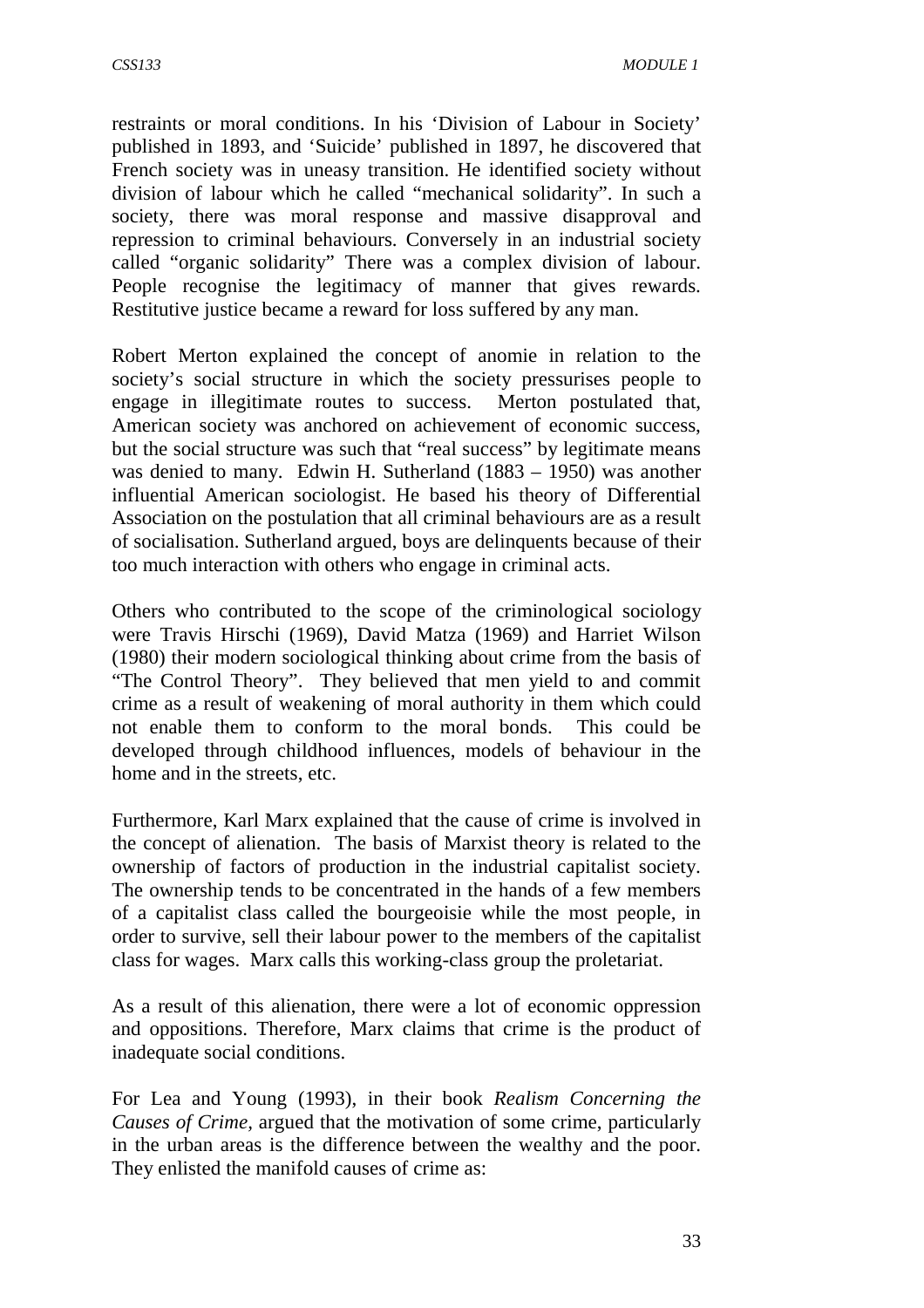- (a) social deprivation low incomes, poverty, unemployment and poor living conditions
- (b) poor political representation of the working classes Frustration at the inability to solve problems through political channel
- (c) the nature of working-class subculture Developed out of a sense of frustration, the lifestyles chosen by some working-class people to solve their problems of living in a capitalist society often emphasise antagonism – against the police and authority in general.

#### **SELF-ASSESSMENT EXERCISE 2**

Explain the views of Edwin H. Sutherland, Travis Hirschi and Robert Merton contribution to the causes of crime.

### **(d) Physiological Factors**

For centuries human beings have wondered why some people commit crime while others do not. The search for this ambiquity led the physiologists into biological traits that could distinguish persons engaging in criminal behaviours from everyone else. Some scholars observed that there was a greater propensity in inheritance of criminal behaviour. They even tried to explain it through a mutual relation with the physical characteristics such as racial ancestry, head shape, and body build, or chromosomal differences. Physiological causes have been examined for other forms of criminal behaviour, which include mental illness, alcoholism, and suicide. The subject-matter of physiological explanation is that criminal behaviours are rooted in physical malfunction or perhaps reside in the genes.

This view has been credited to Cesare Lombroso (1836 – 1909) an Italian physician based on an empirical study of data on prison inmates from where he developed a biological theory of criminal behaviour. He believed that man was "born-criminal" this he observed as a "throwbacks" to our primitive lives; an instinct of primitive humanity and inferior animals. Lombroso argued, since they were born-criminal they exhibit animalistic urge. He believed that nothing can cure them but the society could be safe if they are locked-up. Nevertheless, their criminality was not their fault, so they ought to be treated as kindly as possible in decent prisons.

Another scholar, Ernst Kretschmer, a German psychiatrist, examined the relationship between body type and certain forms of mental illness. He classified the body type into Asthenic, Athletic and pyknic. He concluded that the Asthemic and Athletic body types are predominately among the persistent criminals. Others are The Genetic Approaches of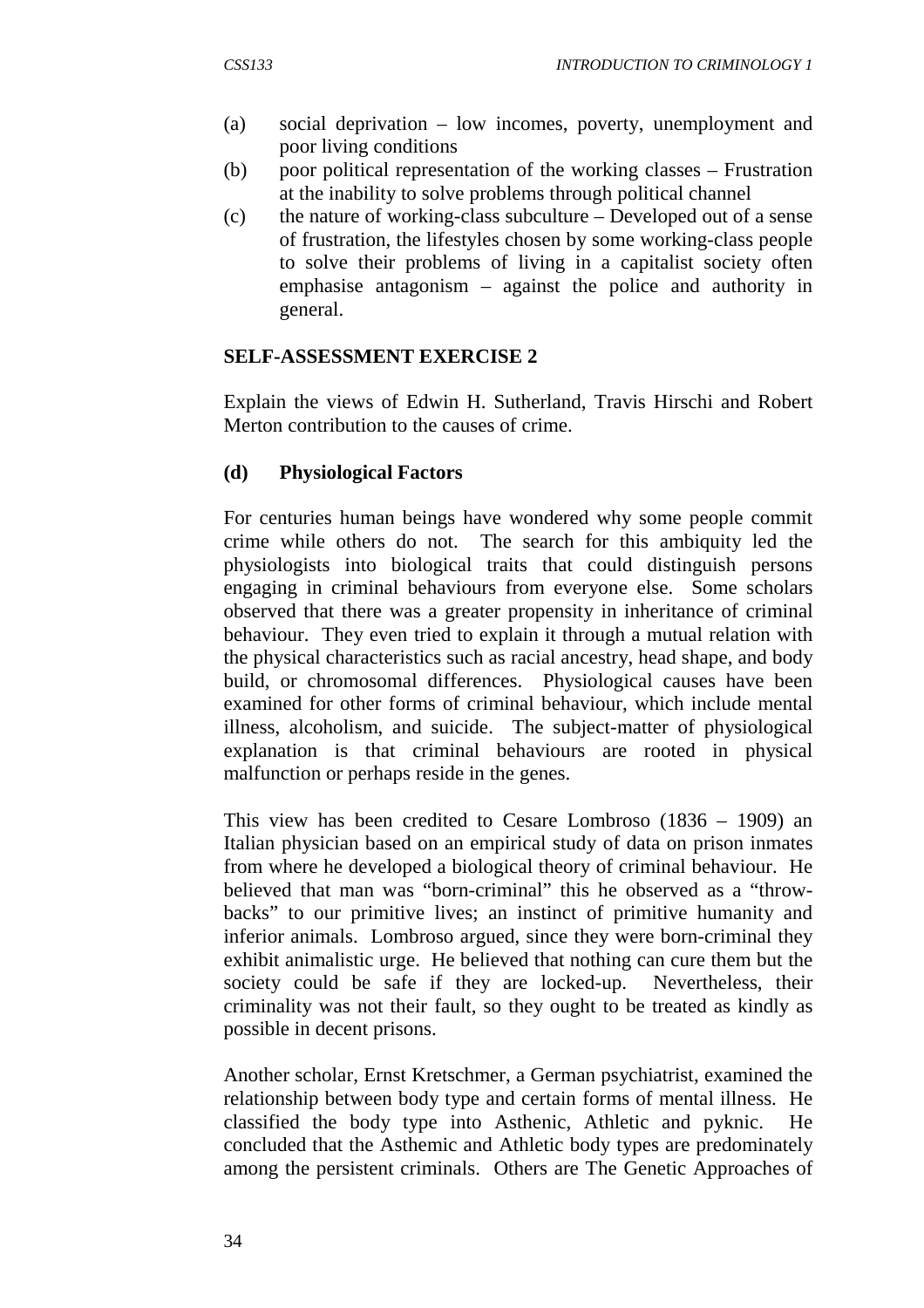Johannes Lange (1929) who finds out and established that there is a link between genetic inheritance and criminal behaviours after comparing identical monozygotic twins with fraternal dizygotic twins the Lange who studied and compared the monozygotic and dizygotic twins and observed that criminal behaviour occurs in both twins, but it occurs more frequent in the identical monozygotic than the fraternal dizygotic twins. This tends to confirm that there is an inherited factor for the cause of crime. Finally, the xyy or xxy chromosome abnormality in males sex is the determination approach to criminal behaviour which aroused much interest by Patricia Jacob (1965), Mary A. Telfer (1968), etc. in their studies, they observed extra x chromosome (xxy) or an extra y chromosome (xyy) in males.

## **SELF-ASSESSMENT EXERCISE 3**

Discuss the relevant factors that contributed to crimes according to Lombroso.

# **4.0 CONCLUSION**

In this unit, the criminologists have studied the processes by which persons become criminals and developed theories to support this fact. The psychologists examined the causes of crime making a special reference to the relationship between mental discover and crime. In the same token, the sociologists attempt to define and identify the processes by which persons become criminals by the use of these theories, differential association, social structure and anomie, control theory and alienation. Finally, the physiological explanations to the causes of crimes borrowed a biological concept to distinguish persons engaging in criminal behaviours from everyone else. We examined the twin and chromosomal studies to establish the idea of criminality in the studies. This literature on crime causation theory is closely linked with emphasis on psychological, sociological, bio-genetic, and environmental factors.

# **5.0 SUMMARY**

We have examined and discussed the causes of crime in our society. We recalled that we examined and discussed the multidimensional factors in the causation of crime. The literature causation analyses the psychological, social and environmental as well as the bio-genetic causes of crime.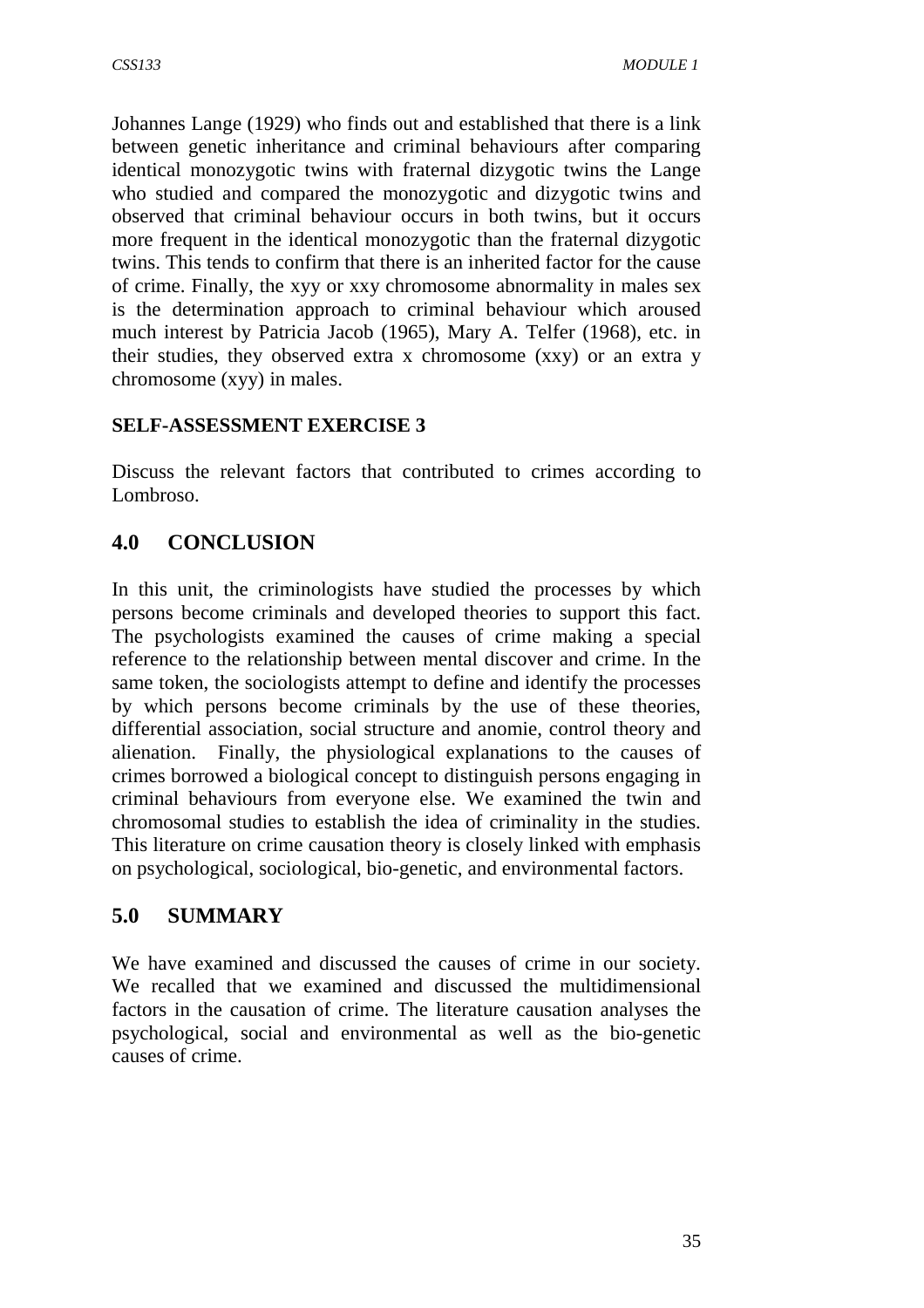### **6.0 TUTOR-MARKED ASSIGNMENT**

- i. Mention and illustrate the fundamental causes of crime, delineating the significant features of each peculiarity.
- ii. Differentiate between the psychological and physiological causes of crime. What was their main argument and similarity, (If any).

#### **7.0 REFERENCES/FURTHER READING**

- Carrabine, Eamonn; *et al*. (2004). *Criminology: A Sociological Introduction.* London: Routledge.
- Dambazau, A. B. (1999). *Criminology and Criminal Justice*. NDA Press.
- Heubeck, J. Kenneth and Davita, S. Glasberg (2005). *Sociology: Diversity, Conflict, and Change*. Boston: McGraw Hill.
- McGuire, Mike (ed,) *et al.* (2002). *The Oxford Handbook of Criminology*. Oxford: Oxford University Press.
- Sills, L. David (ed.) (1992). *International Encyclopedia of the Social Sciences*. New York: Macmillan.
- Stark, Rodney (1987). *Sociology*. 2nd ed. (Belmont C.A: Wadsworth Publishing Company.
- William Hall, J. E. (1984). *Criminology and Criminal Justice*. London: Butterworths.
- Wolfgang, E. Marvin (ed.) (1968) *Crime and Culture*. New York: John Wiley.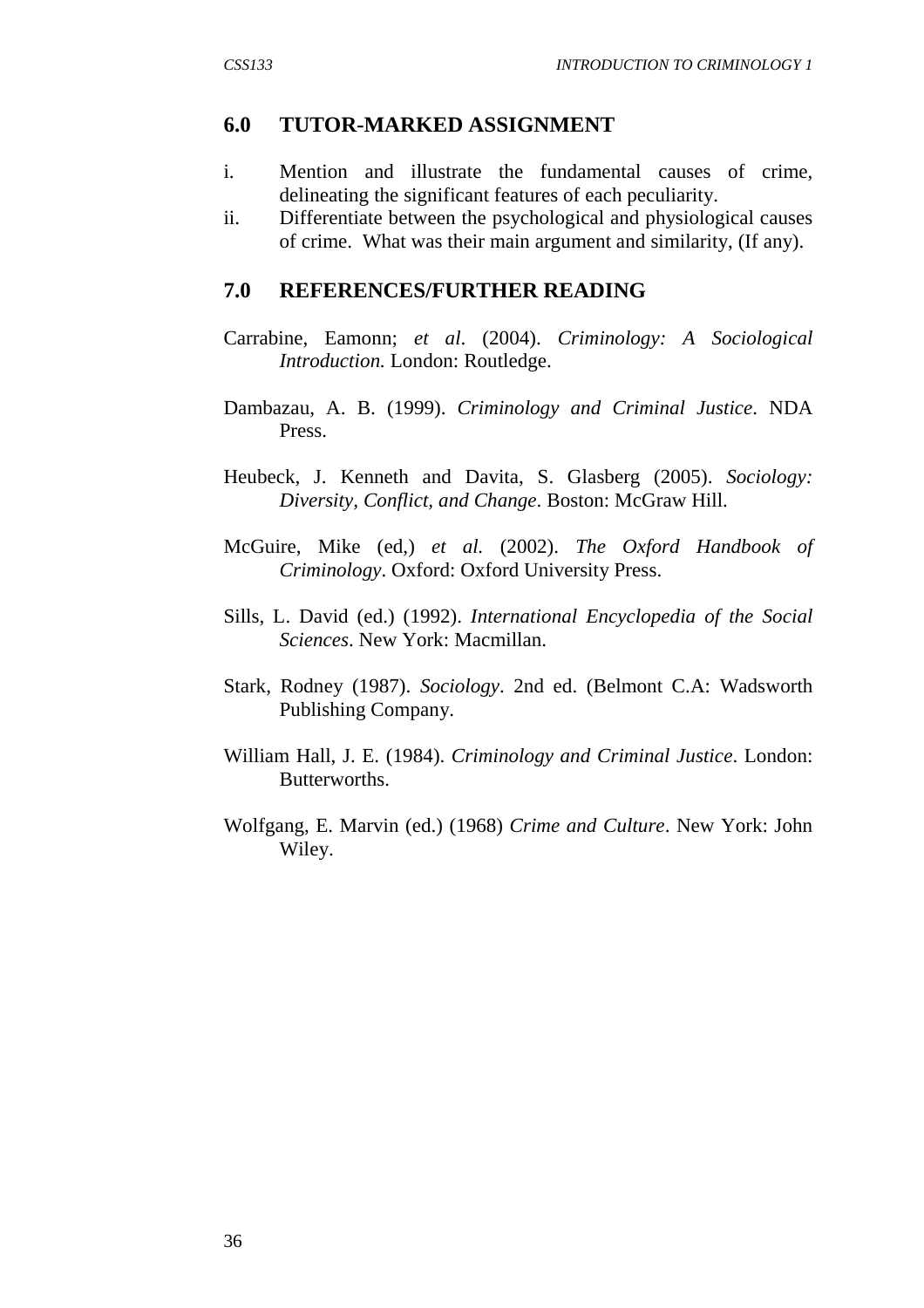# **MODULE 2 CRIMINOLOGICAL SCHOOLS OF THOUGHT**

- Unit 1 The Classical Criminology
- Unit 2 Positivist Criminology
- Unit 3 Critical Criminology
- Unit 4 The Sociological School
- Unit 5 The New Criminology

# **UNIT 1 THE CLASSICAL CRIMINOLOGY**

### **CONTENTS**

- 1.0 Introduction
- 2.0 Objectives
- 3.0 Main Content
	- 3.1 Classical Criminology
		- 3.1.1 The Neo-Classical School
- 4.0 Conclusion
- 5.0 Summary
- 6.0 Tutor-Marked Assignment
- 7.0 References/Further Reading

# **1.0 INTRODUCTION**

The Enlightenment thinking was the pillar of the classical approach to crime. It introduced a much more rational and fair system for organising punishments and control of crime. It had much less of a focus on the criminal per se and since had little concern with establishing the causes of crime. The main contributors to this school were Cesare Beccaria (1738-1794), Jeremy Bentham (1748-1832), Rousseau (1712-1778), Thomas Hobbes (1588-1679), John Locke (1632-1704), William Blackstone (1723-1780), and Paul Feuerbach (1775-1833). But the focus of this unit will consider the contributions of Cesare Beccaria and Jeremy Bentham.

# **2.0 OBJECTIVES**

At the end of this unit, you should be able to:

- discuss the contribution of Cesare Beccaria to criminology
- explain the main focus of the classical school
- state the contribution of Jeremy Bentham to the treatment of offenders.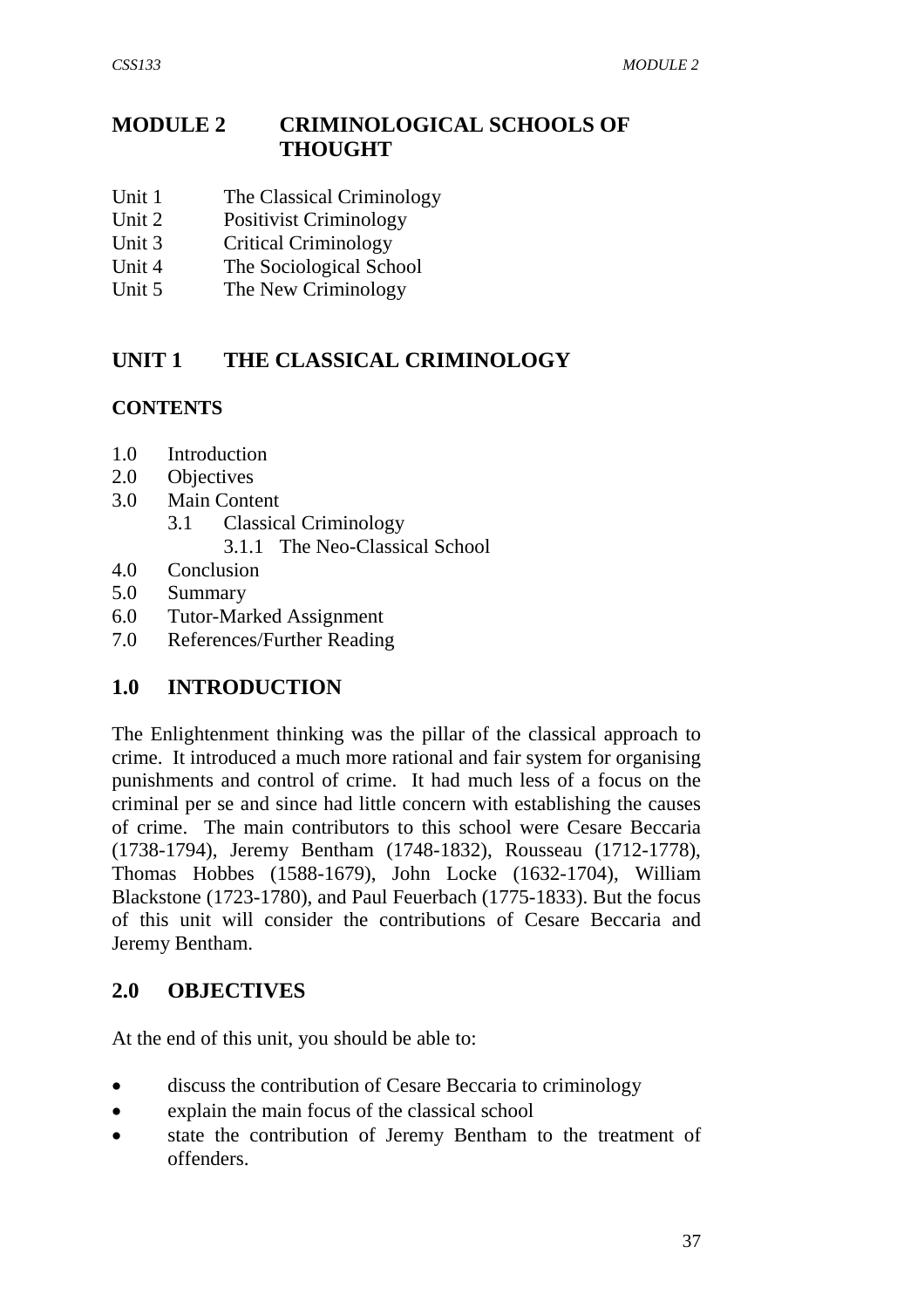## **3.0 MAIN CONTENT**

### **3.1 The Classical School of Criminology**

The starting point of a discussion of the history of criminology is the concept of the classical tradition in criminology, and the contribution of Cesare Beccaria and Jeremy Bentham. Cesare Beccaria (1738 – 1794), an Italian legal theorist and humanist, sought for the reform of the judiciary and penal system, which he considered irrational and unfair. His focus was the abolition of torture and capital punishment in protest against the severity of the penal law. His work draws freely from social contract theory that the state resulted from an agreement among society's members to submit their individual rights voluntarily to the sovereign to rule in order to stabilise social relationship and safeguard individuals' liberty and preservation of their lives and property. As such, authoritarianism has no place in social contract as the people have the right to overthrow an unjust government and establish a more equitable contract.

The classicists believed that human beings are naturally pleasure loving and would use their free-will (liberty) to choose acts that bring pleasure (hedonism) to them as against those that will bring pain and suffering. It was a basic assumption that criminal behaviour was essentially a rational act, following a deliberate calculation of the relative risk and gain involved. The offenders have a heuristic view that there were a lot of pleasurable outcomes and profit that will result thereof. This is the cost benefit analysis. That is, people are rational beings who engage in any act deliberately knowing the cost benefits. Human actions are not determined by inside or outside "forces" but can be seen as matters of conscious decisions and "free will". Classical criminology is more interested in penology (societal reaction to law-breaking) than in why people break the laws.

#### **(i) The Utilitarian Principle**

The principle of utilitarianism was derived from the economist notion of "utility". Utility is defined as that quantity of goods and services, which make a desired usefulness, and satisfaction derived from it. Jeremy Bentham, then postulated that laws should have a "spirit" of utilitarianism, that is, the laws should be made for the greatest happiness for the greatest number in the society. Bentham argued that their violation would open the door to anarchy. He believed that individuals weigh the probabilities of present and future pleasures against those of present and future pains. Thus, people acted as human calculators and they put all factors into a sort of mathematical equation to decide whether or not to commit a crime. That is, if the advantages of criminal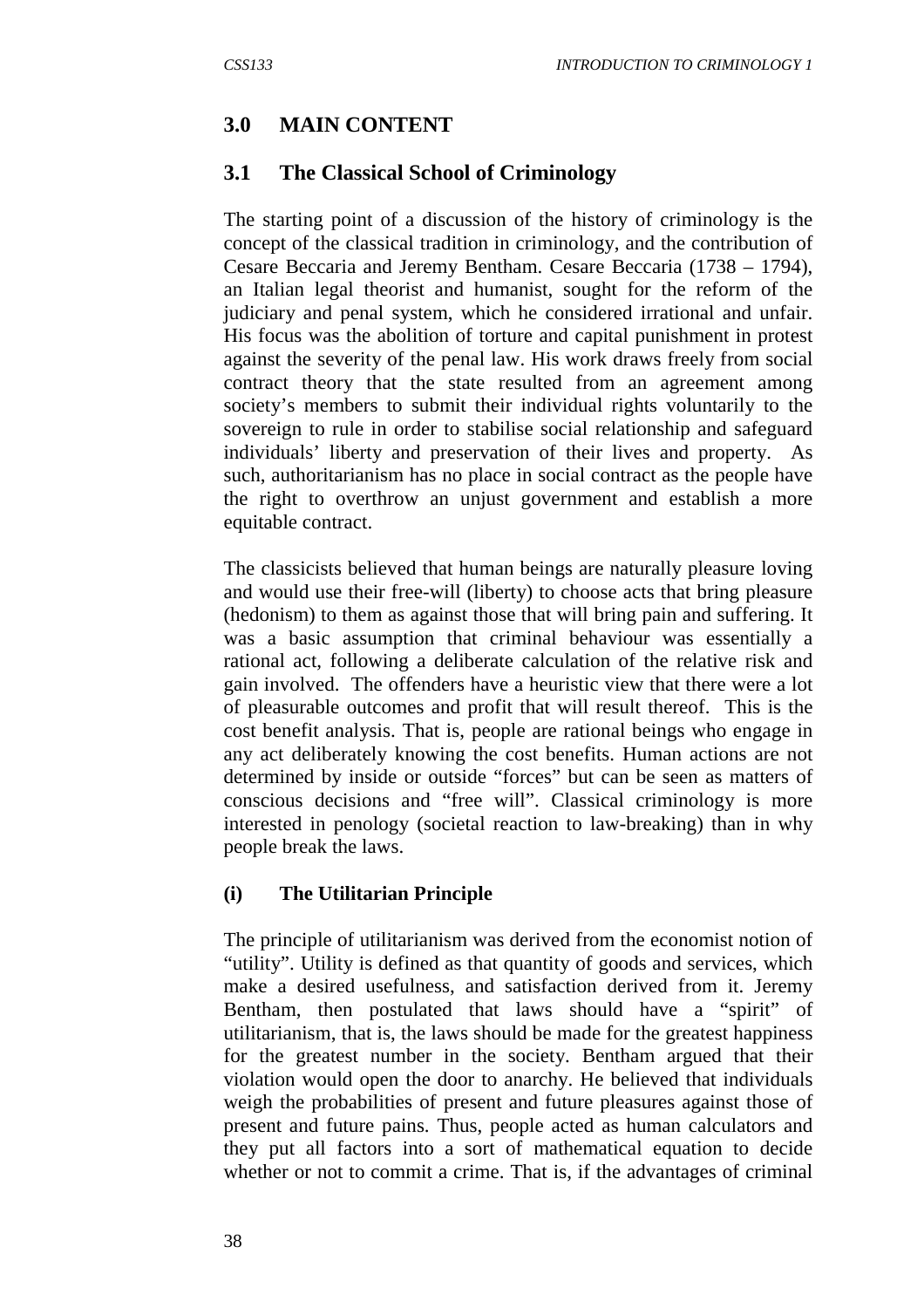acts, for example, are greater than the disadvantages, the probability of the crime will increase.

In order to deter people from law-breaking behaviour, the school advocated punishment painful enough to make such acts painful to criminal. He linked the classical theory of punishment with his utilitarian principle. He believed that utility should be viewed from the perspective of how much pleasure or pains the law generates. According to him, the objective of the law should be to attain, "the greatest happiness of the greatest number".

### **(ii) The Theory of Punishment**

Jeremy Bentham, an English reformer was not happy with the legal system in England in the 18th century. He made efforts to oppose the harsh and arbitrary punishment by the state to the accused persons. His main theory was that punishments for crime should not exceed what was necessary to maintain public order. He was against capital punishment and secret trials. To him, the English legal system was barbaric and ineffective. He maintains that a punishment involving brutality is unnecessary because it produces more pain than satisfaction. He became interested in equality before the law. A criminal law should be clear, so that all could know and understand it. The accused should be given adequate time and resources for his defence. Punishment should be quick, certain, and commensurate with the crime committed. He believes that the law exists to create happiness for all, thus since punishment creates unhappiness it can be justified if it prevents greater evil than it produces.

His assumptions about punishments were:

- (a) the punishment should be commensurate with the seriousness of the wrong, that is, the punishment should be more than the pleasure derived…
- (b) indeterminate sentences should be abolished. Particular crimes merit particular punishments, and offenders should know what they would get. In other words, the given punishment should not be more than is necessary to deter the offence
- (c) sentencing discretion should be sharply reduced. A system of standardised penalties should be introduced. There should be no discrimination and discretion.

The most significant of the classical thought was the idea of free-will. The concept of free-will is central to commit crime .The individual is believed to be rational and has the ability to choose between right and wrong, pleasure and pain, happiness and sadness; and so on. The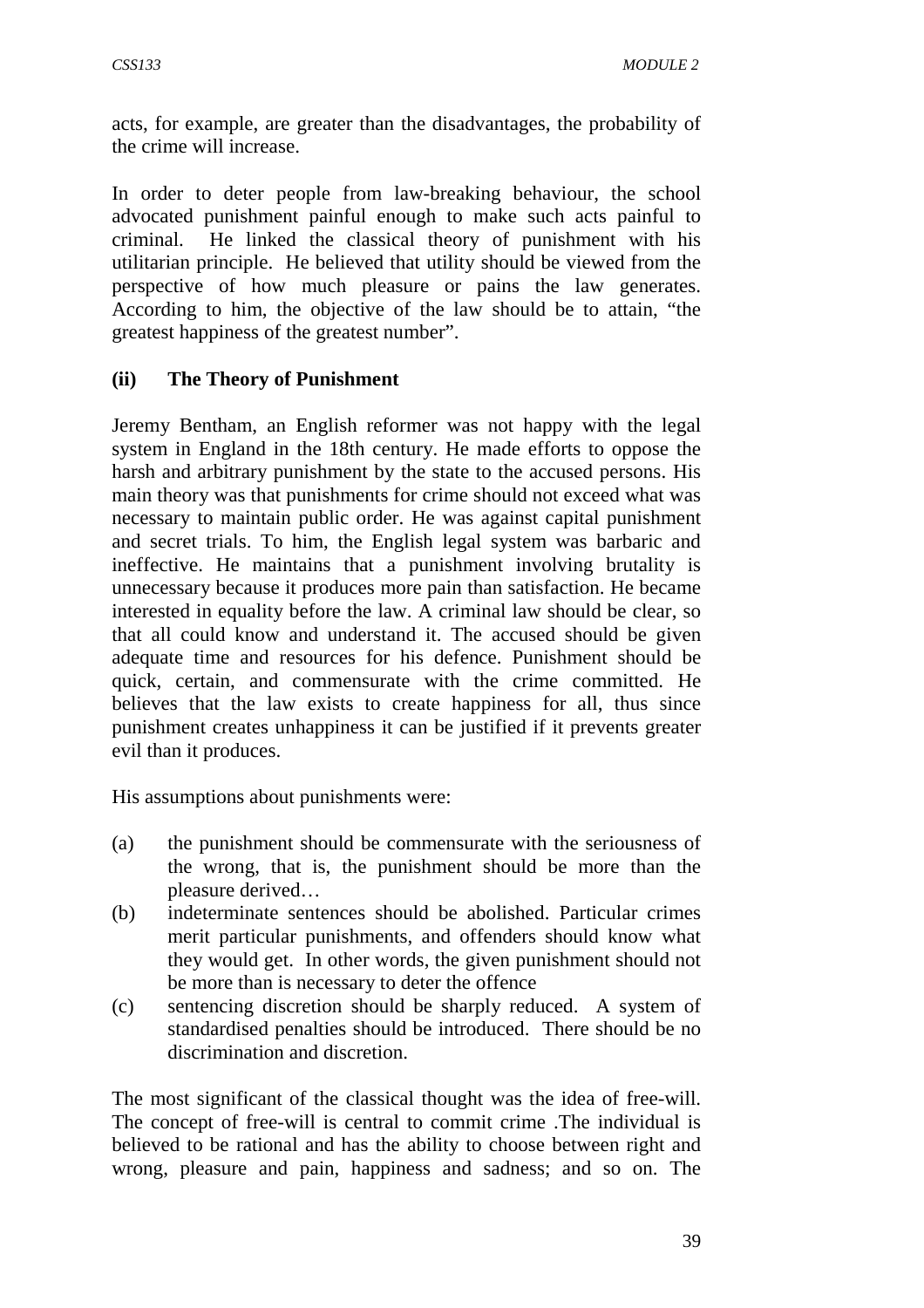classicists established that punishment should be designed to fit the crime committed .Its points of departure is the juridical definition of crime rather than the criminal behaviour.

#### **SELF-ASSESSMENT EXERCISE**

How does the Bentham's Utilitarian Principle address the theory of punishment?

## **3.1.1 The Neo-Classical Model**

The main proponents of the neo-classical thought are Vanden Haag and R. Bayer. The neo-classical school did not agree with the idea that human beings are naturally pleasure-loving animals who use their freewill to choose acts that will bring pleasure to them or for the purpose of maximising pleasure. According to them children, the insane, imbeciles, and morons cannot be said to exercise free-will rationally because of their defective mental ability. So they cannot be held responsible for any act they committed against the law of the land. That is, they believed that it would be an act of injustice if these set of people are administered punishment in the same category like the normal adult offender.

The point of contention to the neo-classicist is that the classical school erred in the idea of a blanket punishment for the criminals. They therefore attempt to fill the gaps left by the classical school. The neoclassical school believes that extenuating circumstances should be taken into consideration before punishing a criminal. They maintained that punishment should therefore be based on full or partial responsibility, considering such conditions as the insane, imbeciles, and morons because of their defective mental ability. Therefore, it is impossible for this group of people to exercise free-will in committing crime.

### **4.0 CONCLUSION**

The historical development of criminology started with the classical school which grew out of a protest against the barbaric nature of the criminal justice system of the eighteenth century Europe. They demanded that punishment should fit the crime committed. The central theme of the classical school was the idea of free-will. The neo-classical thoughts attempted to fill a gap left by the classical school in the administration of justice to the accused person.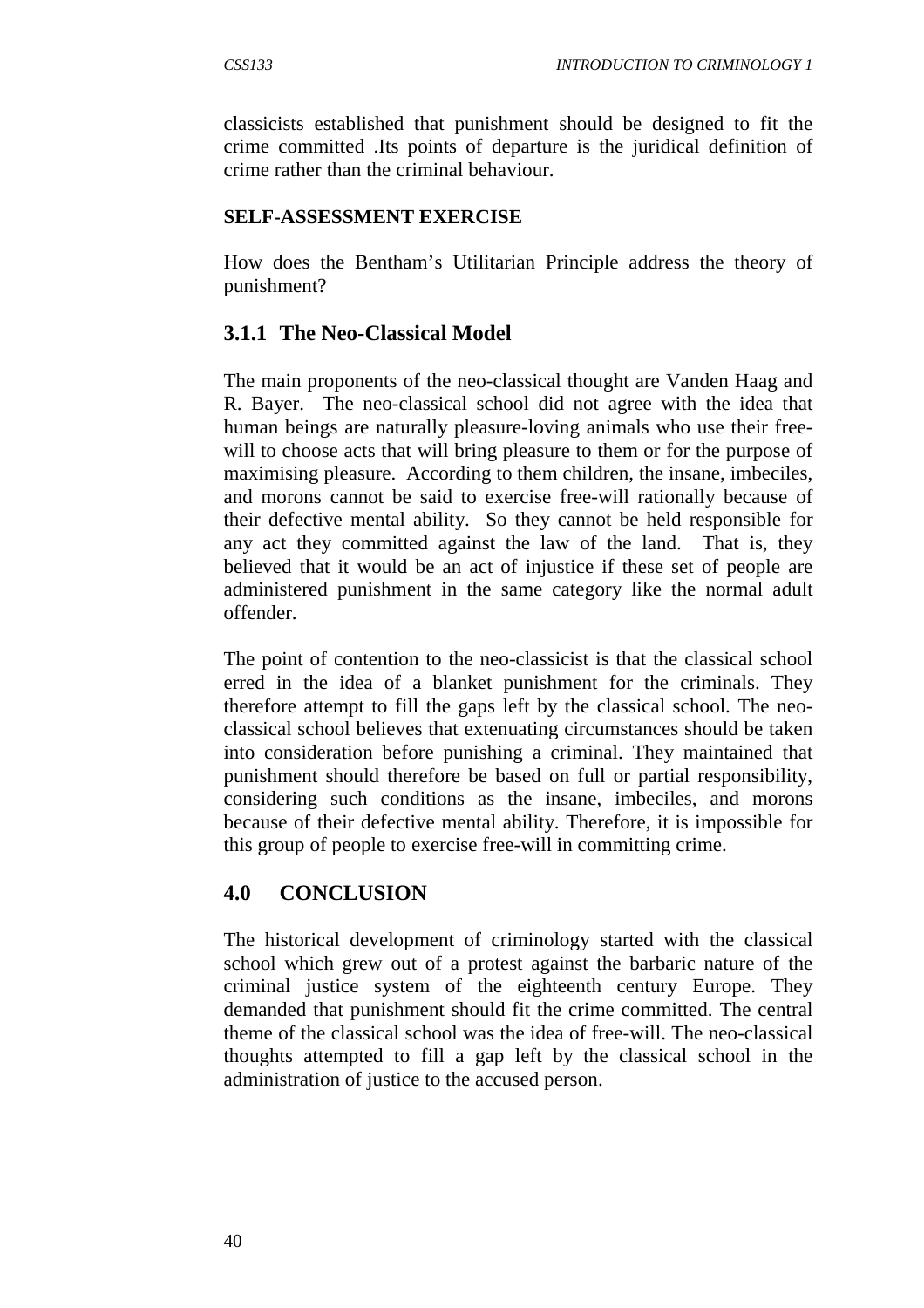# **5.0 SUMMARY**

The classical school was not interested in studying criminals, but rather law-making and legal processes. We learnt that the school believes that crime was as a result of total free-will. Beccaria also held the view of the rational nature of human beings, the ability to choose and control their actions. Free-will is a psychological reality; people freely enter a social contract with the state to preserve peace and the consensus: a pleasurepain motivation.

# **6.0 TUTOR-MARKED ASSIGNMENT**

Examine the contributions of both Beccaria and Bentham in the administration of justice at the classical traditions of criminology.

# **7.0 REFERENCES/FURTHER READING**

- Carrabine, Eamonn; *et al.* (2004). Criminology: *A Sociological Introduction*. London: Routledge.
- Dambazau, A.B. (1999). *Criminology and Criminal Justice*. NDA Press.
- Tobi, Niki (1996). *Sources of Nigerian Law*. Lagos: MIJ Publishers.
- Williams, Hall J. E. (1984). *Criminology and Criminal Justice.* London: Butterworths.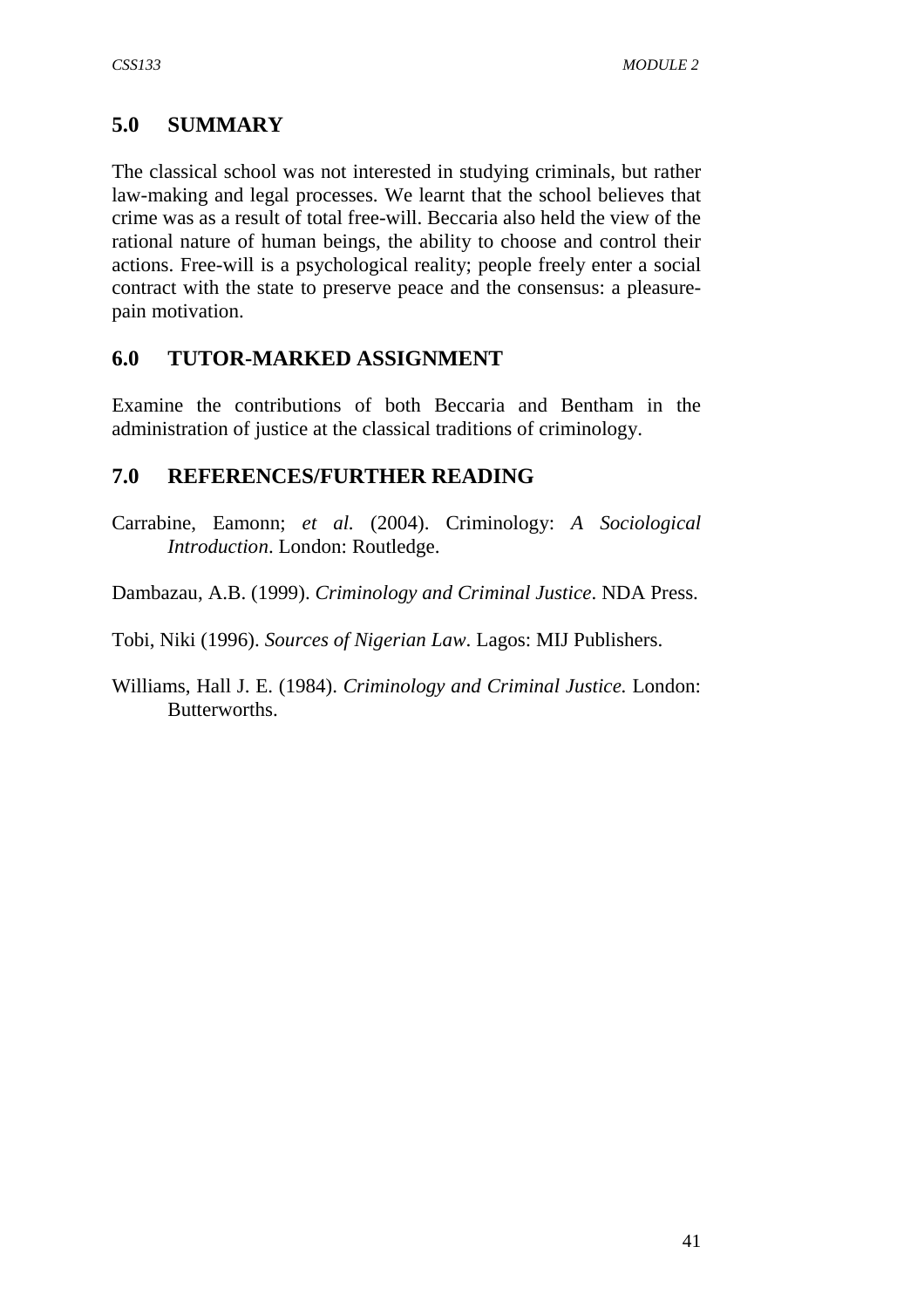# **UNIT 2 POSITIVIST CRIMIOLOGY**

#### **CONTENTS**

- 1.0 Introduction
- 2.0 Objectives
- 3.0 Main Content
	- 3.1 The Positivist Principle
- 4.0 Conclusion
- 5.0 Summary
- 6.0 Tutor-Marked Assignment
- 7.0 References/Further Reading

# **1.0 INTRODUCTION**

Auguste Comte (1798 – 1857), the father of sociology is associated with the term "positivism". He saw man's intellectual development as an evolutionary process related to the progressive development of science, which he analysed in terms of his law of three stages: theological, metaphysical and positive. He saw positivism – the use of observation and experimentation to understand natural phenomena – as the key to man's continued progress.

# **2.0 OBJECTIVES**

At the end of this unit, you should be able to:

- discuss the views of the positivist school and their proponents
- explain the combination of the factors necessary for criminal behaviours
- examine the three criminal types which characterise different types of persons involved in criminal acts.

# **3.0 MAIN CONTENT**

### **3.1 The Positivist Principle**

The late nineteenth century writers of the positivist school, typically includes Cesare Lombroso, (1835-1909) Enrico Ferri, (1856-1929), Raffaele Galafalo (1851-1934) Charles Goring (1870-1919), Francis Galton, (1758-1828), Earnest Hooton, (1887-1954), and William Sheldon who claimed to be more empirical, and scientific in their approach to investigating the criminals by using the techniques of psychiatry, physical anthropology, and other new human sciences. The positivist school claimed to have discovered the existence of "criminal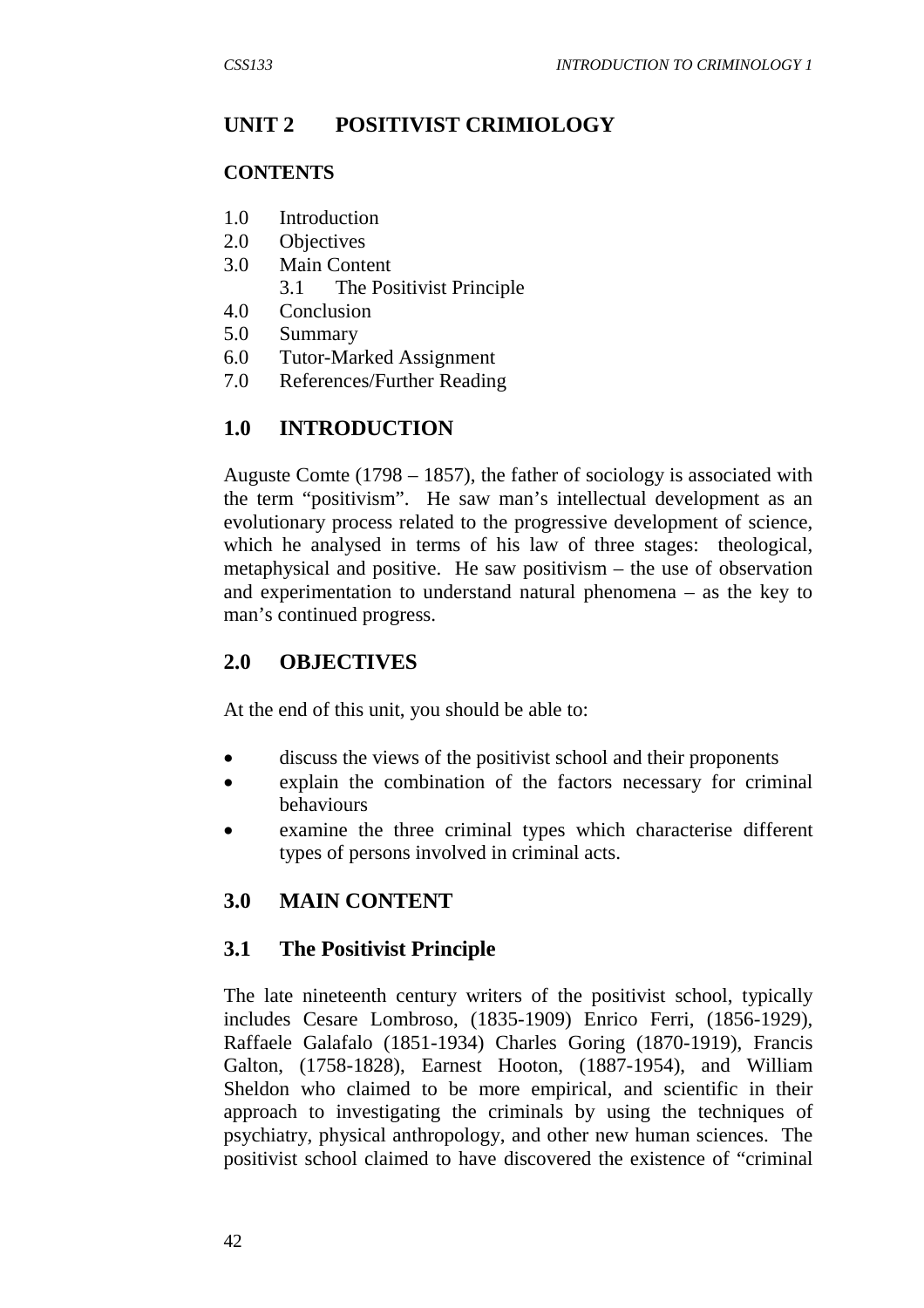types" whose behaviour was determined rather than choice or become, and for whom treatment rather than punishment was appropriate.

The point of contention to the positivist school is the explanation of crime in the criminal, not in the criminal law. In other words, the positivists concentrated upon the criminal rather than the crime. The school saw the offender as being strongly influenced by an innate constitution which determines the crime. The innate constitution, they believed is determined by biological, psychological and social traits. The therefore prescribed that punishment is a major factor in the prevention of crime.

Cesare Lombroso (1836 – 1909) is usually seen as the founder of modern criminology; an Italian prison physician and director of mental asylum; a criminal anthropologist, and founder of the positivist school of penal jurisprudence. He changed to use a scientific approach to study crime and to develop a 'positive', factual knowledge of offenders, based upon observation, measurement, and inductive reasoning. As a medical doctor, Lombroso studied Italian army recruits and asylum and prison inmates and attempted to identify different racial types and to subject them to scientific scrutiny. In his book-*L'Uomo Delinquente* (The Delinquent Man) published in 1876, he was fascinated to discover that many of the military offenders sent to him for diagnosis and treatment had some peculiar physical characteristics. After further examination of hundreds of the offenders; he concluded that criminals are "atavists" or genetic, and that "criminal type" accounted for their inability to become law-abiding.

#### **Classification of Criminals**

The criminal is a specific type of person. Thus, positivist criminology drew up a long classification systems of different kinds of offenders. Lombroso for example, identified not just the born-criminal, but also the emotional criminal, the morally insane criminal and the masked epileptic criminal. Others are the imbeciles, morons, and idiots as well as those suffering from melancholia, dementia, alcoholism, hysteria and degeneracy. These classes of criminals commit crime as a result of brain damage due to disease or mal-development.

Positive criminology identifies certain categories of criminals

**(a) Born - criminals:** they are the "atavists" or the genetic remnants of the primitive humanity which accounts for their inability to become law-abiding. That is born-criminal is an atavistic being who reproduces in his person the ferocious instincts of primitive humanity and inferior animals. Because of this genetic make- up,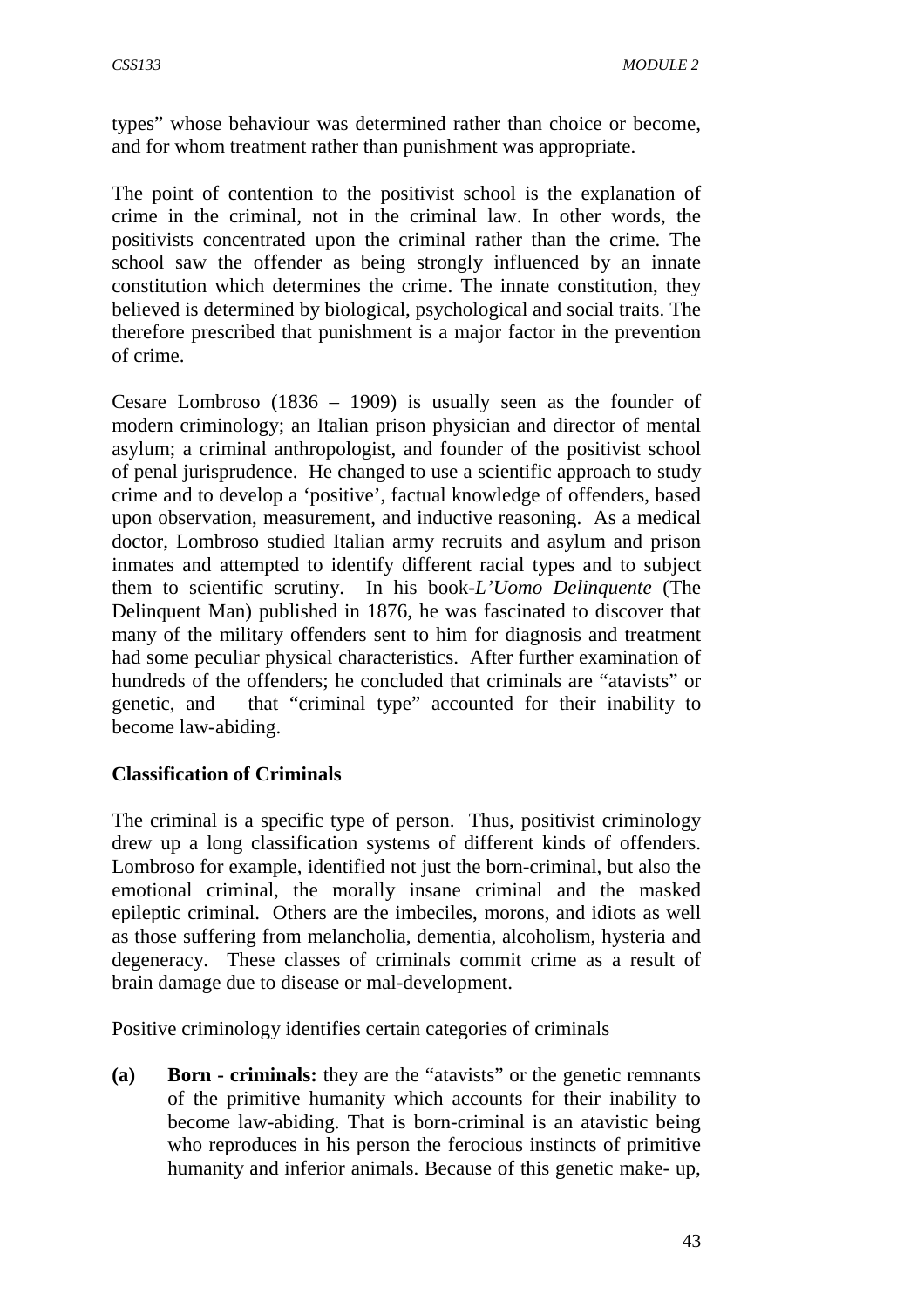Lombroso believed that born-criminals could not restrain their violent and animalistic urges. He argued that the society could be protected only by locking them up. However, since the criminality was not their fault, they ought to be treated as decent offenders.

**(b) The Criminaloids:** They are law-abiding citizens but who break the law under conditions which is beyond their control, implying that sociological and environmental determinants played a role in criminal behavior. By the twentieth century, it had been observed that the greatest contribution to criminology was sociological with emphasis in the environment of the offender.

At mid-century, William Sheldon (1949) posited that body structure might predict criminality. He studied hundreds of young men in terms of body type and, checking for criminal history, concluded that delinquency occurred most frequently among boys with muscular, athletic builds. Glueck and Glueck (1950) confirmed Sheldon's conclusion, but cautioned that a powerful build does not necessarily cause or even predict criminality.

Recent genetics research continues to seek possible links between biology and crime. To date, no conclusive evidence connects criminality to any specific genetic flaw. Yet people's overall genetic composition, in combination with social influences, may account for some variation in criminality. In other words, biological factors probably have a real, if modest, effect on whether individuals engage in criminal activity. Charles Goring (1972) later explained criminal behaviour as a result of mental inferiority and Ernest Hooton (1939) argued that there exists a "criminal stock" in the gene pool that cropped up from time to time. William Sheldon (1949) and Eleanor and Sheldon Glueck (1956) expressed the view that criminals could be distinguished from non-criminals on the basis of their physical factors. They claimed to have discovered three basic physique types: "mesomorphs", "ectomorphs" and "endomorphs" criminals. They maintained, those with mesomorphic ("lean, muscular and thick skinned") body types, were more likely to commit crime.

In 1884, Raffaele Garafolo (1851 – 1934) in his book "criminology", examined the social and legal aspects of criminality as well as its "an anthropological (biological) embodiment. He used the concept of social dangerousness as the concept of a criminality. i.e. the criminal is considered to be at high risk to physically, psychologically or morally harmful to himself and to the society.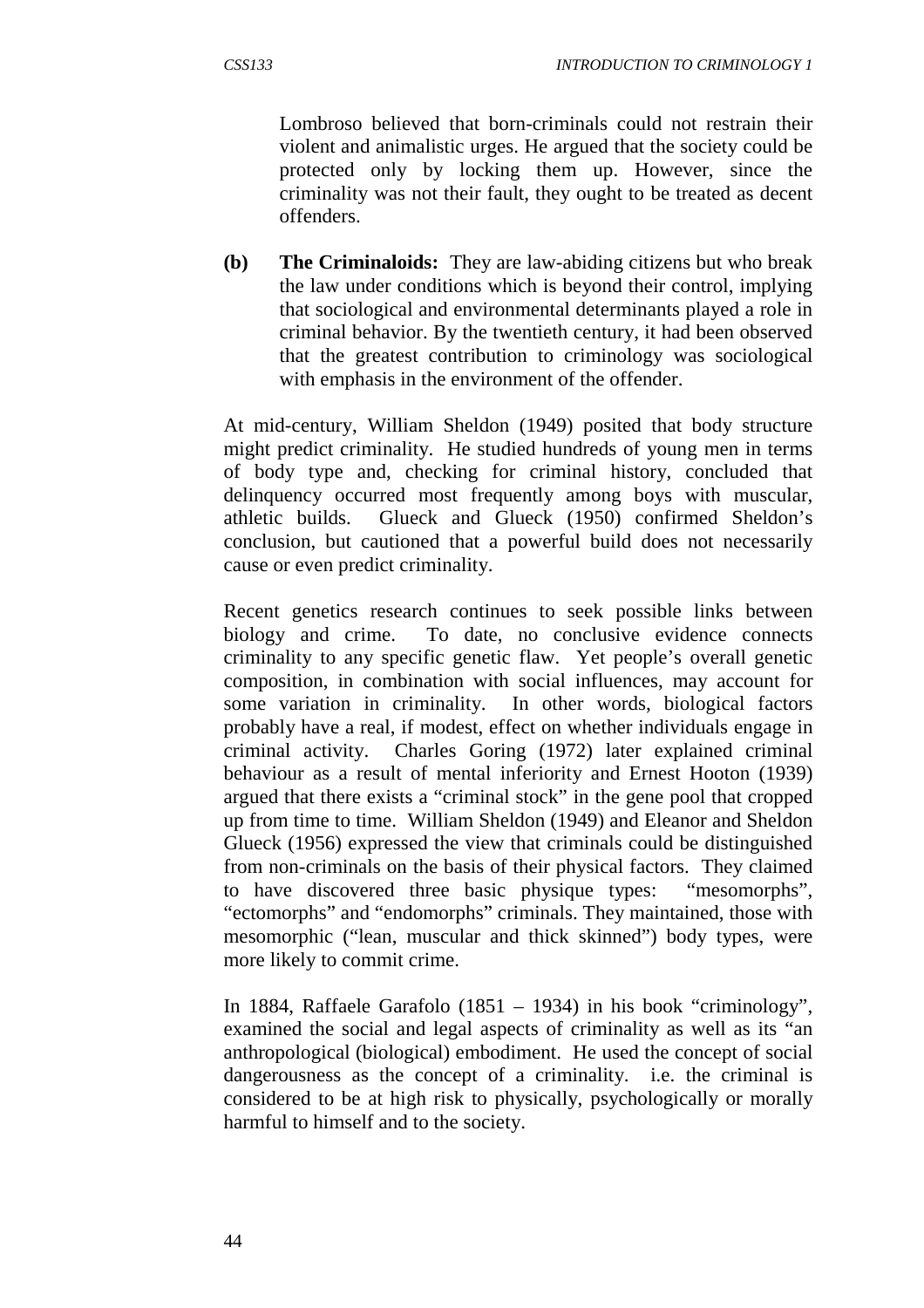Enrico Ferri (1856 – 1929), "Criminal Sociology" and with Garafalo identified with the Italian school of Lombroso but Ferri attributed crimes to three factors: the biological (anthropological as it was often called in those days); physical and social. He was against the view that any one factor could cause crime and saw instead the need to take the factors in combination. Lombroso recognised other factors but highlighted on the anthropological factors, but to Ferri, he focussed on heredity and its constitution. He also classified criminals under five basic types: Criminal lunatics, the born-criminals, habitual criminals, occasional criminals and emotional criminals. This new science of criminology, as it was developed in the last decades of the nineteenth century was characterised by a number of distinctive features such as criminal biology, criminal sociology and criminal psychology. In a critical assessment of the positivist school, much of the early research was based on comparing the physiques of prisoners with those of nonprisoners. It is not surprising, and there is nothing scientific that male prisoners tend to be muscular ("mesomorphic"), Moreover, many people who commit crimes (particularly "white-colar crimes") are not in prison, and so are excluded from prison-based research (Appelbaum, 1995).

# **4.0 CONCLUSION**

In this unit, we examined the focus of the positivist school on the criminal person. Their approach and roots were based on scientific factors. We also viewed the human nature of crime as been determined by biological, psychological, and social environment, where moral responsibility is obscured and which characteristics marked the criminals from non- criminals.

# **5.0 SUMMARY**

We have discussed about the positivist movement and its views. We arrived at several factors that are responsible for criminal acts. The criminal types were classified into three categories for specific type of person. We also discussed about the born- criminals, the criminaloids, the insane, habitual, the imbeciles, the morons, etc.

# **6.0 TUTOR-MARKED ASSIGNMENT**

- 1. Discuss the contributions of Cesare Lombroso to the development of criminology.
- 2. Discuss the "criminal types" of criminology and explain its implication in the present contemporary society.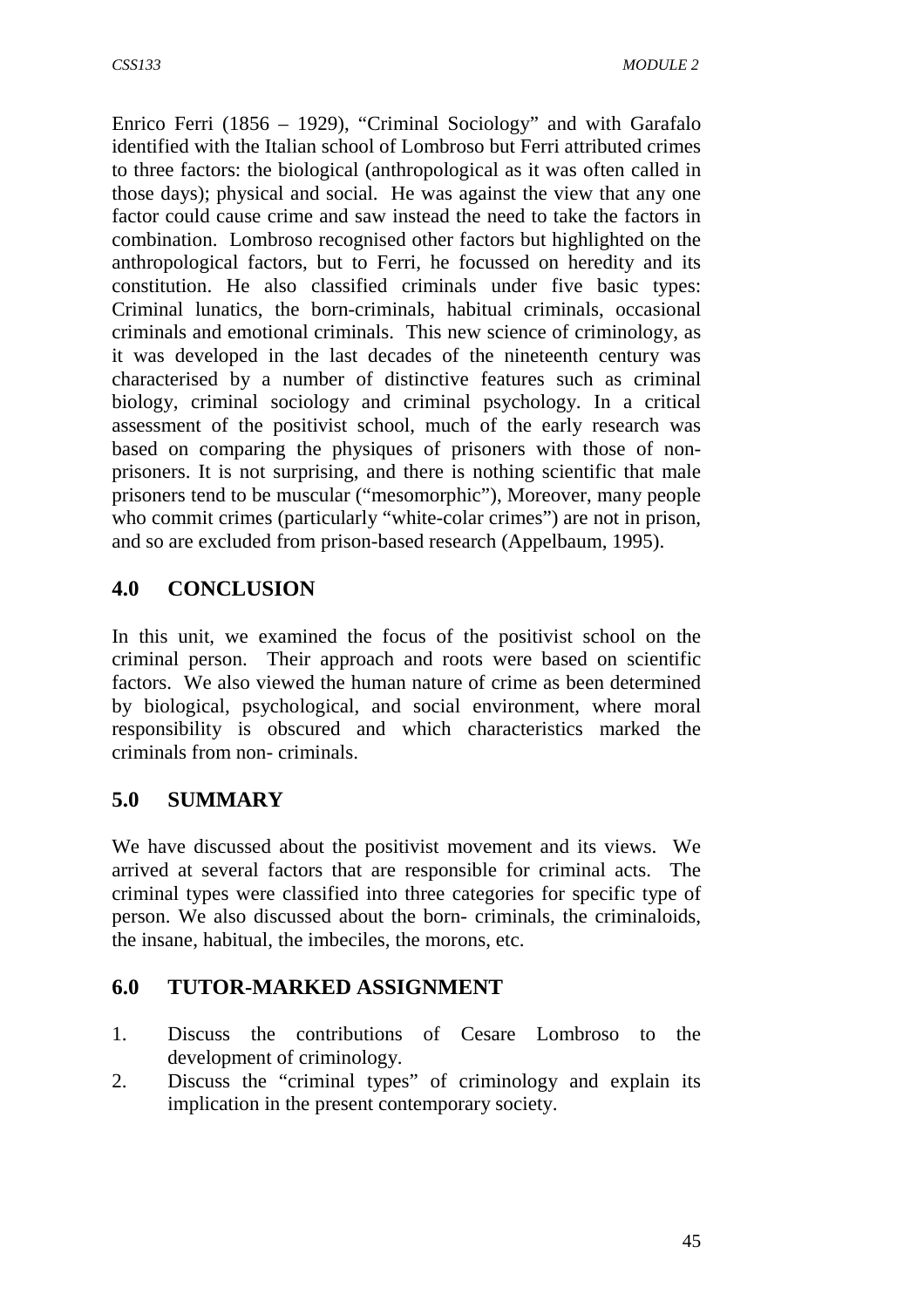#### **7.0 REFERENCES/FURTHER READING**

- Appelbaum, R. P. and William, J. Chambliss (1995). *Sociology*. New York: Harper Collins.
- Carrabine, Eamoan; *et al.* (2004). *Criminology: A Sociological Introduction*. London: Routledge.
- Dambazau, A.B. (1999). *Criminology and Criminal Justice*. NDA Press.
- McGuire, Mike; *et al* (eds.) (2002). *The Oxford Handbook of Criminology* (3rd ed.). Oxford: Oxford Press.
- Williams, Hall J.E. (1984). *Criminology and Criminal Justice*. London: Butterworths.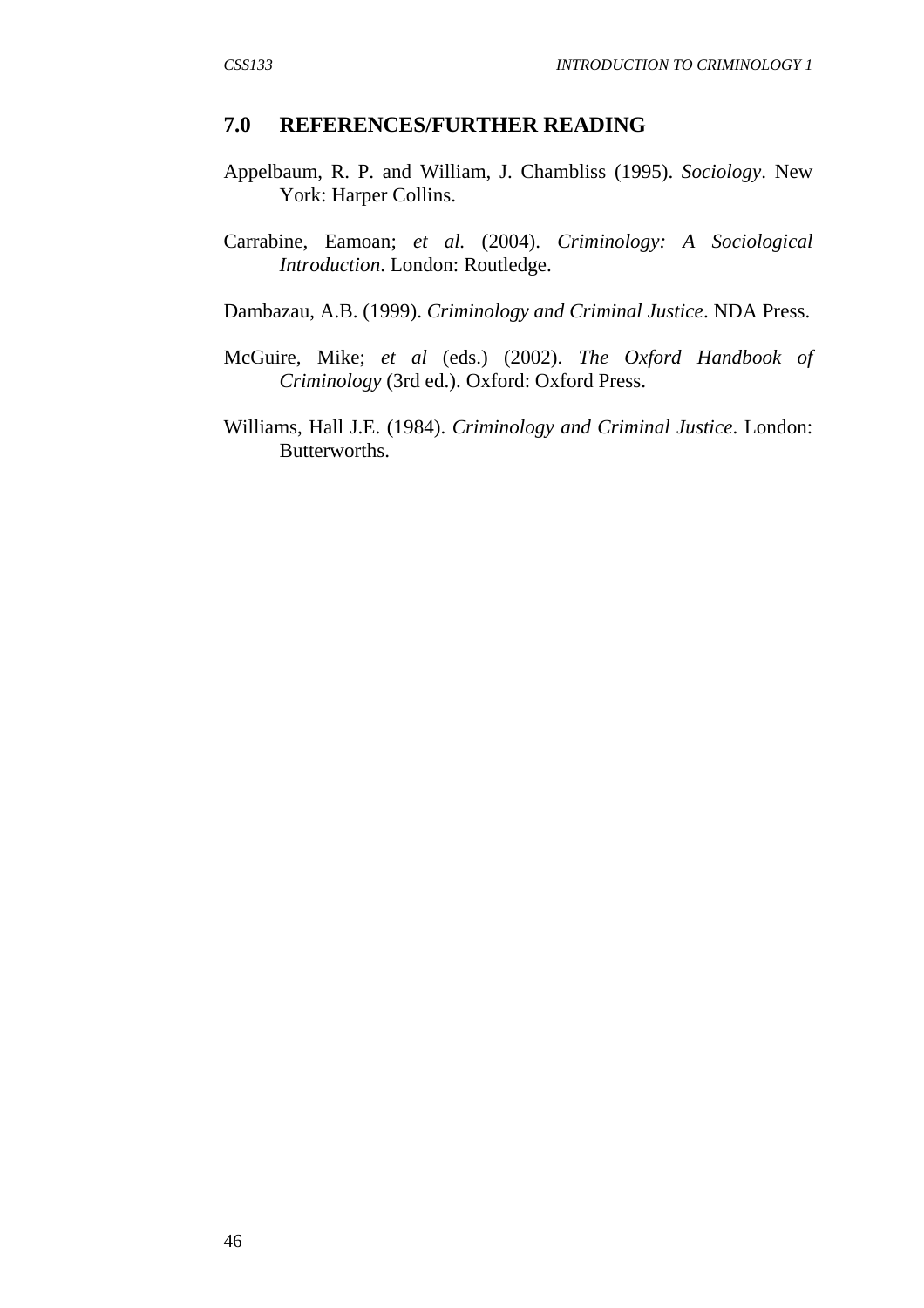# **UNIT 3 CRITICAL CRIMINOLOGY**

### **CONTENTS**

- 1.0 Introduction
- 2.0 Objectives
- 3.0 Main Content
	- 3.1 Critical Criminology
- 4.0 Conclusion
- 5.0 Summary
- 6.0 Tutor-Marked Assignment
- 7.0 References/Further Reading

# **1.0 INTRODUCTION**

Critical criminology was developed in America and Britain. Among its proponents were George Vold Bonger Taylor, Young Walton, Quinney Reiman and Trick. They were influenced by the works of Karl Marx and friend rich. Engels, and derived much strength from conflict sociology. It was critical of the criminal justice, and politico-economic structures of bias, discrimination and exploitation which they claimed were the reasons certain people commit crimes others are not and why the poor are criminalised and the rich are not and variously called new criminology, conflict radical or liberal criminology.

# **2.0 OBJECTIVES**

At the end of this unit, you should be able to:

- explain the critical school of criminology
- explain criminology from the Marxist perspective
- express the views of the different scholars about the relationship between the capitalist class and the working class
- formulate the root causes of economic crime in our society
- explain the critique of labelling and conflict theories of crimes.

### **3.0 MAIN CONTENT**

### **3.1 Critical School of Criminology**

The critical criminology is also known as the radical school or new criminology. This radical approach to criminology gave expression to the feelings of disenchantment and disappointment arising from the alienation of the poor people in the society. The new criminology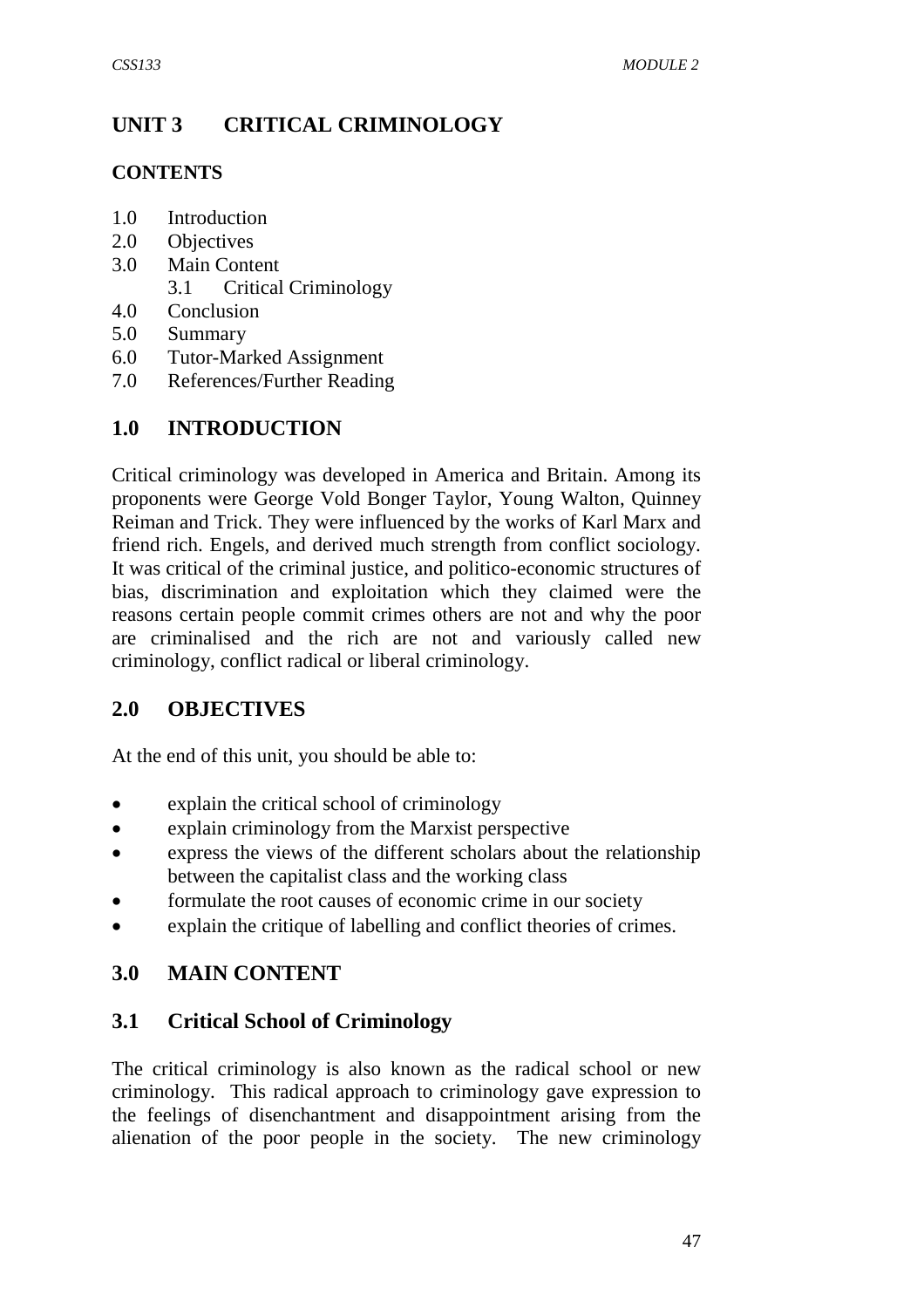sought to offer a way out and replace the old order, which would automatically bring a new dawn in the history of criminology.

The radical approach perceives crime as a great feature of capitalist society and its system of political parameters, which gives more promise to the position of the exploiting elites. This explanation has support in the works of Karl Marx (1818-1883) and Friedrich Engels, (1820-1895) although they were a long way from being criminologists. Their observation was that high incidence of crimes was associated with capitalism. In fact, the thrust of Friedrich Engels' is the deficiencies of the capitalist economic system resulting in high levels of crime. According to him, "Immorality is fostered in every possible way by the conditions of working class life. The worker is poor, life has nothing to offer him, and he is deprived of virtually all pleasures. Consequently, he does not fear the penalties of the law. Why should he restrain his wicked impulse? Why should he leave the rich man in undisturbed possession of his property? Why should he not take at least a part of this property for himself? What reason has the worker for not stealing? Distress due to poverty gives the worker only the choice of starving slowly, killing himself quickly or taking what he needs where he finds it – in plain English - stealing. And it is not surprising that the majority prefers to steal rather than starve to death or commit suicide" (Carrabine, 2004).

Karl Marx's theory of criminal behaviour was enshrined on the capitalist tendency to maximise profits in order to expand its wealth and property and by implication exploit the working class (proletariat). The result is that, the worker feels alienated and estranged from his labour; which leads to criminal behaviour. Crime of violence, property offences and drug crimes are the by-products of this economic oppression and alienation and societies' contradictions that are apparent in capitalist.

Working class crime is an expression of "rebellion" against inequality and against a system that used the legal system – including the law, the police, court and prison as weapon in the class war.

A number of writers have adopted this perspective in opposition to the "left idealism" that crime is not a problem of the working class people" and have developed a realistic approach to law and order. The left idealist position has been criticised for its apparent lack of interest in issues of policy. John Lea and Jack Young (1984), for instance, argue that, in contrast to the left idealist view, crime really is a problem for the working classes; and a problem that needs talking with realistic policies and practices. This is not to deny the impact of crimes of the powerful but to suggest that the working classes are most often the victims of crime.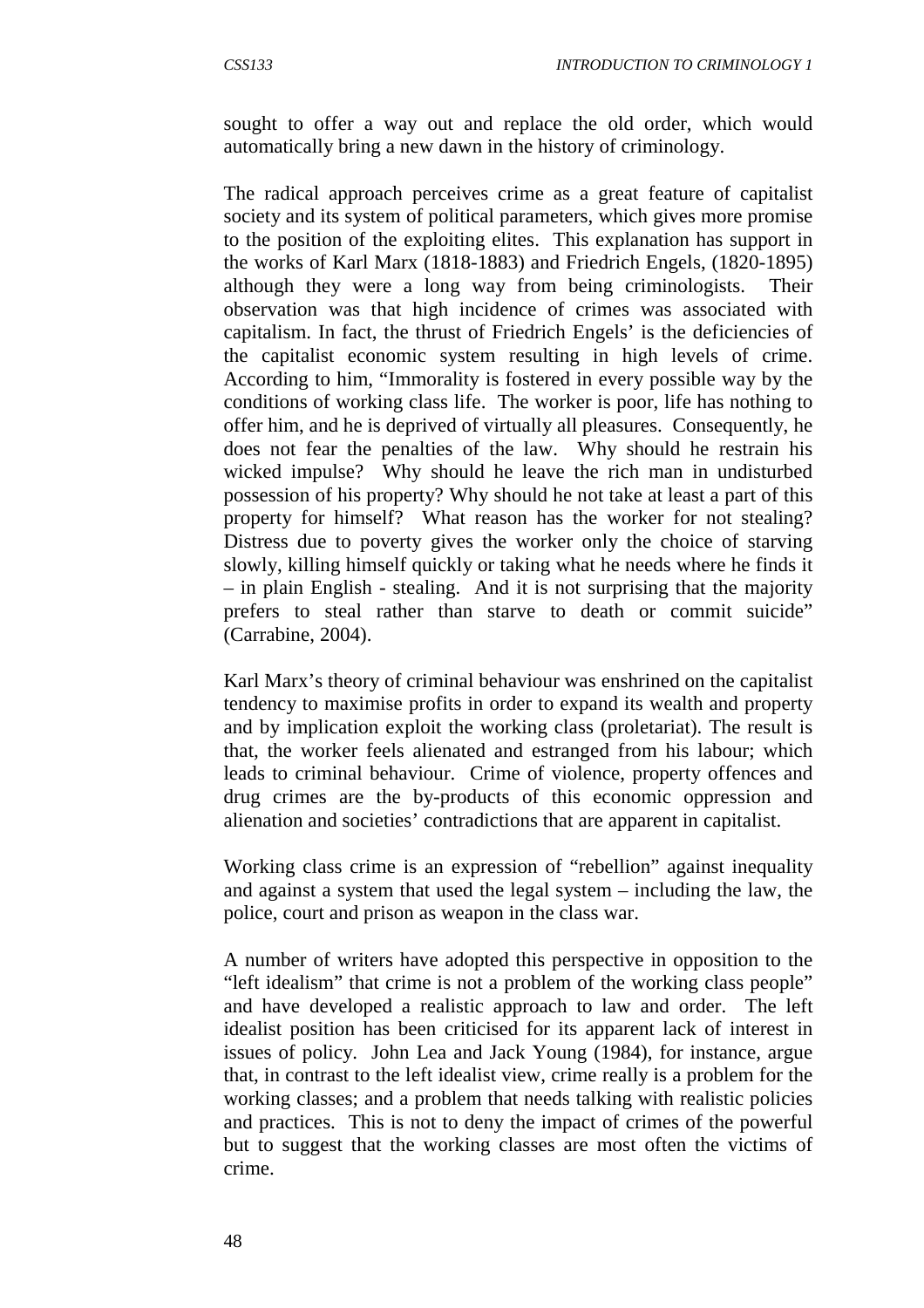Young and Matthew (1992) distinguish between what they term the realist and the radical positions. The classical Marxist approach is linked with radical notions that the criminal justice system does not work in the interest of the mass of working people and should therefore be abolished. The legal system, as they observed is just another aspect of the ruling – class domination.

Nevertheless, this left radical view has been attacked by sociologists and criminologists writing from the left realist position. The left realists believed that much to the injustices and marginalisation of some sections of the population encourage crimes. And they proffered no solutions. The Marxist approach believed that socialism will reduce crimes fundamentally as crimes are rooted in social inequality. Young and Matthew (1992) stressed the need for an adequate criminal justice system that works in the interests of all social groups and provides adequate protection for the poor. Left realism is advocated for a social democratic approach to crimes as well as the development of effective policies.

Richard Quinney (1977) allying with Bonger argued that under capitalism, the law is used to oppress the working classes. He suggests that what we now regard as "criminal" will disappear only once capitalism itself has disappeared. He contends that there will be no greed and profit – seeking under socialism; and the ruling class will not exist to use the law as a weapon to define as deviant the working class activities they do not wish to allow. The vital issues of the traditional or orthodox Marxists such as Bonger and Quinney were that crime is the product of inadequate social conditions.

Williem Adrian Bonger (1876 – 1940) believed that there was a relationship between economic situation and criminality. He argued that the propensity to commit crime is higher in the working class than the capitalist class. He suggested that the major shift was in the emergence of capitalism. To him, it was capitalism that generated an egoistic culture-with capitalists being greedy and workers becoming demoralised. In other words, he sought to establish a causal link between crimes and material conditions by looking at the effects of competition and "egoism" on criminal thought. By "egoism" people become selfseeking and think only of themselves. Since the capitalist economic system generally widens the gap between the capitalists class and the working class. This extreme gap often makes the working class to steal from the capitalists in order to survive. Therefore, Bonger concluded that crime can only be eliminated through a radical reorganisation of the mode of production and the dethronement of capitalism.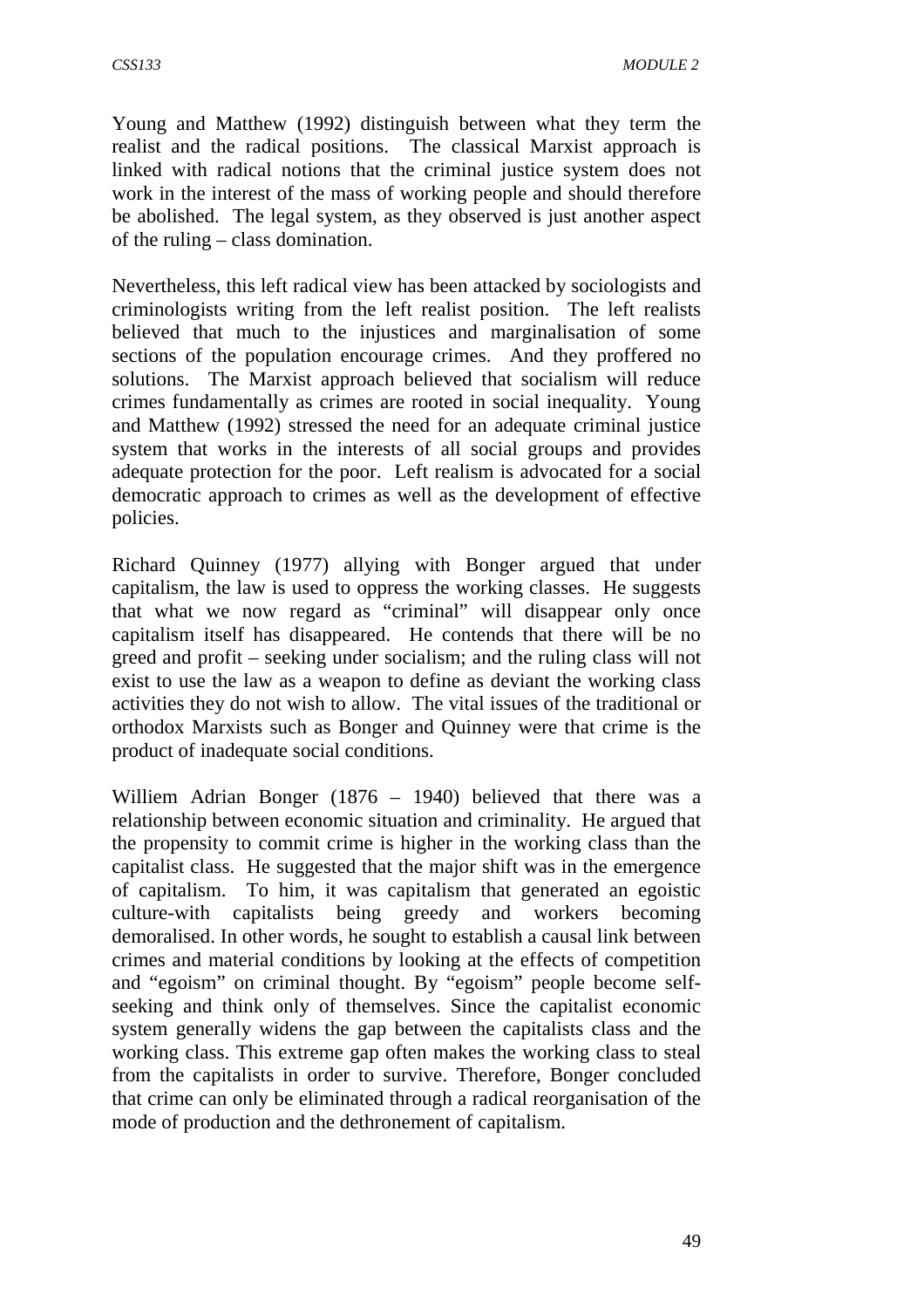Jeffrey Reiman considered the preponderance of working class in the criminal group from another perspective. He argued that poor people are often arrested and charged of crimes. Conversely, the crimes of the rich, for example, embezzlement and serious tax evasion, are treated as trivial as if not criminal offences. There was a distortion of criminal justice. Reiman therefore called for an equal distribution of wealth and income to enable equitable opportunities for all and sundry.

The neo-Marxists argued that limitation were found in the early theories (the classicism and positivism) on the explanations of control of crimes but should be discovered on the critical school of criminology; the radical theories (labelling , new deviance, neo-marxism, etc) .This is what they referred to as the wider structural explanations of control of crimes . To them, that is the root of criminal behaviours.

From the works of Taylor, Walton, Young, Bonger, Reiman and Quinney appeared the neo-Marxist positions, based in the "materiality" of crime and were called the critical criminology, working class criminology or neo-Marxist criminology. The background of the exposition was that the poor and the working class were truly the problems of crime. They believed that the poor and the working class are marginalised and deprived of the means of production. Therefore, crime became manifested as a result of the relative deprivation and marginalisation. They concluded that the causes of crime need to be looked for in deep structural inequalities (Carrabine, 2004). This approach implies that its law and other cultural norms are created directly by the rich and powerful. The analysis implies that criminality springs up only to the extent that a society treats its members unequally. In other words, the point of departure is that the Marxists' framework for the analysis of crime was that crime is a product of the competitive and exploitative conditions of capitalism and as such should be overthrown. But the view of the neo-Marxists was that the elites dominate society and they use the criminal law as an instrument for coercion and domination; a violation of certain inherent rights, a crime based only on a ruling class conspiracy. On the contrary, it is the crimes of the powerful (the elites of capitalism). The works of the neo-Marxists were borrowed from the conflict theory and Marxism.

#### **SELF-ASSESSMENT EXERCISE**

Compare and contrast the views of the Marxists' and neo-Marxists' position to criminal behaviours.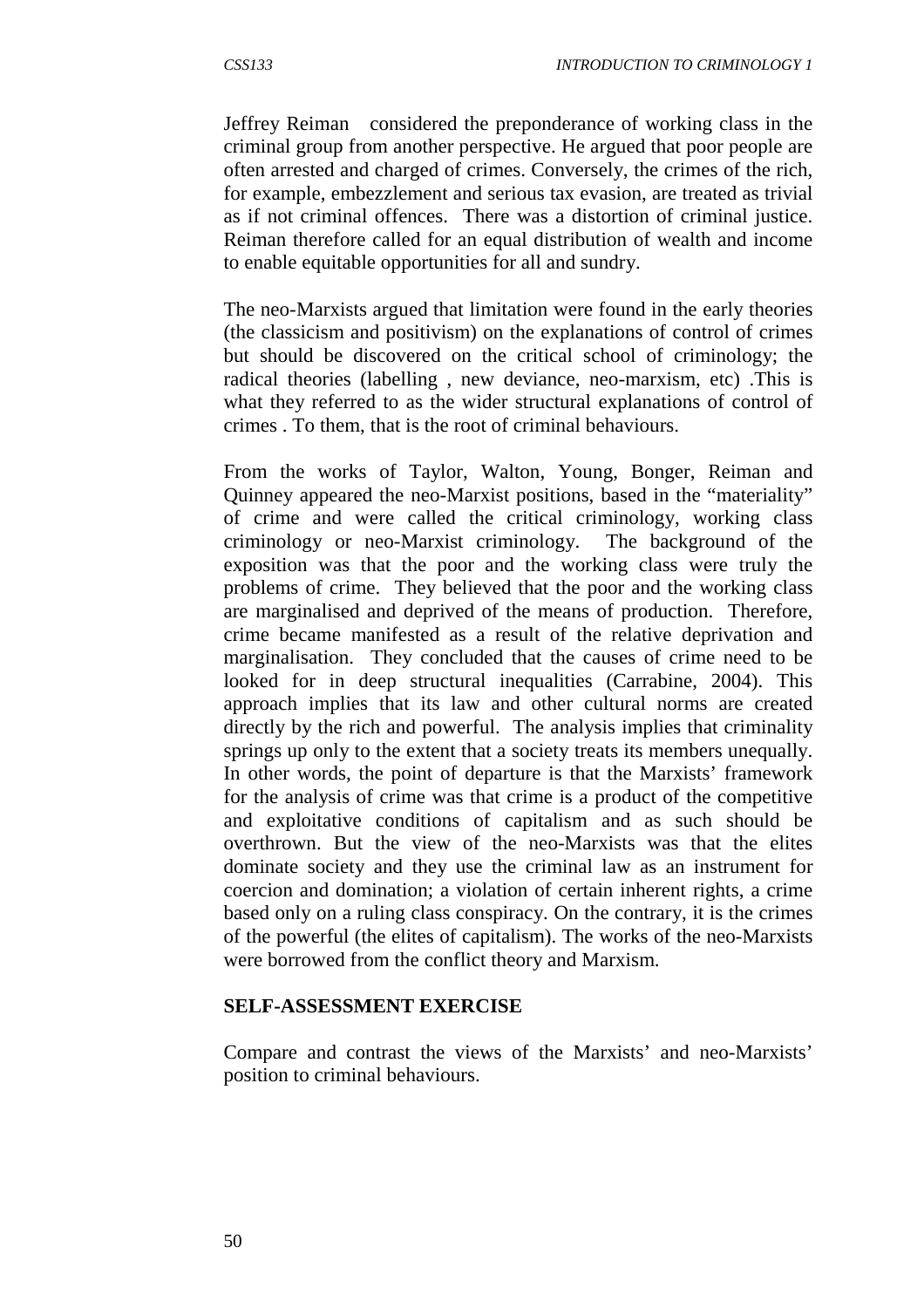# **4.0 CONCLUSION**

This unit has inundated us with the critical school of criminology. We have examined the Marxist and neo-Marxist perspectives which criticised the capitalist factors of production in the society from the views of Taylor, Young, Engels, Marx, Walton, etc, as well as the relationship between the capitalist class and the working class. In addition, we have been able to garner information and explain the critique of labelling and conflict theories of crimes.

### **5.0 SUMMARY**

We have examined and discussed the radical criminology .We recalled that the critical school was borrowed from the Marxist's concept. It defines the social class position where the powerful maintained their position and the powerless became the most criminals as a result of the features of the capitalist society.

### **6.0 TUTOR-MARKED ASSIGNMENT**

- 1. Discuss the ways in which criminology has become "radicalized" in recent years.
- 2. Discuss the Labelling theory of Lemert, Becker and Cohen and apply its relevancy to the contemporary Nigerian society.

### **7.0 REFERENCES/FURTHER READING**

- Carrabine, Eamoan; *et al.* (2004). *Criminology: A Sociological Introduction*. London: Routledge.
- Dambazau, A. B. (1999). *Criminology and Criminal Justice*. Kaduna: NDA Press.
- McGuire, Mike (ed.); *et al*. (2002). *The Oxford Handbook of Criminology*. Oxford: Oxford University Press.
- Neubeck, J. Kenneth and Davita, S. Glasbery (2005). *Sociology: Diversity, Conflict and Change*. Buston: McGraw Hill.
- Williams, Hall J. E. (1984). *Criminology and Criminal Justice*. London: Butterworths.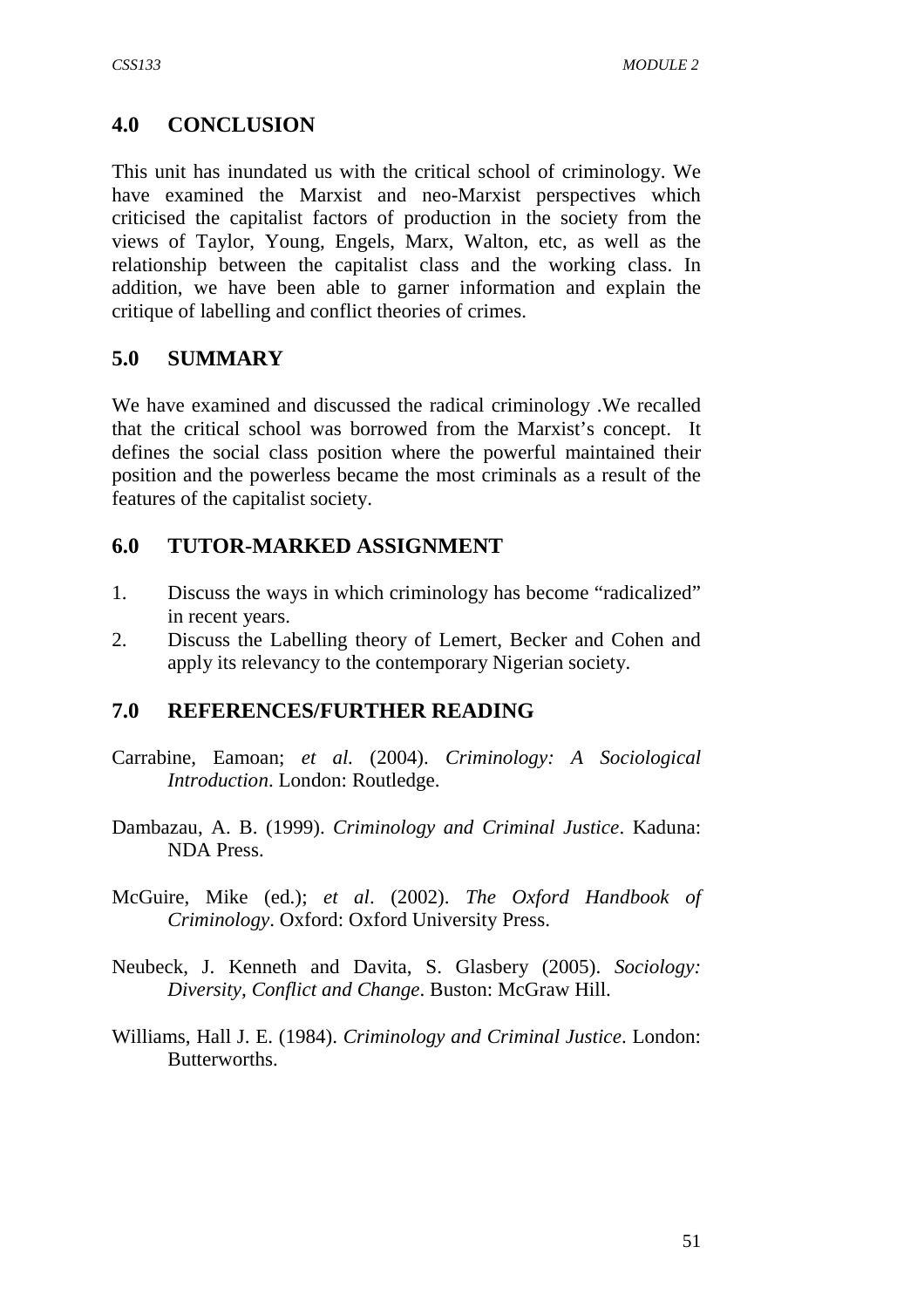# **UNIT 4 THE SOCIOLOGICAL SCHOOL**

#### **CONTENTS**

- 1.0 Introduction
- 2.0 Objectives
- 3.0 Main Content
	- 3.1 The Environmental/Sociological Approach
- 4.0 Conclusion
- 5.0 Summary
- 6.0 Tutor-Marked Assignment
- 7.0 References/Further Reading

# **1.0 INTRODUCTION**

The sociological school of thought emanates from the term "sociology" as a concept. The Oxford English Dictionary defines sociology as "the study of social organisation and institutions and of collective behaviour and interaction, including the individual's relationship to the group". The approach looks on the consideration of group antagonisms and criminality i.e. the approach examines the ways in which society is structured and the demand it makes on its members. The Sutherland's theory of Differential Association suggests that crime is learned in everyday situations through a process of cultural transmission. The Anomie theory suggests that crime is bound up with tension, stress, and strains within societies; most commonly, there is a breakdown of the smooth working of society etc. The approach is divided into five images. They are not mutually exclusive-indeed, they benefit from each other, as they each have somewhat different emphases.

# **2.0 OBJECTIVES**

At the end of this unit, you should be able to:

- examine the sociological approach to causes of crimes
- discuss Edwin H. Sutherland theory of Differential Association and its applicability
- explain the Robert K. Merton theory of Structures Strains and Anomie
- describe the family factors as they relate to crimes and delinquencies
- explain Robert Park's Cultural Transmission Theory which explains why some communities persist in having high rates of deviance, such as crime and delinquency .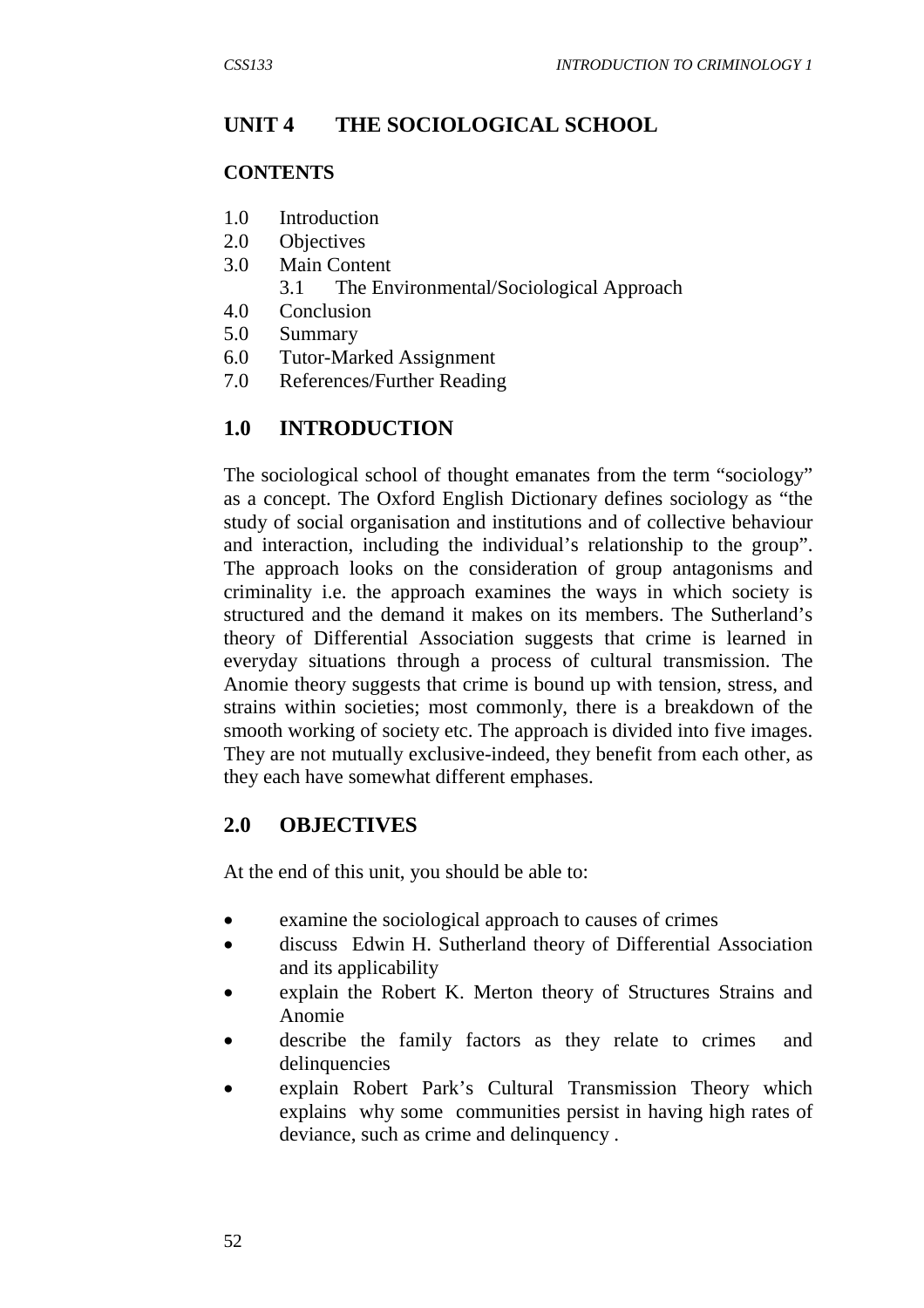## **3.0 MAIN CONTENT**

### **3.1 Sociological Approach to Crimes**

Sociological theories emphasis the influences of social environment in which individuals find themselves. When individuals engage in criminal behaviour, they do so within the context of the particular society in which they live. Sociological explanations focus on ways in which such factors may prompt or encourage some individuals to engage in abnormal behaviour. The nature of the explanation that one finds most useful for a particular form of criminal behaviour will considerably affect one's approach to solutions. Therefore, it would be necessary to subdivide the sociological explanations of crime into various sub-headings, namely:

- 1. Differential Association theory
- 2. Anomie and Structural Strains
- 3. Family Factors
- 4. Theories of the Sub-cultural Nature of Crime
- 5. Cultural Transmission theory

#### **(1) Differential Association Theory**

Edwin H. Sutherland (1883 – 1950) is one of the classical Chicago schools. Others are Frederik M. Thrasher (1892 – 1962), Edward F. Frazier (1894 -1962), Clifford Shaw (1895 – 1957) and Henry D. Mckay (1899 – 1980). The theoretical impact of the Chicago school was a paradigm shift from the notion that criminal behaviours entailed the study of the individual (i.e psychology), to a richer understanding that criminal behaviours are found in the study of the social structure (i.e sociology) that shape and influence people's lives. Sutherland in his book, "Principles of Criminology" published in 1939 made a key contribution to criminology in his 'Differential Association theory". Sutherland argued that all criminal behaviour is a normal learning process. We learn crime in much the same way as we learn everything else. How we act therefore depends on how those around us desire us to act. How much we deviate from or conform to the norms depends on the differences in how we associate with others. Learning any social patterns; be it conventional or deviant acts, occur as a result of association. That is, boys become deviants (delinquent) due to their attachments to others who engage in and approved criminal acts. In this view, the causes of deviance do not lie on individuality but rather in the normal process of social influence.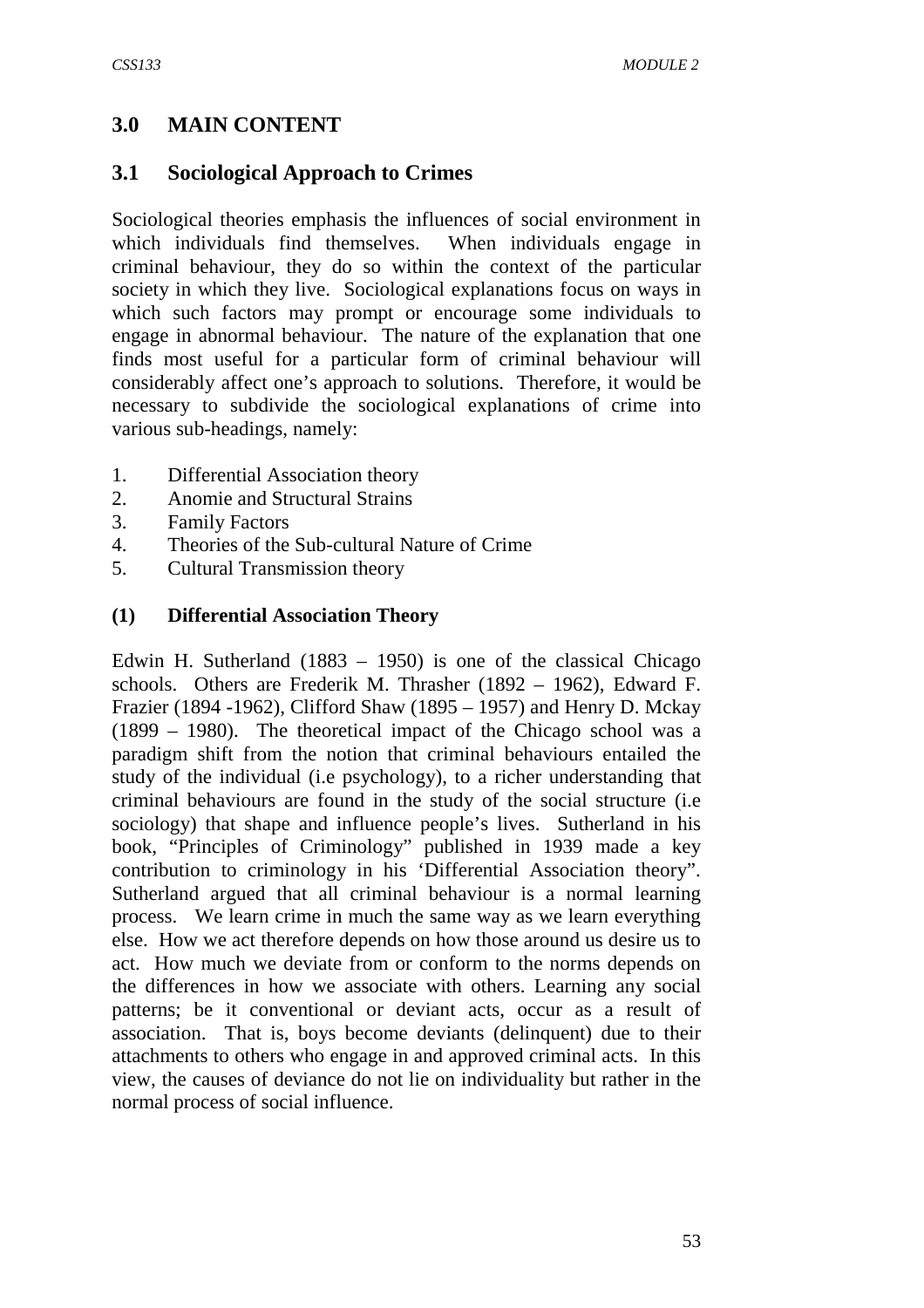Edwin H. Sutherland formulated the principles of differential learning theory in nine propositions in 1947 before he dies in 1950. The propositions are:

- criminal behaviour is learned; far from being genetic or biological
- criminal behaviour is learned in interaction with other persons in a process of communication
- the principal part of the learning of criminal behaviour occurs within intimate personal groups
- when criminal behaviour is learned, the learning includes (a) techniques of committing the crime, which are sometimes very complicated, sometimes very simple; and (b) the specific direction of motives, drives, rationalisation and attitudes
- the specific direction of motives and drives is learned from definitions of legal codes as favourable and unfavourable
- a person becomes delinquent because of an excess of definitions favourable to violation of law over definitions unfavourable to violation of law
- differential associations may vary in frequency, duration, priority and intensity
- the process of learning criminal behaviour by association with criminal and anti-criminal patterns involves all the mechanisms that are involved in any other learning
- though criminal behaviour is an expression of general needs and values, it is not explained by those general needs and values (carrabine, 2004).

### **SELF-ASSESSMENT EXERCISE 1**

According to Sutherland, what are the basic factors which influence criminal behaviours?

# **(2) Anomie and Structural Strains**

The concept of Anomie as a form of sociological interpretations of criminal behaviour is linked to the French sociologist, Emile Durkheim (1858 – 1917) who awarded three different meanings to anomie or normlessness:

- (a) a failure to internalise the norms of the society (e.g. the secret societies)
- (b) an inability to adjust to changing norms
- (c) the tension resulting from conflict within the norm themselves.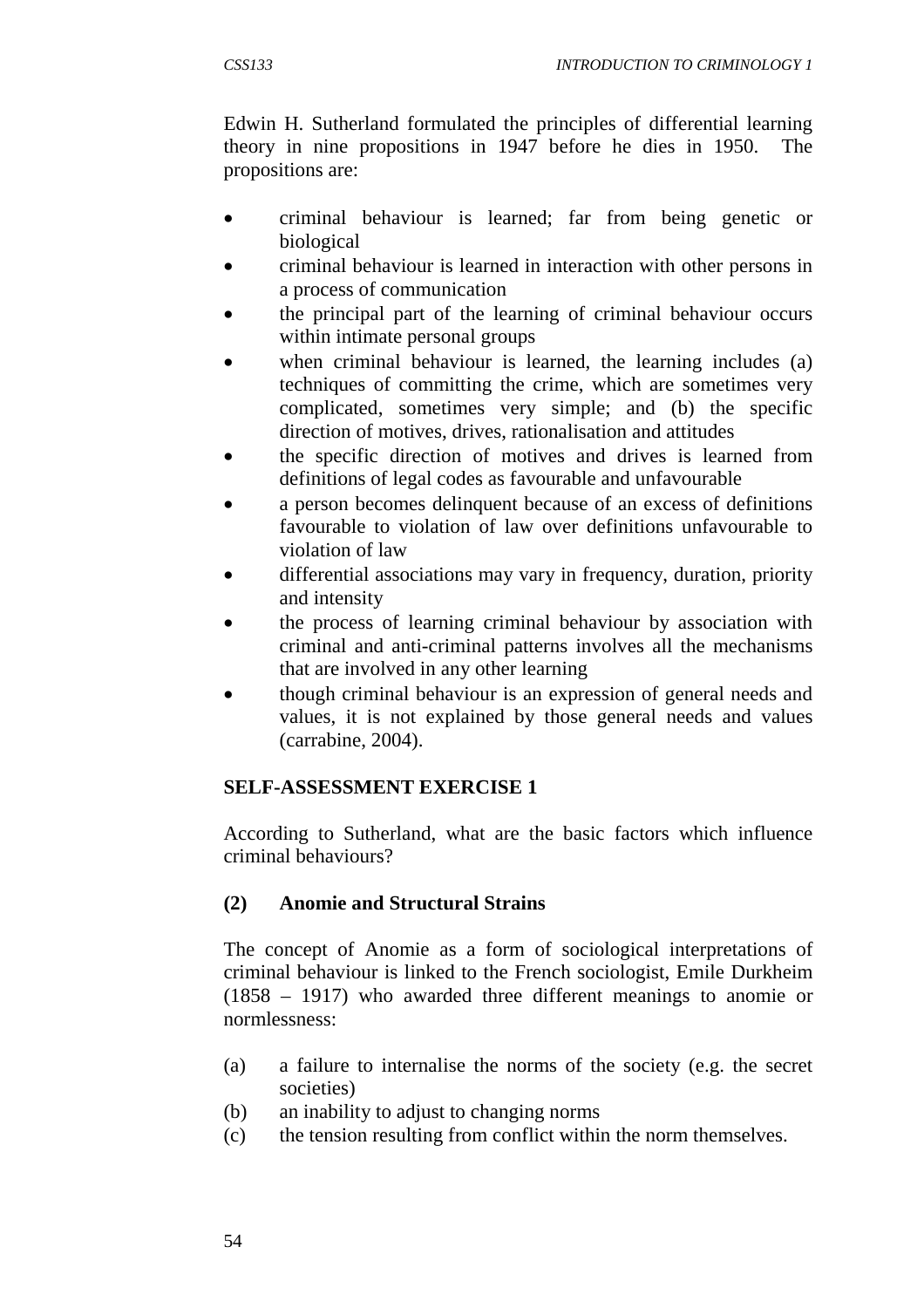Robert K. Merton  $(1910 - 2003)$ , the Harvard sociologist, went one step further to popularise the concept. In one of the most cited discussions of the twentieth century, Merton's social structure and Anomie (1938), Merton explains crime on the basis of structural strain or frustration as a result of person's position in the social structure, especially the stratification system. He noted that the American society places enormous emphasis on the pursuit of material success. He observed that the humans have a natural tendency to observe norms which are reflected by the personalities called conscience. Yet, some people often act against their conscience because of the terrible strain upon them. Distinguishing between a social structure (which provided economic roots to success) and a culture (which provided norms, value and goals), Merton argued that criminal behaviour occurred where there was distortion between them [means and goals]. Strain theory portrays a deviant as a person torn between guilt and desire, with desire gaining the upper hand (Stark, 1987). The index of success in the society is material possession. In stable societies, Merton noted that the conventional success was achieved through talent and hardwork. But in unstable societies, what was important is not the prescribed legitimate means but the goals. In the latter society, there is proclaimation of equal opportunity for everybody but in reality the opportunity was a mirage.

| Table 1: |  |  | Merton's Mode of Individual Adaptation to Anomie |
|----------|--|--|--------------------------------------------------|
|          |  |  |                                                  |

|            | <b>Culture Goals</b> | <b>Institutionalised Means</b> |
|------------|----------------------|--------------------------------|
| Conformity |                      |                                |
| Innovation |                      |                                |
| Ritualism  |                      |                                |
| Retreatism |                      |                                |
| Rebellion  |                      |                                |
|            |                      |                                |

Key:

|                          | $=$      | acceptance                                      |
|--------------------------|----------|-------------------------------------------------|
| $\overline{\phantom{0}}$ | $\equiv$ | rejection                                       |
|                          | $=$      | reject old and substitute new (Carrabine, 2004) |

#### **(a) Conformity**

Conformity is living a conventional life involving acceptance of both culture goals and culture means, i.e. the true story of "success" to gain wealth and prestige are through talent and hard work.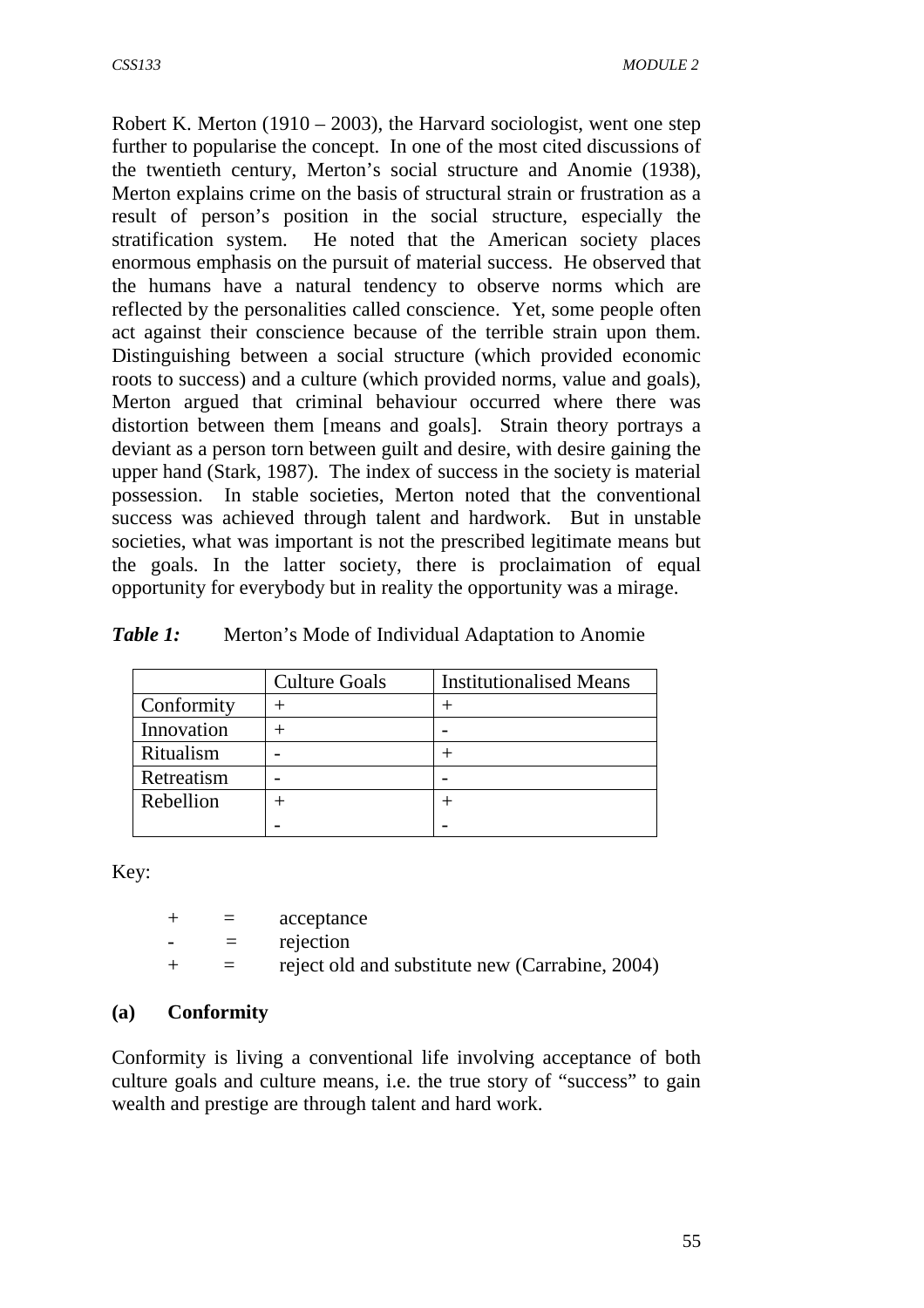### **(b) Innovation**

As a result, offenders may seek wealth through one or other kind of crimes – say, by dealing in Cocaine. Merton called this type of behaviour innovation – the attempt to achieve a culturally approved goal (wealth) by unconventional means (crime). See the Table above. Innovation accepts the goal of success while rejecting the conventional means of becoming rich. They believed that hard work, honesty, saving, investment and education cannot give them the ultimate goals, rather through cheats.

They make money illegally. The deviant behaviours exist in form of burglaries, robberies, drug trafficking, prostitution, and other types of crime.

#### **(c) Ritualism**

In the Merton's scheme of things, it is the means-goal gap. Seeing that the goal of material success was very hard, people abandon it. They resolve the strain of limited success by abandoning cultural goals in favour of almost compulsive efforts to live respectably. In essence, they embrace the rules to the point that they lose sight of their larger goals. They believed that "a good name is greater than silver and gold". They are honest in character.

#### **(d) Retreatism**

Retreatism was the rejection of both the cultural goal of material success and access to the approved means. They may adopt an alternative lifestyle as a vagrant, pursue altered states of consciousness. Retreatism entails removing oneself from a reality that just does not seem workable. In effect, they are "dropouts". They include the alcoholics, drug-addicts and 'Area-boys'.

They don't believe in hardwork, honesty, investment and education, even in seeking wealth.

#### **(e) Rebellion**

In contrast to retreatism, Merton termed rebellion which involves the rejection of both the cultural definition of success and the normative means of achieving it. People therefore invented a new cultural goal and new means of achieving the desires. That is, they advocated radical alternatives to the existing social order. These are people who dedicate their lives to revolutionary organisations or transformative social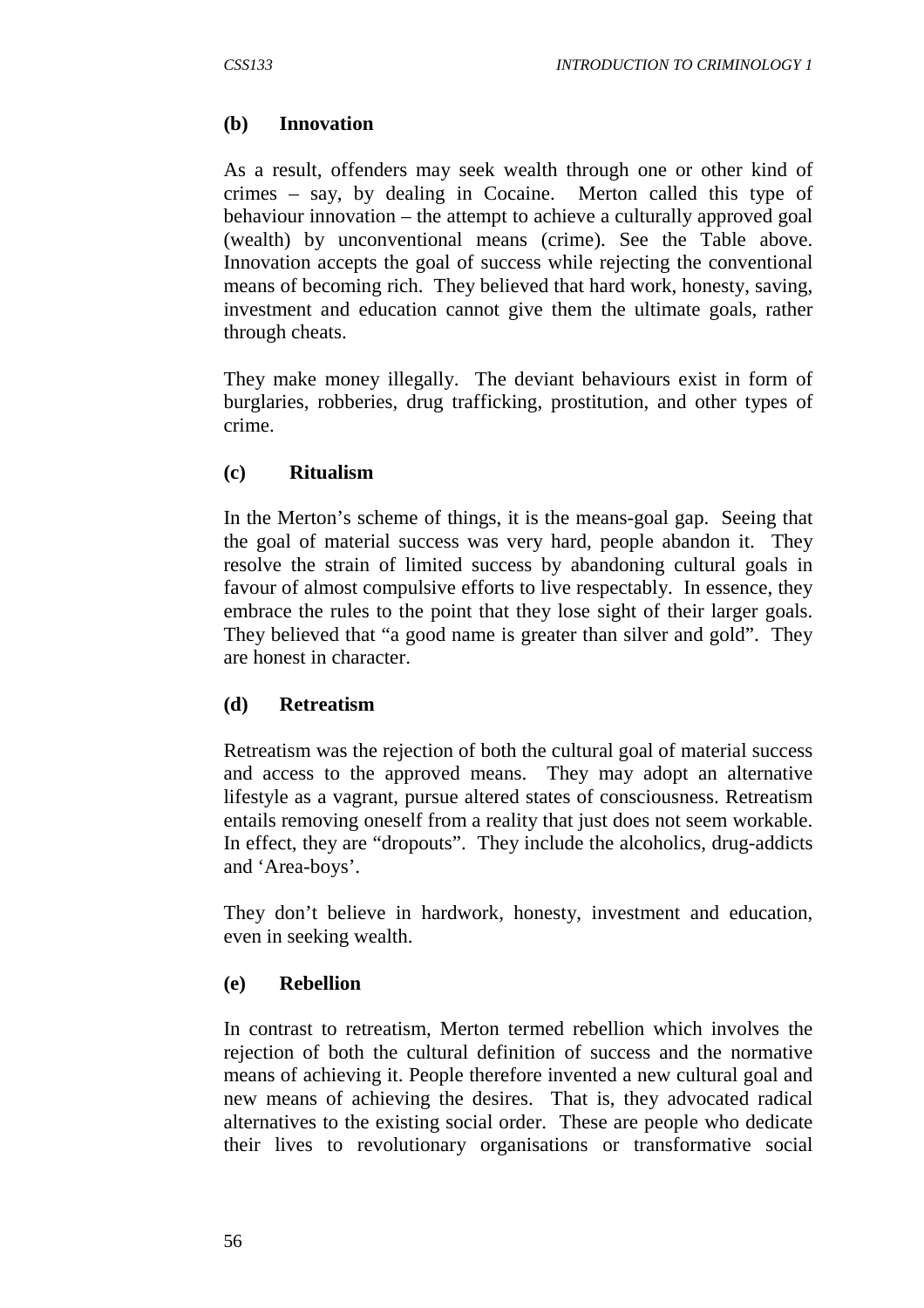movements; substituting new cultural goals and new means of adaptation.

## **SELF-ASSESSMENT EXERCISE 2**

Differentiate between Merton's five modes of individual adaptation to Anomie.

### **(3) Family Factors**

The sociological explanation of crime has been associated with family influence. No more potent factor exists than the influence of criminal behaviour as a causal relationship of the experience of the child in the family. These influences could be as a factor of broken homes, family tensions, and criminality in the family, etc.

It is often suggested that the broken home- broken by the death of one or both the parents, by divorce or separation of the spouses or desertion, is a major cause of crime. Glueck S. and Glueck E. T. in their 1950 study, "unraveling Juvenile Delinquency" estimated that about 40 per cent of delinquents in America came from broken homes.

A distinguished American psychiatrist, David Abrahamsen, has stressed the striking relationship of tension to delinquency. In his article – "Family Tension: Basic cause of Criminal Behaviour (1949)" Abrahamsen found out "that those families which produced criminals showed a greater prevalence of unhealthy emotional conditions among the family members – that is, family tension – than did the families of the non-delinquent group .The family tensions, manifested through hostility hatred, resentment, nagging, psychosomatic disorders, engendered and sustained emotional disturbances in both children and parents alike" (Williams Hall, 1984).

The influences of other members of the family who have already experienced criminal behaviour include not only the siblings, but other relatives who had been found to be correlated to a family pathology with crime. The Gluecks in their earlier studies of Juvenile Delinquency (1950) observed that 80 per cent of offenders had been reared in homes where there were other criminal members. They looked also that about 90 per cent of the delinquent boys came from homes where drunkenness, crime or immorality had occurred. The effect of having a criminal brother was found to be almost as great as that of having a criminal father.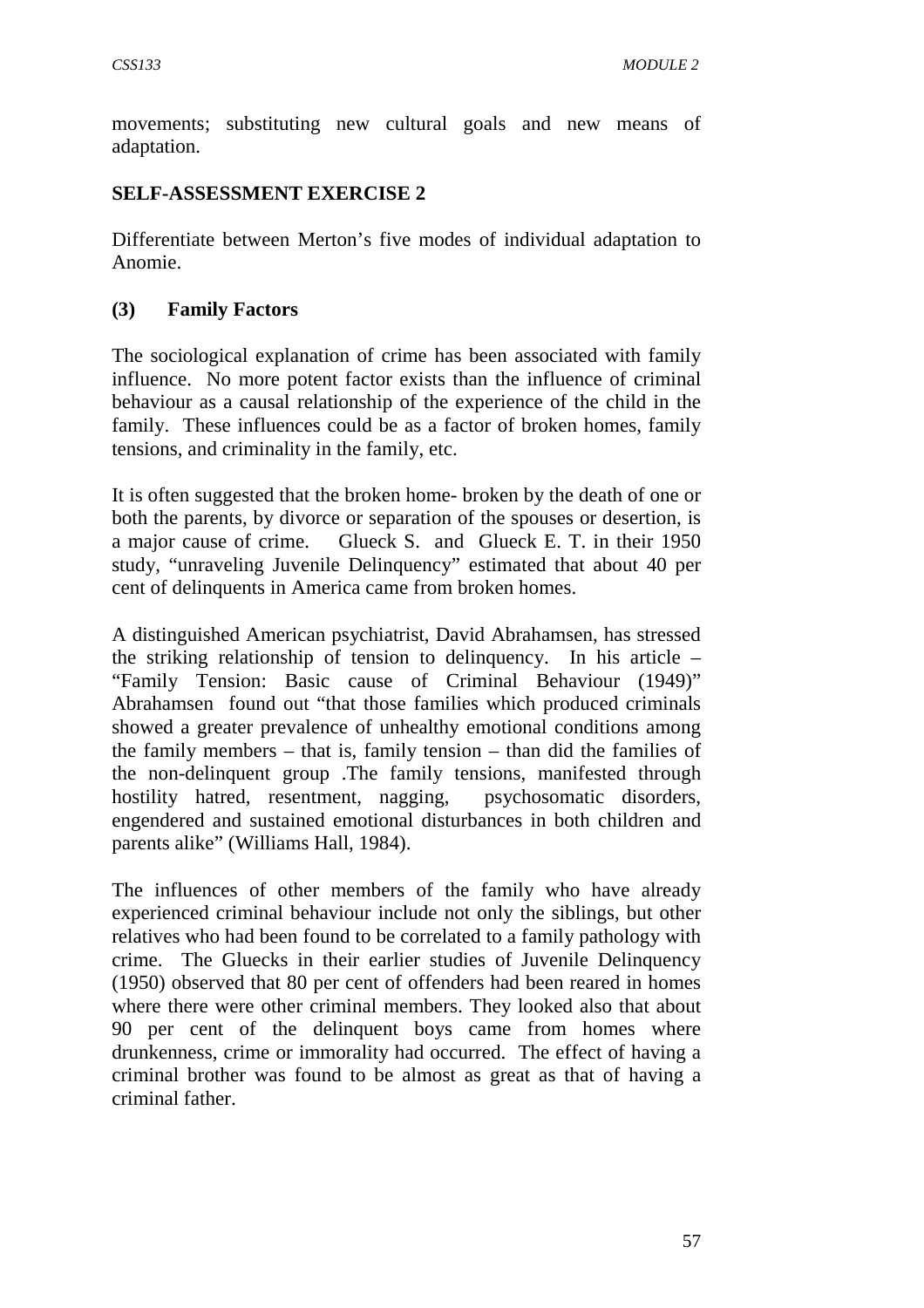#### **SELF-ASSESSMENT EXERCISE 3**

How does the family factor contribute to the sociological explanation of crime?

### **(4) Theories of the Sub-Culture**

Sociological theories sought to explain crime in terms of cultural or subcultural differences .They perceived the different areas of the city where crime was concentrated as areas of social disorganisation, where a different set of values or sub-culture prevailed which powerfully influenced behaviour in the direction of deviant behaviour, so that the area became a high crime area i.e. a delinquent area. Clifford Shaw and Henry D. Mckay and Frederik Thrasher, Bernard Lander and others studied "delinquency area" and criminal sub-cultures. It can be said that the studies of sub-cultures of a criminal nature on gang delinquencies, general nature and theory of culture conflict have influenced and have permeated many modern developments in sociological criminology.

Thus, Albert k. Cohen studied delinquent boys and delinquent subcultures .He disagreed that delinquent behaviour is directly caused by the desire for material goals. He explained that individuals brought up in a working class environment are likely to desire the general goals of the environment and have less opportunity to achieve them due to educational failure. Consequently, working class boys suffer from "status frustration", which causes them to reject the school system, and form a delinquent sub-culture. According to Walter Miller (1958), delinquent sub-cultures are based on a number of "focal concerns" that reflect the values and traditions of "lower-class" life .These focal concerns include "toughness", excitement" and "smartness". The subcultural approach stresses the collective response as crucial, rather than seeing criminal behaviour as an individual response to failure, as Merton argued.

Richard A. Cloward Richard and Lloyd E. Ohlin "Delinquency and Opportunity" (1960) argued that there is greater pressure towards criminality on the working classes because they have less opportunity to "succeed" by legitimate means. Cloward and Ohlin identified the following sub-cultures:

- a criminal sub-culture, where criminal youths [delinquencies] are closely connected with adult criminals .The criminal youth is at the top hierarchy, where there is a development in alternative means to financial success
- a conflict sub-culture, a very unstable area, where the offenders seek to resolve their frustrations and problems through violence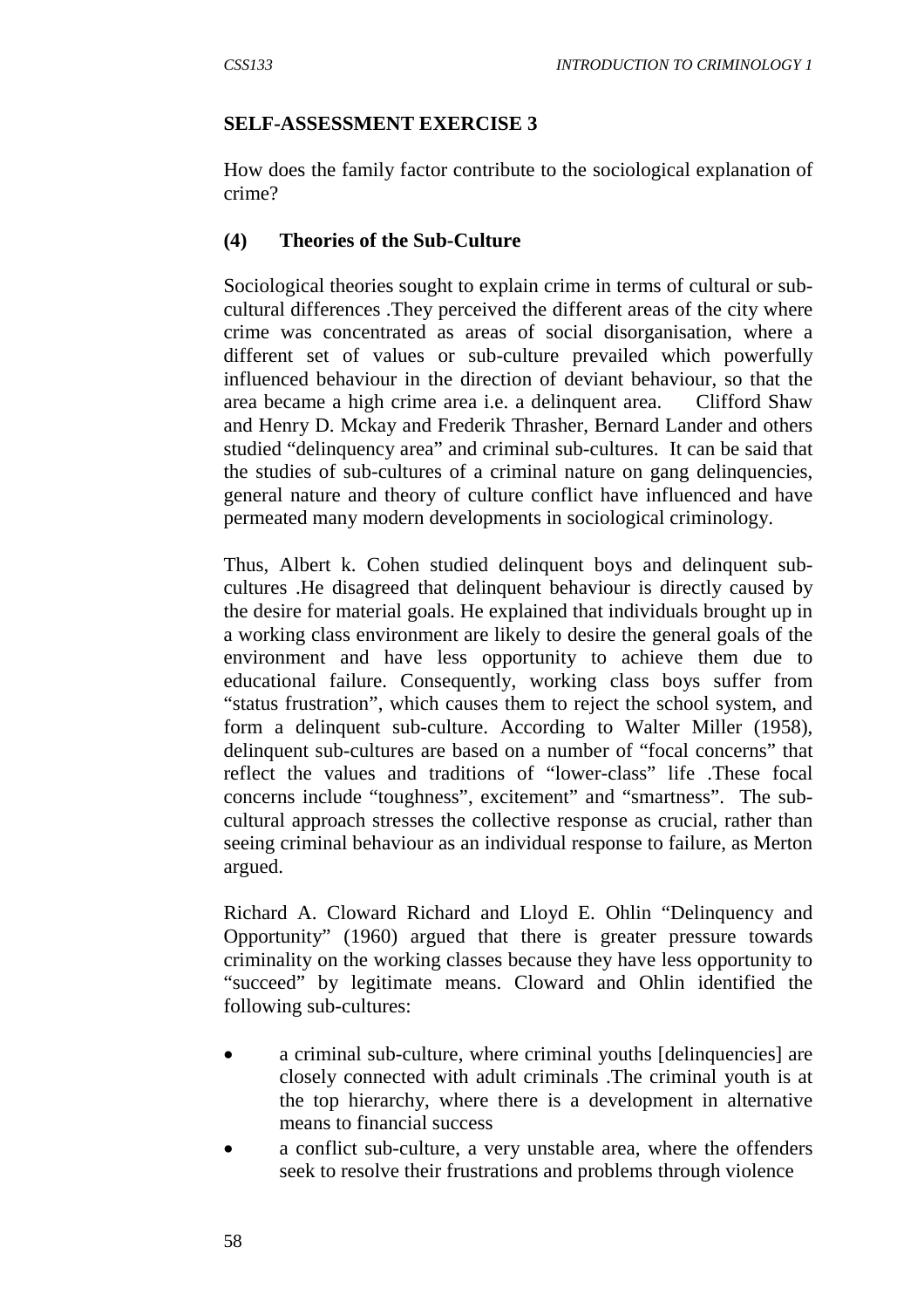• a retreat or escapist sub-culture. They are neither criminal subculture nor the conflict sub-culture. They are retreatists who turn to drink, drugs, sex and other forms of withdrawal from the wider social order.

Sub-cultural theories have suggested that crime and delinquency can, ironically, represent conformity. In modern society, there are a range of sub-groups with their own sub cultures that include norms, values and attitudes that differ from and conflict with those of the rest of the society. Conformity within such sub-groups will involve some form of deviance from and conflict with the wider society.

### **SELF-ASSESSMENT EXERCISE 4**

Express the views of Richard Cloward and Lloyd Ohlin in the criminal behaviours of the sub-culture.

### **(5) Cultural Transmission Theory**

Cultural transmission theory is closely tied to a school of sociological thought. This explanation has support in the works of Robert Park, a Chicago school of sociology. Park borrowed the ideas from the field of ecology, a branch of biology in which animals and plants are studied in relation to one another and to their natural habitat. Park reasoned that there is also ecology of the organisation of human communities. He used the concepts such as "symbiosis" which refers to how organisms of different species can live together to their mutual benefit, applied it to humans and formulated a theory of human ecology.

Cultural transmission theory postulates that deviance is sociologically transmitted from one generation to the next when communities or neighbourhoods develop cultural traditions and values that tolerate or encourage deviant conduct and rule- breaking. This theory offers explanations of why some communities persist in having high rates of deviance, such as crime and delinquency.

The central tenet of cultural transmission theory is that deviance can be passed down from generation to generation because community traditions and values are either permissive toward or supportive of violating conventional rules of conduct, including criminal laws.

The rationale of cultural transmission theory is best stated by Shaw and Mckay, who studied the variations in crime and delinquency rates over a fifty-year period in Chicago. Shaw and Mckay observed that delinquency rates vary widely by neighbourhoods. The highest rates tend to be nearest the central business and industrial districts, decreasing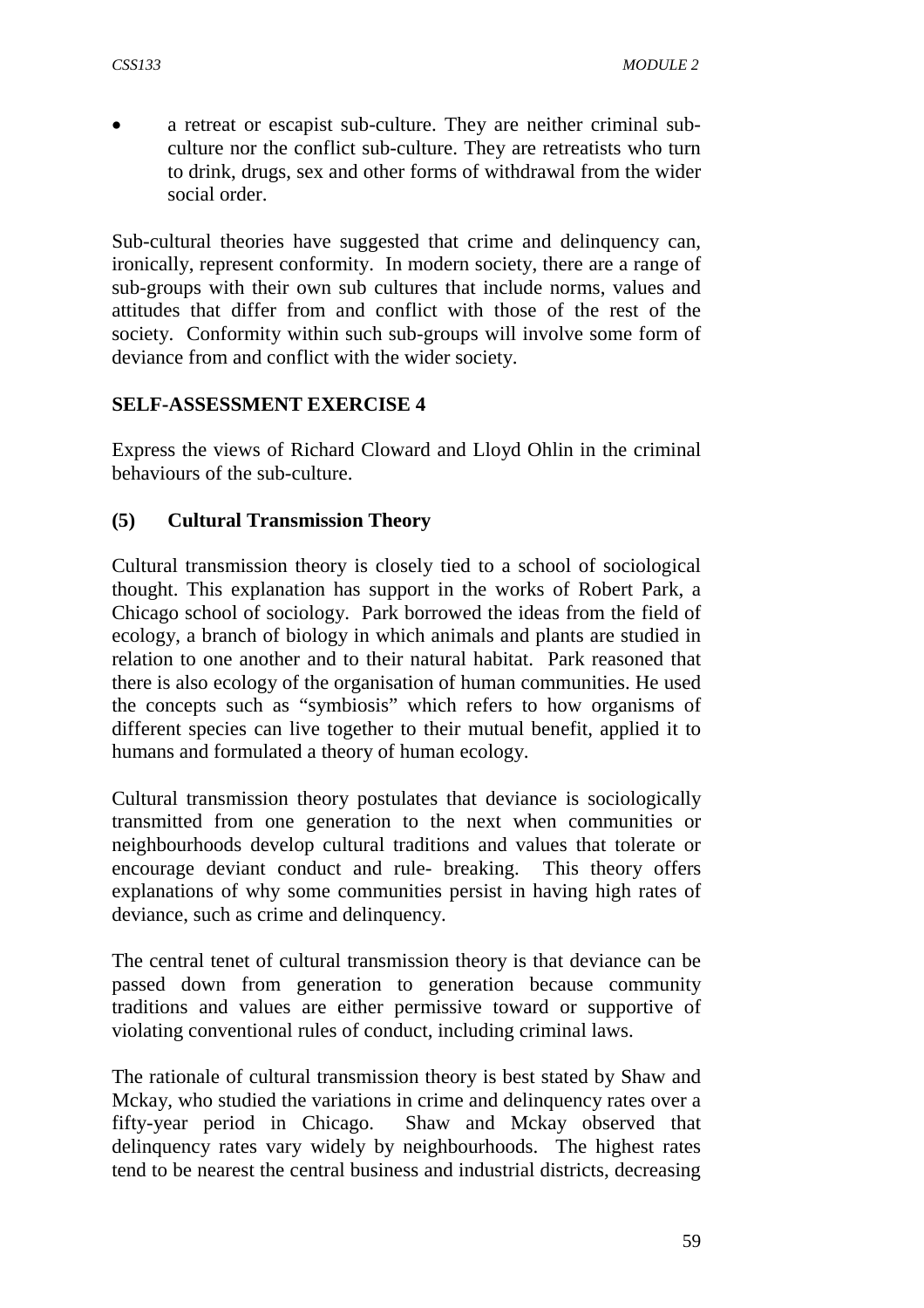as one move from the city center to the edge of the city. Some countries are more likely to develop a sub-cultural tradition than others, especially when inner-city districts, which are often the transition areas for ethnic groups and immigrants, tolerate deviance and law-breaking. Rapid changes in residential composition can lead to community difficulties in adjusting to the diversity of cultural backgrounds. At the same time, an influx of new businesses and industry can also introduce disruptive elements by bringing in new workers and by radically altering the social and physical environment of the community. These changes usually create value conflict which weaken the informal, as well as the formal social control and may result in social control break down. This process is referred to as social disorganisation; and Shaw ands McKay interpreted these phenomena as symptoms of social disorganisation (Magill, 1995): the community residents became more susceptible to deviant behaviour patterns; The "delinquency areas" tend to be characterised by physical deterioration, economic insecurity, family disintegration, conflicting cultural standards, and little concerted action by the community residents to solve the common problems.

Shaw and Mckay also observed that when communities or neighbourhoods went into decline, more prosperous families would relocate as soon as it is possible to other neighbourhoods or sub-urban areas.

#### **SELF-ASSESSMENT EXERCISE 4**

What are the views of Robert Park, *et al*, as to the breakdown of the conventional rules and values in a community?

### **4.0 CONCLUSION**

In this unit, we have observed that the major explanations of criminal behaviour today are sociological. All sociological explanations assumed that social variables and structures, rather than biological or psychological state of mind are the major cause of crimes. Thus, it is the social environment rather than the individual or group that lives in an area that is responsible for criminal behaviours.

### **5.0 SUMMARY**

In this unit, we have discussed the sociological theories of crime. We examined the Edwin H. Sutherland's Differential Association theory; the Robert K. Merton's Anomie and Structural Strains and the Family Factors of the Gluecks and that of the psychiatrist, David Abrahamsen.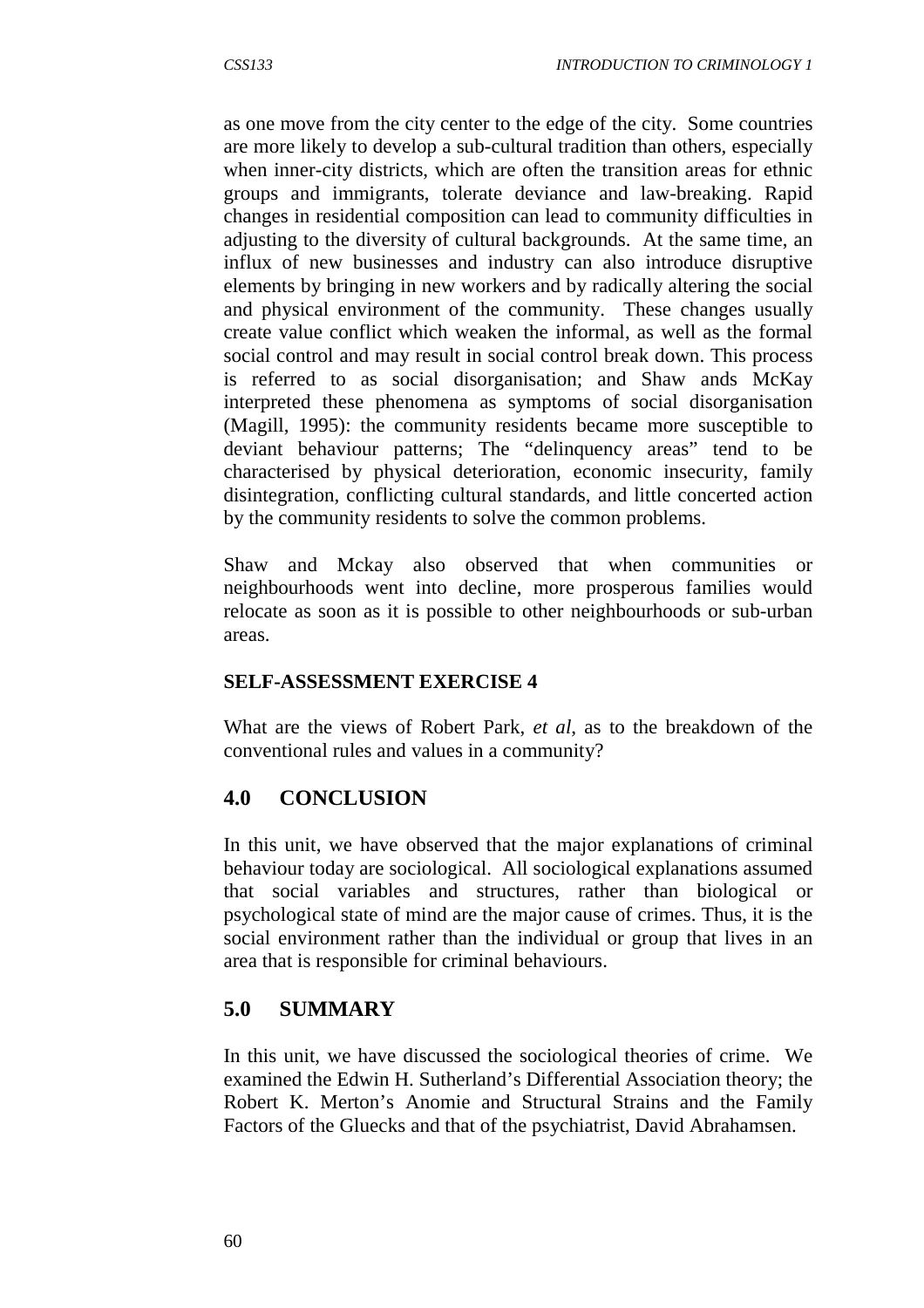### **6.0 TUTOR-MARKED ASSIGNMENT**

With the aid of the Merton's Mode of Individual Adaptation to Anomie explain how each adaptation results in the breakdown of the smooth working of the society.

#### **7.0 REFERENCES/FURTHER READING**

- Carrabine, Eamonn; *et al*. (2004). *Criminology: A Sociological Introduction.* London: Routledge.
- Cavey, James T. (1978). *Introduction to Criminology*. Englewood Cliff, New York: Prentice Hall.
- Stark, Rodney (1987). *Sociology* (2nd ed.). Belmont C.A: Wadsworth Publishing Company.
- Schafer, Stephen (1969). *Theories in Criminology*. New York: Random House.
- Vold, George B. (1958). *Theoretical Criminology*. New York: Oxford University Press.
- William Hall, J. E. (1984). *Criminology and Criminal Justice*. London: Butterworths.
- Wolfgang, E. Marvin (ed.) (1968). *Crime and Culture*. New York: John Wiley.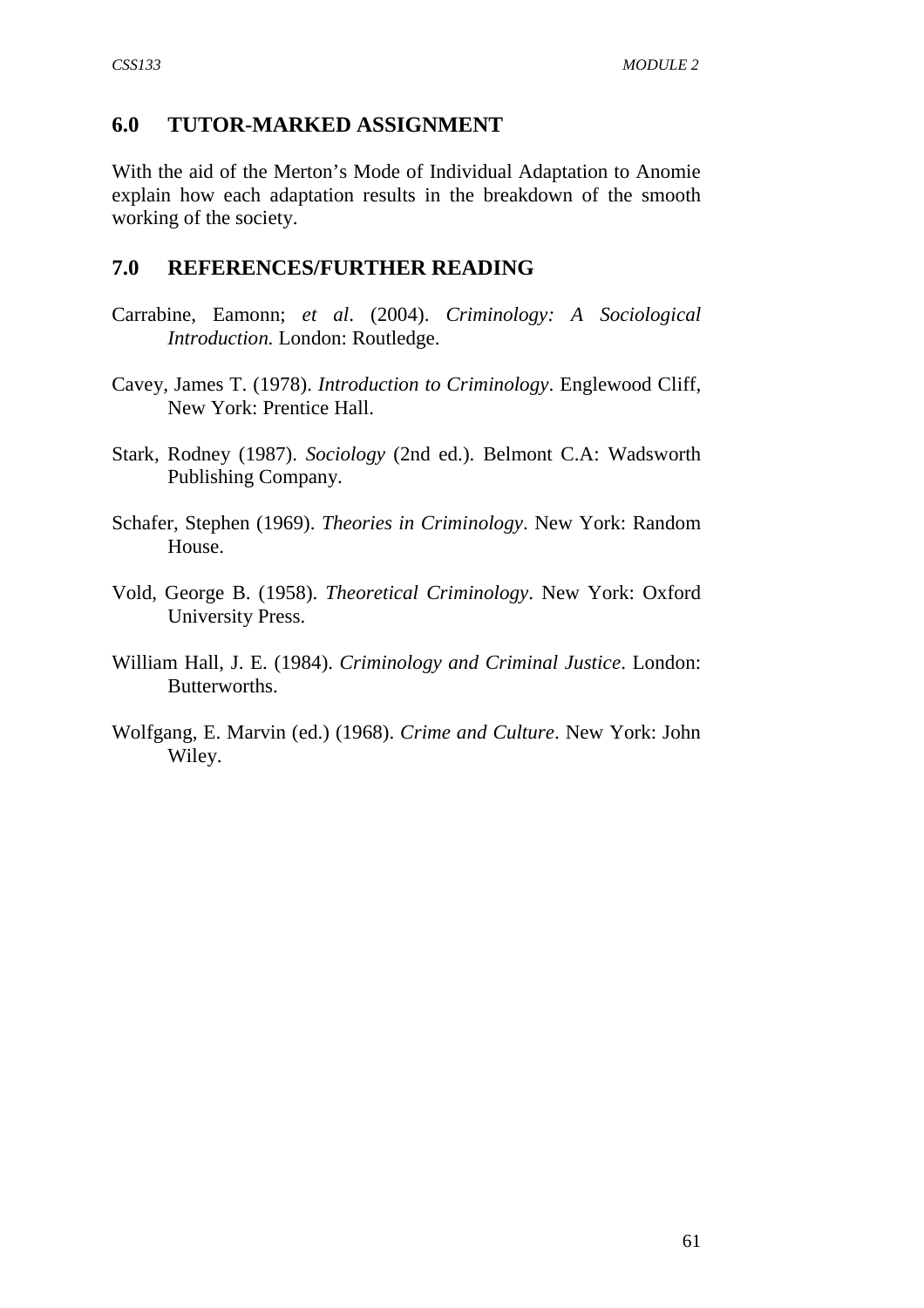# **UNIT 5 THE NEW CRIMINOLOGY**

### **CONTENTS**

- 1.0 Introduction
- 2.0 Objectives
- 3.0 Main Content
	- 3.1 The New Criminology 3.1.1 Labelling Theory
- 4.0 Conclusion
- 5.0 Summary
- 6.0 Tutor-Marked Assignment
- 7.0 References/Further Reading

# **1.0 INTRODUCTION**

We have known that the norms of any society are known to its members. Therefore, when people seriously violate norms, they are labelled or identified as deviants. This interactionist approach will be the focus of discussion in this unit. The new criminology is the ideas of the neo-Marxists. Among its proponents are Ian Taylor, Paul Walton, Jock Young, Howard Becker, Stanley Cohen, Edwin Lemert and John Lea. They were influenced, by the works of Karl Marx and Friedrich Engels, and derived much strength from conflict and labelling theories.

# **2.0 OBJECTIVES**

At the end of this unit, you should be able to:

- explain labelling as a form of criminal behaviour
- discuss the different contributions of Erving Goffman, Howard S. Becker, Stanley Cohen, etc.
- list the categories of labelling and its characters.

# **3.0 MAIN CONTENT**

## **3.1 The New Criminology**

The neo-Marxists were the offshoots of the Marxism and conflict theory. They rejected the views of the orthodox Marxists. They evolved a development of Marxist sociology by combining it with other ideasespecially those from interactionalism called the "New deviancy theorists, the "societal reaction perspective" or labelling theory, and more recently "feminism".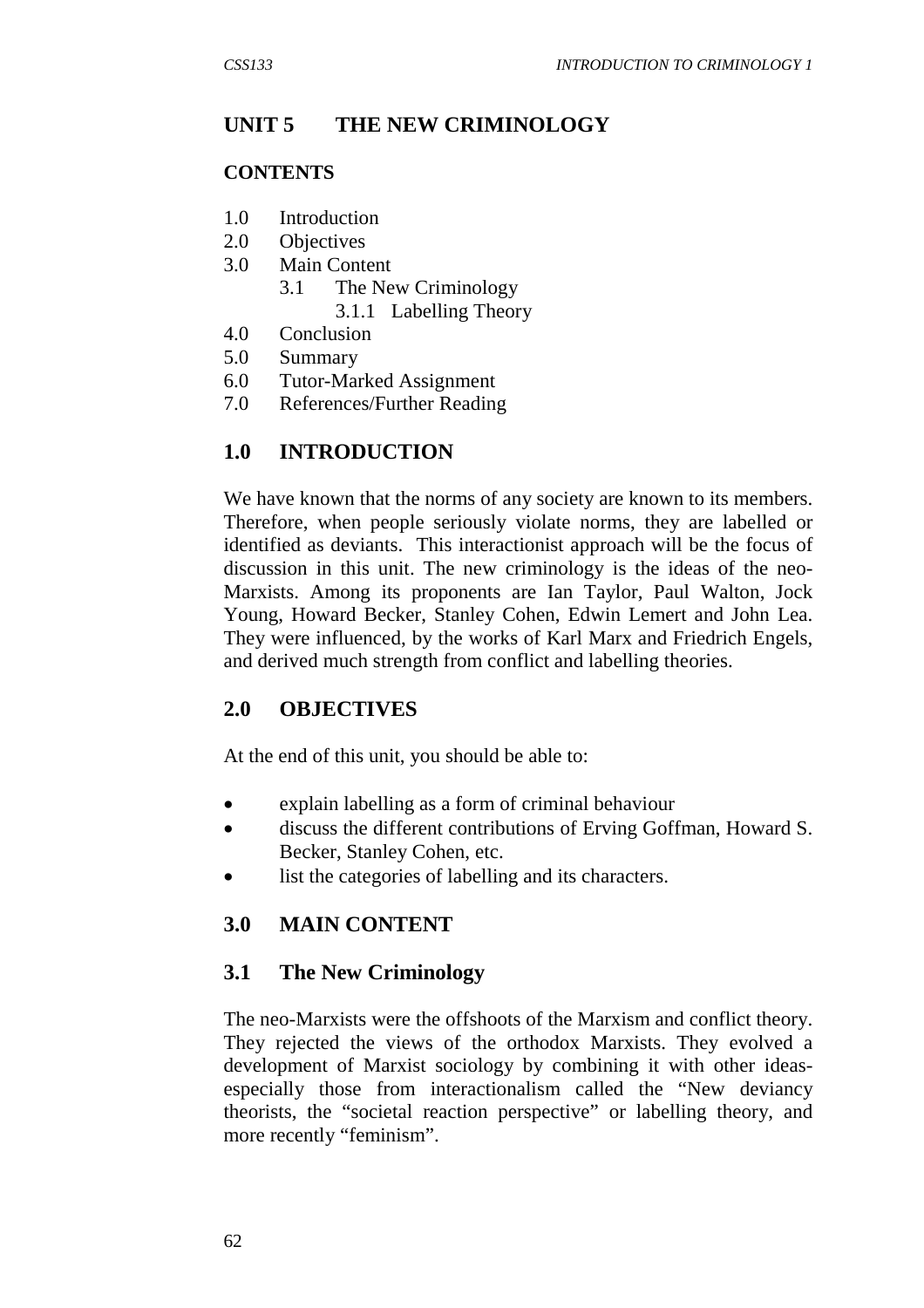Within this neo- Marxist camp there are further sub-divisions:

The New criminology advocated the development of a "fully" social theory of deviance" from the interactionism and the New left Realism suggest that we should become "realistic" about crime and deviance,; due to its harsh reality to many working class people.

Taylor and his co-writers argued that they have:

• …redirected criminological attention to the grand questions of social structure and the social arrangements within which the criminal process played out. We are confronted once again with the central question of man's relationship to structures of power, domination and authority - and the ability of men to confront these structures in any acts of crime, we are back in the realm of social theory itself. (Kirby, *et al,* 1997).

Ian Taylor, Paul Walton and Jock Young proposed a fully social theory of crime in their book, entitled "The New Criminology: for a Social Theory of Deviance" advocated and recommended that explanation of crime and deviance should address the following: the

- 1. wider origins of the deviant act
- 2. immediate origins of the deviance act
- 3. actual act
- 4. immediate origins of the social reaction
- 5. wider origins of the deviant reaction
- 6. outcome of the social reaction on the deviant further action and finally
- 7. nature of the deviant process as a whole.

According to Taylor, *et al*, criminology would be adequate to the understanding of these developments (Kirby, *et al.,* 1997). Furthermore, on the revisitation of interest by the British sociologist of crime, Ian Taylor, Paul Walton and Jock Young called this school of thought the "New criminology". They became subversive of the earlier theories of crime and make a critique of them. They reviewed each of the major theories of criminology and found them lacking. They then argued that a series of key questions need to be addressed in any "fully social theory of crime". These key questions became highly important water- shed, taking stock of the old-field criminology and designating the requirements for a fully social theory of crime.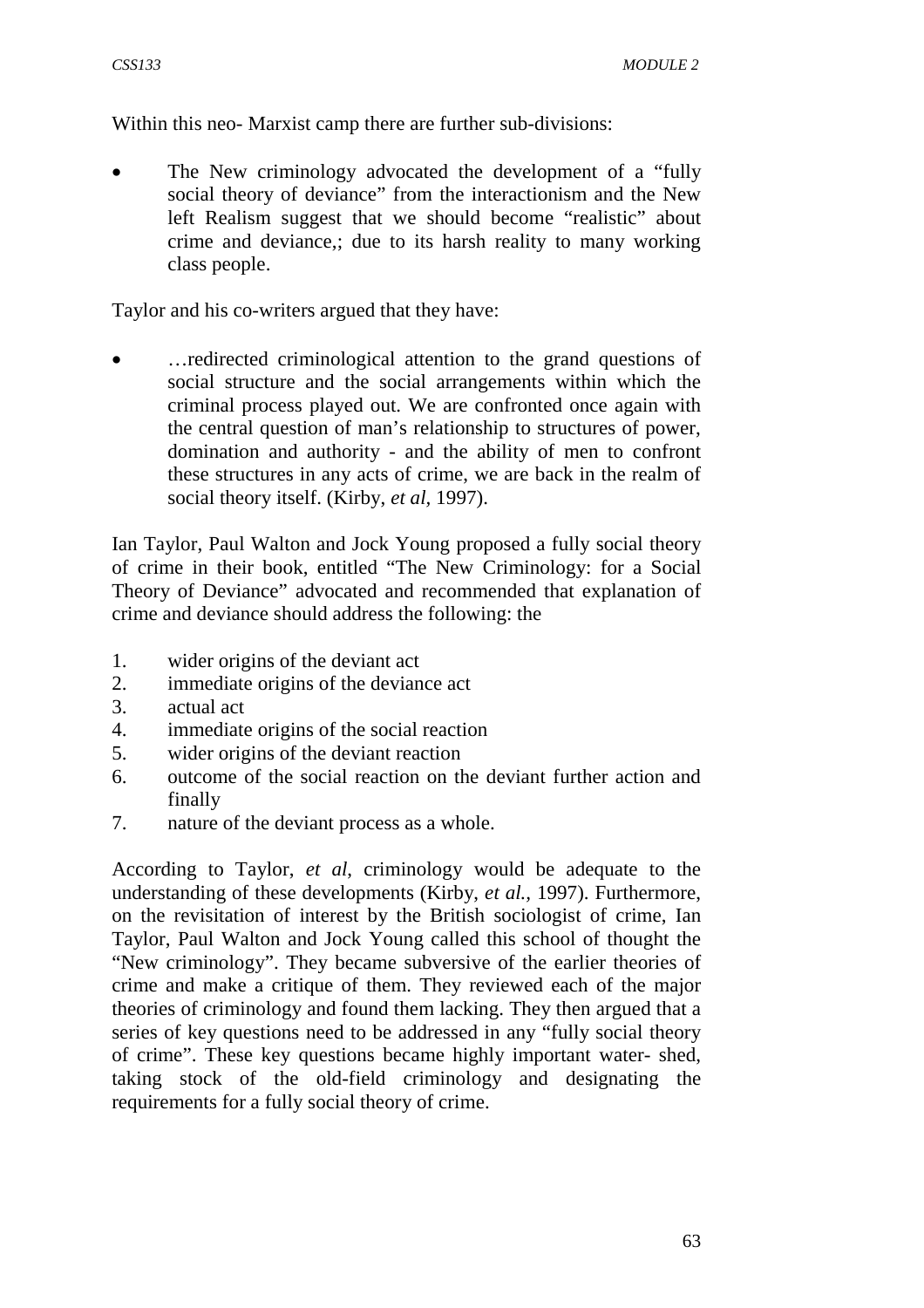The labelling theory turned away from the conventional theories of crime of the offenders to the societal reactions to crime; the role of law, social control agencies, the media etc in shaping the nature of crimes.

### **SELF-ASSESSMENT EXERCISE 1**

What is the key issue of the neo-Marxists in its contribution to new criminology?

# **3.1.1 Labelling Theory**

The labelling perspective to crime is associated with the symbolic – interactionist theory. According to Frank Tannenbaum, labelling is the process of making the criminal. Therefore, it is a process of tagging, defining, identifying, segregating, describing, emphasising, evoking the very traits that are complained of…." (Eamonn, 2004).

The labelling theory of deviance is based on two assumptions. First, for someone to be called "deviant" that person must have broken a rule. Rules generally refer to the social norms and expectations for acceptable behaviour. Rule-breaking per se is not sufficient to label the deviant according to the theory. If the rule violation is undetected, then no label will be attributed to the violator, and therefore should not be qualified as a deviant. For example, an individual who evaded the payment of income tax and defrauded the government but was not detected could not be referred to and declared a criminal.

The second assumption focuses on the reaction of the society to the rulebreaking. If a social norm violation is detected, it becomes defined as deviance (the perpetrator is labelled "deviant" and this label leads to social disapproval and a host of other consequences. In the same way, a person may be labelled and stigmatised by mental illness and criminality. Howard S. Becker showed the processes by which a person who breaks the norms of the society becomes an outsider and perceives himself as different. This is how the process of alienation occurs.

The labelling approach, therefore, concentrates on identifying and criticising the process by which norms arise and are enforced; and by which some people are labelled for behaving in a certain way while others are not. Howard S. Becker studied on the ways in which cultures and careers were transformed by negative sanctions against drug use. Social groups create deviance by making the rules the infraction of which constitutes deviance. Having been stigmatised as deviants, many people are driven to fulfill the expectations of them on deviants. Because they have a bad name, they come to see themselves as bad, and so they do bad things.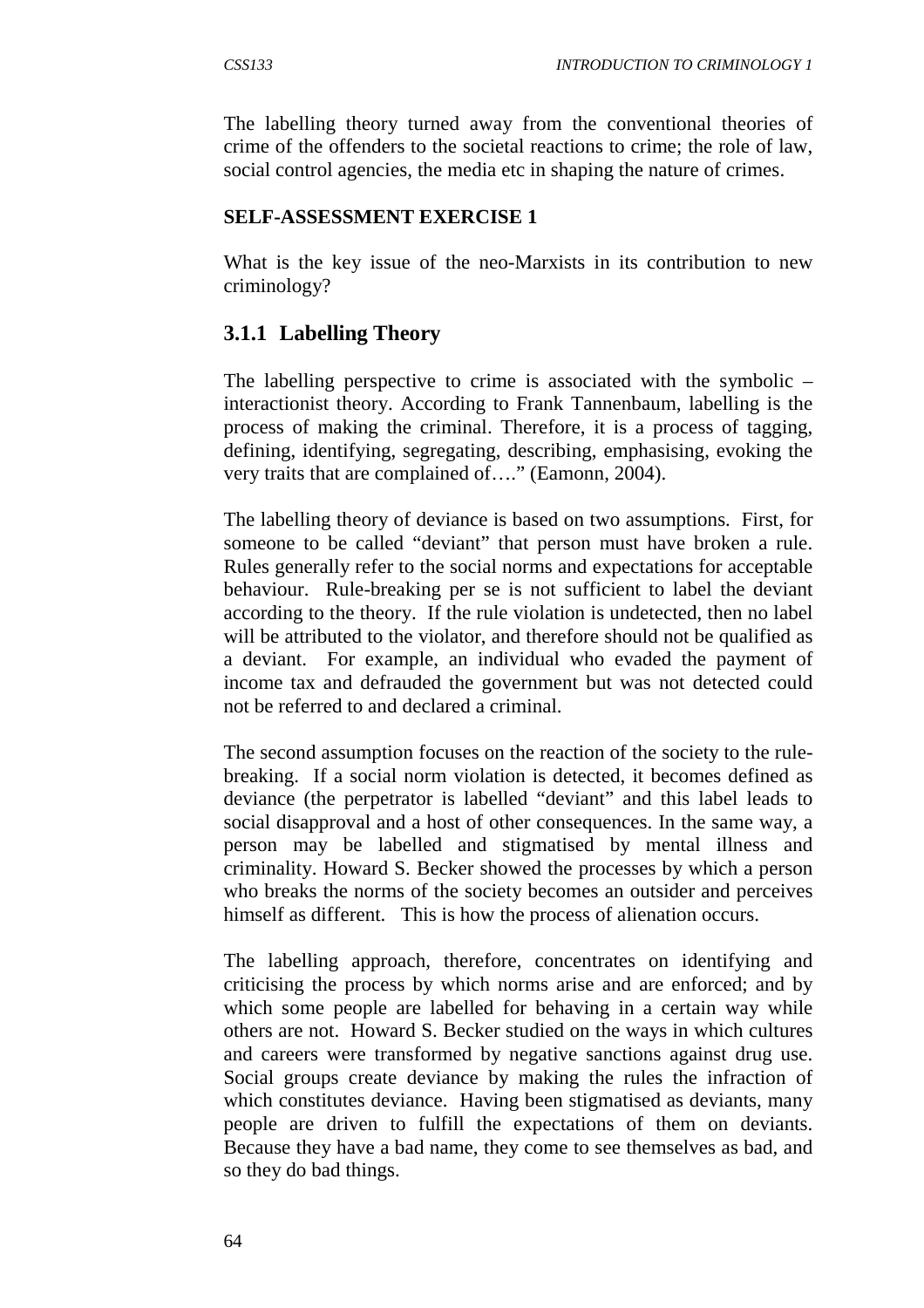### **The "Outsiders" Perspective**

In another study, the basic premises of labelling theory were clearly articulated by Howard S. Becker His study focuses on use of marijuana and social control; Becker pointed out that marijuana smoking was defined as deviant because others had the power to label it as such. Therefore, social groups create deviance by making rules which if violated constitutes deviance and by attributing those rules to a particular person and labelling him as an outsider. Labelling came to be a way in which individuals or groups assigned certain types of behaviour. A deviant or outsider is a person who has been labelled as such, which raises the question of "who does the labelling"? multitude of labels exists in society to categorise the specific types of norm violations: "Criminality" is used for behaviour that violates laws, "perversion" is assigned to behaviour that does not conform to norms for sexual behaviour; and "drunkenness" applies to alcohol usage that the society considers excessive. Labels also exist for violations of minor social norms, such as obnoxious "crude" and "ignorant".

Travis Hirschi (1969) in his control theory claims that the essence of social control lies in the people's perception of the consequences of their behaviour. Hirschi believed that everyone finds at least some deviance tempting. By contrast, individuals who have little to lose from deviance are most likely to become rule breakers.

Another leading interactionist, Edwin Lemert (1989). Who classified deviance into two types:

- primary deviance refers to an initial action committed by an individual
- secondary deviance refers to the social reaction to the initial action. Deviance is not the act, but the reaction. Equally, primary deviance can be committed, but if no social reaction follows then the individual involved in the act will not pass on to the second deviance stage – will not accept the label.

Overall, labelling theory had covered surprisingly a wide range of issues and produced many classic studies. Edwin Schur looked at victimless crimes and showed how the legal response to criminalised homosexuality, pornography, prostitution, abortion, and drug use generated more problems than were solved. Edwin Sutherland (1928) and later developed by one of his students, Donald Cressey (1992) the theory of Differential Association which holds that deviant behaviour is largely the result of associating with another person whose behaviour is deviant. According to this theory, the greater the degree of association, the greater the likelihood the behaviour will be deviant. Sutherland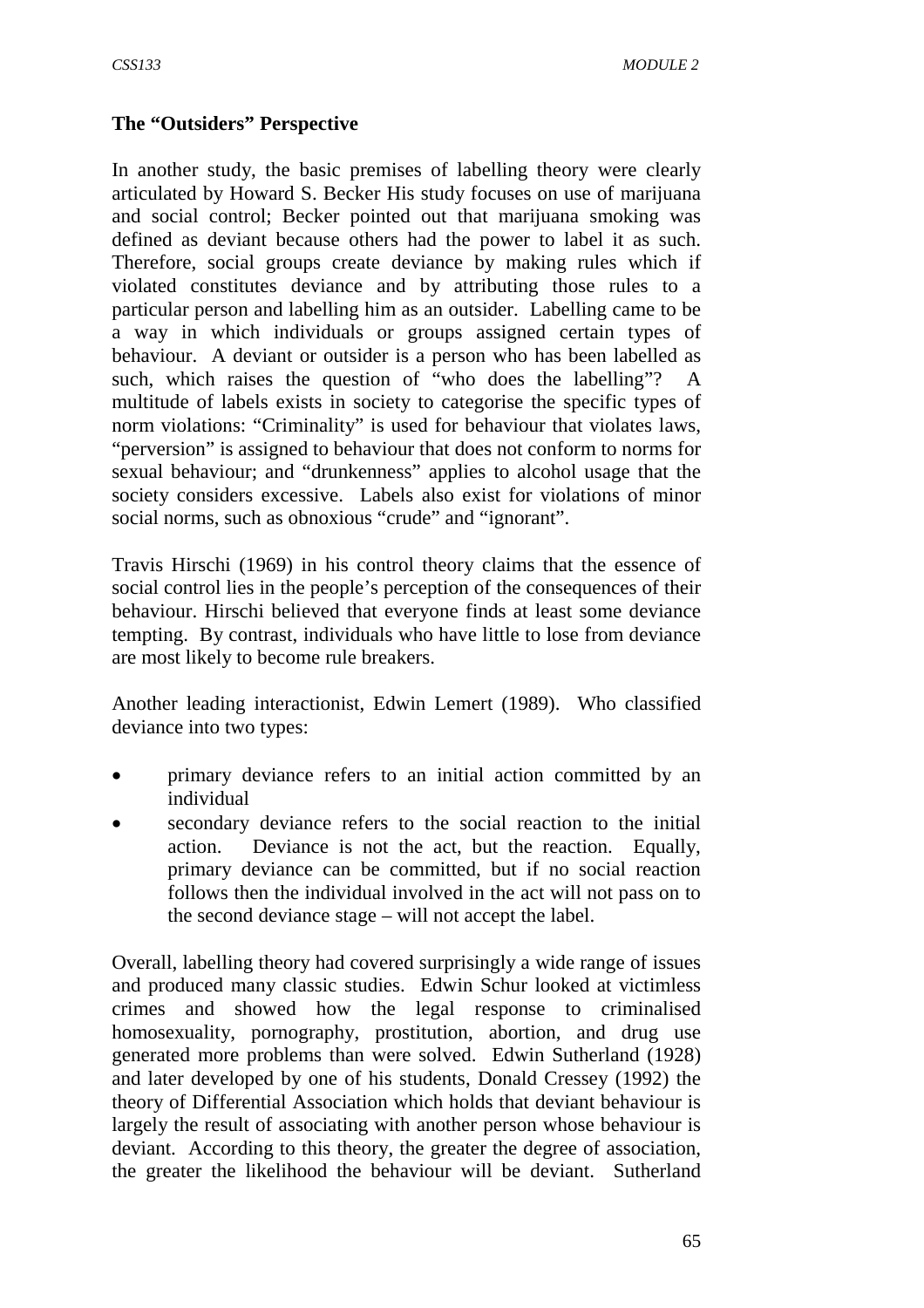sought to show that deviance was a function of such factors as the frequency and intensity of associations; how long they lasted, and how early they occurred in a person's life.

Symbolic interactionism provides important insights into the ways in which deviant behaviour is labelled through interaction with other people.

### **SELF-ASSESSMENT EXERCISE 2**

Explain these terms: (a) Labelling, (b) Deviance.

## **4.0 CONCLUSION**

Labelling theories have made important contributions to understanding crime. They view crime as a form of collective activity. They concentrate also on the actual process of becoming deviant. Nevertheless, it should be noted that psychological, social and economic, political, as well as age, sex, education, religion and so on contribute to criminal behaviours.

## **5.0 SUMMARY**

In this unit, we have discussed the labelling as a crime. It highlights the different schools of thought on the subject-matter. Especially those of Howard S. Becker, Erving Goffman, Stanley Cohen, lan Tayor, Jock Young, Paul Walton, and others using symbolic interactionism in the interpretation of criminal behaviours. They also proffer solutions to crime by designating the requirements of a fully social theory of crime.

## **6.0 TUTOR-MARKED ASSIGNMENT**

Critically evaluate the contributions of Erving Goffman and Howard S. Becker to the study of labelling as crime.

## **7.0 REFERENCES/FURTHER READING**

- McGuire, Mike; *et al*. (2002). *The Oxford Handbook of Criminology*, 3rd edition. Oxford: Oxford University Press.
- Neubeck, Kenneth J. and Davita, S. Glasberg (2005). *Sociology: Diversity, Conflict and Change*. Boston: McGraw Hill.
- Stark, Rodney (1987). *Sociology*. Belmont C.A: Wadsworth Publishing Company.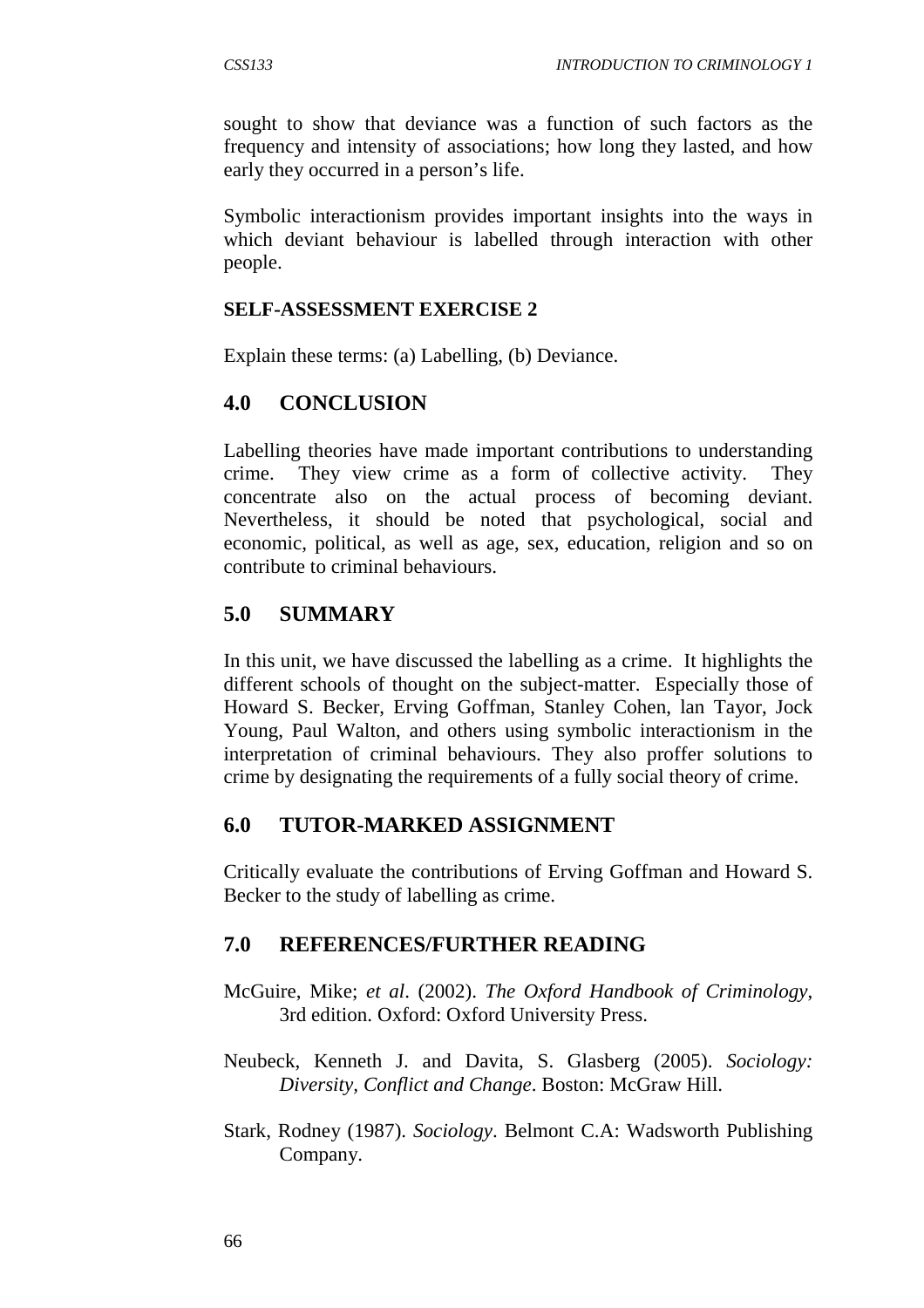# **MODULE 3 CRIMES, OFFENDERS AND CRIME VICTIMS**

- Unit 1 Classification of Crimes
- Unit 2 Offenders
- Unit 3 Victims of Crimes

# **UNIT 1 CLASSIFICATION OF CRIMES**

### **CONTENTS**

- 1.0 Introduction
- 2.0 Objectives
- 3.0 Main Content
	- 3.1 Classification of Crimes
		- 3.1.1 Patterns and Trends of Crimes
		- 3.1.2 Official Treatment of Crimes
- 4.0 Conclusion
- 5.0 Summary
- 6.0 Tutor-Marked Assignment
- 7.0 References/Further Reading

## **1.0 INTRODUCTION**

We have already defined crime and the elements of crime. Furthermore, in this unit we shall examine the classification of crimes, the patterns and trends of crimes, and the official treatment of crimes. The classification is based on the degree and severity of the crime. The classification also enables us to comprehend why some crimes were termed more than others.

## **2.0 OBJECTIVES**

At the end of this unit, you should be able to:

- explain the basis of the classification of crimes
- list the categories of crimes
- examine the patterns and trend of crimes
- explain the official treatment of crimes.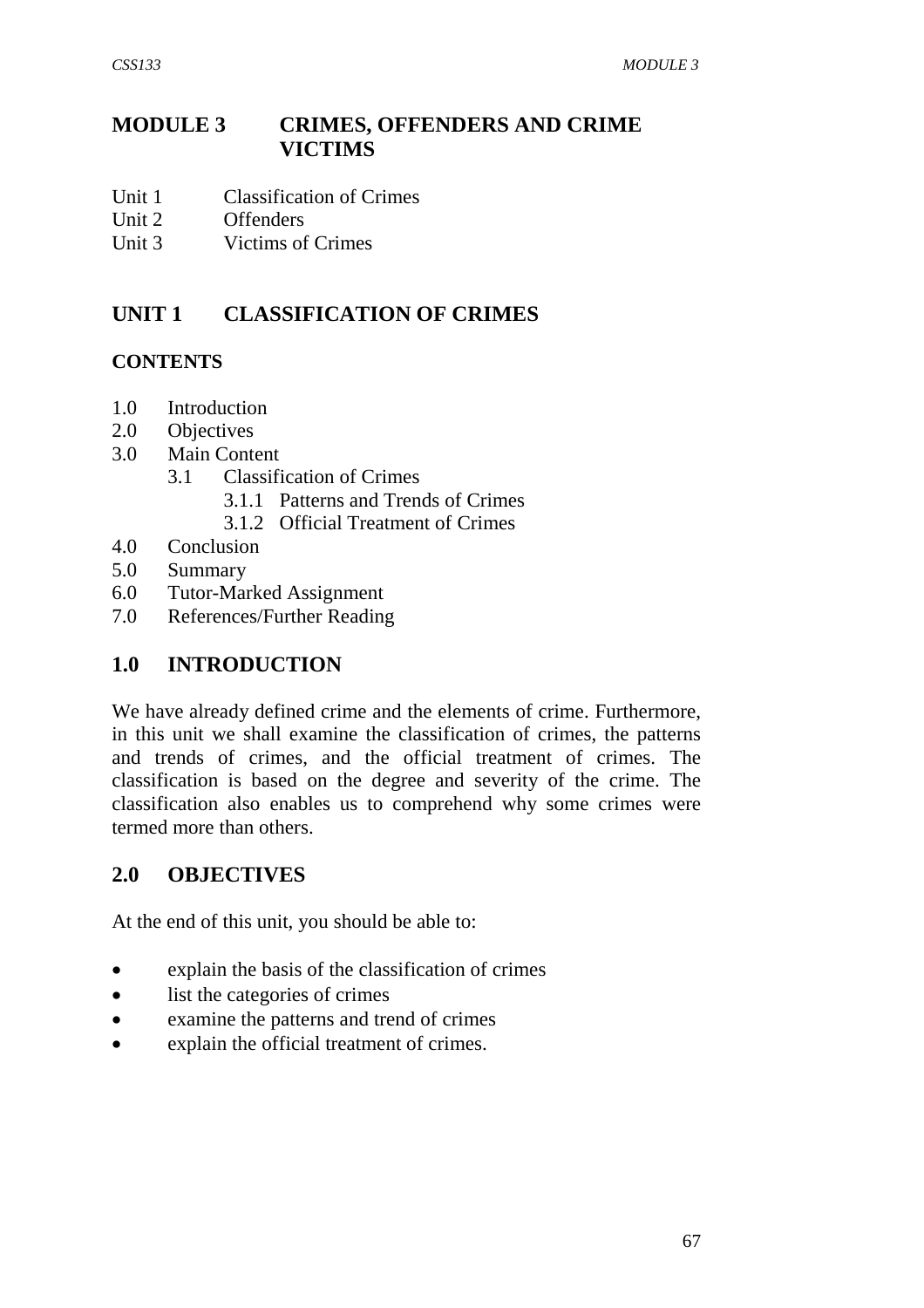### **3.0 MAIN CONTENT**

#### **3.1 Classification of Crimes**

Crime is classified according to the severity or degree of the offence. It could also be classified by the nature of the Acts Prohibited, or some other categories. One instance of this classification in the severity of the offence could be seen in the division of crimes into a felony and a misdemeanor. A felony is a serious offence punishable by death, a fine, or confinement in a state or federal prison for more than one year. A misdemeanor is punishable by certain amount of fine and one year imprisonment. It could be noted that a felony in one society might be a misdemeanor in another. Conversely, a misdemeanor in one society might be a felony in another society or jurisdiction.

Crimes can be categorised into three ways:

- **(1) moral order (victimless crimes) -** victim of law in which there are no readily apparent victim, such as prostitution, gambling, vagrancy, purchasing illegal drugs like cannabis or marijuana
- **(2) property crimes-** common crimes committed in industrial societies, including robbery, burglary and larceny
- **(3) violent crimes –** involve threat of violence include murder, manslaughter, infanticide, assault, sexual assault, abduction and robbery.

Leslie Wilkins used a historical analysis to classify similar crimes together and separating those which do not show similar patterns. He classified them into four categories:

- (1) homicide, (a) murder and (b) manslaughter
- (2) serious crimes against the person (including sex offences and violence)
- (3) serious crimes against property (burglary, breaking and entry and robbery)
- (4) social disorganisation (drunkenness, disorderly conduct and petty larceny).

These categories tend to show different patterns and thus suggest heterogeneity. In many jurisdictions the legal classification does not discriminate by degree of seriousness. Robbery, for example, will generally cover a bank robbery at one end of the scale and a petty larceny on the other.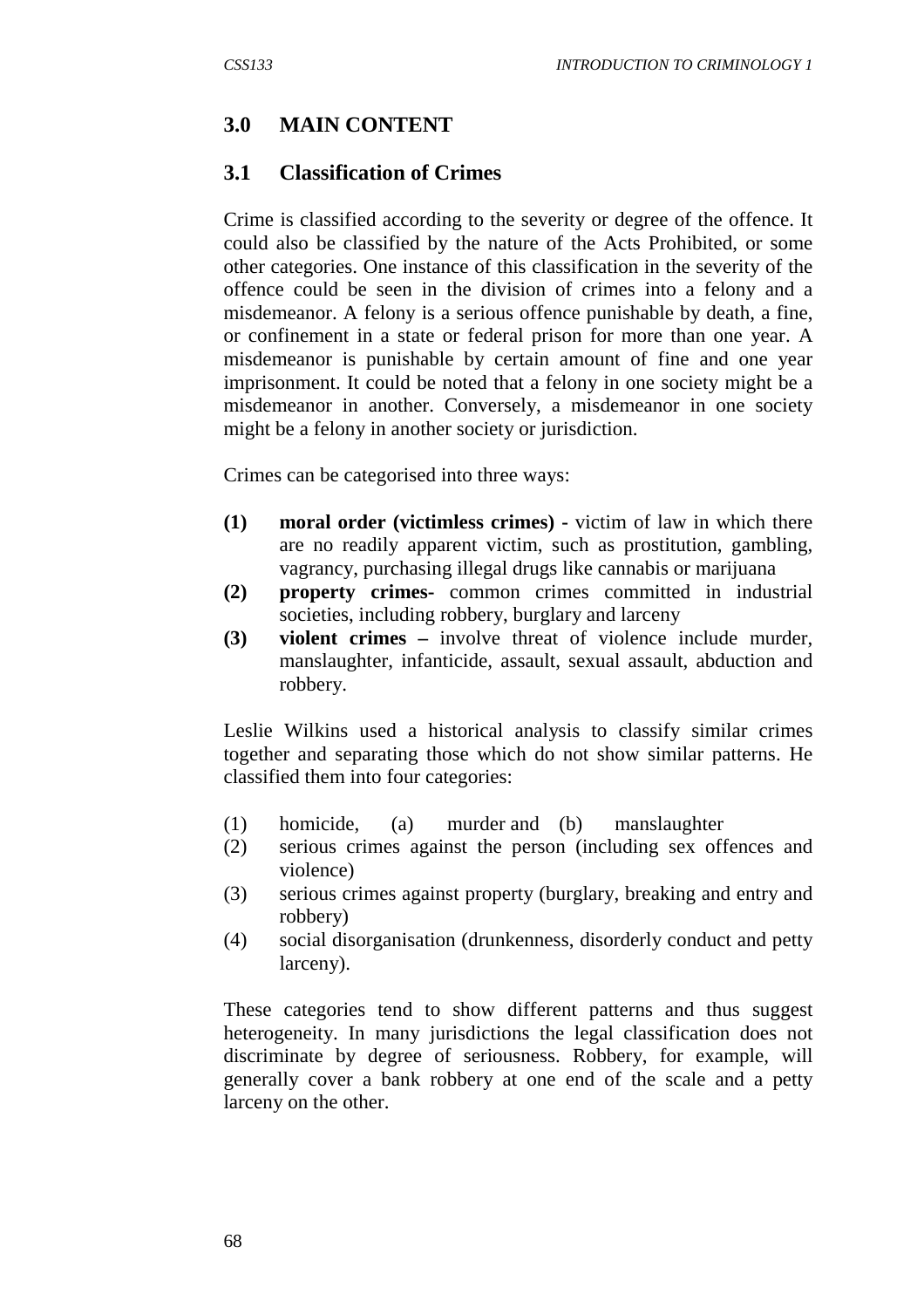Another way of categorising crimes is to classify the offences between (i) Mala in se and (ii) Mala prohibita. The mala in se crimes are offences universally accepted everywhere and at all times as crime. For example, murder and robbery are offences everywhere, be it in Nigeria, France or America. Mala prohibita crimes are offences that are pronounced illegal because the laws of that particular society have declared it so. This type of offence lacks universality and is timeless. Examples of such illegal offences are grambling, Abduction, Burglary and prostitution.

## **SELF-ASSESSMENT EXERCISE 1**

Explain the following terms with examples

- (1) victimless crimes
- (2) property crimes
- (3) violent crimes
- (4) social disorganisation.

## **3.1.1 Patterns and Trends of Crimes**

There is no society that is free of crime. It is inevitable in all societies. The problem it creates has been a major subject of concern to both the private and public since antiquity. Criminologists have found that criminal victimisation is not random. Crimes are likely to occur in some places than others due to certain demographic conditions and different lifestyles.

In Nigeria, like in other countries of the world, crimes are classified in accordance to offence against properties or persons, and moral order crimes. The crimes against the state include sedition, military offences, *coup d'etat* and mutiny. Others are armed robbery, drug trafficking, illegal oil bunkering, smuggling, e.t.c. In recent years, there have been upsurge activities of criminality in Nigeria. This tremendous upsurge has created a threat and uncertainty in the security of lives and property of the people in the recent times. In contemporary Nigeria, the trend of crime is much sophisticated. The criminals use dynamite and hard grenades to blow up doors of the bullion vans. This act of sophistication, could be traced to the emergency of educated and intelligent people involved in crimes especially some undergraduates and graduates. The trend has also moved from the mere acts of pipe-line vandalisation to the kidnapping of foreign oil workers and non-oil workers including infants and the aged. The most prominent among these are:

- (1) organised crimes
- (2) state organised crimes
- (3) white-collar crimes.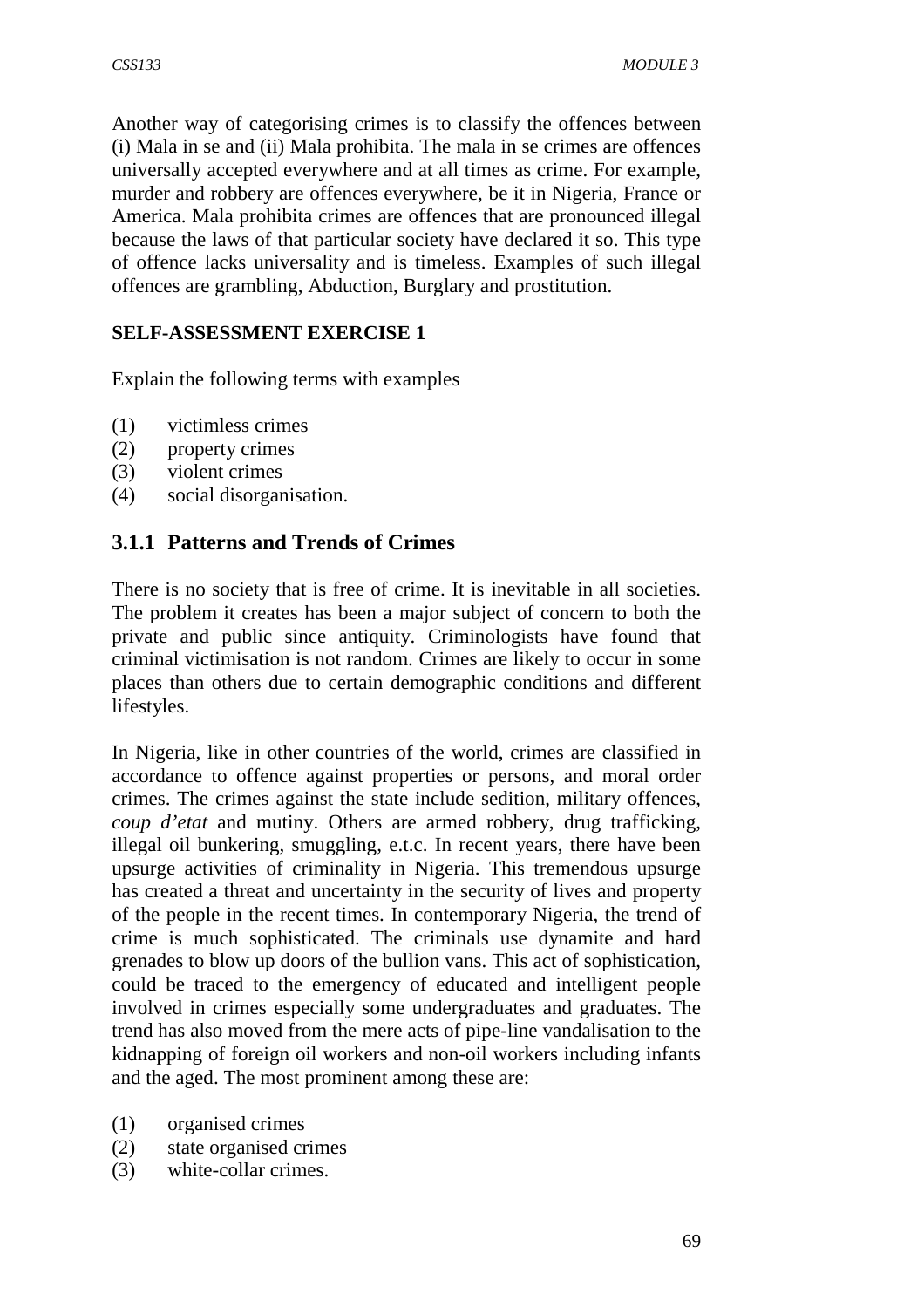- (1) Sociologists define organised crimes as crimes committed by criminal groups involving the provision of illegal good and services. Some of the most prominent activities of organised crime include the gambling, illegal drugs, money laundering, human trafficking, cyber crime, online Banking Advance Fee Fraud (419); kidnapping e.t.c. The trend in Nigeria involves group action. That is, a mass invasion of armed robbers to a particular raid operation. This raid group numbers from 30 to 50 men. In this development, armed robbers could operate for hours without any help to the victims by the law enforcement agencies.
- (2) State organised crimes consist of acts defined by law as criminal that are committed by state and government officials in the pursuit of their jobs as representatives of the government. Prominent among them are electoral fraud, hired Assassination.
- (3) White-collar crimes are those committed by people of high social status in connection with their legitimate work. There are two main principals in the definition of white-collar crime:
	- (a) the offender is a person of high social status, and
	- (b) it is committed in the course of a legitimate activity.

Among these crimes are bribery of government officials, embezzlement by officials, granting loans to oneself, opening and operating fraudulent accounts, cheque theft, forgery and allegations, production of substandard products, e.t.c. These are examples of the most serious and violent crimes that have been in tremendous increase in the recent times in Nigeria.

#### **SELF-ASSESSMENT EXERCISE 2**

What are the principal types of crime committed more frequently in recent times; and who is most likely to commit them?

## **3.1.2 Official Treatment of Crimes**

The official treatment of crime is applies criminal justice system method. It is the society's formal response to crime. The criminal justice itself is defined as a legal process which involves the procedure of processing the person accused of committing crime from arrest to the final disposal of the case.

Justice is concerned with content. Laws should be fair and reasonable in themselves. It is not just a matter of applying the rules reasonably, whatever those rules might be, it is also about the distribution of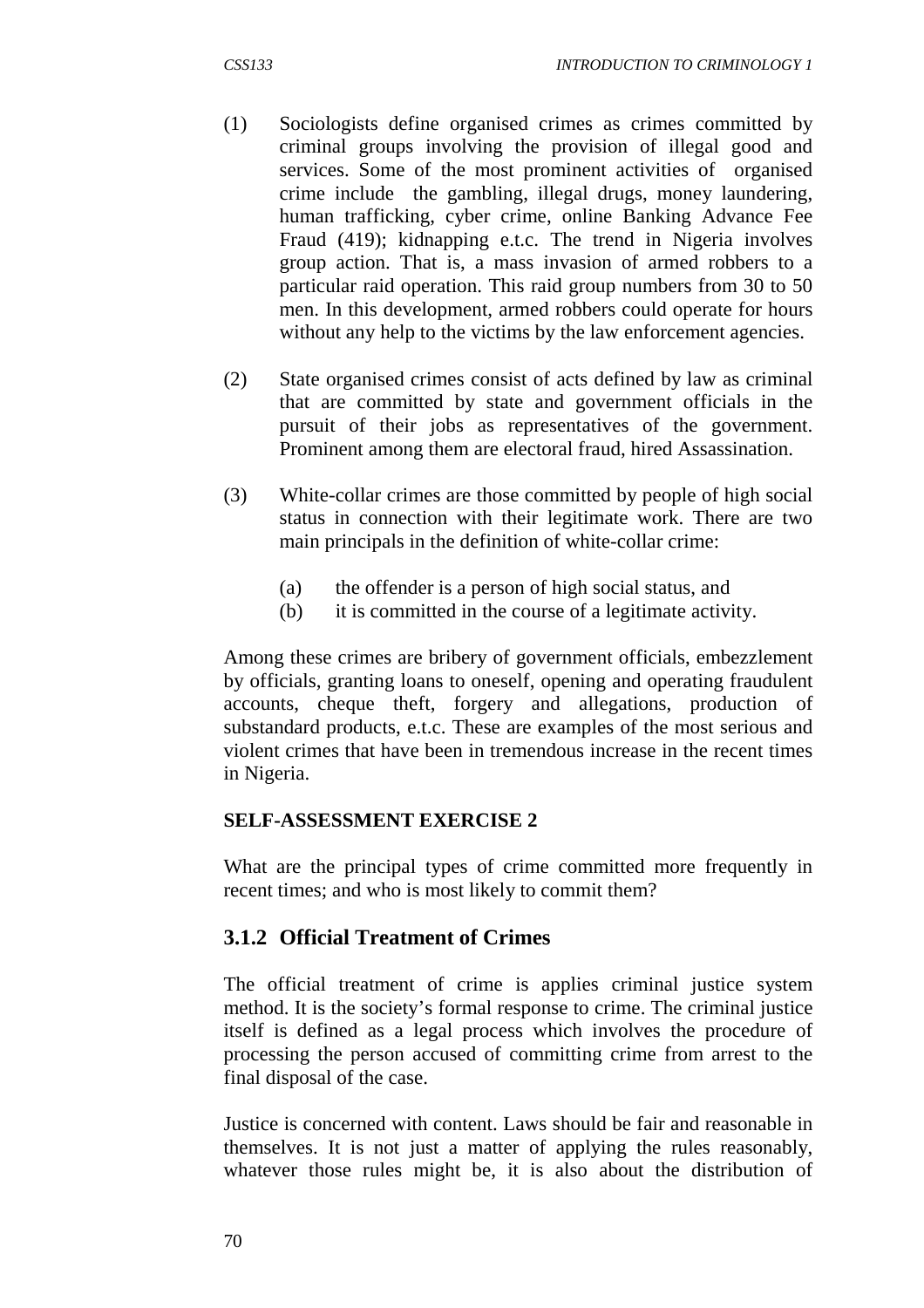obligations and opportunities in society (Dambazau, 1999). Equality is the very essence of justice. According to Hamitton, "it is natural". The criminal justice agencies are the main actors in the official treatment of crimes: the police are responsible for detecting crime and apprehending people who violate the criminal law; the courts decide guilt or innocence, and sentence those who are convicted or those who plead guilty; and the prisons or corrections carry out the sentence of the court and rehabilitate criminals.

## **1. The Police**

The police are the largest and most important subsystem of the criminal justice system. It is the "gate –keeper" of the justice system. It decides who goes into the system, and its decision has a wider implication for the other system components. It lubricates the system by the arrest of a suspect. The policemen carry out the arrest of a suspect through discretion.

The job of the police officer is complex. A United State National Advisory Commission on criminal justice standards and Goals identify eleven functions of the police, and from all indications, these functions have universal application:

- preventing criminal activity
- detecting criminal activity
- apprehending criminal offenders
- participating in court proceeding
- protecting constitutional guarantees
- assisting those who cannot care for themselves or who are in danger of physical harm
- controlling traffic
- resolving day-to-day conflict among family, friends and neighbours
- creating and maintaining feeling of security in the community
- investigating crimes
- promoting and preserving civil order.

## **2. Courts**

The criminal courts are the second component in the triangular relationship of the criminal justice system. A court is defined as the agency set up by government to define and apply the law, to order its enforcement and to settle disputed points on which individual or groups do not agree. It is only the courts that determine the guilt or innocence of the accused person. According to pound, the administration of justice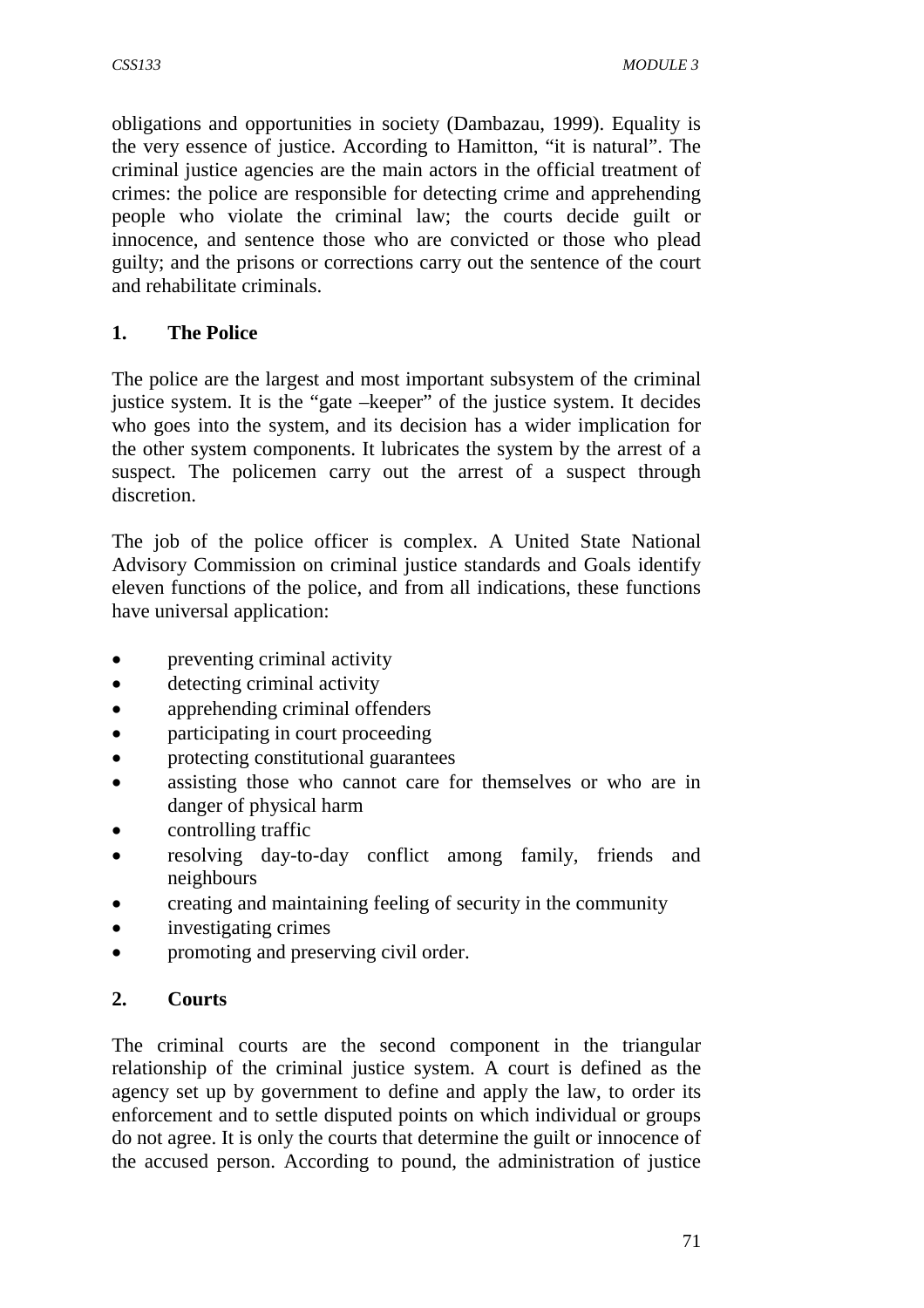revolves round the court system. A person who violates the criminal law is brought before the court.

The main actors of the criminal courts are the accused, the person accused of crime, charged and brought to plead; the police, who are also regular users because they always appear to request charges be filed against a suspect, sometimes to prosecute, to testify at hearings, and to serve as witness during trial; the judge or jury, who listens to the charges, analyse the facts as they relate to the law, and determine who is guilty or innocent; the prosecutor, who represents the state and carries the burden of proving the case beyond reasonable doubt in order to earn the accused conviction; and the defence, who represents the accused and rebut the case presented by the prosecution in order to earn the accused discharge and acquittal.

#### **3. The Prisons**

The prison is responsible for the custody of the final product in the criminal justice system. The prison carries out measures to prevent escapes, by erecting high walls, placing armed guards, constant checks of cells, providing a system of passes for movement within the prison. The prison according to Erving Goffman is a "total institution". That is, to be locked up in a physical, psychological and the prisoner has no control. This entails denying the prisoner the fundamental choices of everyday life.

#### **SELF-ASSESSMENT EXERCISE 3**

State the universal functions of the police officer.

## **4.0 CONCLUSION**

From this unit, students should be able to know how crimes are categorised. You should know which crimes are within the category of crimes against persons, property crimes and moral order crimes. Students are enlightened that crimes of *mala prohibita* are crimes because the law of the society says so.

## **5.0 SUMMARY**

We have been able to discuss various classifications of crimes. We looked at why some crimes are regarded as felony and others as misdemeanor. We examined the patterns and trends of crime, we also discussed about the official treatment of crimes using the concept of the criminal justice systems of the criminal agencies (the police, the criminal courts and the prison).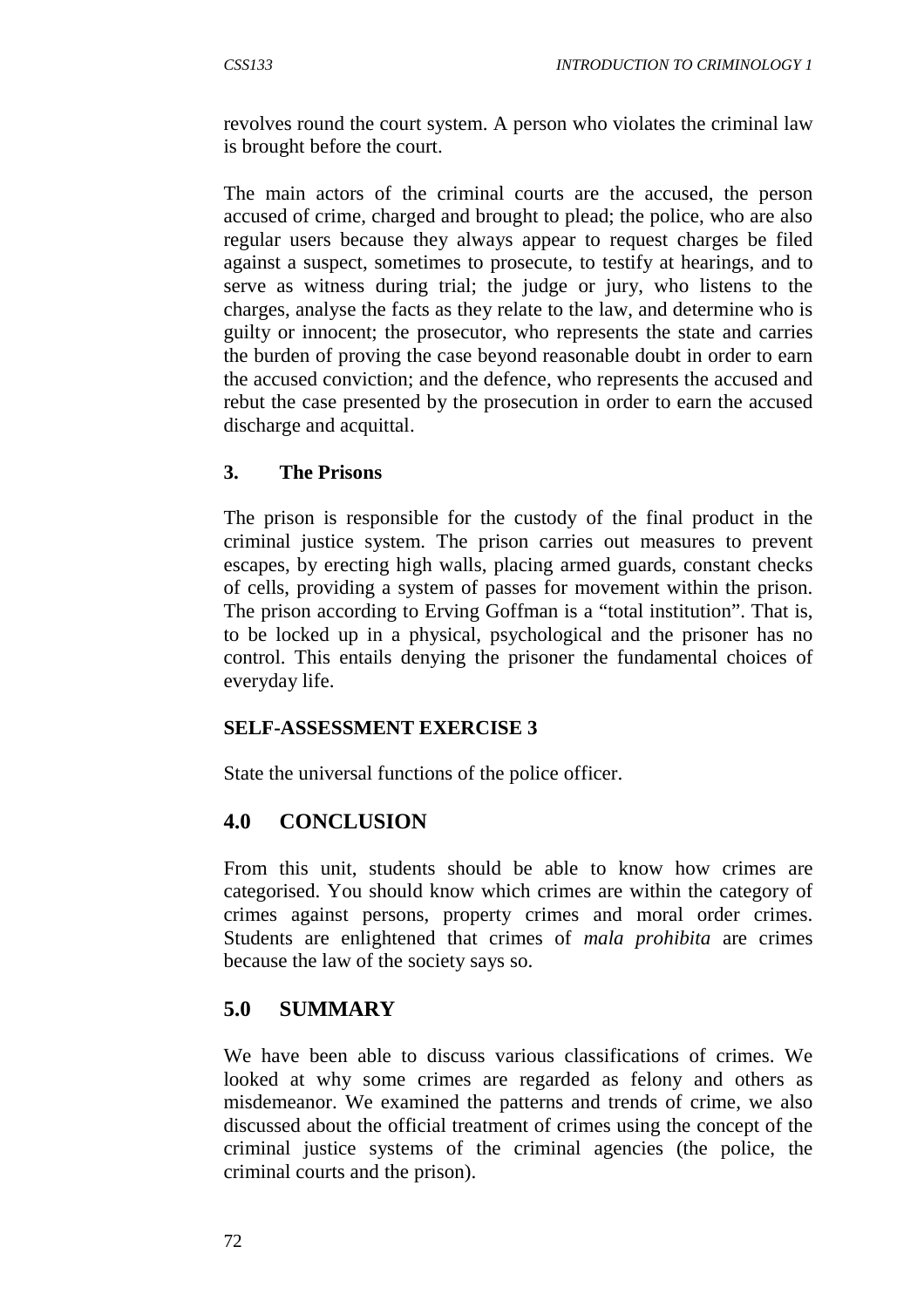## **6.0 TUTOR-MARKED ASSIGNMENT**

What are the differences between crimes of *mala in se* and *mala prohibita*? Give examples.

### **7.0 REFERENCES/FURTHER READING**

- Macionis, John and Linda, Gender (2002). *Sociology*, (4<sup>th</sup> edition). Toronto: Prentice Hall.
- Dambazau, A.B (1999). *Criminology and Criminal Justice*. Kaduna: NDA Press.
- Soyombo, Omololu (2009). "Sociology and Crime Control: That We May Live in Peace." An Inaugural Lecture Delivered at the University of Lagos on Wednesday  $10^{th}$  June, 2009.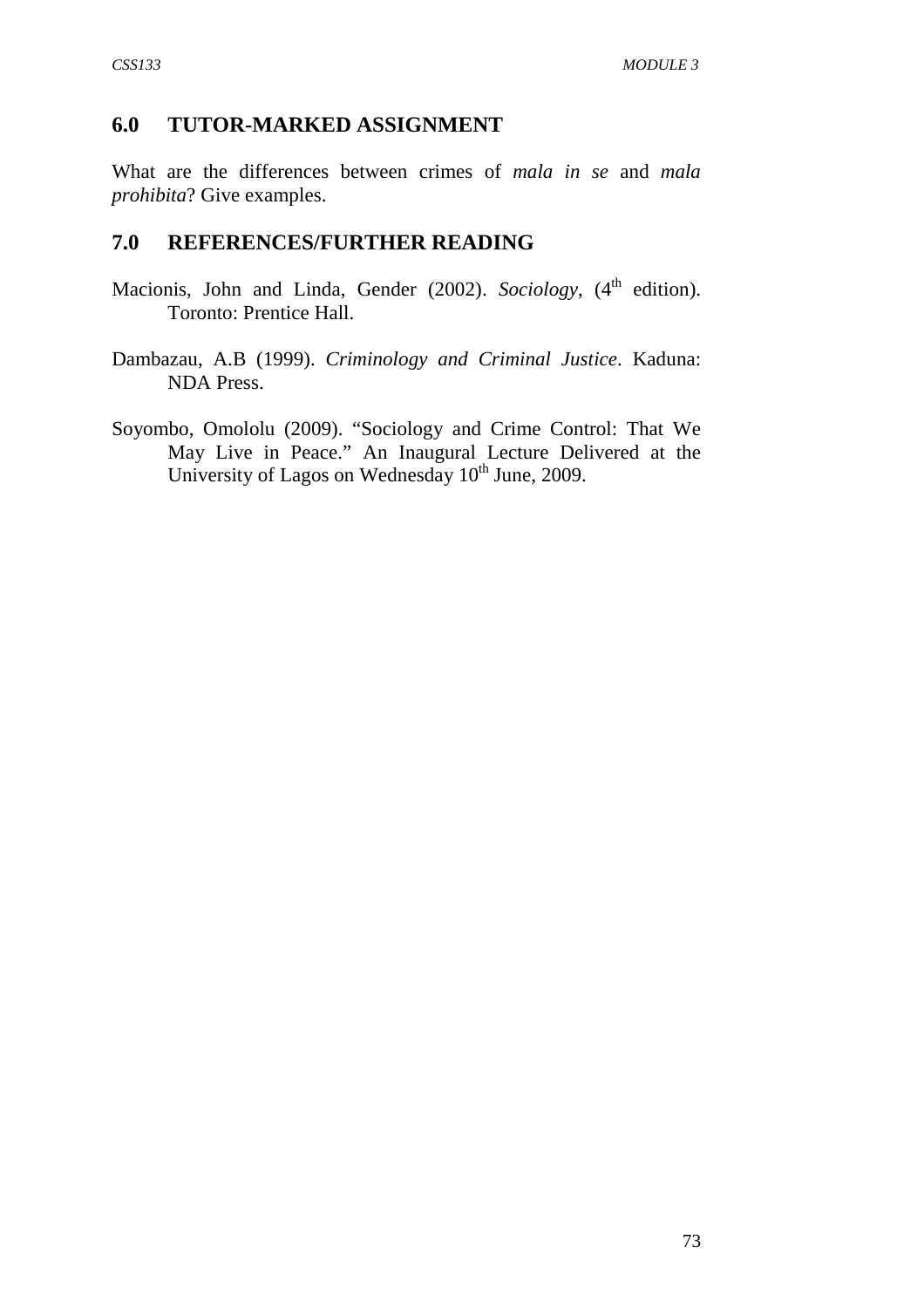# **UNIT 2 OFFENDERS**

### **CONTENTS**

- 1.0 Introduction
- 2.0 Objectives
- 3.0 Main Content
	- 3.1 Offenders (Criminals) 3.1.1 The Profile of the Criminal
- 4.0 Conclusion
- 5.0 Summary
- 6.0 Tutor-Marked Assignment
- 7.0 References/Further Reading

# **1.0 INTRODUCTION**

In this unit, we would examine who is an offender. We would identify the profile or attributes of offenders. It will review the categories of offenders as well as the offenders in existence.

## **2.0 OBJECTIVES**

At the end of this unit, you should be able to:

- define who is an offender
- identify categories of offences
- examine type of offenders.

# **3.0 MAIN CONTENT**

## **3.1 Offenders**

An offender is regarded as a criminal. Legally, a criminal is defined as any person who has violated the criminal law of the land and has been found guilty by a court of law and punished accordingly. So, a criminal is someone who commits crime. The crime committed may be civil, that is, between the plaintiff and the defendant or between the state and the accused in case of its criminal severity.

Another school of thought, however, argues that any body that violates the criminal law should be deemed a criminal, regardless of whether or not they are apprehended, tried, and punished by a court of law. A good number of these offenders are not reported to the police. Sometime, those that are being reported escape police prosecution or conviction by the law courts on account of corruption on the part of the police and court officials.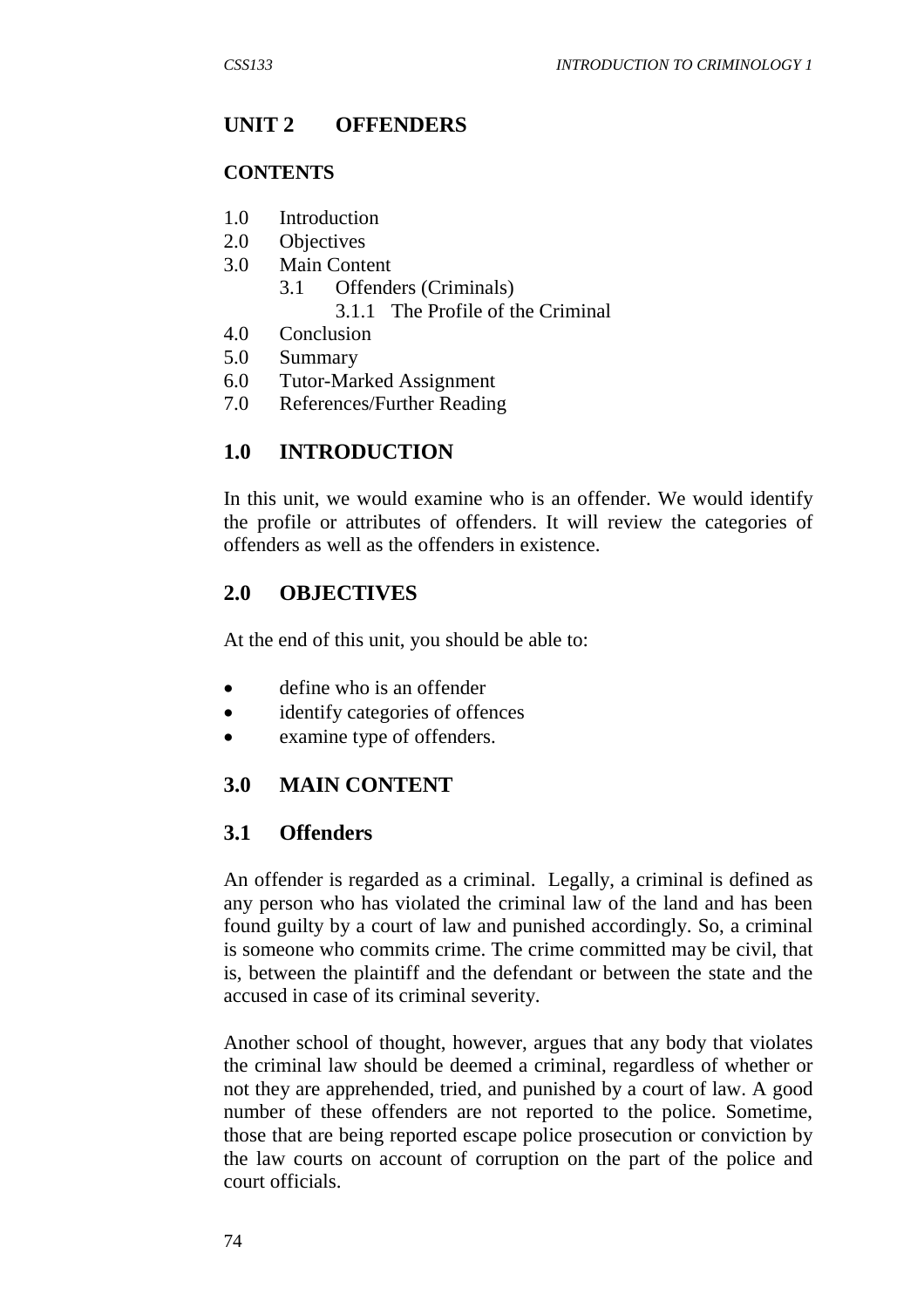Nevertheless, there are some exceptions in the legal definition of a criminal. This is because it is not all persons who violate the criminal law that are found guilty and punished accordingly. For example, the law excuses certain categories of persons from criminal responsibility, such as insane, imbeciles, morons, etc. Similarly, by virtue of the positions certain persons occupy, they have immunity against criminal actions, and in this category are diplomats serving in Foreign Countries, Governors, and Head of States.

### **Categories of Offence**

Offences are classified between:

- (i) *Mala in se* and (ii) *Mala prohibita*.
- (i) The *mala in se* are offences universally accepted everywhere and every time as an offence. For example, murder, robbery and prostitutions are offences everywhere.
- (ii) *Mala prohibita* are offences that are pronounced illegal because the law of that particular society has declared it so. For example, gambling, abduction and burglary, offences are also classified as crimes against a property(for example, robbery, burglary, and larceny); offences against persons (for example, murder, rape, assault,) and offences against social disorganisation (for instance, drunkenness, disorderly conduct, petty larceny).

#### **SELF-ASSESSMENT EXERCISE 1**

Who is an offender?

## **3.1.1 The Profile of the Criminals**

The first profile of the criminal is what Kork and Mccorkle referred to as "offenders-in-fact". They are persons who have violated the criminal law by engaging in murder, robbery, arson or car-theft, but eventually escape conviction as a result of the procedural and other legal technicalities of the law courts.

The second profile is called "criminal by adjudication". They are persons who have been tried and convicted for particular offences by law courts, whether or not the offenders have committed the offences alleged. It makes us to reason, that some people may be convicted in error just as many criminals who supposed to be convicted escape the wrath of the law.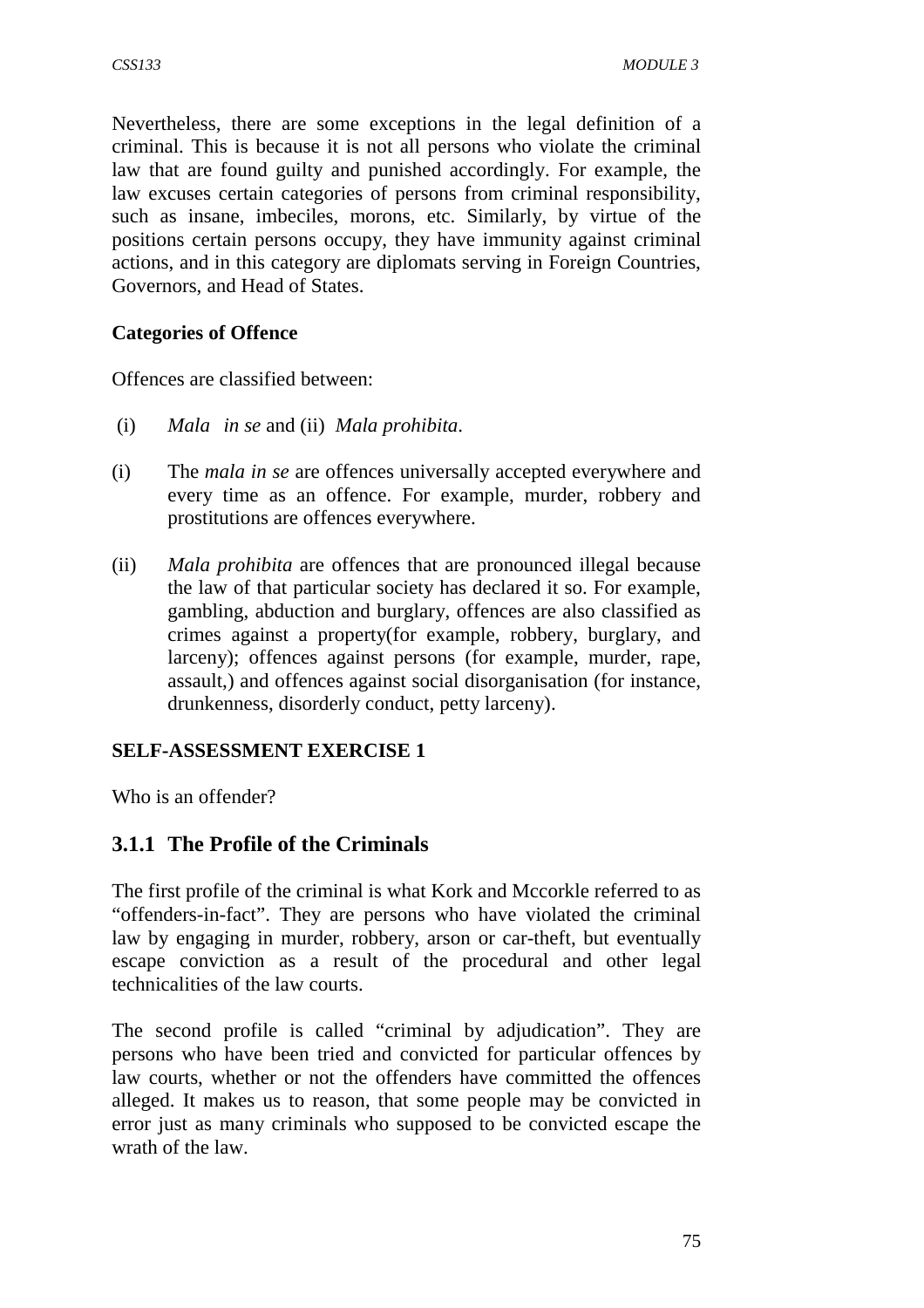This brings to the fore, the question of equality before the law. The police and the courts do not treat all persons equally. But equality is the very essence of justice. The law ought to be applied equally to all persons without fear or favour, whether a person is rich or poor, ruler or ruled, master or servant. This view therefore holds that the criminal justice system has, more or less, created a "class of criminals" between the poor and the rich in the society; for instance, among the elite criminal who are very powerful and are connected to the ruling class because of their ill- gotten wealth. They act as pressure groups on the ruling class to subvert the rule of law. Their influences express negative impact on the life of the citizens. Others are white- collar criminals – committed by professional people, such as tax-evasion, business fraud; and corporate criminals- crimes committed by board members, chair persons, etc. They are crimes of the rich and powerful.

Another group is the "undetected offender in-fact". This consists of those criminals that have not been known or detected. They are referred to as criminals at large.

There are other broader ways we use in classifying the profiles of criminals, they include:

- (1) Those who have actually committed crimes and have been convicted and punished. They are called convicted criminals.
- (2) Those who have been convicted and punished for crimes which they did not, infact, commit. They are referred to as innocent criminals. Most inmates in Nigerian prisons belong to this category.

#### **SELF-ASSESSMENT EXERCISE 2**

Differentiate between "offenders  $-$  in  $-$  fact" and "criminals by adjudication".

## **4.0 CONCLUSION**

From this unit, students of criminology should have known who is an offender or criminal. They should be able to classify criminals into different categories. Students should also be able to discuss the profiles, the attributes and characteristics associated to each of the attributes.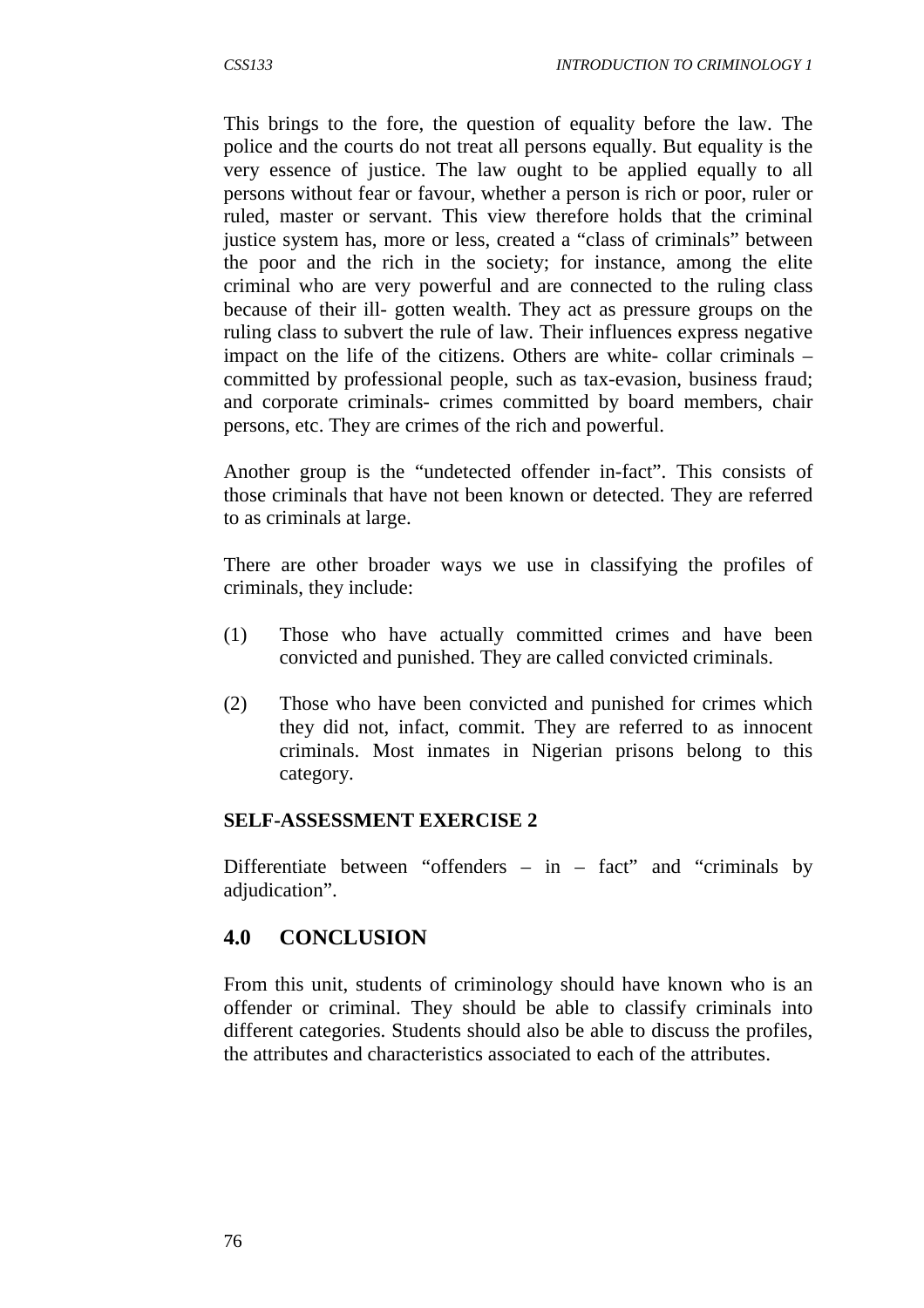## **5.0 SUMMARY**

We have been able to discuss the various categories of offences, examined who is the offender, and also identified the profiles and attributes of criminals.

## **6.0 TUTOR-MARKED ASSIGNMENT**

Study the profile of the criminals and examine in your own opinion, the two types of criminals that are more damaging to our society.

# **7.0 REFERENCES/FURTHER READING**

- Dambazau, A B. (1984). *Criminology and Criminal Justice.* Kaduna: NDA Press.
- Williams, Hall J.E. (1984). *Criminology and Criminal Justice*. London: Butterworths.
- McGuire, Mike; *et al.* (eds.) (2002). *The Oxford Handbook of Criminology*. 3rd ed. Oxford: Oxford Press.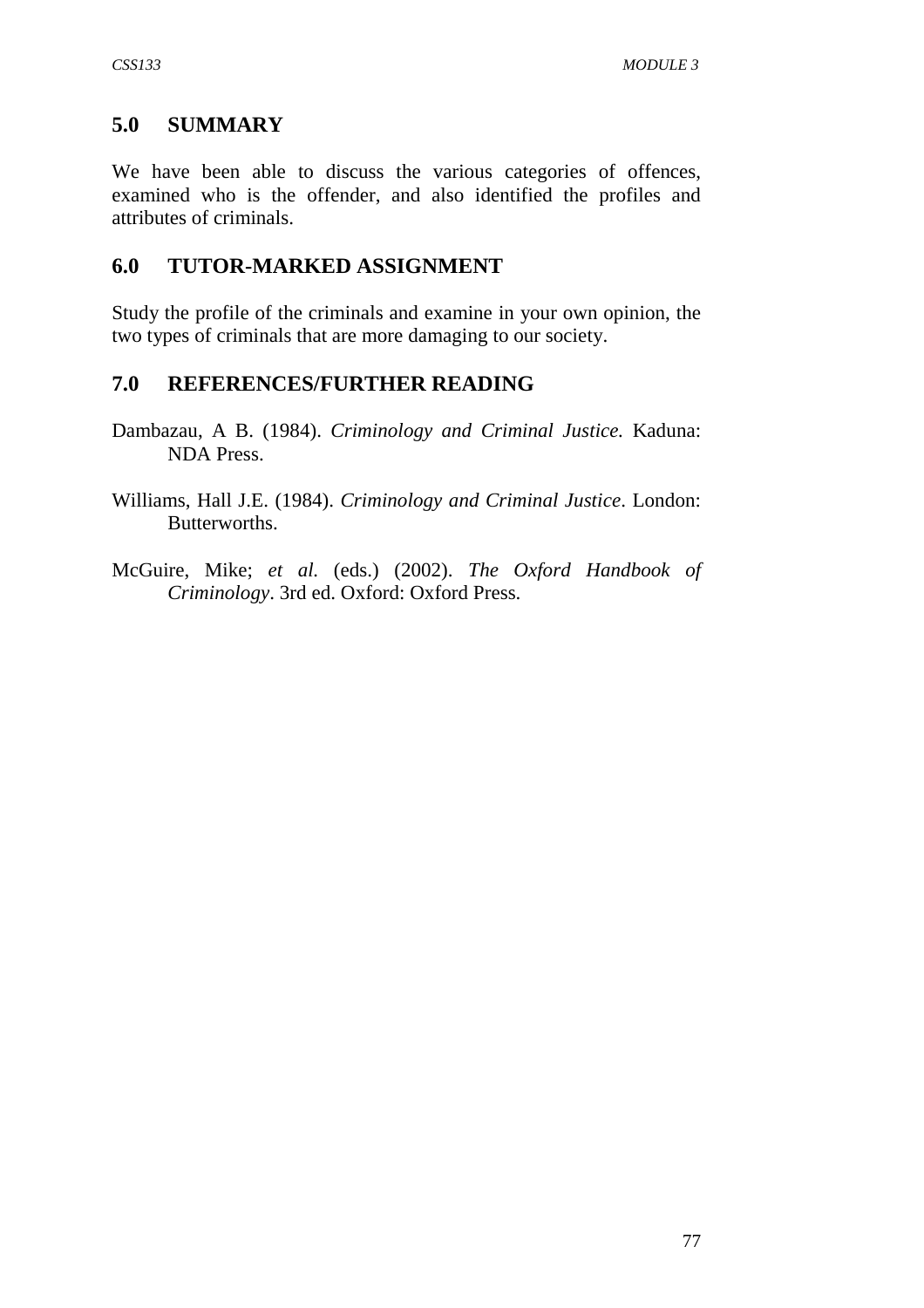# **UNIT 3 VICTIMS OF CRIMES**

### **CONTENTS**

- 1.0 Introduction
- 2.0 Objectives
- 3.0 Main Content
	- 3.1 Victims of Crimes
		- 3.1.1 General Profiles
		- 3.1.2 Vulnerable Groups
- 4.0 Conclusion
- 5.0 Summary
- 6.0 Tutor-Marked Assignment
- 7.0 References/Further Reading

## **1.0 INTRODUCTION**

In this unit, we shall examine who are victims of crime and the origin of victiminology. It examines the place of the victim in the criminal justice process. Students should be exposed to the different types of victims of crime. This unit will also explore the general profile and vulnerable groups in the victims of crimes.

## **2.0 OBJECTIVES**

At the end of this unit, you should be able to:

- define who a victim is
- state the origin of victiminology
- identify the vulnerable groups
- establish the general profile
- examine the various types of victims of crimes
- explore the impact of crime on its victims.

# **3.0 MAIN CONTENT**

## **3.1 Victims of Crimes**

The United Nations Declaration of Basic Principles of Justice for Victims of Crime and Abuse of Power (1985) defined victims as "persons who individually or collectively have suffered harm including mental injury emotional suffering economic loss or substantial impairment of their fundamental rights through acts or omissions that are in violation of criminal laws operative within member states including those laws prohibiting criminal abuse of power ". The term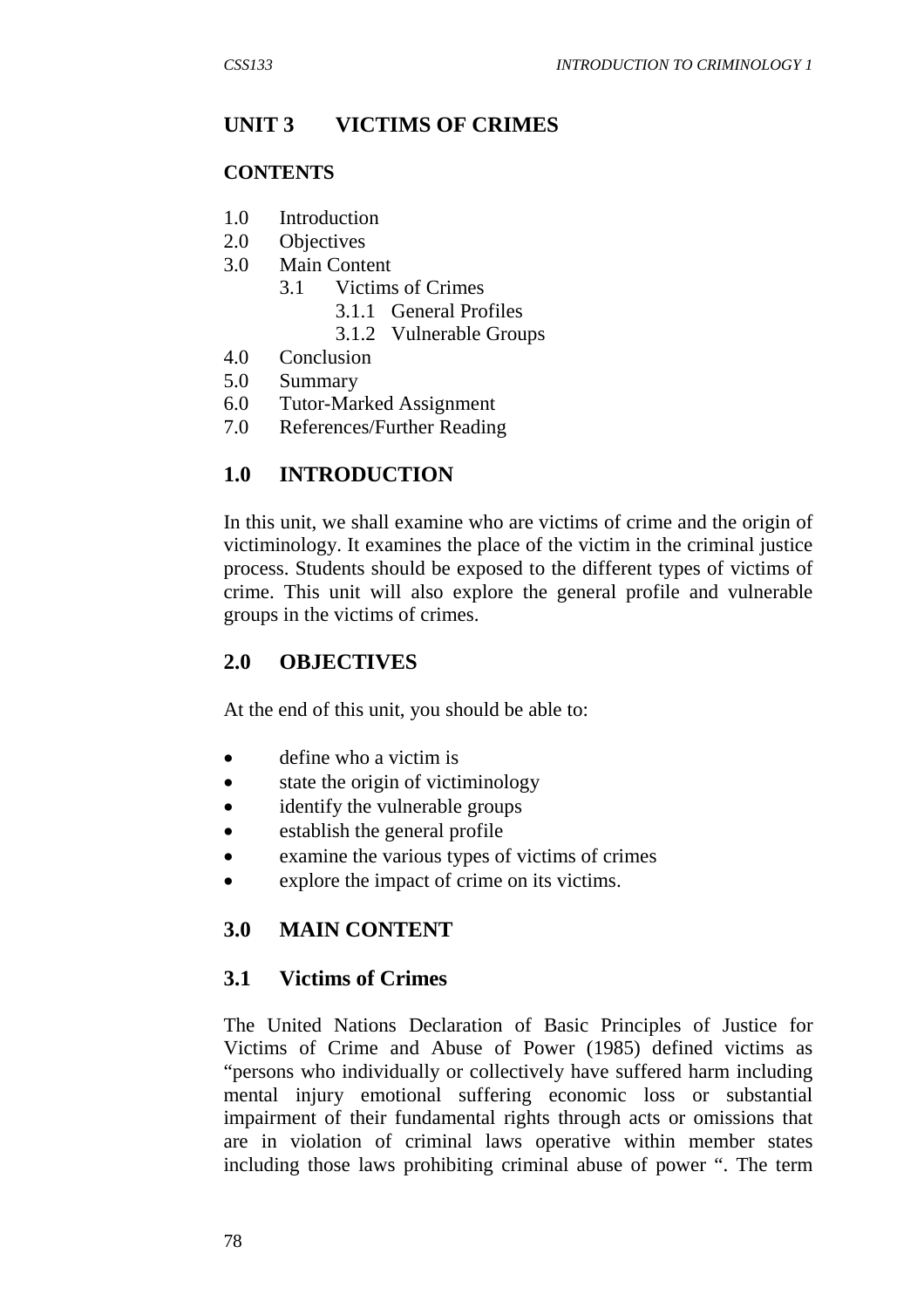"victim" also includes where appropriate, the immediate family or dependent of the victim and persons who have suffered harm in intervening to assist people in distress or to prevent victimisation. A victim must have suffered from emotional, psychological, economic and social loss. It can be personal injury, death, loss of personnel and real property. Furthermore, a person is regarded as a victim of crime "regardless of whether the perpetrator is identified, apprehended, prosecuted or convicted and regardless of the familial relationship between the perpetrator and the victim".

Victiminology is the branch of criminology which is concerned with the scientific study of victims. It is a science of social concern for the victims. Its scope includes the scientific analysis of patterns, causal factors explored in the etiology of the victimisation. It is unfortunate that most criminologists have concentrated on the unidirectional perspective to the study of the offenders only rather than the victims. Von Hentig, in his book "the criminal and his victim", suggested that certain individuals were 'victim- prone'. This assessment is based on the characteristics of interactions between the victim and the offender. Marvin Wolfgang also agreed that causation of the victims of crime is precipitated. He defined victim – precipitated offences as those "in which the victim is a direct, position precipitator in the crime".

### **Categories of Victims**

Different criminologists have classified victims using different approaches. In this unit, we classify victims into five:

- **1. Precipitative Victims**: These are victims in which the persons act as a direct and positive precipitators is the crime. That is, their actions gave way for the conditions of their victimisation. For example, a female student who expresses indecency in her dressing may invite the trouble of being raped in the night.
- **2. Biologically Weak Victims**: These are victims whose physical and mental conditions are impaired. This state of condition makes it easy for the offender to victimise them. This group includes the aged, the handicapped, the child, the insane, imbeciles, etc.
- **3. Victimless Crimes**: they are referred to as "crimes without victims". They are crimes that victimise themselves in the process and they are their own criminals, examples include alcoholism, drug abuse, prostitution, etc.
- **4. Political Victims**: these are the victims that suffer in the hands of the ruling class. This came as a result of opposition to the political administration or power. Examples include the late Dele Giwa, the late Gani Fawehinmi, the Niger Delta Militants, etc.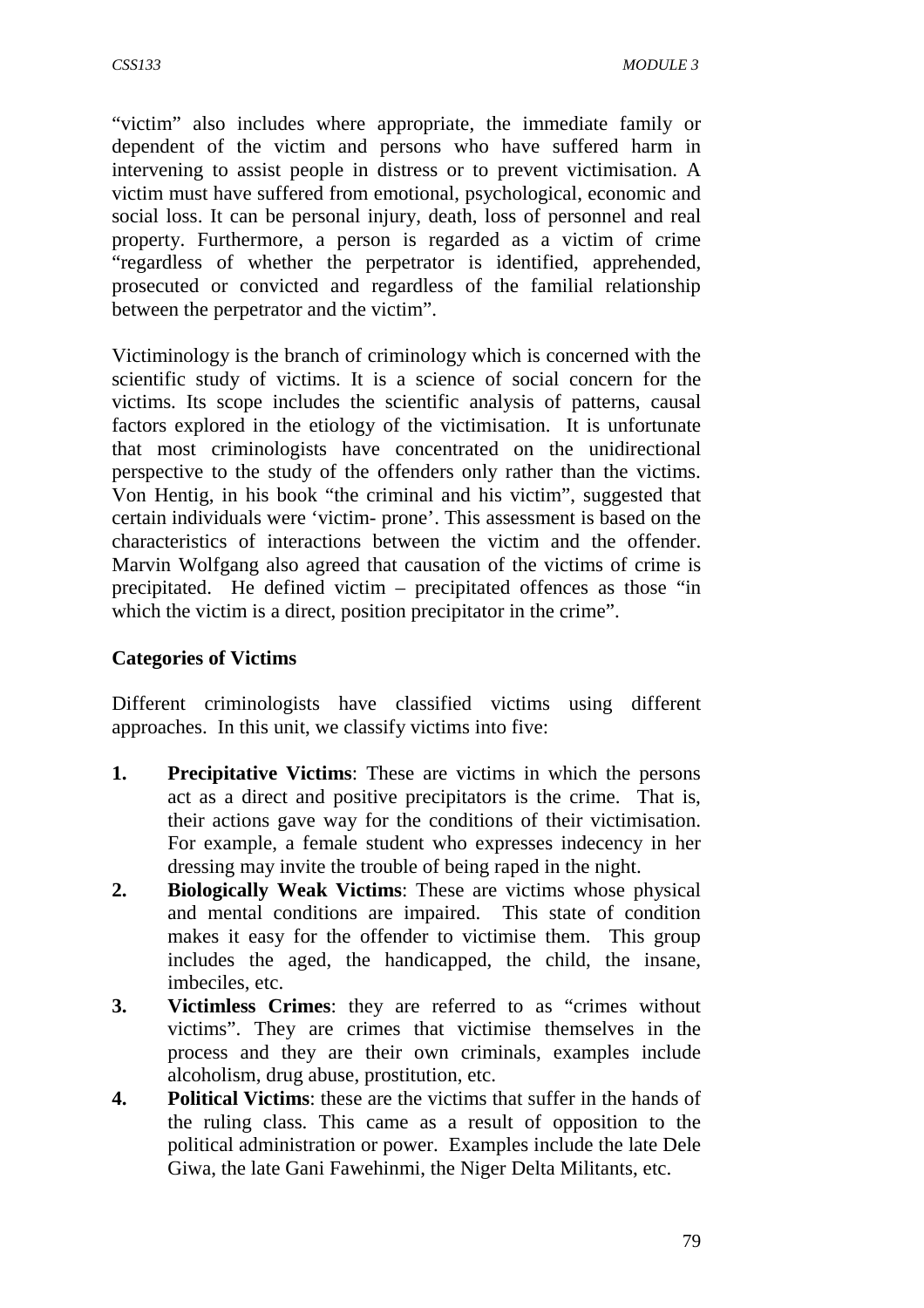**5. Socio-Economically Weak Victims**: These are victims that are regarded by the larger society as full-fledged members, but are discriminated against. Examples include the economicallydisadvantaged, the war refuges, immigrants, the minorities, etc.

#### **SELF-ASSESSMENT EXERCISE 1**

Who is a victim of crime?

# **3.1.1 General Profiles**

According to Hindelang, Gottfredson and Garofolo "Victimisation is not a phenomenon that is uniformly distributed it occurs disproportionately in particular times and places ; it occurs disproportionately by offenders with particular demographic characteristics; it occurs disproportionately under certain circumstances (e.g. according to whether or not the person is alone ); it occurs disproportionately according to the prior relationship between the potential victim and potential offender; and so forth. Because different lifestyles imply different probabilities that individuals will be in particular places, at particular times, under particular circumstances, interacting with kinds of persons, lifestyles affect the probability of victimisation". (Alemika et *al*, 2006).

With this assertion, we would review the empirical research conducted by CLEEN Foundation on the general profiles of criminal victimization in Nigeria.

- **(1) Sexual Violence:** Girls and women are the victims of rape in most cases. Criminological literature has demonstrated that rapists and their victims are more likely to be acquaintances and these are likely to take place in the homes of either the victim or offender.
- **(2) Socioeconomic and demographic Factors in criminal victimisation**: several criminological researches indicate that propensity to victimisation varies by age, gender, and residence. Some of the variations are attributed to the nature of routine activity and life style of different groups, neighbourhood characteristics and differences in the social structure of rural and urban communities.
- **(3) Age and criminal victimisation:** some researchers have found that younger people are more prone to criminal victimisation, especially assault and other types of violence.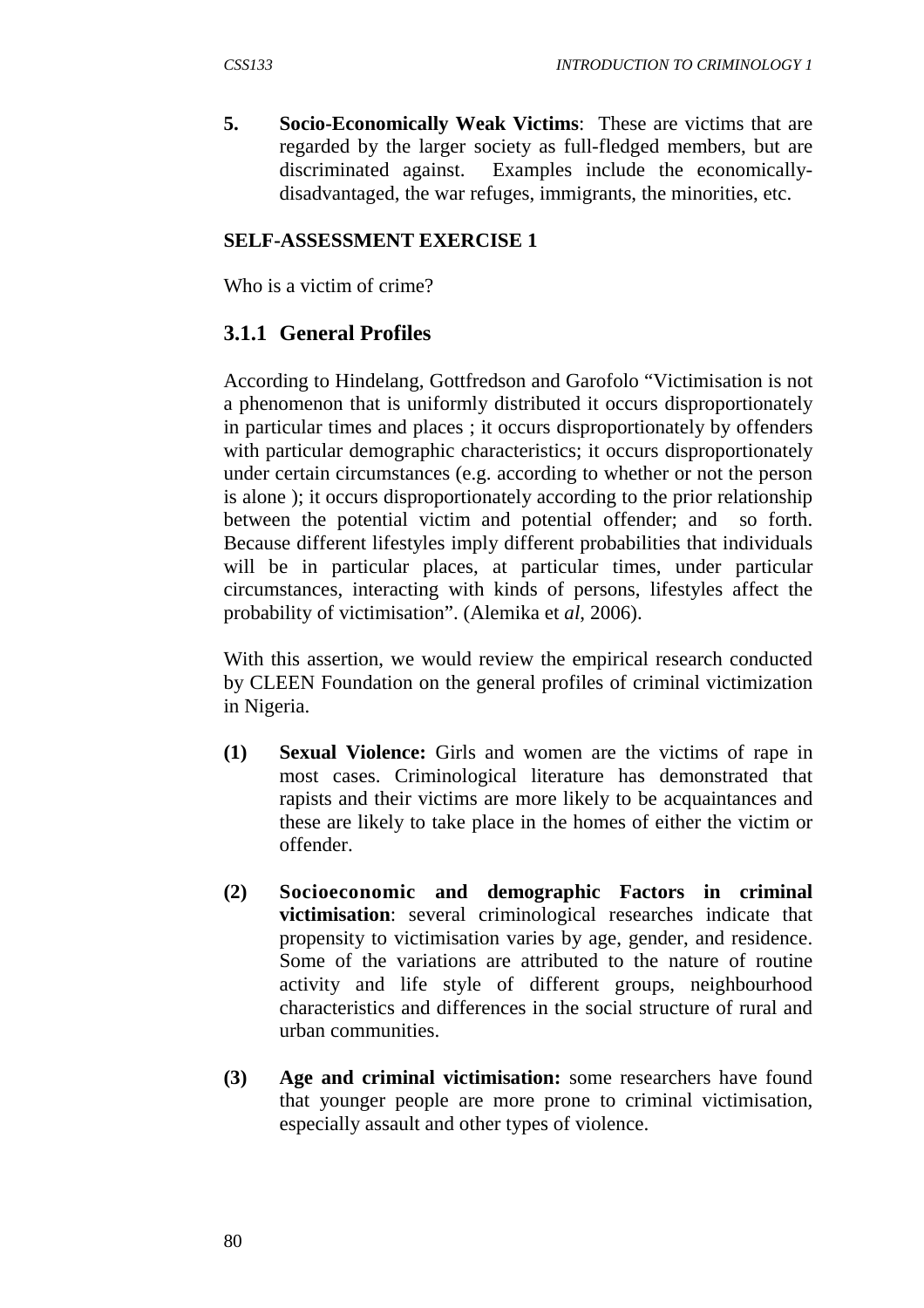- **(4) Gender and criminal victimisation:** The literature of criminology has generally revealed that females are less prone to criminal victimisation than their male counterparts. However, women and men are differentially victimised and so also the level of fear of crime and insecurity vary between males and females.
- **(5) Regional variations in criminal victimisation:** The literature of criminology showed that regions and cities with high concentration of industrial, financial and commercial activities tend to have higher victimisation rates.
- **(6) Residence and criminal victimisation:** crime varies across neigbourhoods. However, the issue examined here is not victimisation within neigbourhoods but experiences of criminal victimisation of people residing in different neigbourhoods. Residence is employed as an indicator of socioeconomic status.
- **(7) Corruption as criminal victimisation:** corrupt practices like bribery and extortion are criminal victimisation. Bribery and extortion are wide spread in the country and cause serious socioeconomic and political problems. From a survey conducted, the police personnel perceived that the demand for bribe in these institutions is likely to be as follows, PHCN (74.3%), customs officials (67.7%) and Ministry officials (58.4%) and legislators  $(56.4\%)$ .

## **SELF-ASSESSMENT EXERCISE 2**

Identify and explain four types of criminal victimisations.

## **3.1.2 Vulnerable Groups**

For a better analysis of the vulnerable groups of the victims of crimes, we categorise the crime victims in term of age, gender, economic, and socio class .Each crime is much related to a particular category. For example, victims of rape are mostly females while the victims of neglect or abuse are children. In general, the most likely victims of crimes are the elderly, women and children. This is because the elderly are physically weak by virtue of age. At the same time, the natural victims of rape are women. This is because they are the weaker sex. They tend to be less violent than men; and they tend to be highly emotional in their relationships with the opposite sex.

Children are frequently abused and molested by adults, and like the elderly, they are disadvantaged in terms of age and the ability to defend themselves. Children, particularly female children, in African societies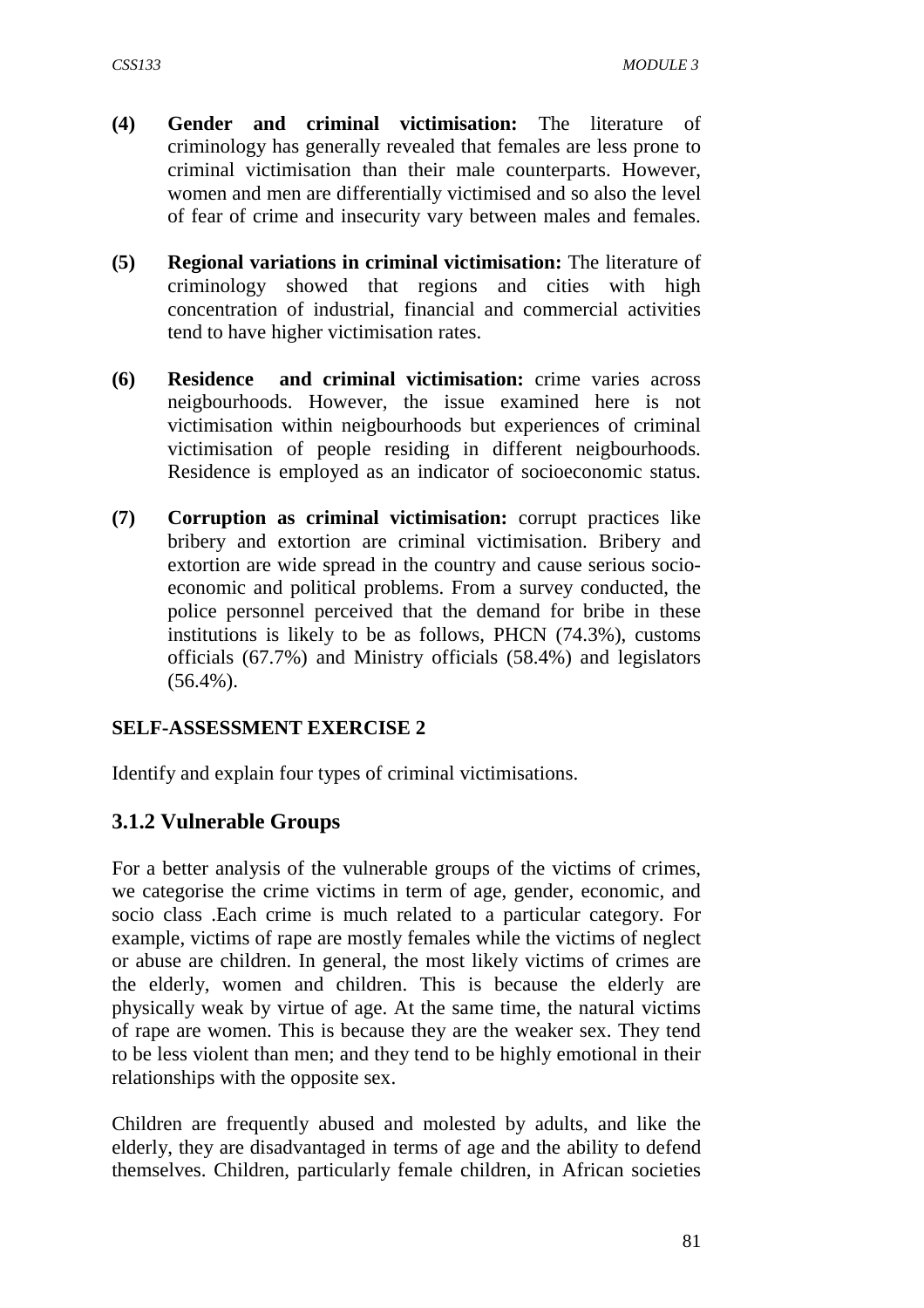are vulnerable to all kinds of abuses due to parental exposure petty trading, thereby enabling them to come in contact with individuals capable of molesting them sexually. Such children are forced to "cooperate "with their molesters so as to dispose the goods they trade in, all in an attempt to satisfy the exploiting parents. Such victimisation comes in two ways, from the parents who make them vulnerable and deny them normal life; and from the outside adults who exploit them while in such a difficult situation. (Dambazau,1999). The majority of the victims in ritual killings in Nigeria are women and children. The victims of drug traffickers are usually those who either abuse drug or engage in drug business; the victims of advance fee fraud (419) are business men and; and victims of bank fraud are the depositors.

#### **SELF-ASSESSMENT EXERCISE 3**

Identify and explain the vulnerable groups in the age categories of victims of crimes.

## **4.0 CONCLUSION**

From this unit, students of criminology should be able to understand the meaning of victim of crime and victimnology. As a student, you should know the five categories of victims of crime. Having gone through this unit, you should be able to know at a glance the general profiles of criminal victimisation as well as the vulnerable group, i.e. the group that is the most victimised.

#### **5.0 SUMMARY**

We have been able to explain who a victim of crime is, discussed the categories of crime and, established the general profiles and vulnerable groups of people most victimised.

#### **6.0 TUTOR-MARKED ASSIGNMENT**

Identify and explain five types of victims of crime. Give examples.

## **7.0 REFERENCES/FURTHER READING**

Dambazau, A B. (1984). *Criminology and Criminal Justice.* Kaduna: NDA Press.

McGuire, Mike (ed.) ; *et al*. (2002). *The Oxford Handbook of Criminology*. Oxford: Oxford University Press.